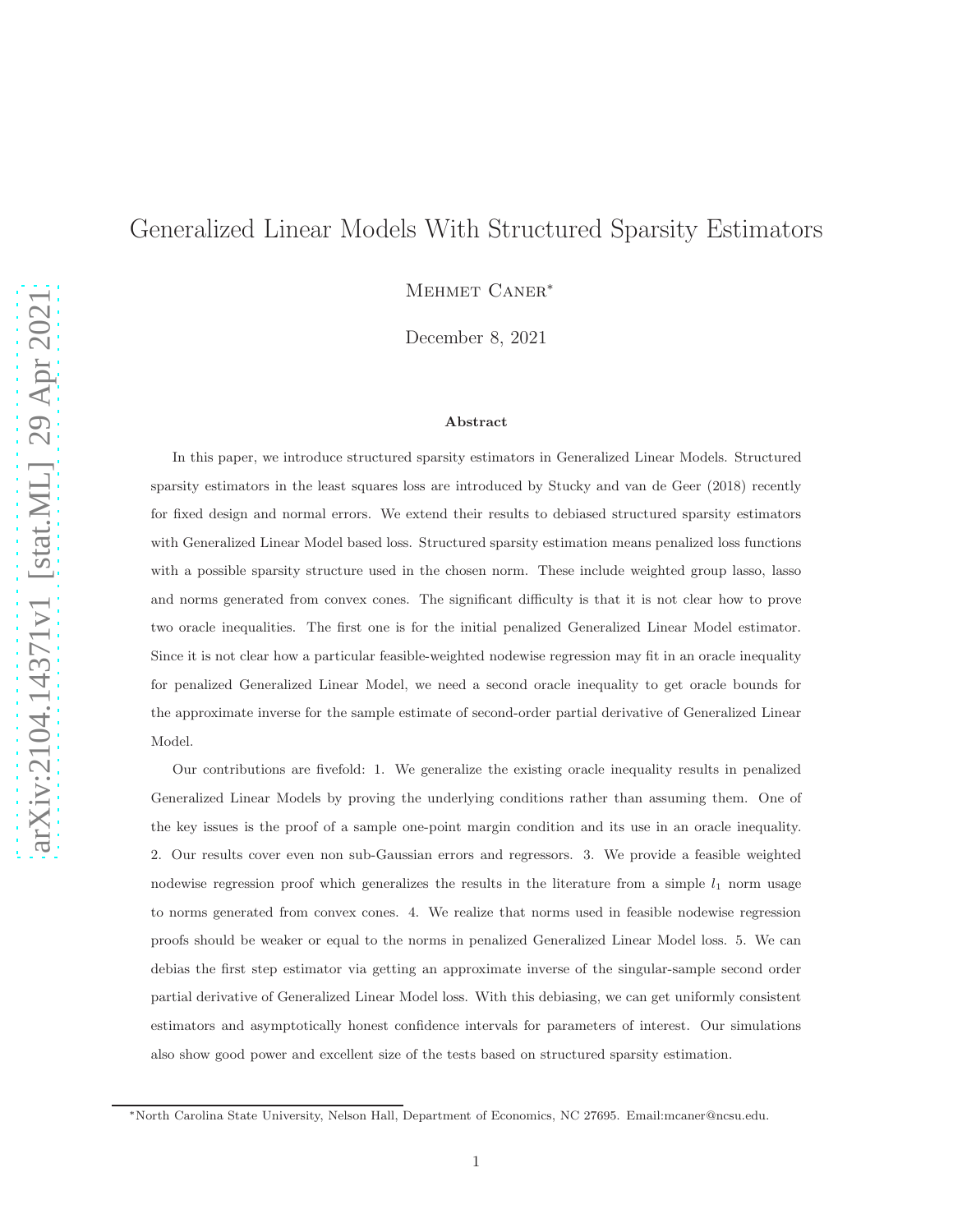# 1 Introduction

Generalized Linear Models (GLM) have been utilized in empirical work heavily both in econometrics and statistics. Recently, attention has been shifting to models when the number of parameters,  $p$ , exceeds the sample size, n. In a seminal paper, van de Geer et al.  $(2014)$  propose a debiased GLM with  $l_1$  penalty. They were able to provide confidence intervals for parameters under high-level conditions. There were two significant issues that they solved in the literature with their article. First, they propose a formula for debiased GLM, and provide normal limits for the estimators of coefficients in the model. Then they also solved how to estimate for the inverse of the second-order partial derivative of GLM loss. This estimate is used in the formula for debiased GLM, and the standard plug-in estimators face the ill-posed inverse problem; hence they are not usable. They provide a non-standard solution based on a weighted version of nodewise regression, which was very difficult since the standard nodewise regression was not feasible. Recently Jankova and van de Geer (2016) generalize the debiased GLM with differentiable loss functions to possible non-differentiable GLM loss. Ning and Liu (2017) consider decorrelated M estimators with convex penalty, in a similar vein and use a different technique to debias than previous two papers cited above. They decorrelate one variable's effect on the other, and they use a Dantzig-based estimation of a specific moment function to get inference for target coefficients. Specifically, their inference centers on a low dimensional parameter, where the nuisance parameters are high dimensional. In their general theorem, there is the assumption of a consistency of moments with a specified rate. It is not also clear how this high dimensional moment estimation can have good power-size properties on inference.

Shi et al. (2019) introduce general inference in lasso type penalties in GLM. They analyze constrained partial regularization to get likelihood ratio type tests. They do not cover debiased GLM. Some simulation problems in coverage probabilities of certain parameters for debiased lasso for GLM is analyzed in Xia et al. (2020). They provide a solution when  $p < n$  case.

One of the penalties that we analyze, as a sub-case of structured sparsity-based penalties, is the group lasso by Yuan and Lin (2006). Also, a weighted group lasso penalty for logistical regression is proposed by Meier et al. (2008). This last penalty is weighted by group size and combines  $l_1$  and  $l_2$  penalties. Lounici et al. (2011) provide oracle inequalities, for the least-squares loss an  $l_1$  error bound for group lasso. The  $l_1$ error bound increases with the true number of groups. Recently, Mitra and Zhang (2016) consider a debiased group lasso penalty in the least-squares loss. They use bounded regressors with subgaussian errors. They provide inference for structural parameters.

In this paper, we contribute to the literature that is cited above in several ways. One essential contribution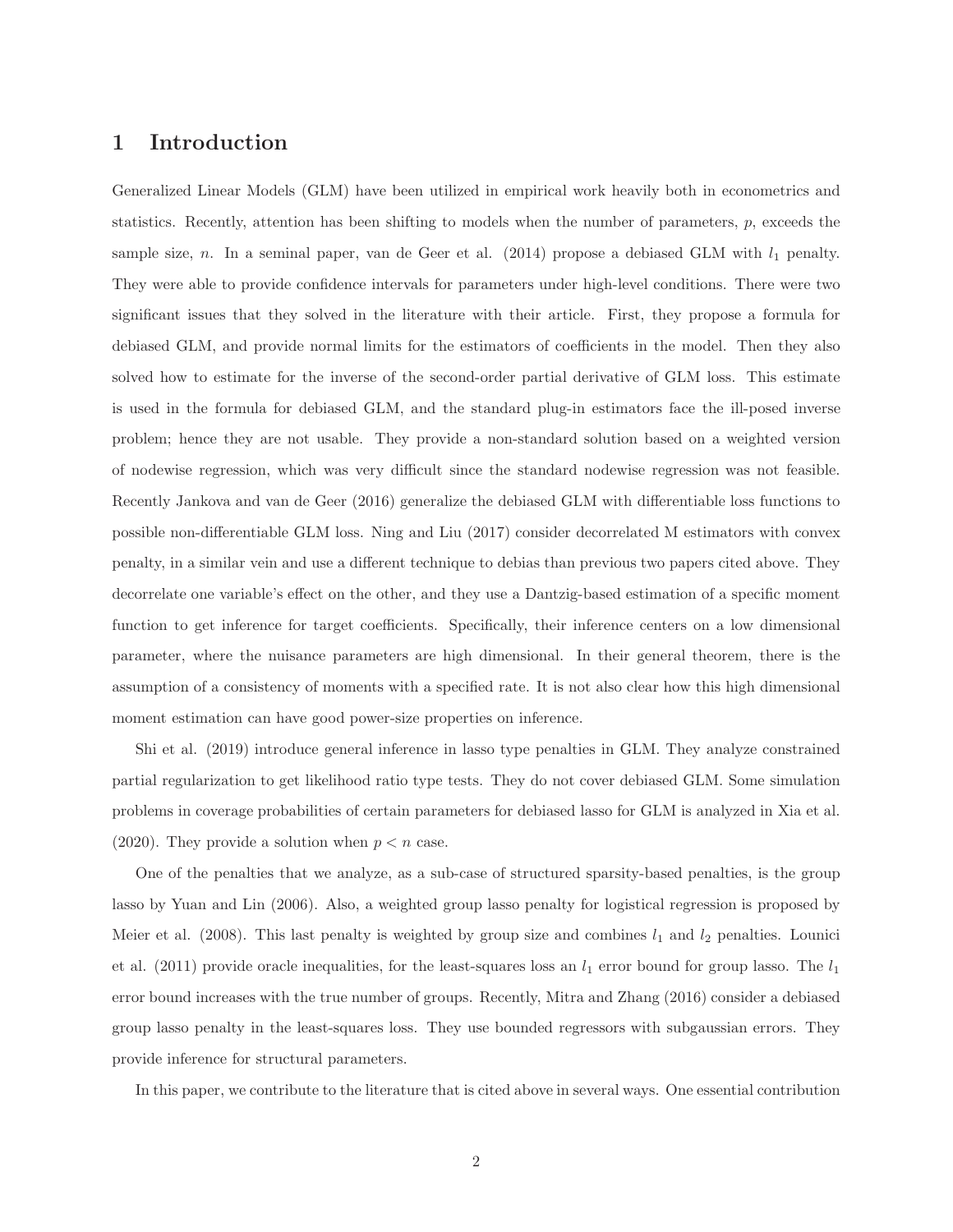is that GLM loss with structured sparsity estimators is amenable to inference in parameters of interest. We use a debiased GLM with penalties coming from structured sparsity-based norms. Our paper extends the least-squares loss with structured sparsity estimators as shown in Stucky and van de Geer (2018). Stucky and van de Geer (2018) use non-random covariates and normal errors, which is essential to their proof technique.

GLM case is not easy since fixed design with normal errors in the least-squares loss makes debiasing and inference much easier to construct and handle. Note that Stucky and van de Geer (2018) proof in the case of least squares loss with structured sparsity estimators do not carry over to GLM loss with structured sparsity estimators with random covariates, and non-normal also non-sub Gaussian errors. So inference on debiased GLM coefficients with structured sparsity-based norms is not trivial to handle. To overcome the difficulties, we start with extending the existing oracle inequality results for GLM loss in chapters 7 and 12 of van de Geer (2016). Theorems 7.2 and 12.2 in van de Geer (2016) exist either under strong conditions that have to be verified or a sub-case of GLM loss in a simplified design. We realize that sample versions of these strong conditions hold with probability approaching one with our proofs. However, these conditions are not easy to verify. The key to our proof is our introduction of a sample version of one-point margin condition (i.e. this is a condition that governs the loss function behavior in a neighborhood of true value of the parameters). We see that one-point margin condition introduces additional terms in an oracle inequality proof, so we change the existing oracle inequality proofs to consider these difficulties. Next, to get an approximate inverse of the sample second order partial derivative of GLM loss we introduce a feasible weighted nodewise regression with a convex cone based norm. In that sense, we extend the results on  $l_1$  norm of van de Geer et al. (2014) to structured sparsity based norms. To get sharper bounds on our intermediate results, we also realize that the nodewise regression norm has to be weaker than or equal to norm of the penalized GLM loss. This sequencing of norms is a new finding for debiased estimators in high dimensions and can be helpful in other contexts.

As an output of our approach, we can test many restrictions and also have uniform-honest confidence intervals for our parameters. We also extend the previous literature to regressors with bounded moments and non-sub Gaussian errors. As a sub-case, we also consider a debiased weighted group lasso estimator in GLM loss.

There have been papers in debiasing lasso type estimators and providing confidence intervals in the recent literature. Starting with Belloni et al. (2014, 2016, 2017), Chernozhukov et al. (2018), Caner and Kock (2018, 2019), van de Geer et al. (2014) provide various ways debiasing in treatment effects, generalized linear models, least squares and GMM based models. For panel data related debiasing, we see papers by Kock (2016), Kock and Tang (2019). In terms of quantile regression, we see contributions by Chiang and Sasaki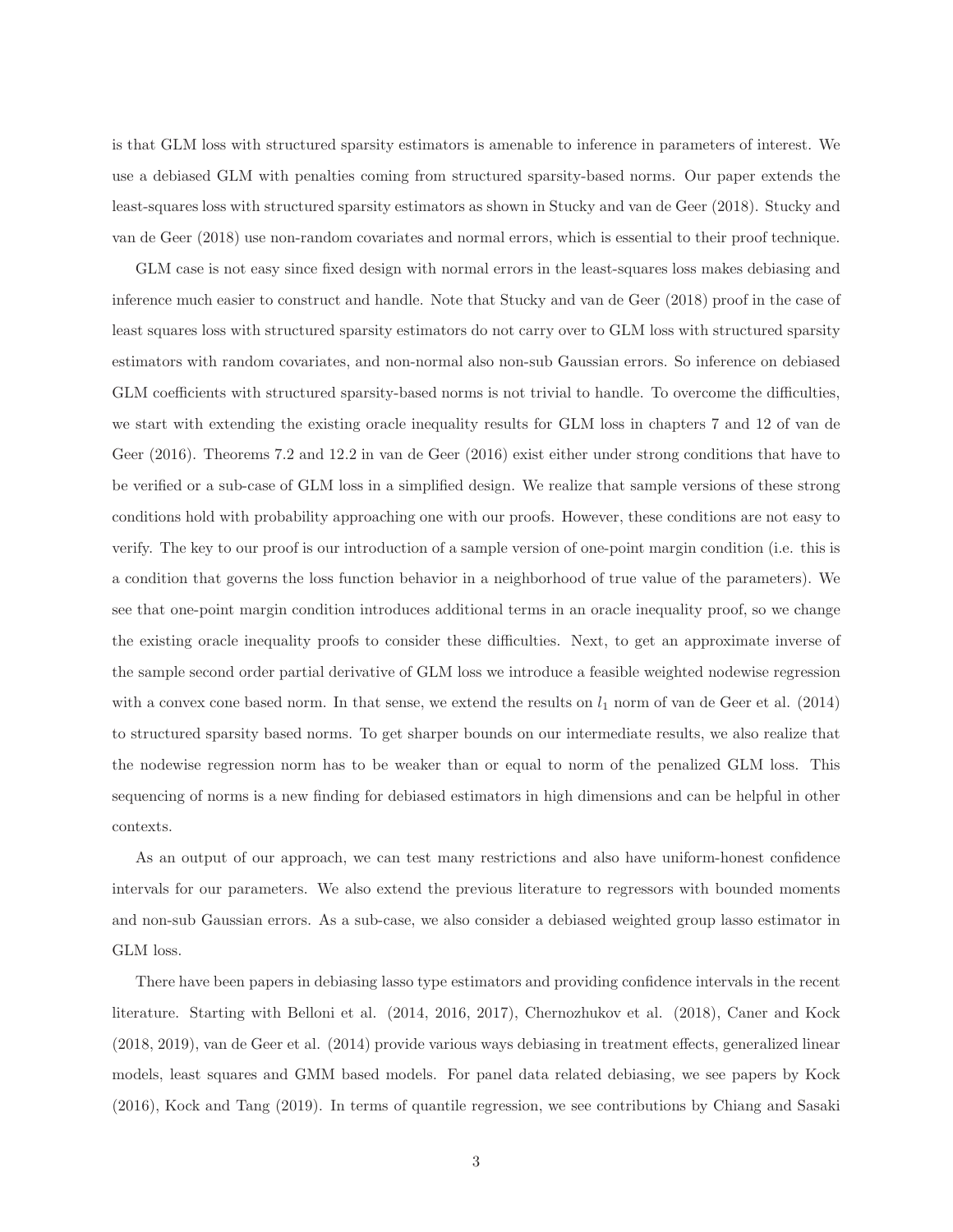(2019).

Section 2 presents penalized general linear models with structured sparsity-based norm penalties. Section 3 provides a formula for how to debiasing in this new framework. Sections 4-5 offer a new oracle inequality for structured sparsity-based norm penalty and a feasible weighted nodewise regression technique. Section 6 provides a limit for increasing number of coefficients, and in Section 7, there is a sub-case of debiased weighted group lasso in GLM. Section 8 shows simulations that analyze test size, power, coverage in a limited exercise.

# 2 Penalized Generalized Linear Models

In this section, we introduce penalized Generalized Linear Models (GLM). Our penalty will extend  $l_1$  penalty or elastic net penalty in GLM estimation. Our extension involves more general structured norms that will be tied to the sparsity properties of the parameter vector. These types of estimators are analyzed in van de Geer (2016) formally in the least-squares case and also in more detail for least squares case in Stucky and van de Geer (2018). The assumptions in these studies for the least-squares case assume fixed design, and normal errors. The case for GLM with structured sparsity-inducing norms has not been studied. The techniques in the least-squares case are not helpful in our case since we want to have random design with non-normal errors. GLM with structured sparsity-inducing norms in high dimensions will form the baseline estimator in our case, and we extend that to a debiased version where we can test restrictions and form confidence intervals. We follow van de Geer et al.  $(2014)$ , where they study GLM with  $l_1$  norm. Consider the regressors  $X_i \in \mathcal{X} \in \mathbb{R}^p$ , and the outcome  $y_i \in \mathcal{Y} \subseteq \mathbb{R}$ , for  $i = 1, \dots, n$ . The data is iid across  $i = 1, \dots, n$ . Regressor matrix X is  $n \times p$ . The loss function is:

<span id="page-3-0"></span>
$$
\rho_{\beta}(y_i, X_i) := \rho(y_i, X_i'\beta), \quad \beta \in \mathcal{B} \subset R^p,
$$
\n(2.1)

which is convex in  $\beta$ . The parameter space  $\beta$  is a convex subset of  $R^p$ . So the loss function can be represented either as in the left of  $(2.1)$  or with the expression on the right of  $(2.1)$ . Define the first and second-order partial derivatives

$$
\dot{\rho}_{\beta} := \frac{\partial}{\partial \beta} \rho_{\beta}(y_i, X_i), \quad \ddot{\rho}_{\beta} := \frac{\partial}{\partial \beta \partial \beta'} \rho_{\beta}(y_i, X_i),
$$

or in an alternative format

<span id="page-3-1"></span>
$$
\dot{\rho}_{\beta} := X_i \dot{\rho}(y_i, X_i^{\prime} \beta), \quad \ddot{\rho}_{\beta} := X_i X_i^{\prime} \ddot{\rho}(y_i, X_i^{\prime} \beta), \tag{2.2}
$$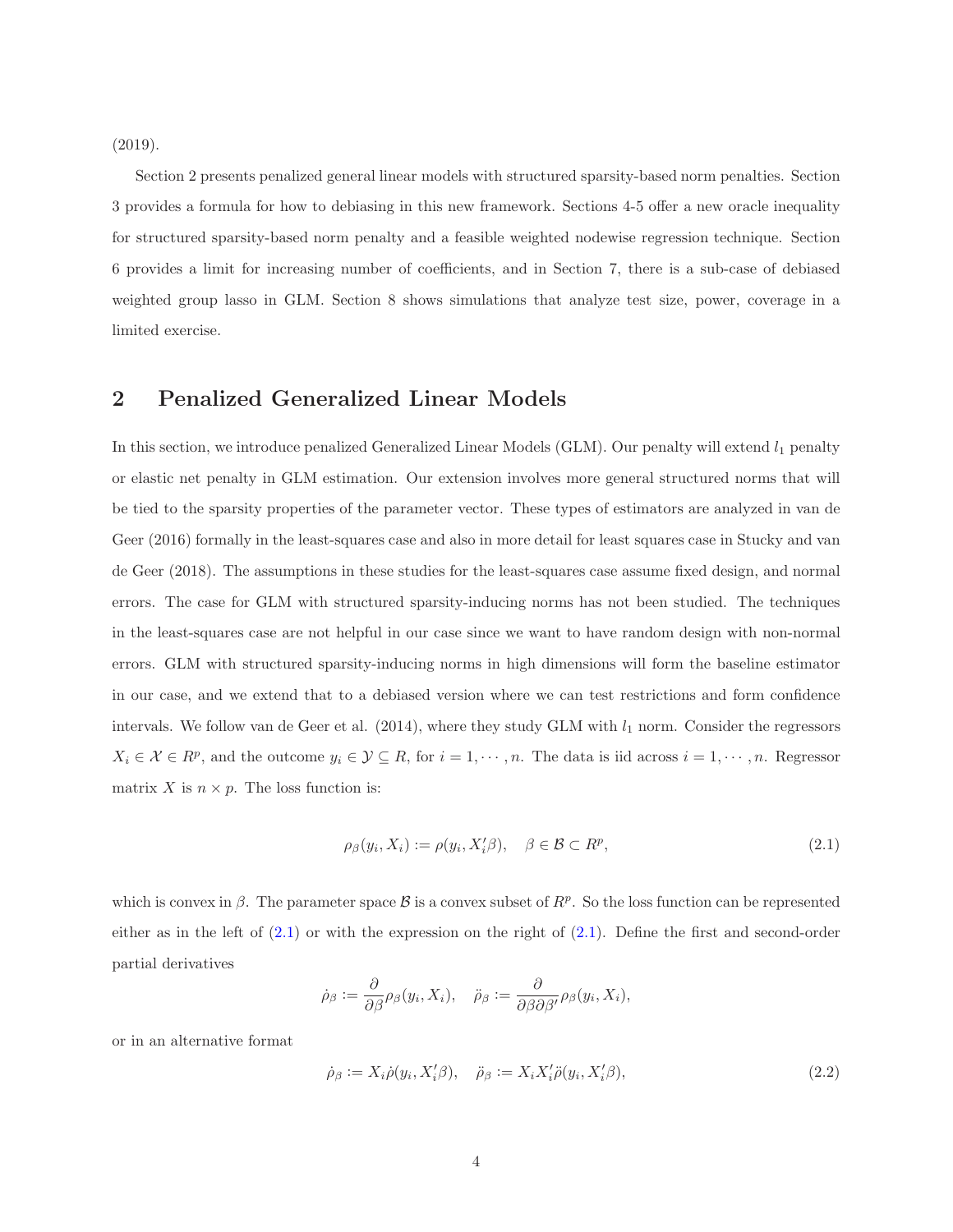where  $\dot{\rho}(\cdot,\cdot), \ddot{\rho}(\cdot,\cdot)$  are the partial derivative of function  $\rho(\cdot,\cdot)$  with respect to second element. Let

<span id="page-4-1"></span>
$$
R(\beta) := E \rho_{\beta}(y_i, X_i' \beta), \tag{2.3}
$$

and

<span id="page-4-2"></span>
$$
\beta_0 := \operatorname{argmin}_{\beta \in \mathcal{B}} R(\beta). \tag{2.4}
$$

So  $\beta_0$  is defined as the optimizer of the expected loss function. Define  $\mathcal{B}_{local}$  as a convex subset of  $\mathcal{B}$ , which is in a local neighborhood of  $\beta_0$ . The local neighborhood will be defined in terms of the norm that we will use. This local set is needed since one of the main proofs in the appendix depends on the estimator to be in this local neighborhood (i.e. one point margin condition, Lemma [A.2\)](#page-47-0).

Let  $\Omega(.)$  be a norm on  $R^p$ . We specify its properties immediately below, but first define the  $\Omega$  structured sparsity GLM estimator as

$$
\hat{\beta} := argmin_{\beta \in \mathcal{B}} \left[ \frac{1}{n} \sum_{i=1}^{n} \rho_{\beta}(y_i, X_i) + \lambda \Omega(\beta) \right],
$$

with  $\lambda > 0$  as a tuning parameter. The norms that we analyze should have weak decomposability property. Weak decomposability will be a key requirement on  $\Omega(.)$  and explained immediately below in Definition [1.](#page-4-0) We use definition 6.1 of van de Geer (2016), and this is also defining an allowed set S. To that effect, divide the set  $J = \{1, 2, \dots, p\}$  into S and its mutually exclusive complement  $S^c$ . In other words  $J = S \cup S^c$ . Let |S| represent the cardinality of the index set S. Now define another norm  $\Omega^{S^c}$  (.) on  $R^{p-|S|}$ . Also define  $\beta_S$ as a vector with entries equal to zero for elements with indices when  $j \notin S$ . Also define  $\beta_{S^c}$  as the vector with all elements with indices, j inside the set  $S$ , set to zero, all elements with indices belonging to  $S<sup>c</sup>$  are kept,  $S^c := \{ j \in \{1, 2, \dots, p\} : j \notin S \}.$ 

<span id="page-4-0"></span>**Definition 1.** (Definition 6.1, van de Geer (2016). Fix some set S. We say that norm  $\Omega$  is weakly decomposable for the set S if there exists a norm  $\Omega^{S^c}$  on  $R^{p-|S|}$  such that for all  $\beta \in R^p$ 

$$
\Omega(\beta) \ge \Omega(\beta_S) + \Omega^{S^c}(\beta_{S^c}).
$$

<span id="page-4-3"></span>**Definition 2.** (Definition 6.1, van de Geer (2016)). We say that S is an allowed set if  $\Omega$  is weakly decomposable for the set S.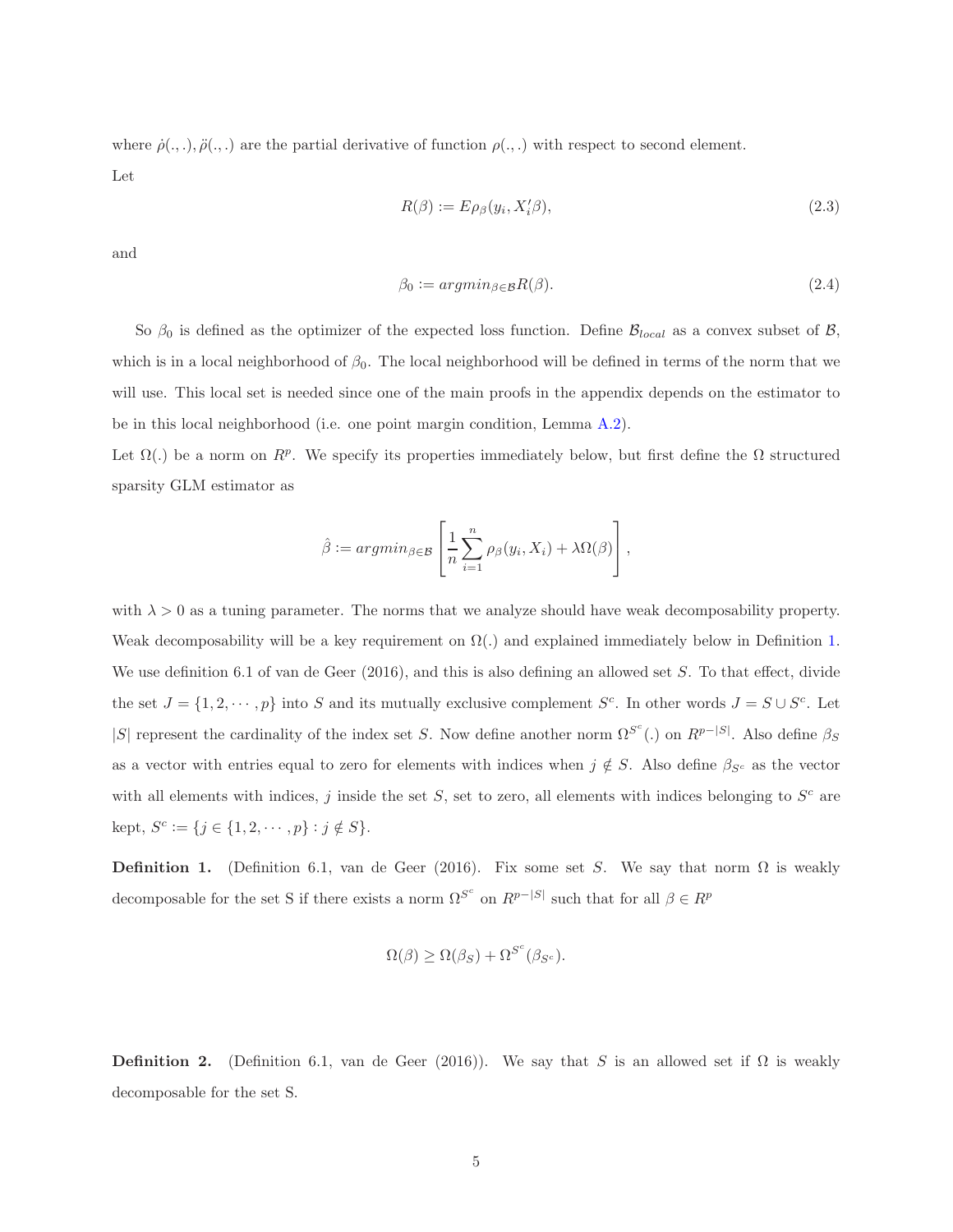To give an example: for  $l_1$  norm any subset S of J is an allowed set, and  $\Omega^{S^c}$ .) is again the  $l_1$  norm. So  $\|\beta\|_1 = \|\beta_S\|_1 + \|\beta_{S^c}\|_1$ . We will also give examples of weakly decomposable norms in this section. To give a broad example, all norms generated from convex cones are weakly decomposable; see section 6.9 of van de Geer (2016). Some of the specific examples of norms generated from convex cones are weighted group lasso norm, lasso, wedge norm, and concavity inducing norms. We give two examples of such norms.

Example 1. The first one is a weighted group lasso norm. The variables are grouped disjointly, and the penalty is designed accordingly. Let  $\{G_j\}_{j=1}^m$  be a partition of  $\{1, \dots, p\}$  into disjoint m groups. For a parameter vector  $\beta \in R^p$ , the weighted group lasso norm is:

$$
\|\beta\|_{wgl} := \sum_{j=1}^m \sqrt{|G_j|} \|\beta_{G_j}\|_2.
$$

So  $\beta$  vector is grouped into m disjoint groups, and size of the group  $G_j$  is:  $|G_j|$ . Any union of groups can be an allowed set in weighted group norm.

Example 2. Another example is the wedge norm in section 6.9 of van de Geer (2016). Consider the convex cone,  $\mathcal{A} := \{a_1 \geq a_2 \geq a_3 \ldots \cdot a_p > 0\}$ , with  $\|\beta\|_{W} := \min_{a_j \in \mathcal{A}} \frac{1}{2} \sum_{j=1}^p \left(\frac{\beta_j^2}{a_j} + a_j\right)$ . An allowed set is the first s elements in  $\beta$ .

For any norm,  $\Omega$ , not necessarily weakly decomposable we know that by triangle inequality

$$
\Omega(\beta) \leq \Omega(\beta_S) + \Omega(\beta^{S^c}),
$$

so clearly for weakly decomposable  $\Omega(.)$ , we have  $\Omega(\beta^{S^c}) \geq \Omega^{S^c}(\beta_{S^c})$ . By Chapter 6 of van de Geer (2016) dual norm of  $\Omega(.)$  is defined as

$$
\Omega_*(w) := \max_{\Omega(\beta) \le 1} |w'\beta|, \quad w \in R^p.
$$

We need few more concepts regarding norms. This is taken from Section 6.4 of van de Geer (2016).

**Definition 3.** (Stronger norm). If  $\Omega(.)$  and  $\Omega(.)$  are any two norms on  $R^p$ , and if we have

$$
\Omega(\beta) \ge \underline{\Omega}(\beta), \quad \forall \beta \in R^p,
$$

we say that  $\Omega$  is a stronger norm than  $\Omega$ . We also see that

$$
\Omega(\beta) \ge \underline{\Omega}(\beta) \quad \text{implies} \quad \underline{\Omega}_*(\beta) \le \Omega_*(\beta), \tag{2.5}
$$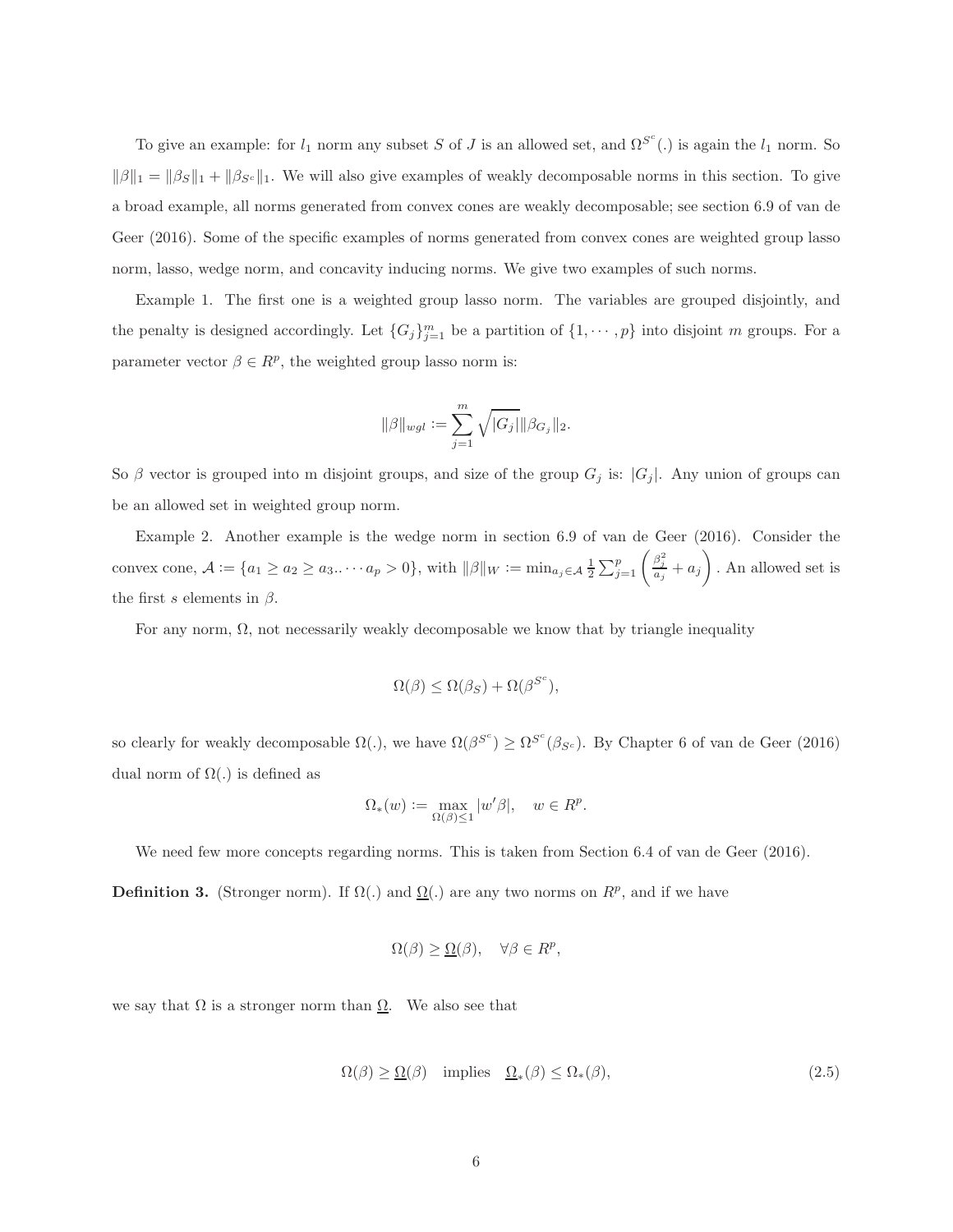where  $\Omega_*$  is the dual norm of  $\Omega$ . Stronger norm definition is applicable to all norms regardless of their weak decomposability or not. As in section 6.4 of van de Geer (2016) we define the following lower bound norm for  $\Omega(.)$ . Formally define  $\Omega^{S^c}(.)$ , which is mentioned in Definition 1, as the largest norm among the norms  $\Omega^{S^c}$ (.) for which

$$
\Omega(\beta) \ge \Omega(\beta_S) + \underline{\Omega}^{S^c}(\beta_{S^c}),
$$

hence define

<span id="page-6-1"></span>
$$
\underline{\Omega}(\beta) := \Omega(\beta_S) + \Omega^{S^c}(\beta_{S^c}) \le \Omega(\beta). \tag{2.6}
$$

We define  $S_0$  as the indices of the active set. This is defined with respect to a particular norm  $\Omega(.)$ .  $S_0$ should be an allowed set and carry all the indices with nonzero elements in the model. To clarify the last statement, to give an example, these elements can be indices of individual non-zero true coefficients in lasso via  $l_1$  norm,  $S_0 := \{j : |\beta_{j0}| \neq 0\}$ , where  $\beta_{j0}$  represents true value of j th coefficient where  $j = 1, \dots, p$ , where  $p$  is the total number of coefficients. For the weighted group lasso norm, these indices with nonzero elements are the indices of the active (non-zero) groups, so  $S_0 := \{j : ||\beta_{0,G_j}||_2 \neq 0\}$ , where  $\beta_{0,G_j}$  represents the true coefficients of j th group, where  $j = 1, \dots, m$ , where m is the total number of groups in the model. We define the sparsity as  $s_0$ , which is the cardinality of  $S_0$ ,  $s_0 := |S_0|$ . Let  $l_0$  ball  $\mathcal{B}_{l_0}(s_0) := \{ ||\beta_0||_{l_0} \leq s_0 \}$ . Define the effective sparsity condition, or sometimes called  $\Omega$  effective sparsity as follows.

<span id="page-6-0"></span>**Definition 4.** Effective sparsity. (Definition 4.3 of van de Geer  $(2014)$ ). Suppose S is an allowed set. Let  $L > 0$  be some constant. The effective sparsity is

$$
\Gamma^2(L,S) := [\min\{E \| X\beta_S - X\beta_{S^c} \|_n^2 : \Omega(\beta_S) = 1, \Omega^{S^c}(\beta_{S^c}) \le L \}].]^{-1}.
$$

This is the inverse of the more familiar  $\Omega$ -eigenvalue condition. This effective sparsity is defined as a population condition, compared to the sample version of van de Geer (2014), but Definition 7.5 of van de Geer (2016) has a general population version. The sample version of effective sparsity is defined in Appendix, and also a variant of this population effective sparsity is given in Appendix.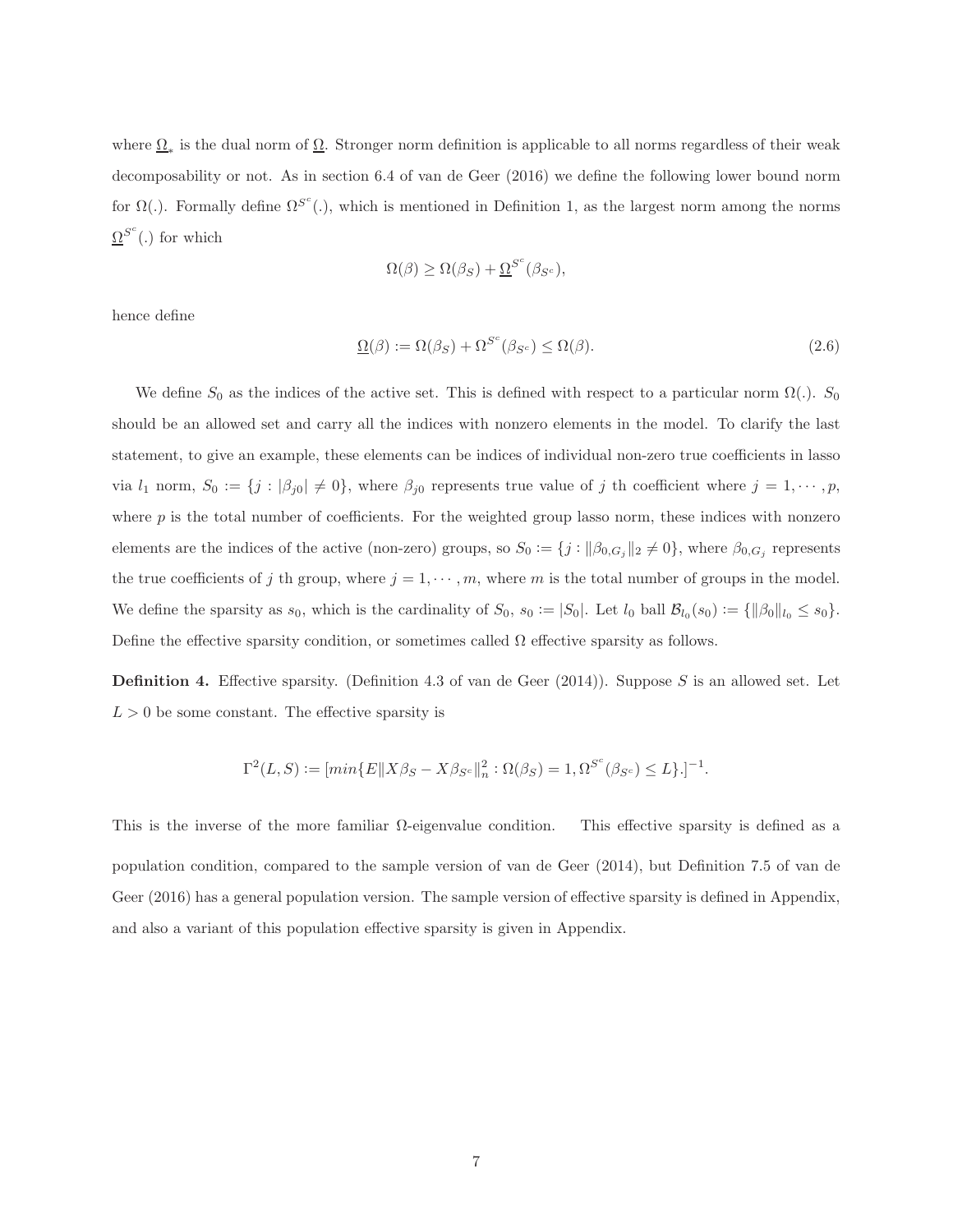# <span id="page-7-1"></span>3 Debiased GLM Structured Sparsity Estimator

In this section we introduce a debiased version of GLM structured sparsity estimator. But first, we define by using differentiability of the objective function with [\(2.1\)](#page-3-0),

$$
\hat{\Sigma}_{\hat{\beta}} := \frac{1}{n} \sum_{i=1}^{n} \ddot{\rho}_{\hat{\beta}}(y_i, X_i) = \frac{1}{n} \sum_{i=1}^{n} X_{\hat{\beta},i} X'_{\hat{\beta},i},
$$

where  $X_{\hat{\beta},i} := X_i w_{\hat{\beta},i}$ , in which

<span id="page-7-0"></span>
$$
w_{\hat{\beta},i} := \sqrt{\ddot{\rho}(y_i, X_i'\hat{\beta})}
$$
\n(3.1)

by equation [\(2.2\)](#page-3-1). Also see that  $w_{\beta_0,i}$  is defined in the same way as in [\(3.1\)](#page-7-0), second order partial derivative depends on  $\beta_0$  there. This sample moment estimator plays a crucial role in our derivations. In the case of least-squares loss, this corresponds to the empirical Gram matrix. Note that in our GLM loss case when  $p > n$ ,  $\hat{\Sigma}_{\hat{\beta}}$  is singular.

Furthermore define a  $p \times p$  matrix  $\hat{\Theta}$  which will be defined later as output of a nodewise regression.  $\hat{\Theta}$ will be used as an approximate inverse for  $\hat{\Sigma}_{\hat{\beta}}$ . Section 5 considers the form and theory behind  $\hat{\Theta}$ . Our debiased estimator is:

<span id="page-7-2"></span>
$$
\hat{b} := \hat{\beta} - \hat{\Theta} \left[ \frac{1}{n} \sum_{i=1}^{n} \dot{\rho}_{\hat{\beta}}(y_i, X_i) \right]
$$
  

$$
:= \hat{\beta} - \hat{\Theta} \left[ \frac{1}{n} \sum_{i=1}^{n} X_i \dot{\rho}(y_i, X'_i \hat{\beta}) \right]
$$
(3.2)

where  $\dot{\rho}_{\hat{\beta}}(y_i, X_i)$  is the partial derivative of our GLM loss function with respect to  $\beta$  and evaluated at  $\hat{\beta}$ , and we use  $(2.1)$  for the last equivalent definition.

We extend this debiased estimator to structured sparsity penalties. A slightly different formula is given in the previous literature, for the least-squares loss with structured sparsity penalty. The previous literature uses nuclear norm regularized multi-nodewise regression in Definitions 3-4 of Stucky and van de Geer (2018). We realized that if the design is fixed and with normal errors in the least-squares context, their nuclearnorm-based debiased estimator is easy to come up with limits. That structure is not amenable in GLM, with random design.

For testing in high dimensions, define a  $p \times 1$  vector  $\alpha$  such that  $\|\alpha\|_2 = 1$ , and let  $\mathcal{H} := \{j = 1, \dots, p :$  $\alpha_j \neq 0$  with cardinality  $|\mathcal{H}| = h$ . h will increase with sample size and we will precisely define this rate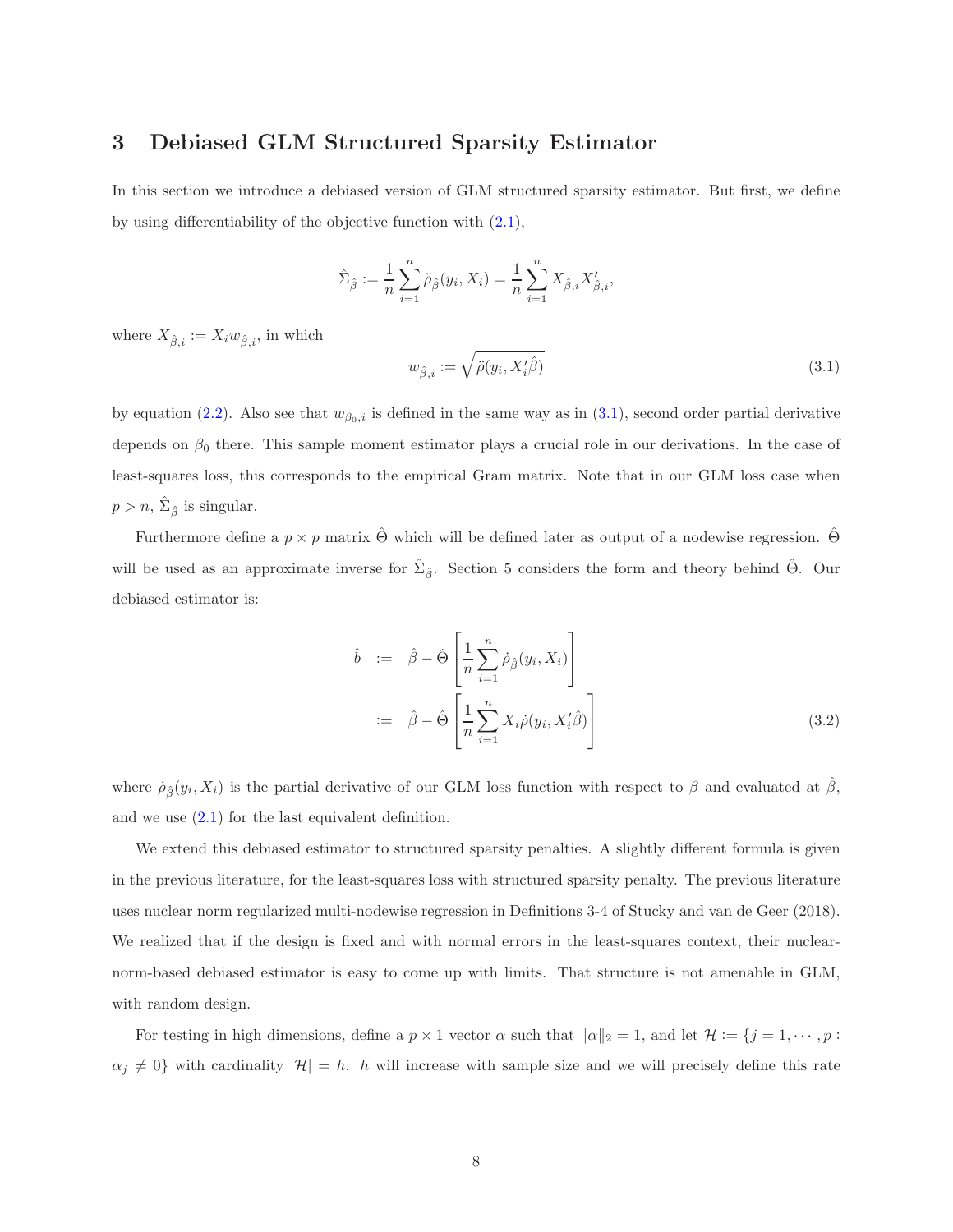through our assumptions, and h will be the number of restrictions that are tested and  $h < p$ . Clearly

<span id="page-8-2"></span>
$$
\sum_{j \in \mathcal{H}} |\alpha_j| = O(h^{1/2}),\tag{3.3}
$$

since  $\|\alpha\|_2 = 1$ , and H definition with using the norm inequality that puts an upper bound on  $l_1$  norm in terms of  $l_2$  norm. In the remaining sections we consider the following as the numerator of our test statistic:

$$
n^{1/2}\alpha'(\hat{b} - \beta_0) = n^{1/2}\alpha'(\hat{\beta} - \beta_0) - n^{1/2}\alpha'\hat{\Theta}\left[\frac{1}{n}\sum_{i=1}^n X_i \dot{\rho}(y_i, X_i'\hat{\beta})\right].
$$
\n(3.4)

The denominator of our test statistic will be

$$
\hat{V}_{\alpha} := \sqrt{\alpha' \hat{\Theta} \left[ \frac{1}{n} \sum_{i=1}^{n} X_i X_i' \dot{\rho}(y_i, X_i' \hat{\beta})^2 \right] \hat{\Theta}' \alpha}.
$$
\n(3.5)

# 4 Assumptions

<span id="page-8-0"></span>We provide the main assumptions used throughout the paper, and needed for oracle inequality in Theorem [1.](#page-10-0) Another set of assumptions will be provided in their sections related to nodewise regression and limit theorem.

**Assumption 1.** The data  $X_i, y_i$  are iid across  $i = 1, \dots, n$ . Furthermore  $\max_{1 \leq j \leq p} E|X_{1j}|^{r_x} \leq C < \infty$ , where  $r_x \geq 4$  and  $C > 0$  is a positive constant. Also the effective sparsity is bounded away from infinity:  $0 < c \leq \Gamma^2(2, S_0) \leq C < \infty$  with  $c > 0$  which is a positive constant.

#### <span id="page-8-1"></span>Assumption 2.

(i). Define

$$
M_1 := \max_{1 \le i \le n} \max_{1 \le j \le p} \max_{1 \le l \le p} |X_{ij} X_{il} - E X_{ij} X_{il}|,
$$

and

$$
M_2 := \max_{1 \le i \le n} \max_{1 \le j \le p} |X_{ij}|,
$$

Then we assume

$$
\max\left(\frac{\sqrt{EM_1^2}\sqrt{lnp}}{\sqrt{n}}, \frac{\sqrt{EM_2^2}\sqrt{lnp}}{\sqrt{n}}\right) = O(1).
$$

(ii).

$$
s_0\sqrt{lnp/n} \to 0.
$$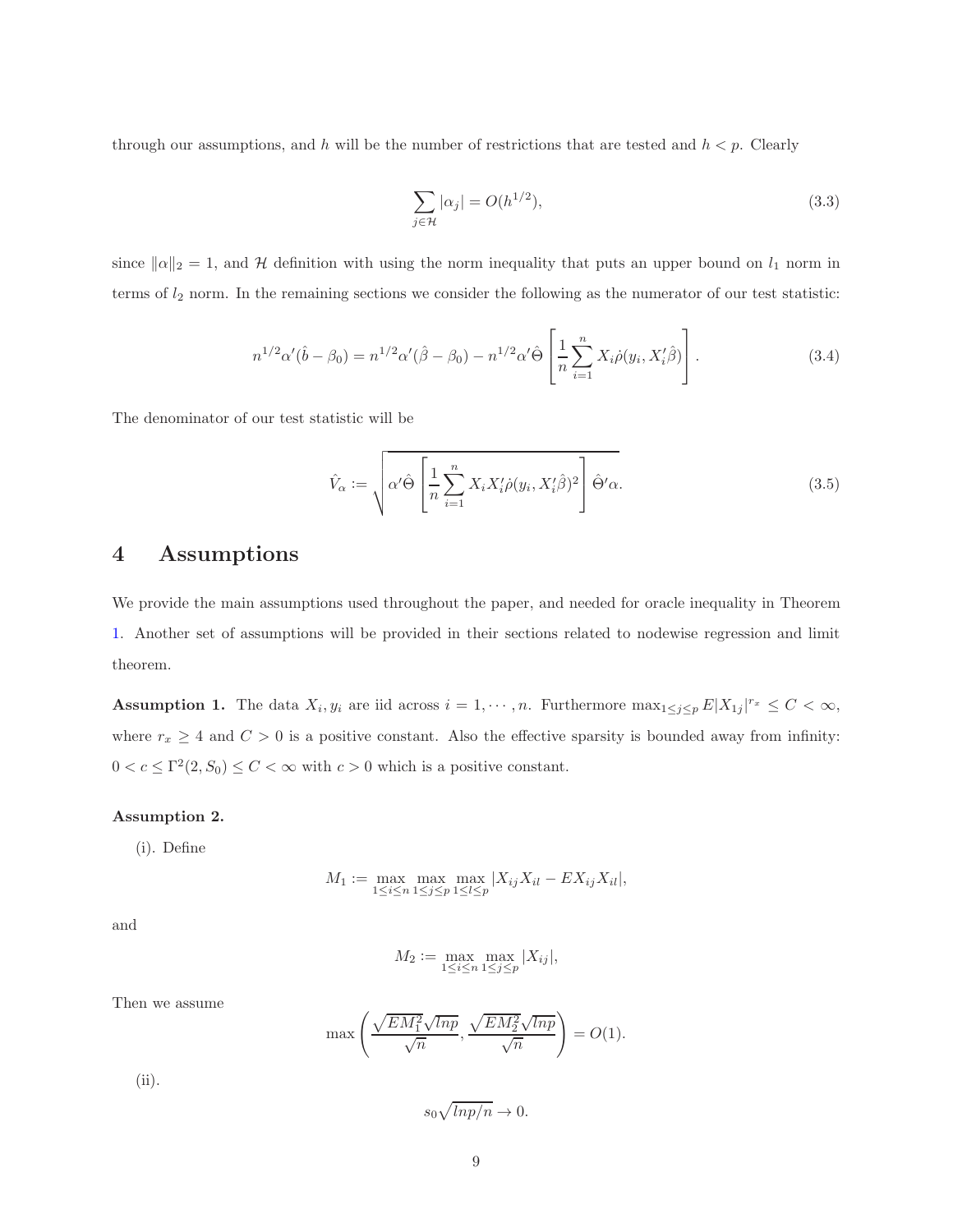<span id="page-9-0"></span>**Assumption 3.** There exists a positive constant  $C_{\rho}$ , which depends on the shape of the second order partial derivative  $\ddot{\rho}$ ., and  $\kappa$  all positive constants such that

$$
\ddot{\rho}(y_i, X_i'\beta) \ge 1/C_\rho^2,
$$

<span id="page-9-1"></span>for all  $\sup_{\beta_0 \in \mathcal{B}_{l_0}(s_0)} |X'_i(\beta - \beta_0)| \leq \kappa$ .

**Assumption 4.** The derivatives  $\dot{\rho}(y, a) = \frac{\partial \rho(y, a)}{\partial a}$ ,  $\ddot{\rho}(y, a) = \frac{\partial \rho(y, a)}{\partial a^2}$  exist for all y, a and for some  $\delta$ neighborhood of  $X_i'\beta_0$ ,  $\delta > 0$ 

(i).

$$
\sup_{\beta_0 \in \mathcal{B}_{l_0}(s_0)} \max_{a_0 \in \{X'_i \beta_0\}} \sup_{y_i} |\dot{\rho}(y_i, a_0)| = O(1).
$$

(ii).

$$
\sup_{\beta_0 \in \mathcal{B}_{l_0}(s_0)} \max_{a_0 \in \{X_i'\beta_0\}} \sup_{|a-a_0| \le \delta} \sup_{y_i} |\ddot{\rho}(y_i, a)| = O(1).
$$

(iii). Also  $\ddot{\rho}(y, a)$  is Lipschitz

$$
\sup_{\beta_0 \in \mathcal{B}_{l_0}(s_0)} \max_{a_0 \in \{x_i'\beta_0\}} \sup_{|a-a_0| \cup |\hat{a}-a_0| \le \delta} \sup_{y_i} \frac{|\ddot{\rho}(y_i, a) - \ddot{\rho}(y_i, \hat{a})|}{|a-\hat{a}|} \le 1.
$$

We discuss the assumptions here. Assumption [1](#page-8-0) is standard, and effective sparsity is used to control certain matrix's singularity. Our proofs and remarks after Theorem [1](#page-10-0) will show how it is related to compatibility condition, which is more familiar in high dimensional statistics. Assumption [2](#page-8-1) is needed for concentration inequalities that we use, and these inequalities are from Chernozhukov et al. (2017). Assumption [3](#page-9-0) provides a lower bound on the second-order partial derivative of the loss function and is needed to control the onepoint margin condition, which will be explained in the Appendix. This condition is also used in Chapter 12 of van de Geer (2016). It is possible to relax this condition, but this will lengthen the proofs immensely, so we avoided that. Assumption [4](#page-9-1) puts structure on GLM loss, and this is used as Assumption C.1 in van de Geer et al. (2014). We strengthened this to uniform over ball  $\mathcal{B}_{l_0}(s_0)$ . We also think that it is possible to get rid of bounded first-order partial derivative at  $\beta_0$ , and bounded second-order partial derivative bound in a uniform neighborhood of  $\beta_0$  by using Assumption [2](#page-8-1) type of moments of these derivatives.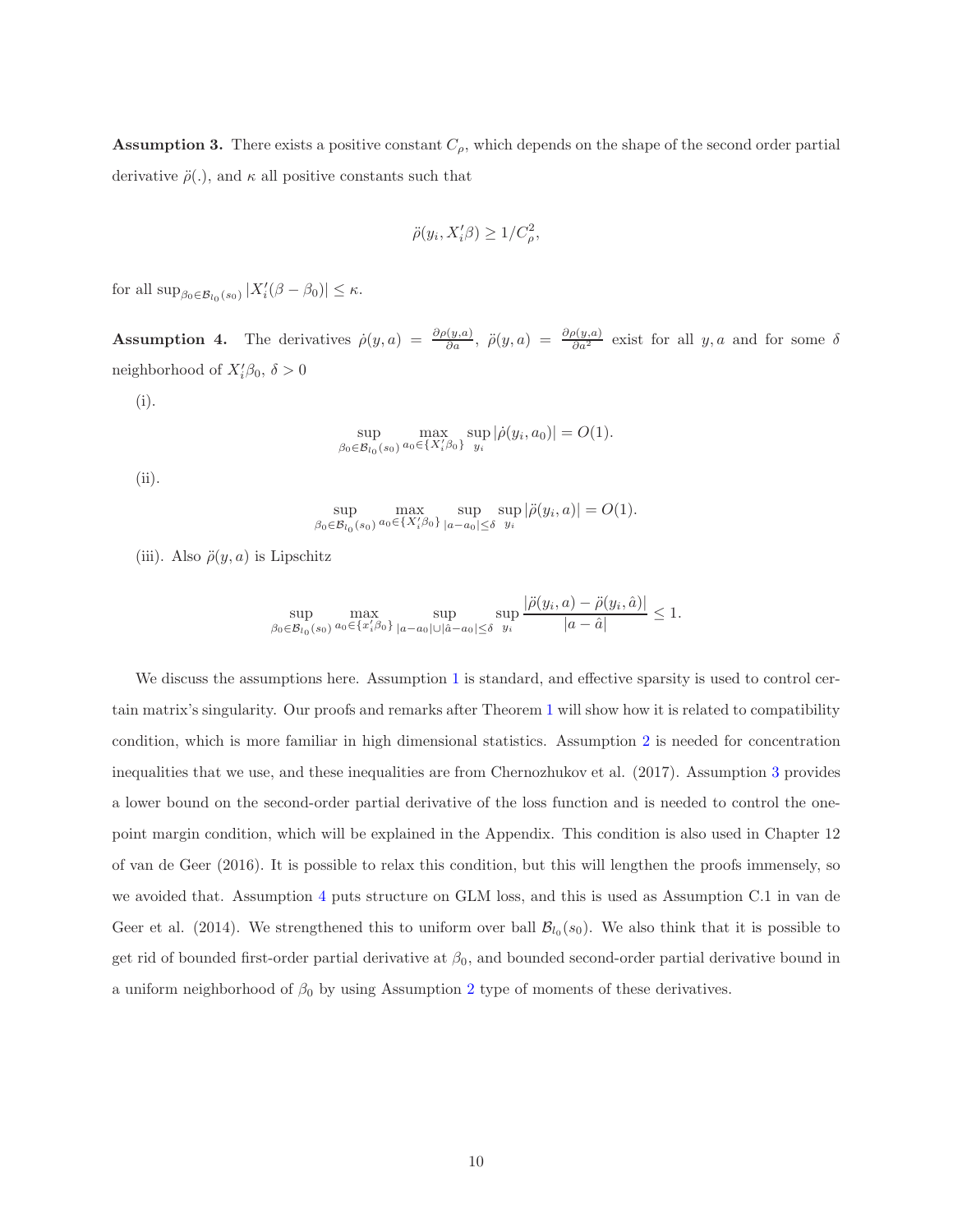# 5  $\Omega$  bound

One of the crucial elements in the paper is the  $\Omega$  bound for our estimator. This bound will be used in de-biasing, and the former literature takes this type of result given or allows fixed-random regressors in restrictive data setups. Theorems 9.19 and Corollary 9.20 of Wainwright (2019) provide oracle bounds under very restrictive conditions on the data and eigenvalue type conditions. Another paper related to our paper is the logistic result in  $l_1$  norm in Theorem 12.2 of van de Geer (2016), which provides sample eigenvalue conditions with restrictive conditions on the data set. Compared to these results before us, we provide a different proof based on primitive assumptions in a general norm-setting. Even though the estimator is obtained by using  $\Omega$  bound, and we are interested in  $\underline{\Omega}$  bound, which is a weaker norm than  $\Omega$  ( $\underline{\Omega} \leq \Omega$ ). Also, some of the key difficulties in obtaining such a result are that an empirical process result has to be established, sample one-point margin condition has to be proved, and since this is new, it has to be shown that sample one point margin condition does not impediment the oracle inequality proof. Details are in the Appendix.

We define a positive sequence  $t_1$ , which is defined in  $(A.18)$ , and  $t_1 = O(\sqrt{lnp/n})$ . As in p.107 of van de Geer (2016) we take  $\beta_{S_0}$  as "relevant coefficients" in  $\beta_0$ , and treat  $\beta_{S_0^c}$  as "irrelevant smallish-like" part of  $\beta_0$ . This can be thought of nonzero coefficients as  $\beta_{S_0}$ , and local-to-zero and zero coefficients in  $\beta_{S_0^c}$ . Specifically, we formalize a condition in Theorem [1\(](#page-10-0)ii) below for  $\beta_{S_0^c}$  in terms of the weakly-decomposable norm that we use. A form of weak-sparsity will be imposed for asymptotic results. Define  $l_0$  ball  $\mathcal{B}_{l_0}(s_0) := \{ ||\beta_0||_{l_0} \leq s_0 \}.$ 

### <span id="page-10-0"></span>Theorem 1.

(i). Under Assumptions [1](#page-8-0)[-4,](#page-9-1) with sufficiently large  $n$ 

$$
\underline{\Omega}(\hat{\beta}-\beta_0) \le (18\lambda)C_{\rho}^2\Gamma^2(2, S_0) + 32\Omega(\beta_{S_0^c}),
$$

with probability at least  $1 - \frac{3}{p^{2c}} - \frac{1}{p^c} - \frac{7C}{4(lnp)^2} = 1 - o(1)$ .

(ii). Also our Remark 2 below will show that, with assuming  $\sup_{\beta_0 \in \mathcal{B}_{l_0}(s_0)} \Omega(\beta_{S_0^c}) \to 0$ , then

$$
\sup_{\beta_0 \in \mathcal{B}_{l_0}(s_0)} \underline{\Omega}(\hat{\beta} - \beta_0) = O_p(s_0 \sqrt{\frac{\ln p}{n}}) = o_p(1).
$$

Remarks. 1. First, we want to rewrite the upper bound in terms of the population version of the compatibility constant, where the literature is familiar with. Define the compatibility constant as in Definition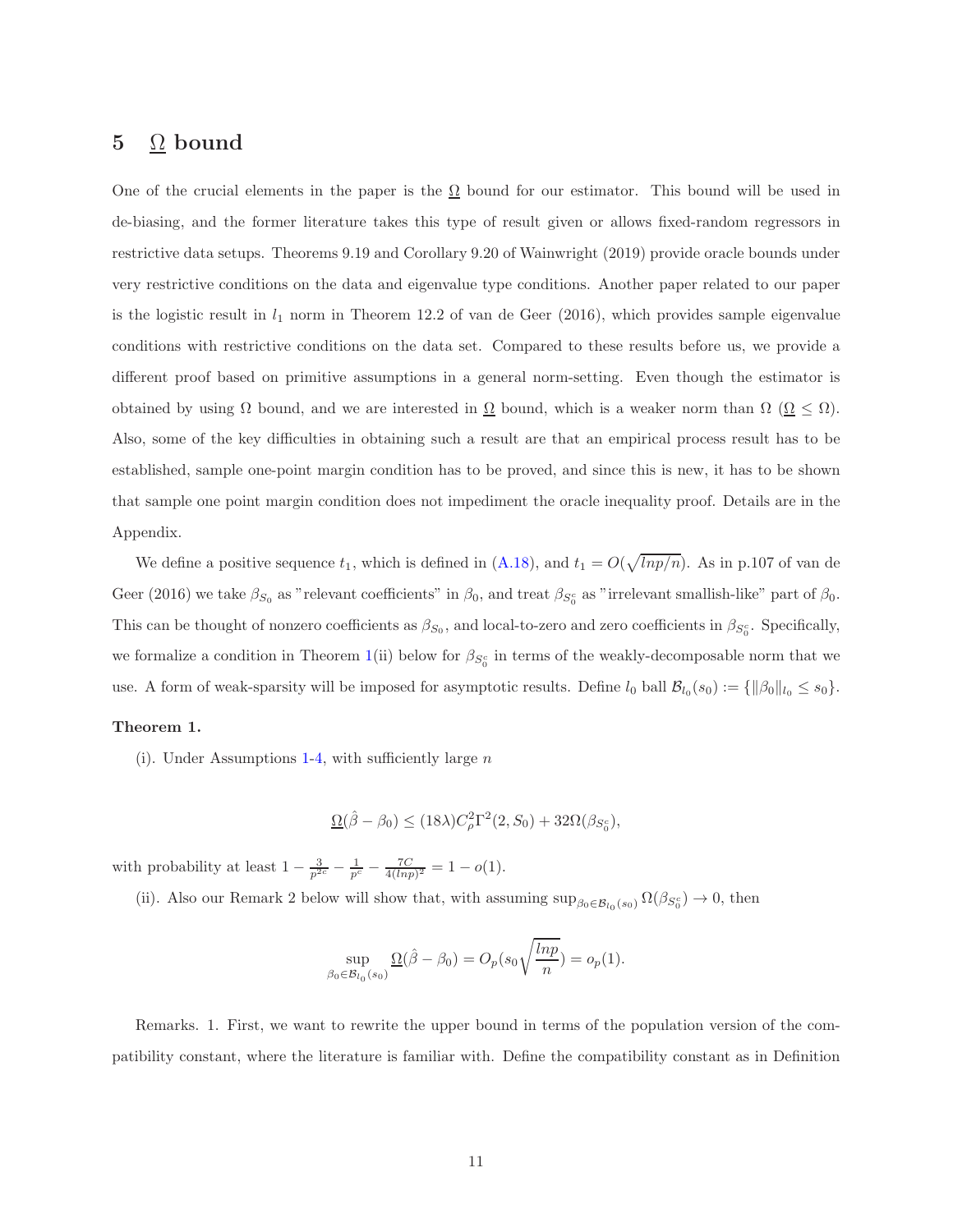6.2 of van de Geer (2016) as

$$
\phi^{2}(L, S) := min\{|S|E[\|X\beta_{S} - X\beta_{S_{c}}\|_{n}^{2}]: \Omega(\beta_{S}) = 1, \Omega^{S^{c}}(\beta_{S^{c}}) \le L\},\
$$

where  $S, S<sup>c</sup>$  are any allowed set and its complement respectively. Next by Definition [4](#page-6-0) and the above expression

<span id="page-11-0"></span>
$$
\Gamma^{2}(L, S) = \frac{|S|}{\phi^{2}(L, S)}.
$$
\n(5.1)

Also, the empirical version of the equality in  $(5.1)$  is on p.81 of van de Geer  $(2016)$ , just before section 6.6 there. Using [\(5.1\)](#page-11-0) we can write the upper bound in terms of sparsity of the coefficients explicitly. In that respect by at  $S = S_0$ , with  $L = 2$ 

$$
\Gamma^{2}(2, S_{0}) = \frac{|S_{0}|}{\phi^{2}(2, S_{0})}.
$$

2. First, impose the weak-sparsity assumption, uniformly over  $\mathcal{B}_{l_0}(s_0)$ , we impose  $\Omega(\beta_{S_0^c}) \to 0$ . Next to get an asymptotic sense from our bound,  $\lambda_e$  is a positive sequence defined in  $(A.40)$ , we can have  $\lambda =$  $16\lambda_e = O(\sqrt{lnp/n})$  as shown in Lemma [A.4](#page-50-0) in Appendix, and in Lemma [A.3](#page-50-1) of Appendix we also have  $t_1 = O(\sqrt{lnp/n})$ , then the upper bound

<span id="page-11-2"></span>
$$
(18\lambda)\Gamma^2(2, S_0) = (18\lambda)\frac{|S_0|}{\phi^2(2, S_0)} = o(1),\tag{5.2}
$$

when we replace  $\Gamma^2(2, S_0) \leq C < \infty$ , with  $\phi^2(2, S_0) \geq c > 0$  in Assumption [1](#page-8-0) and since  $\lambda |S_0| = \lambda s_0 = o(1)$ by Assumption [2.](#page-8-1)

3. Even though the estimator optimizes over  $\Omega$  norm, the bound is in weaker  $\Omega$  norm, which is needed for the debiased estimator.

These results imply

<span id="page-11-1"></span>
$$
\underline{\Omega}(\hat{\beta} - \beta_0) = O_p(s_0 \lambda) = O_p(s_0 \lambda_e) = O_p(s_0 \sqrt{lnp/n}) = o_p(1).
$$
\n(5.3)

4. One issue is the cost of the generality of the results. An alternative technique could have used a different approach and it may have been possible to get a better rate than in [\(5.3\)](#page-11-1). Our proof technique, on the other hand, is very general and uses the ranking of norms in Lemma [A.1.](#page-46-0)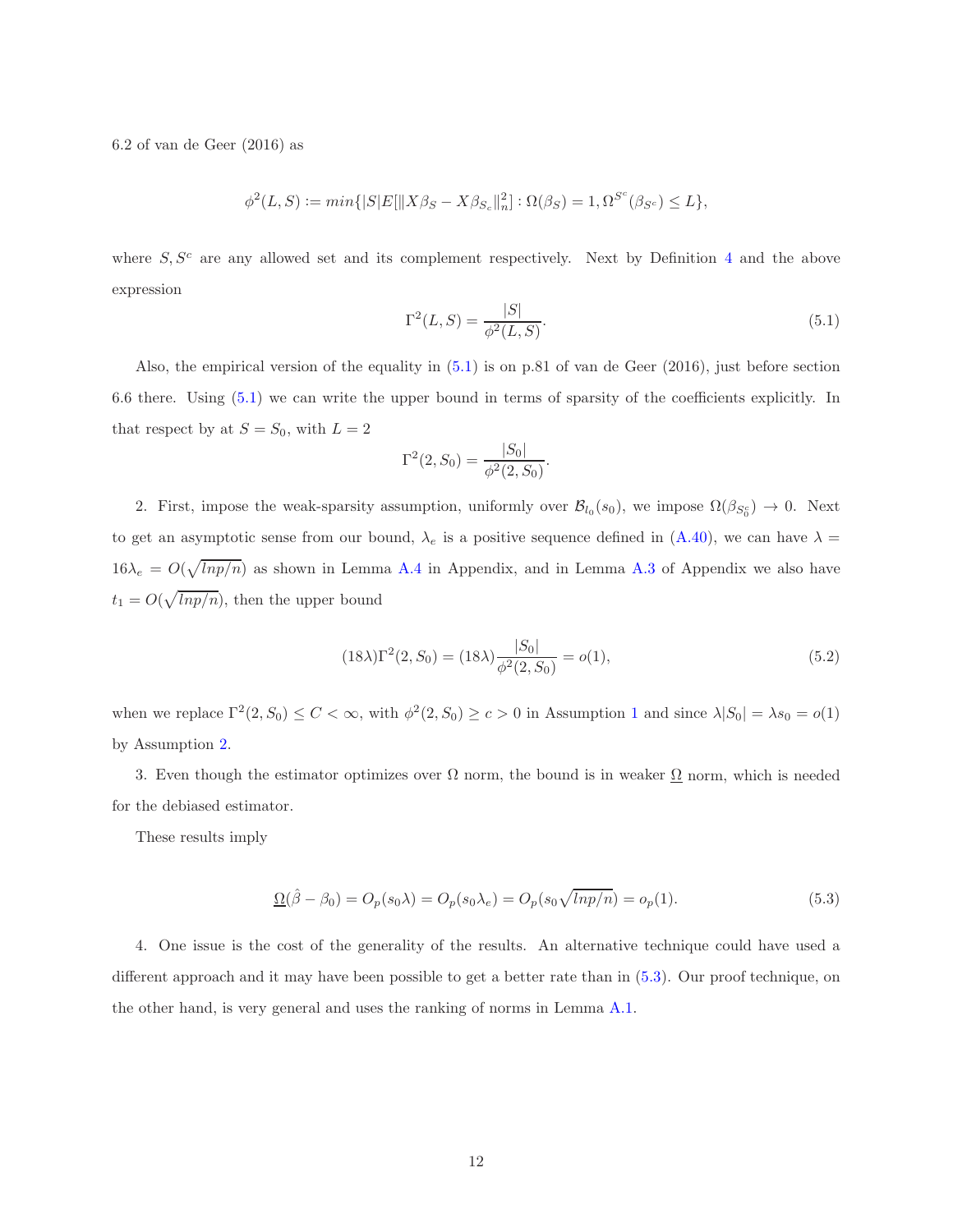# 6 Nodewise Regression in Structured Sparsity Estimators

We start with definitions of several matrices used in nodewise regression with norm  $\Omega(.)$ . So we generalize the results in van de Geer et al. (2014) from  $l_1$  norm to a more general norm structure designated by  $\Omega(.)$ . Next, we show that how nodewise regression be carried, and last we show that nodewise regression provides an approximate inverse of singular sample moment matrix,  $\hat{\Sigma}_{\hat{\beta}}$  which is defined in section [3](#page-7-1) in GLM structure.

We extend the definitions in section [3.](#page-7-1) Define  $X_{\hat{\beta}} := W_{\hat{\beta}} X$ , where  $W_{\hat{\beta}} := diag(w_{\hat{\beta},1}, \dots, w_{\hat{\beta},n})'$  which is a  $n \times n$  diagonal matrix. Note that  $w_{\hat{\beta},i} := \sqrt{\tilde{\rho}(y_i, X_i' \hat{\beta})}$  for  $i = 1, \dots, n$ . See that j th column of  $X_{\hat{\beta}}$  is denoted as  $X_{\hat{\beta},j} : n \times 1$ , and  $X_{\hat{\beta},-j} : n \times p-1$  is defined as all columns of  $X_{\hat{\beta}}$  except j th one. We define  $W_{\beta_0} := diag(w_{\beta_0,1},\cdots,w_{\beta_0,i},\cdots,w_{\beta_0,n})$  which is  $n \times n$  diagonal matrix, with  $w_{\beta_0,i} := \sqrt{\rho(y_i,X_i'\beta_0)}$ , for  $i = 1, \dots, n$ . Define  $n \times p$  matrix:  $X_{\beta_0} := W_{\beta_0} X$ , and j th column of that matrix as  $X_{\beta_0,j}$ , and all the columns except j th one as:  $X_{\beta_0,-j}$ , Define  $\Theta := \sum_{\beta_0}^{-1}$ , where  $\Sigma_{\beta_0} := EX_{\beta_0,i} X'_{\beta_0,i}$ , where  $X'_{\beta_0,i}$  is the *i* th row of  $n \times p$  matrix  $X_{\beta_0}$ . So  $X'_{\beta_0,i} := X'_i w_{\beta_0,i}$ .  $X_{\beta_0,i}$  is the column version of the row  $X'_{\beta_0,i}$ . Define  $\gamma_{\beta_0,j}$  as  $\gamma_j$  that minimizes  $E[X_{\beta_0,j} - X_{\beta_0,-j}\gamma_j]^2$ .

We can write the following from p.3 of the supplement of van de Geer et al. (2014)

<span id="page-12-0"></span>
$$
X_{\beta_0,j} = X_{\beta_0,-j}\gamma_{\beta_0,j} + \eta_{\beta_0,j},\tag{6.1}
$$

where

<span id="page-12-2"></span>
$$
EX'_{\beta_0,-j}\eta_{\beta_0,j} = 0.\tag{6.2}
$$

By the analysis in p.157 of Caner and Kock (2018) and [\(6.1\)](#page-12-0) we get the relation between  $\Theta$  and regression coefficient  $\gamma_{\beta_0,j}$ , and the scalar  $\tau_j^2$ . Note that  $\tau_j^2 := \frac{1}{\Theta_{j,j}}$ , where  $\Theta_{j,j}$  is the j th main diagonal element of  $\Theta$ . With that analysis we get  $\Theta = C_j / \tau_j^2$ , where  $C_j$  is a  $p \times 1$  vector, with 1 in j th cell, and the rest of  $C_j$  is defined as  $-\gamma_{\beta_0,j}$ ,  $j=1,\cdots,p$ , so at  $j=1$  for example,  $C_1 := (1, -\gamma'_{\beta_0,1})'$ .

Hence, as shown in the proof of Theorem 3.2 in van de Geer et al. (2014), premultiply [\(6.1\)](#page-12-0) by  $W_{\hat{\beta}}W_{\beta_0}^{-1}$ to have

<span id="page-12-3"></span>
$$
X_{\hat{\beta},j} = X_{\hat{\beta},-j} \gamma_{\beta_0,j} + W_{\hat{\beta}} W_{\beta_0}^{-1} \eta_{\beta_0,j}.
$$
\n(6.3)

We have the definition, for  $j = 1, \dots, p$ 

<span id="page-12-1"></span>
$$
\hat{\gamma}_{\beta,j} = \operatorname{argmin}_{\gamma_j \in R^{p-1}} [\|X_{\hat{\beta},j} - X_{\hat{\beta},-j} \gamma_j\|_{n}^2 + 2\lambda_j \Omega(\gamma_j)],\tag{6.4}
$$

where we will impose  $\lambda_{nw} = \lambda_j$  for each  $j = 1, \dots, p$ , and  $\lambda_{nw}$  is a positive sequence and its rate will be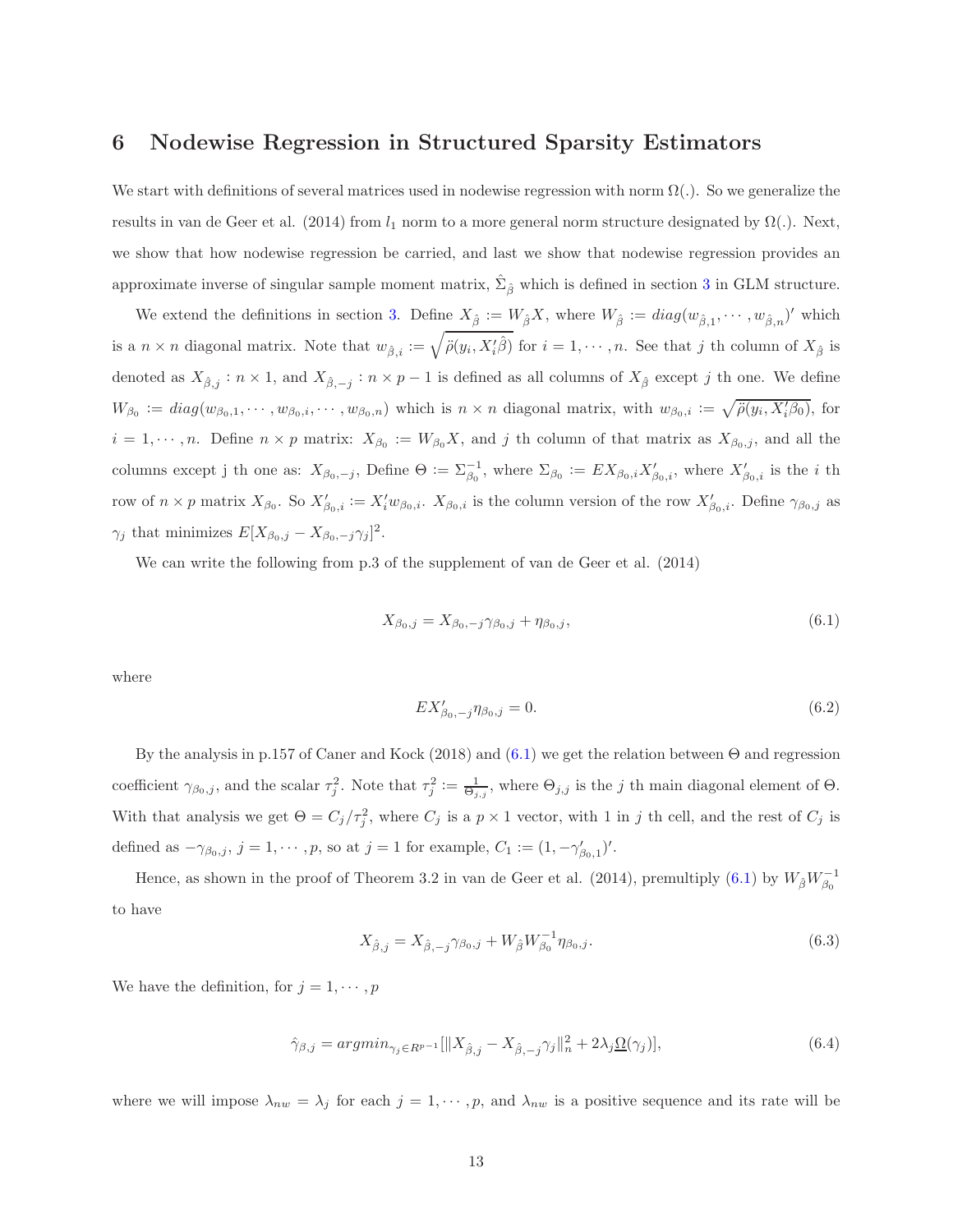determined in the proofs. Define the nodewise regression estimates in the same form as in van de Geer et al. (2014). Define  $\hat{\Theta}_j := \hat{C}_j / \hat{\tau}_j^2$ , with  $\hat{C}_j$  defined as a vector with 1 in j th cell, and all other  $p-1$  cells are  $-\hat{\gamma}_{\hat{\beta},j}$  vector from the nodewise regression, and  $\hat{\tau}_j^2 := \frac{X'_{\hat{\beta},j}(X_{\hat{\beta},j} - X_{\hat{\beta},-j}\hat{\gamma}_{\hat{\beta},j})}{n}$  $\frac{1-\beta, -j+\beta, j'}{n}$ .

One word of caution is that recently van de Geer (2016) and Stucky and van de Geer (2018) use nuclear norm loss with a sum of norms over the restrictions tested instead of nodewise regression. This type of analysis works well due to the fixed design nature of regressors and normal errors via the least-squares loss in the main structural parameter estimation. The technique did not carry out to our more general random design with non-normal errors and generalized linear model.

One of the key issues is the penalty in the nodewise regression. We propose  $\Omega(.)$  norm instead of  $\Omega(.)$ norm. The main reason is that dual norms have the following inequality  $\Omega_* \geq \Omega_*$  when  $\Omega \leq \Omega$  by definitions of these norms. The proofs use dual norm inequality, and due to Theorem [1](#page-10-0) result, they use  $\Omega$  norm bounds. If we had operated with  $\Omega$  based bounds in nodewise regression we had to convert them still to  $\Omega$  results which can be done via large upper bounds as shown in Lemma 3 of Stucky and van de Geer (2018) since this results in a larger bound, which the bounds depend on sparsity, so usage of  $\Omega$  is not advised. In that sense, our proposal is new and will result in better- smaller bounds and faster convergence rates of the error to zero in certain proofs regarding central limit theorem type result. Specifically, this can be seen in Step 2 of proof of Theorem [2,](#page-18-0) the equation before  $(A.94)$ . In summary, we provide a new approach to debiasing. If the main penalty in the loss function of the interest is  $\Omega$  as in section 2, then the nodewise regression has to run with a weaker norm:  $\Omega : \Omega \geq \Omega$ . A similar approach is suggested by Stucky and van de Geer (2018) by using gauge functions as norms (weakest possible decomposable norm) in forming precision matrix estimate, with fixed design and the least squares loss. Their setup is different and does not overlap with us, since we only analyze norms generated from cones in our main equation, and use their properties to our advantage in the proofs such as Lemma [A.1.](#page-46-0)

Now we form an inequality that will help us in the proofs of debiased GLM with structured sparsity. Start with  $\hat{\tau}_j^2$  definition and divide each side by  $\hat{\tau}_j^2$ , and also using  $X_{\hat{\beta},j}, X_{\hat{\beta},-j}$  definitions in  $X_{\hat{\beta}}$ 

<span id="page-13-0"></span>
$$
1 = \frac{X'_{\hat{\beta},j}(X_{\hat{\beta},j} - X_{\hat{\beta},-j}\hat{\gamma}_{\hat{\beta},j})}{n\hat{\tau}_j^2} = \frac{(X_{\hat{\beta}}\hat{\Theta}_j)'X_{\hat{\beta},j}}{n} = \frac{X'_{\hat{\beta},j}X_{\hat{\beta}}\Theta_j}{n},\tag{6.5}
$$

.

where we use the definition  $\hat{\Theta}_j := \hat{C}_j / \hat{\tau}_j^2$ , with  $(X_{\hat{\beta},j} - X_{\hat{\beta},-j} \hat{\gamma}_{\hat{\beta},j}) = X_{\hat{\beta}} \hat{C}_j$  by using  $X_{\hat{\beta}}, \hat{C}_j$  definitions. Denoting  $\hat{z}$  as the sub-differential, and getting the KKT conditions from  $(6.4)$ 

$$
\hat{z}_j = \frac{X'_{\hat{\beta},-j}(X_{\hat{\beta},j} - X_{\hat{\beta},-j}\hat{\gamma}_{\hat{\beta},j})}{n\lambda_{nw}}
$$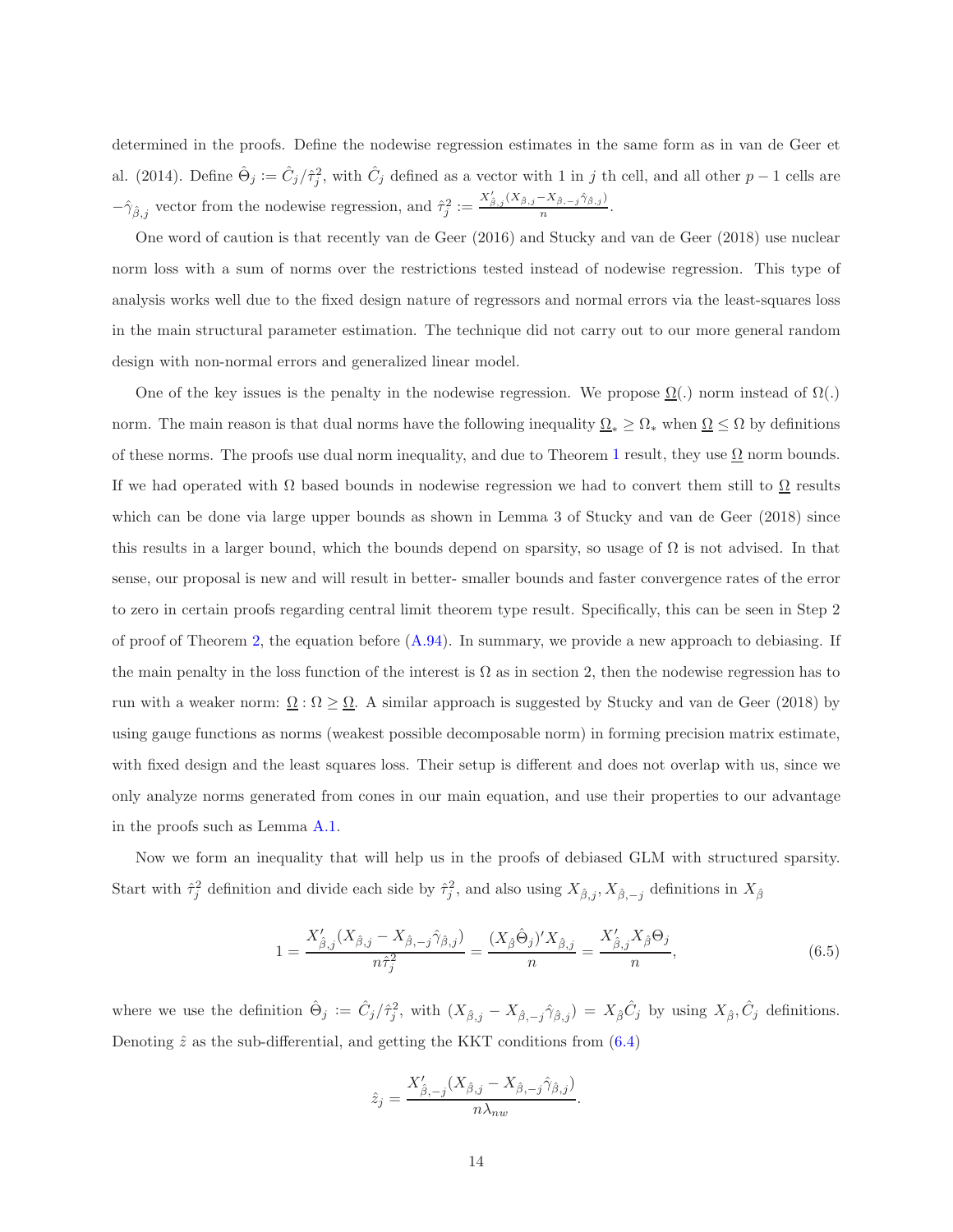and  $\Omega_*(\hat{z}_j) \leq 1$  for  $j = 1, \dots, p, \Omega_*(.)$  is the dual norm for  $\Omega(.)$ . From KKT conditions

$$
\frac{\Omega_{*}\left(X'_{\hat{\beta},-j}(X_{\hat{\beta},j}-X_{\hat{\beta},-j}\hat{\gamma}_{\hat{\beta},j})\right)}{n} \leq \lambda_{nw},
$$

which implies by dividing each side by  $\hat{\tau}_j^2$ , and using  $(X_{\hat{\beta},j} - X_{\hat{\beta},-j}\hat{\gamma}_{\hat{\beta},j}) = X_{\hat{\beta}}\hat{C}_j$ , and by  $\hat{\Theta}_j$  above

<span id="page-14-0"></span>
$$
\frac{\Omega_*(X'_{\hat{\beta},-j}X_{\hat{\beta}}\hat{\Theta}_j)}{n} \le \frac{\lambda_{nw}}{\hat{\tau}_j^2}.
$$
\n(6.6)

Combine [\(6.5\)](#page-13-0)[\(6.6\)](#page-14-0), and  $\hat{\Sigma}_{\hat{\beta}} := X'_{\hat{\beta}} X_{\hat{\beta}} / n$ , for  $j = 1, \dots, p$ 

<span id="page-14-1"></span>
$$
\underline{\Omega}_{*}(\hat{\Theta}_{j}^{\prime}\hat{\Sigma}_{\hat{\beta}} - e_{j}^{\prime}) \le \lambda_{nw}/\hat{\tau}_{j}^{2}.
$$
\n(6.7)

So we show that in dual norm  $\hat{\Sigma}_{\hat{\beta}}$  has an approximate inverse  $\hat{\Theta}$ . Equation ([6.7\)](#page-14-1) is a new result and can be used in other contexts. Next we put forward our assumptions for this nodewise regression result. Before the next assumption we define the following terms. Let the number of restrictions in  $\beta_0$  vector as h, and with indices of  $\mathcal{H} := \{j : H_0 : \beta_j = \beta_{0j}\}.$  We can let h grow with n, but  $h < p$ . Let  $X_{\beta_0,-j,i,k}$  represent  $X_{\beta_0,-j}$   $(n \times (p-1))$  matrix  $(i,k)$  th element, and  $\eta_{\beta_0,j,i}$  is the  $(n \times 1)$   $\eta_{\beta_0,j}$  vector's i th element

$$
M_3 := \sup_{\beta_0 \in \mathcal{B}_{l_0}(s_0)} \max_{1 \le i \le n} \max_{j \in \mathcal{H}} \max_{1 \le k \le p-1} |X_{\beta_0, -j, i, k} \eta_{\beta_0, j, i}|.
$$

$$
M_4 := \sup_{\beta_0 \in \mathcal{B}_{l_0}(s_0)} \max_{1 \le i \le n} \max_{j \in \mathcal{H}} |\eta_{\beta_0,j,i}^2 - E \eta_{\beta_0,j,i}^2|.
$$

Since  $h < p$ , so  $lnph < lnp^2 = 2lnp$ .

We index  $\gamma_{\beta_0,j}$  into  $\gamma_{\beta_0,S_j}$ , where  $S_j$  represents all the indices with nonzero components in  $\gamma_{\beta_0,j}$ , and  $\gamma_{\beta_0,S_j^c}$  where  $S_j^c$  represents the indices with all the local to zero, and zero coefficients. We also provide a compatibility condition, for  $j = 1, \dots, p$ ,

<span id="page-14-3"></span>
$$
\phi^{2}(L, S_{j}) := \min\{|S_{j}|E||X_{\beta_{0}, -j}\gamma_{\beta_{0}, S_{j}} - X_{\beta_{0}, -j}\gamma_{\beta_{0}, S_{j}^{c}}\|_{n}^{2} : \Omega(\gamma_{\beta_{0}, S_{j}}) = 1, \Omega^{S^{c}}(\gamma_{\beta_{0}, S_{j}^{c}}) \le L\}.
$$
 (6.8)

### <span id="page-14-2"></span>Assumption 5.

(i).  $inf_{\beta_0 \in \mathcal{B}_{l_0}(s_0)} Eigmin(\Sigma_{\beta_0}) \ge c > 0$ . Also  $sup_{\beta_0 \in \mathcal{B}_{l_0}(s_0)} max_{1 \le i \le n} max_{1 \le j \le p} E|\eta_{\beta_0, i,j}|^r \le C < \infty$ , for  $r > 8$ .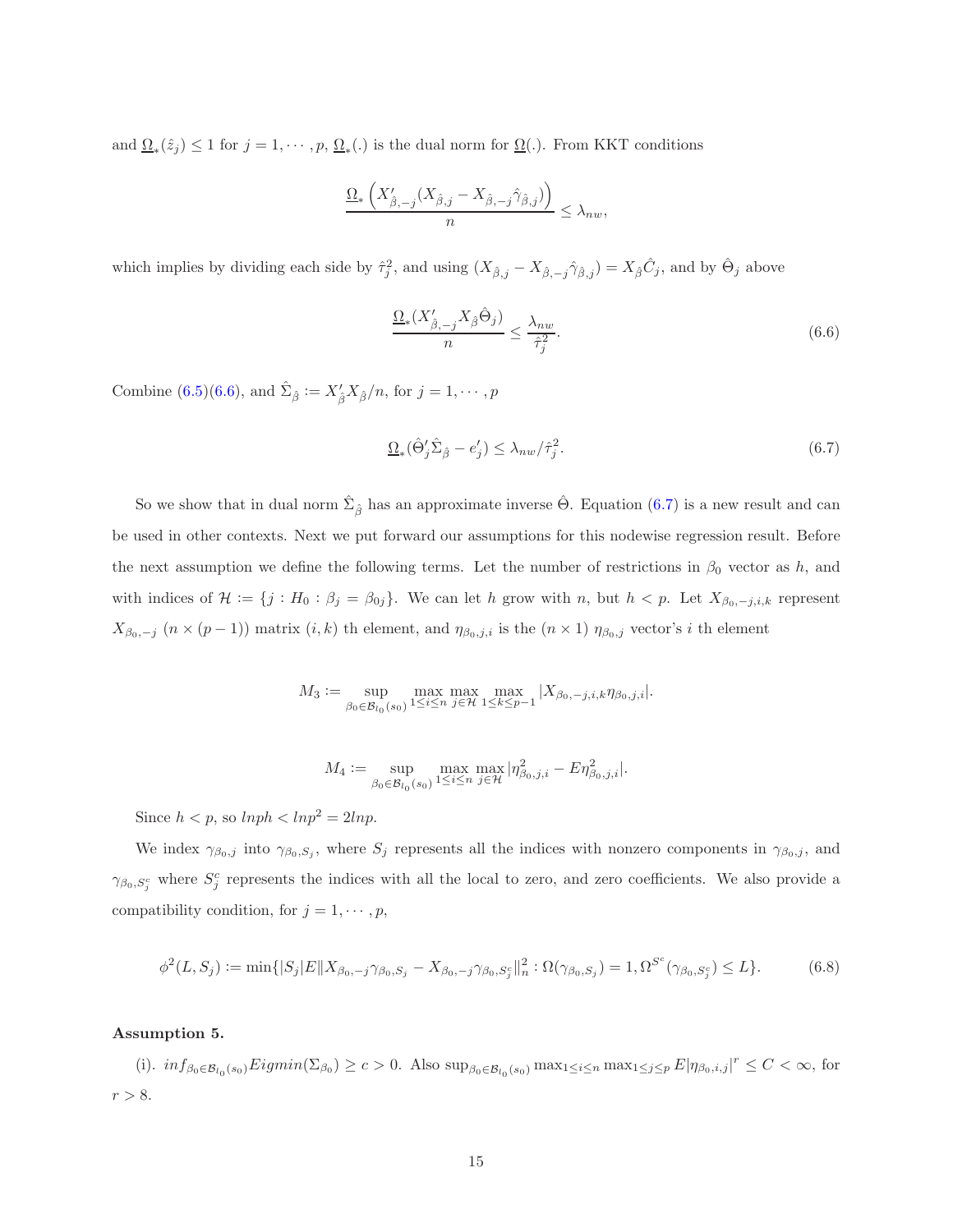(ii).

$$
\frac{\sqrt{EM_3^2}\sqrt{lnp}}{\sqrt{n}} = O(1).
$$
  

$$
\frac{\sqrt{EM_4^2}\sqrt{lnh}}{\sqrt{n}} = O(1).
$$

Define  $\bar{s} := \max_{1 \leq j \leq p} |S_j|$ . Define two positive sequences,  $H_n := O(h^{2/r} n^{2/r})$ , and  $K_n := O(p^{2/r_x} n^{2/r_x})$ . Define a known sequence  $g_n$  which depends on the norm that is analyzed and the sample size, and  $g_n$  is a nondecreasing function in n. To give an example, if  $l_1$  norm is used for  $\Omega(.)$  then  $g_n = \bar{s}^{1/2}$  by (B.55) of Caner and Kock (2018). Formally,  $g_n$  is defined in Assumption [6\(](#page-15-0)iii).

#### <span id="page-15-0"></span>Assumption 6.

(i).

$$
g_n \bar{s}^{1/2} \sqrt{\frac{\ln p}{n}} (\max(\bar{s}, H_n^2 s_0^2) = o(1).
$$

(ii).

$$
K_n \bar{s} s_0 \sqrt{\frac{\ln p}{n}} = o(1).
$$

 $(iii)$ .

$$
\sup_{\beta_0 \in \mathcal{B}_{l_0}(s_0)} \max_{1 \le j \le p} \underline{\Omega}(\gamma_{\beta_0,j}) = O(g_n).
$$

Assumptions [5,](#page-14-2) [6](#page-15-0) only relate to nodewise regression. Assumption [5](#page-14-2) uses an eigenvalue condition and implies compatibility condition [\(6.8\)](#page-14-3) via Lemma 4.1 of van de Geer (2014), and it is different in form and elements from the effective sparsity condition in Definition 4. This difference stems from the nature of nodewise regression, which is described above and our oracle inequality proof in Lemma 1 below. Our Assumption [5](#page-14-2) is a strengthened version of eigenvalue assumption for nodewise regression in van de Geer et al. (2014) due to uniformity in  $\mathcal{B}_{l_0}(s_0)$  in our case. Cross product of moments rate assumption can be relaxed at the expense of lengthening the proofs via marginal moment conditions. Assumption [6](#page-15-0) is a sparsity type assumption that also replaces Assumption [2\(](#page-8-1)ii).

We take a specific example to show that Assumption  $6(i)$  $6(i)$ -(ii) is holding, without some of the constants to simplify the issue. Let  $\bar{s} = lnn, s_0 = lnn, p = 2n, H_n = n^{2/r}, K_n = (2lnn)^{2/r_x} n^{4/r_x}$ . Then with  $l_1$ norm,  $g_n = \sqrt{\overline{s}}$ , and

$$
\bar{s}\sqrt{\ln p/n} \max(\bar{s}, H_n^2 s_0^2) = O(\frac{(\ln n)^{3/2}}{n^{1/2}} \max(\ln n, n^{4/r} (\ln n)^2)) = O\left((\ln n)^{7/2} n^{4/r - 1/2}\right) = o(1)
$$

with  $r > 8$ , and  $K_n \bar{s} s_0 \sqrt{lnp/n} = O((lnn)^{\frac{5}{2} + \frac{2}{r_x}} n^{4/r_x - 1/2}) = o(1)$  with  $r_x > 8$ . Assumption [6\(](#page-15-0)iii), and  $g_n$  can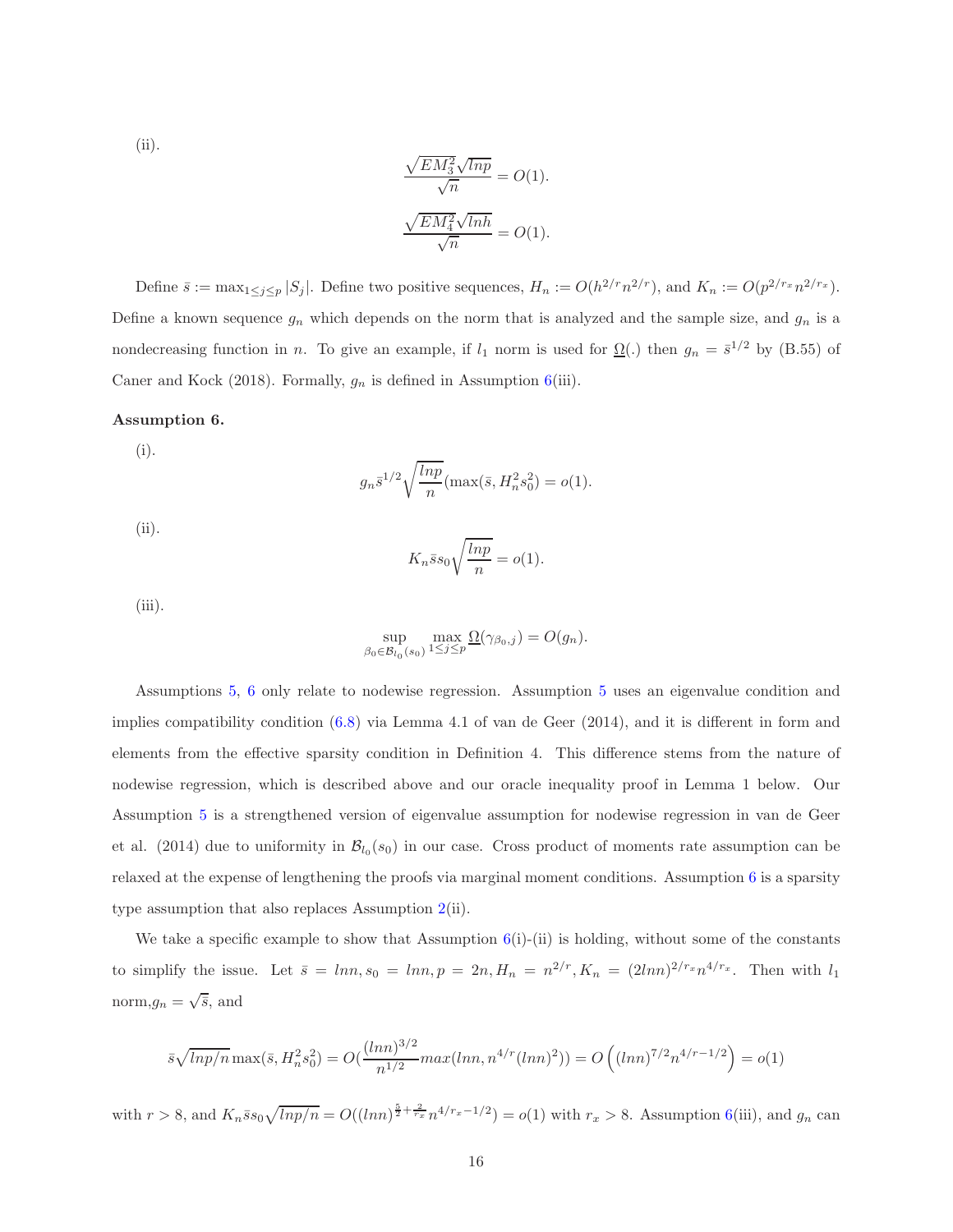be shown in other contexts than  $l_1$  norm, for example in weighted group lasso norm,  $g_n = m\sqrt{|G|}$ , where m is the number of groups, and  $|G|$  is the largest group size.

The following lemma is an essential result and shows the estimation of the rows of the precision matrix with nodewise regression, and the estimators are consistent. Define

<span id="page-16-2"></span>
$$
d_n := g_n \sqrt{\overline{s}} \sqrt{\frac{\ln p}{n}} \max(\overline{s}, H_n^2 s_0^2). \tag{6.9}
$$

<span id="page-16-1"></span>**Lemma [1](#page-8-0).** Under Assumptions 1 with  $r_x > 8$ ,  $2(i)$  $2(i)$ , 3[-6,](#page-15-0) with the following weak sparsity condition [\(6.10\)](#page-16-0), uniformly over  $\mathcal{B}_{l_0}(s_0)$ 

<span id="page-16-0"></span>
$$
\max_{j \in \mathcal{H}} \Omega^{S^c}(\gamma_{\beta_0, S_j^c}) = o(d_n) = o(1),\tag{6.10}
$$

then

$$
\max_{j \in \mathcal{H}} \underline{\Omega}(\hat{\Theta}_j - \Theta_j) = O_p\left(g_n \sqrt{\overline{s}} \sqrt{\frac{\ln p}{n}} \max(\overline{s}, H_n^2 s_0^2)\right) = o_p(1).
$$

This result is also valid uniformly over  $l_0$  ball  $\mathcal{B}_{l_0}(s_0)$ .

Remarks. 1. This is a new lemma in the literature and establishes general norm bounds on nodewise regression estimates for GLM based estimators. In this sense, this provides a general result for estimating the inverse of the second-order partial derivative of GLM objective function. The usage of nodewise regression is necessitated by the singularity of the sample second-order partial derivative of GLM objective function. The closest to this result is in Theorem 3.2 of van de Geer et al.  $(2014)$  with  $l_1$  norm bounds in GLM. Our proof also extends Theorem 6.1 of van de Geer (2016) proof for linear loss, with high-level conditions to generalized linear models with primitive conditions, and for a weaker norm, Ω.

2. The limit on van de Geer et al. (2014) depends on strong assumptions such as uniformly bounded regressors, uniformly bounded product of nodewise regression coefficient with regressor, and the knowledge of oracle inequalities in GLM in prediction norm as well as  $l_1$  norm. Our result generalizes their results to regressors with moment bounds, and also there is no need for the product of regressors and the nodewise coefficient to be uniformly bounded. Also we obtain oracle inequalities in our Theorem [1.](#page-10-0)

3. The cost to a more general proof will be slightly different rates compared to  $l_1$  norm. We have a different proof technique than van de Geer et al. (2014), and benefiting from a maximal inequality that is due to Chernozhukov et al. (2017). In case of  $l_1$  norm Theorem 3.2 in van de Geer et al. (2014) under the strong assumptions provide a rate of  $\max(K\sqrt{\overline{s}lnp/n}, K^4s_0\sqrt{lnp/n})$ , where they need a  $\lambda = O(K\sqrt{lnp/n}),$ where K is the rate for the uniformly bounded regressors in their case, i.e.  $\max_{i,j} |X_{i,j}| = O(K)$ , which is their Assumption D.[1](#page-16-1). In our Lemma 1 above, our rate is  $\max(\bar{s}^2 \sqrt{lnp/n}, \bar{s}s_0^2 H_n^2 \sqrt{lnp/n})$ , since in  $l_1$  case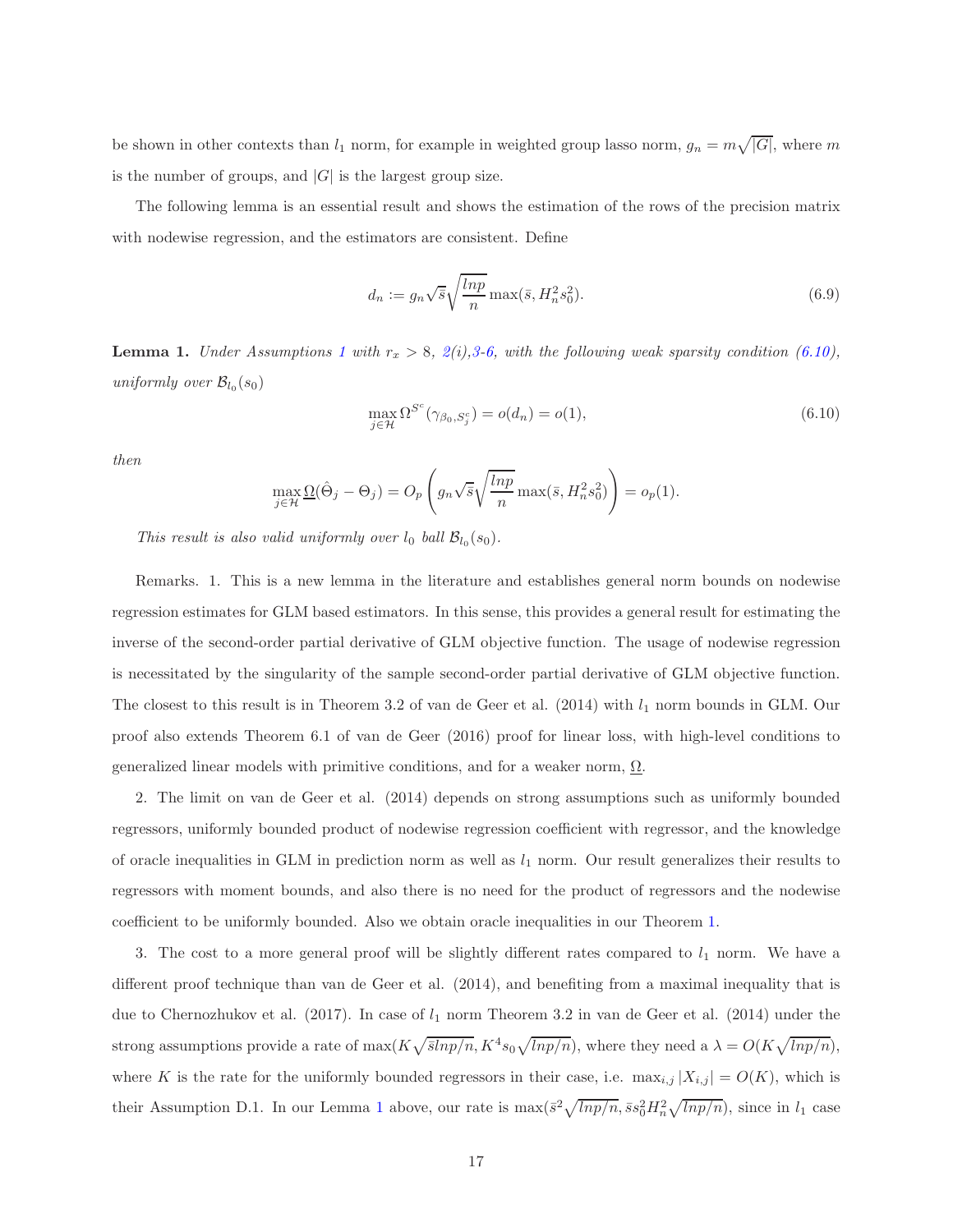$g(\bar{s}) = \bar{s}^{1/2}$  as can be shown via analysis in p.159 of Caner and Kock (2018). In  $l_1$  case it is not clear which proof technique will provide a sharper rate, since assumptions are different, and our proof is geared toward a general norm result, the bounds/proofs are different, hence not resulting in the same rate for  $l_1$  in both cases.

4. Also, an interesting point is that whether a different weaker norm can also be useful in this lemma. In other words if we have  $\overline{\Omega}$  such that  $l_1 \leq \overline{\Omega} \leq \underline{\Omega}$ . Proof of this lemma clarifies that such a  $\overline{\Omega}$  proof will go through. Essentially, a very good choice can be  $l_1$  norm which provides a sharper bound, unless there is a specially structured sparsity for nodewise regression. This norm choice also can be seen by Assumption [6\(](#page-15-0)iii).

# 7 Limit

In this section we provide a limit result. But before that, for variance-covariance estimation we need the following Assumption which is a stricter version of Assumption [2\(](#page-8-1)i). Define

$$
M_5 := \max_{1 \le i \le n} \max_{1 \le k \le p} \max_{1 \le l \le p} |X_{ik}^2 X_{il}^2 - E X_{ik}^2 X_{il}^2|.
$$

### <span id="page-17-0"></span>Assumption 7.

(i).

$$
\frac{\sqrt{EM_5^2}\sqrt{lnp}}{\sqrt{n}} = O(1).
$$

(ii). Set  $r_x > 8$  in Assumption [1,](#page-8-0) and let  $a \wedge b = min(a, b)$ 

$$
\frac{(h\bar{s})^{(r_x/4)+1} \wedge (h\bar{s})^{r_x/4}p}{n^{(r_x/4)-1}} = o(1).
$$

 $(iii)$ .

$$
hg_n\bar{s}\frac{lnp}{\sqrt{n}}\max(\bar{s}, H_n^2s_0^2) = o(1).
$$

(iv).

$$
(h\bar{s})^{1/2} K_n s_0^2 \frac{lnp}{n^{1/2}} = o(1).
$$

<span id="page-17-1"></span>Assumption 8.

$$
\inf_{\beta_0 \in \mathcal{B}_{l_0}(s_0)} Eigmin(EX_i X_i' \dot{\rho}(y_i, X_i' \beta_0)^2) \ge c > 0,
$$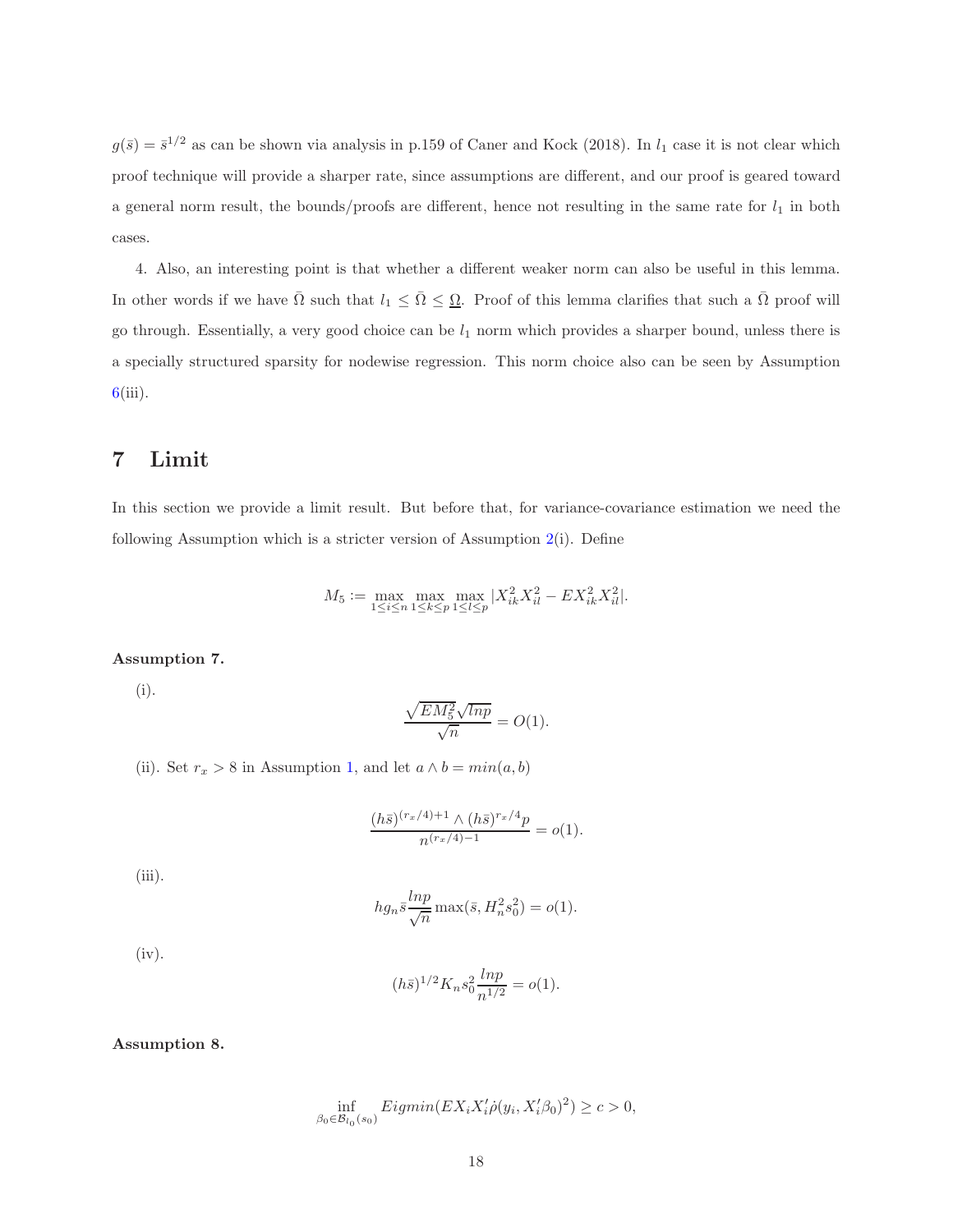$$
\sup_{\beta_0 \in \mathcal{B}_{l_0}(s_0)} Eigenax(\Sigma_{\beta_0}) \le C < \infty,
$$

where  $c, C$  are positive constants.

Assumptions [7,](#page-17-0) [8](#page-17-1) are needed for central limit theorem result. Specifically, we use  $r_x > 8$ . Assumption [8](#page-17-1) is a standard assumption on population moments by taking into account GLM nature of our problem. Assumption [8](#page-17-1) can be weakened easily by use of uniformly bounded weights and moment conditions on regressors. To see that Assumption [7](#page-17-0) is feasible, we set up the following example. Let  $h = ln(n), \bar{s} =$  $ln(n), s_0 = ln(n), p = 2n, r_x = 9$ , then Assumption [7\(](#page-17-0)ii) holds since  $\frac{(ln n)^{13/2}}{n^{5/4}} \to 0$ . For Assumption 7(iii), with  $l_1$  norm for  $g_n = \sqrt{\overline{s}}$ , with  $\overline{s} = ln(n), s_0 = ln(n)$  and  $r = 9$ ,  $h = ln(n), p = 2n$ , we have  $H_n =$  $O([ln(n)]^{2/9}n^{2/9}),$  so max $(\bar{s}, H_n^2 s_0^2) = O(|ln(n)|^{4/9}n^{4/9}[ln(n)]^2),$  then

$$
h\bar{s}^{3/2}\frac{\ln p}{\sqrt{n}}H_n^2s_0^2 = O\left(\frac{[\ln(n)]^{(7/2)+(22/9)}n^{4/9}}{n^{1/2}}\right) = o(1).
$$

To show Assumption [7\(](#page-17-0)iv), with the setup in (iii),  $r_x = 9$ ,  $K_n = O(n^{4/9})$ , then  $[ln(n)]^4 n^{4/9} / n^{1/2} \rightarrow 0$ provides (iv).

We provide our main result, which is a central limit theorem for debiased GLM structured sparsity estimators. As far as we know, this is a new result in the literature where we have general weakly decomposable norms. We want to test the null of  $\beta_j = \beta_{j0}$  for  $j \in \mathcal{H}$ .

<span id="page-18-0"></span>**Theorem 2.** Under Assumptions [1](#page-8-0)[-2\(](#page-8-1)i), [3-](#page-9-0)[8,](#page-17-1) with  $\sup_{\beta_0 \in \mathcal{B}_{l_0}(s_0)} \max_{j \in \mathcal{H}} \Omega^{S_c}(\gamma_{\beta_0, S_j^c}) = o(d_n) = o(1)$ 

(i). Uniformly over  $l_0$  ball  $\mathcal{B}_{l_0}(s_0)$ 

$$
\frac{n^{1/2}\alpha'(\hat{b}-\beta_0)}{\hat{V}_{\alpha}} \stackrel{d}{\rightarrow} N(0,1),
$$

where  $\hat{V}_{\alpha}^2 := \alpha' \hat{\Theta}[\frac{1}{n} \sum_{i=1}^n X_i X_i' \hat{\rho}(y_i, X_i' \hat{\beta})^2] \hat{\Theta}' \alpha$ . (ii).

$$
\sup_{\beta_0 \in \mathcal{B}_{l_0}(s_0)} |\hat{V}_{\alpha}^2 - V_{\alpha}^2| = o_p(1),
$$

with  $V_{\alpha}^2 := \alpha' \Theta [EX_i X_i' \dot{\rho}(y_i, X_i' \beta_0)^2] \Theta \alpha$ .

Remarks. 1. This theorem extends Theorem 3.3 in van de Geer et al.et al. (2014) from  $l_1$  norm to  $\Omega(.)$ norm under weaker conditions. The main issues are: a). We need to show a new oracle inequality for  $\Omega$ based norm as in Theorem [1.](#page-10-0) b). Then we need a feasible nodewise regression via the proof in Lemma [1.](#page-16-1)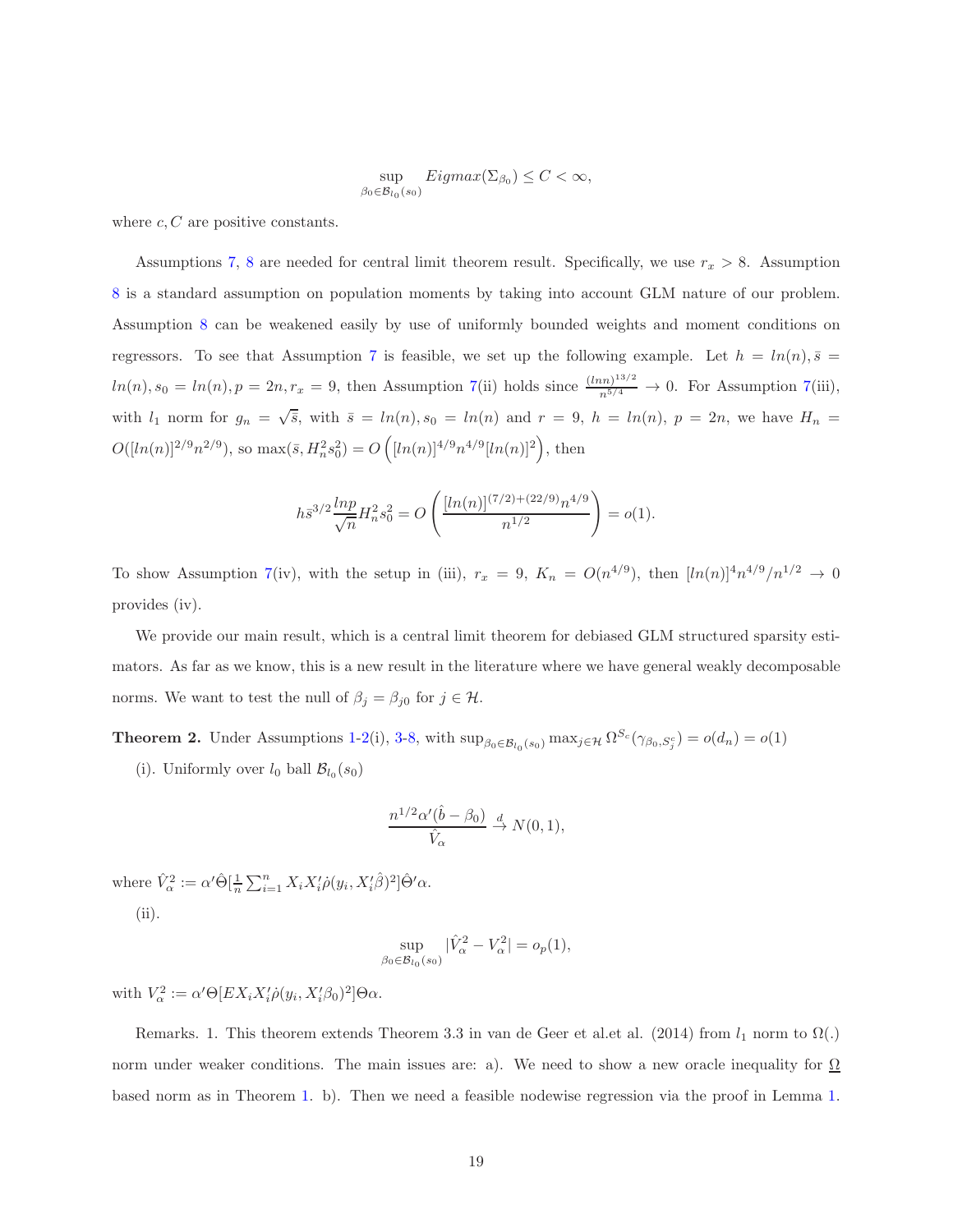The reason that Lemma [1](#page-16-1) is needed rather than simple usage of proof of Theorem [1](#page-10-0) is that weights and feasible nodewise regression introduce a technical issue so that we need to extend least squares loss proof in Theorem 6.1 of van de Geer (2016) to GLM in our Lemma [1.](#page-16-1)

2. Nonlinear restrictions may be another topic, but we think it will take more space for this paper, so we did not cover it.

3. A good choice to get better approximation rates can be the usage of  $l_1$  norm in nodewise regression, regardless of the penalty norm for the initial estimator  $\hat{\beta}$  in section 2, this point can be seen in the proofs by  $(A.91)$   $(A.93)$  and the step [2](#page-18-0) of proof of Theorem 2 by Assumption [6\(](#page-15-0)iii) with Lemma A1(ii), in terms of vector norms:  $l_1 \leq \underline{\Omega} \leq \Omega$ .

We provide a theorem that provides uniform confidence intervals for our parameters. The proof uses Theorem [2](#page-18-0) and follows the proof of Theorem 3 in Caner and Kock (2018). So no proof will be given. Let  $\Phi(t)$  be the cdf of a standard normal distribution, and  $z_{1-\delta/2}$  is the  $1-\delta/2$  percentile of the standard normal distribution, and let  $diam([a, b]) = b - a$  be the length of the interval  $[a, b]$  in the real line, for all  $j = 1, \dots, p$ we have the following Theorem.

**Theorem 3.** Under Assumption [1](#page-8-0) with  $r_x > 8$ , Assumptions [2\(](#page-8-1)i), [3-](#page-9-0)[8,](#page-17-1) with  $\sup_{\beta_0 \in \mathcal{B}_{l_0}(s_0)} \max_{j \in \mathcal{H}} \Omega(\gamma_{\beta_0,j}) =$  $o(d_n) = o(1)$ 

(i).

$$
\sup_{t\in\mathcal{R}}\sup_{\beta_0\in\mathcal{B}_{l_0}(s_0)}\left|P\left(\frac{n^{1/2}\alpha'(\hat{b}-\beta_0)}{\sqrt{\alpha'\hat{\Theta}[\frac{1}{n}\sum_{i=1}^n X_iX_i'\hat{\rho}(y_i,X_i'\hat{\beta})^2]\hat{\Theta}'\alpha}}\leq t\right)-\Phi(t)\right|\to 0.
$$

(ii). For each  $j = 1, \dots, p$ 

$$
\lim_{n \to \infty} \inf_{\beta_0 \in \mathcal{B}_{l_0}(s_0)} P\left(\beta_{j0} \in [\hat{b}_j - z_{1-\delta/2} \frac{\hat{\sigma}_j}{n^{1/2}}, \hat{b}_j + z_{1-\delta/2} \frac{\hat{\sigma}_j}{n^{1/2}}]\right) = 1 - \delta.
$$

(iii).

$$
\sup_{\beta_0 \in \mathcal{B}_{l_0}(s_0)} diam\left([\hat{b}_j - z_{1-\delta/2} \frac{\hat{\sigma}_j}{n^{1/2}}, \hat{b}_j + z_{1-\delta/2} \frac{\hat{\sigma}_j}{n^{1/2}}]\right) = O_p(\frac{1}{n^{1/2}}).
$$

# 8 Example: Logistic Loss with Debiased Weighted Group Lasso

In this part of the paper, we follow our theorems with an example. This sub-case of our main theorems will be an analysis of the logistical loss function with a weighted group lasso norm. Then this estimator will be debiased, and we form confidence intervals for the coefficients that are of interest. Yuan and Lin (2006)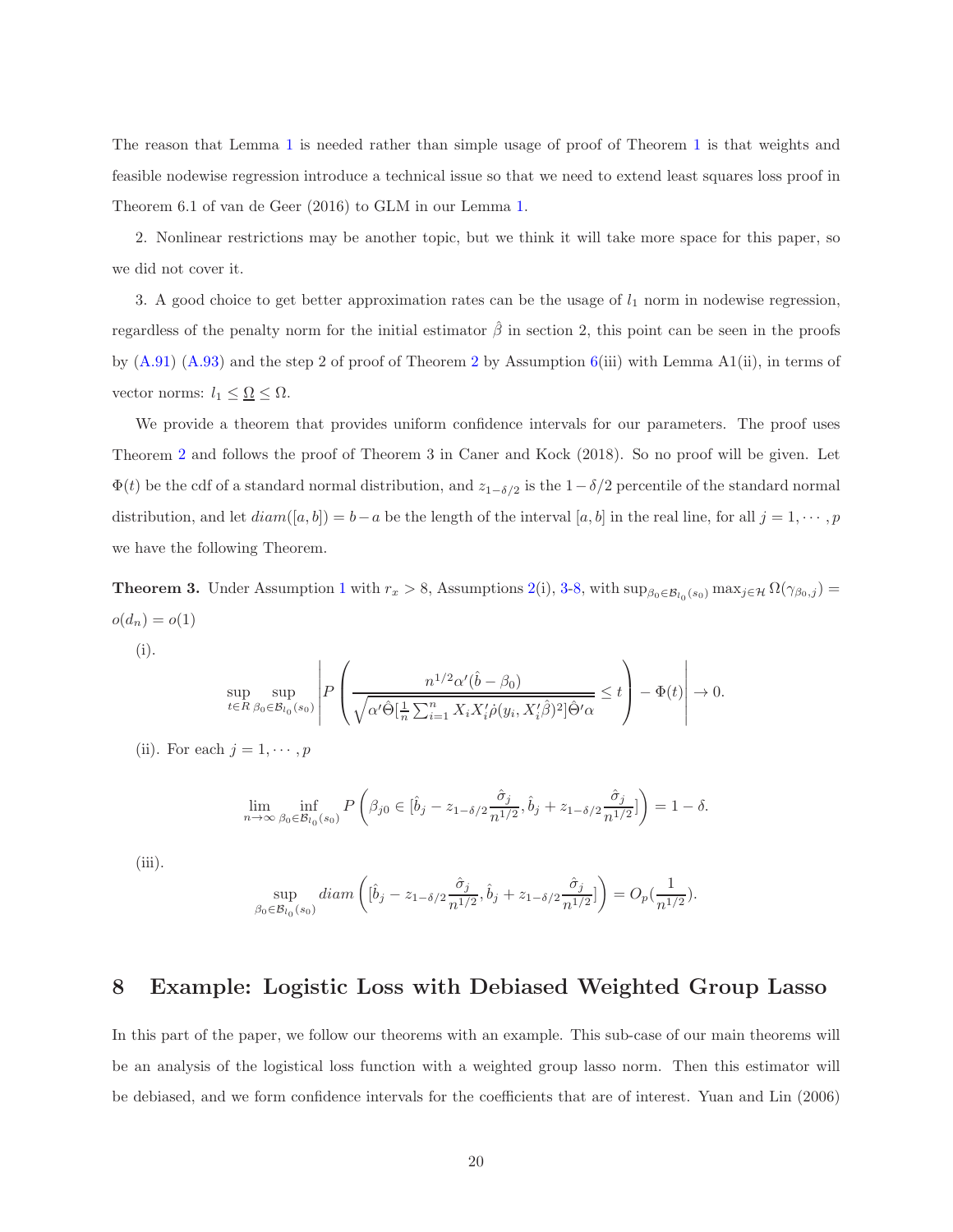introduces group lasso to capture the relation between the outcome variable and group of variables, rather than the individual variables. Oracle inequalities are proved by Lounici et al. (2011), and the debiased weighted group lasso estimator is analyzed by Mitra and Zhang (2016). These three papers handled the linear loss function with group structure. Meier et al. (2008) analyze weighted group lasso for logistic regression and provide maximal inequalities. So we extend this literature by providing a debiased weighted group lasso in a logistical loss context. First, we start with the penalty function and then show the more familiar logistical loss. Our penalty is the weighted group lasso norm in p.89 of van de Geer (2016). We follow the description and the properties of this norm from p.89-90 in van de Geer (2016). Let  $\beta_{G_j}$  represent the  $\beta$  vector that correspond to group  $G_j$  entries, and there are m groups in total. We assume groups are disjoint  $G_j \cap G_k = \emptyset$ . So  $\cup_{j=1}^m G_j = \{1, \dots, p\}$ . Group size of group  $G_j$  is the cardinality of the group  $|G_j|$ . Let us denote the maximum group size by  $g := \max_{1 \leq j \leq m} |G_j|$ . The weighted group lasso norm is defined as

$$
\Omega(\beta) := \sum_{j=1}^{m} \sqrt{|G_j|} \|\beta_{G_j}\|_2,
$$
\n(8.1)

where each group is weighted by the square root of its cardinality, in this way large groups are penalized proportionately to their size. Penalization occurs for each group, hence a group with its all members are included or excluded from the regression. The dual norm for weighted group lasso norm is, for a general vector  $\omega$ 

$$
\Omega_*(\omega) := \max_{1 \le j \le m} \frac{\|\omega_{G_j}\|_2}{\sqrt{|G_j|}},\tag{8.2}
$$

where  $\omega_{G_j}$  represent all elements correspond to  $G_j$ . Also any group is an allowed set, as well as their unions, since the weighted group lasso is weakly decomposable. Furthermore this norm is also decomposable. This means

$$
\sum_{j=1}^{m} \sqrt{|G_j|} ||\beta_{G_j}||_2 = \sum_{j \in S} \sqrt{|G_j|} ||\beta_{G_j}||_2 + \sum_{j \in S^c} \sqrt{|G_j|} ||\beta_{G_j}||_2,
$$

and S can be a subset of all groups, say  $S := \{2, 4, 5\}$ , and the remainder is  $S_c := \{1, 3, 6\}$ , if  $m = 6$ . So groups  $\{2,4,5\}$  and  $\{1,3,6\}$  can be decomposed into two separate sets S, S<sup>c</sup>. Denote the active set with  $S_0$ , where this carries the indices of the active (relevant-nonzero groups), whereas  $s_0$  is the cardinality, which is the number of relevant-active groups. We setup a logistic loss function with group structure as in Meier et al. (2008). Let  $y_i$  be iid across i and take values of 0 or 1, and  $X_i$  is also iid across i and is a  $p \times 1$  vector. Denote  $X_{i,G_j}$  as the predictors in  $G_j$  th group at i th observation, and  $\beta_{G_j}$  represent the parameter vector corresponding to th  $G_j$  th group, here  $p_j := |G_j|$  are the number of elements in j th group, i.e. number of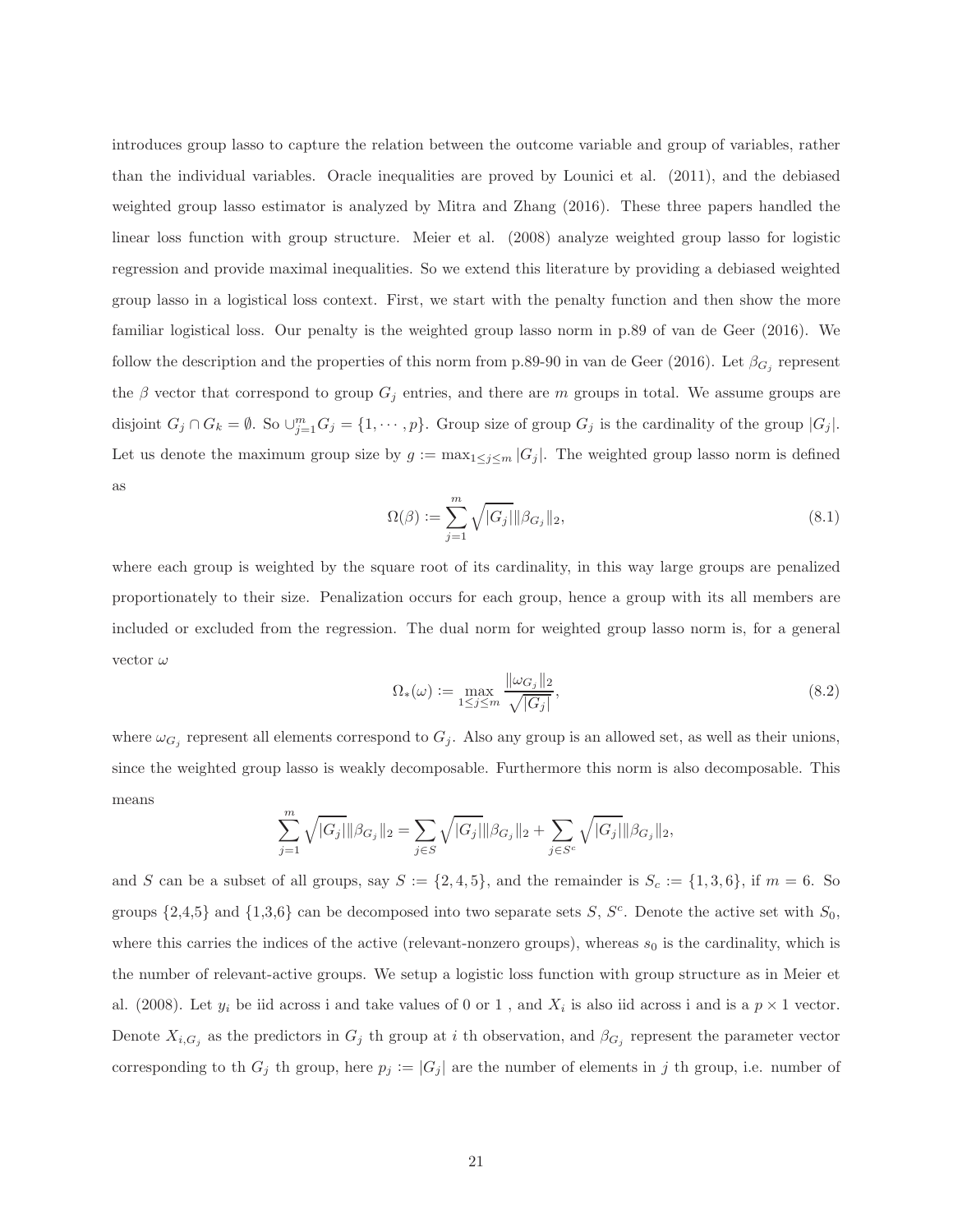parameters in  $\beta_{G_j}$ .

$$
\rho_{\beta}(y_i, X_i) := \rho(y_i, X'_i \beta) = -y_i \sum_{j=1}^m X'_{i, G_j} \beta_{G_j} + \ln(1 + \exp(\sum_{j=1}^m X'_{i, G_j} \beta_{G_j})),
$$

where  $X_{i,G_j}: p_j \times 1$ , and  $\sum_{j=1}^m p_j = p$ . Let  $\beta := (\beta_{G_1}, \cdots, \beta_{G_j}, \cdots, \beta_{G_m})'$  which is a  $p \times 1$  vector with  $\beta_{G_j} : p_j \times 1$ , for  $j = 1, \dots, m$ . The logistic loss with weighted group norm estimator is:

<span id="page-21-0"></span>
$$
\hat{\beta}_{LL} := \operatorname{argmin}_{\beta \in R^p} \left[ \frac{1}{n} \sum_{i=1}^n \{-y_i \sum_{j=1}^m X'_{i, G_j} \beta_{G_j} + \ln(1 + \exp(\sum_{j=1}^m X'_{i, G_j} \beta_{G_j}))\} + 2\lambda \sum_{j=1}^m \sqrt{|G_j|} \|\beta_{G_j}\|_2 \right].
$$
\n(8.3)

We want to carefully analyze whether Assumptions [1-](#page-8-0)[4](#page-9-1) are verified. First we see that Assumptions [1](#page-8-0)[-2](#page-8-1) are still needed, and  $s_0$  is the number of relevant-active groups, which is the cardinality of  $S_0: \{j : ||\beta_{G_{j0}}||_2 \neq 0\}$ . Assumption [3](#page-9-0) is also needed with  $C_\rho \geq 1$  since

$$
\ddot{\rho}(y_i, X_i'\beta) = \frac{exp(X_i'\beta)}{[1 + exp(X_i'\beta)]^2},
$$

where  $X'_i\beta = \sum_{j=1}^m X'_{i,G_j}\beta_{G_j}$ . Assumption [4](#page-9-1) holds in this case of logistic loss. We start with Assumption [4\(](#page-9-1)i). See that

$$
\dot{\rho}(y_i, X_i'\beta_0) = -y_i + \frac{exp(X_i'\beta_0)}{1 + exp(X_i'\beta_0)},
$$

and clearly since  $y_i$  is binary, with zero or one value,  $|\dot{\rho}(y_i, X_i'\beta_0)| \leq 2$  by triangle inequality. So (i) is satisfied. Next, for Assumption [4\(](#page-9-1)ii), we have,  $a := X'_i \beta = \sum_{j=1}^m X'_{i,G_j} \beta_{G_j}$ 

<span id="page-21-1"></span>
$$
\ddot{\rho}(y_i, a) = \frac{exp(a)}{(1 + exp(a))^2},
$$
\n(8.4)

hence  $|\ddot{\rho}(y_i, a)| \le 1$ , so (ii) is verified. Then Assumption [4\(](#page-9-1)iii) is clearly satisfied since we have third degree differentiable in  $a = X'_i \beta$  for  $\rho(.)$  in logistical loss. Third order partial derivative is bounded, and with mean value theorem we get Lipschitz continuity in a.

Corollary 1. Under Assumptions [1](#page-8-0)[-3](#page-9-0)

$$
\|\hat{\beta}_{LL} - \beta_0\|_{wgl} := \sum_{j=1}^m \sqrt{|G_j|} \|\hat{\beta}_{G_j} - \beta_{0,G_j}\|_2 = O_p(s_0 \frac{\sqrt{lnp}}{\sqrt{n}}),
$$

where  $s_0$  is the number of active-relevant (nonzero in  $l_2$  norm) groups, which is the cardinality of  $S_0 = \{j :$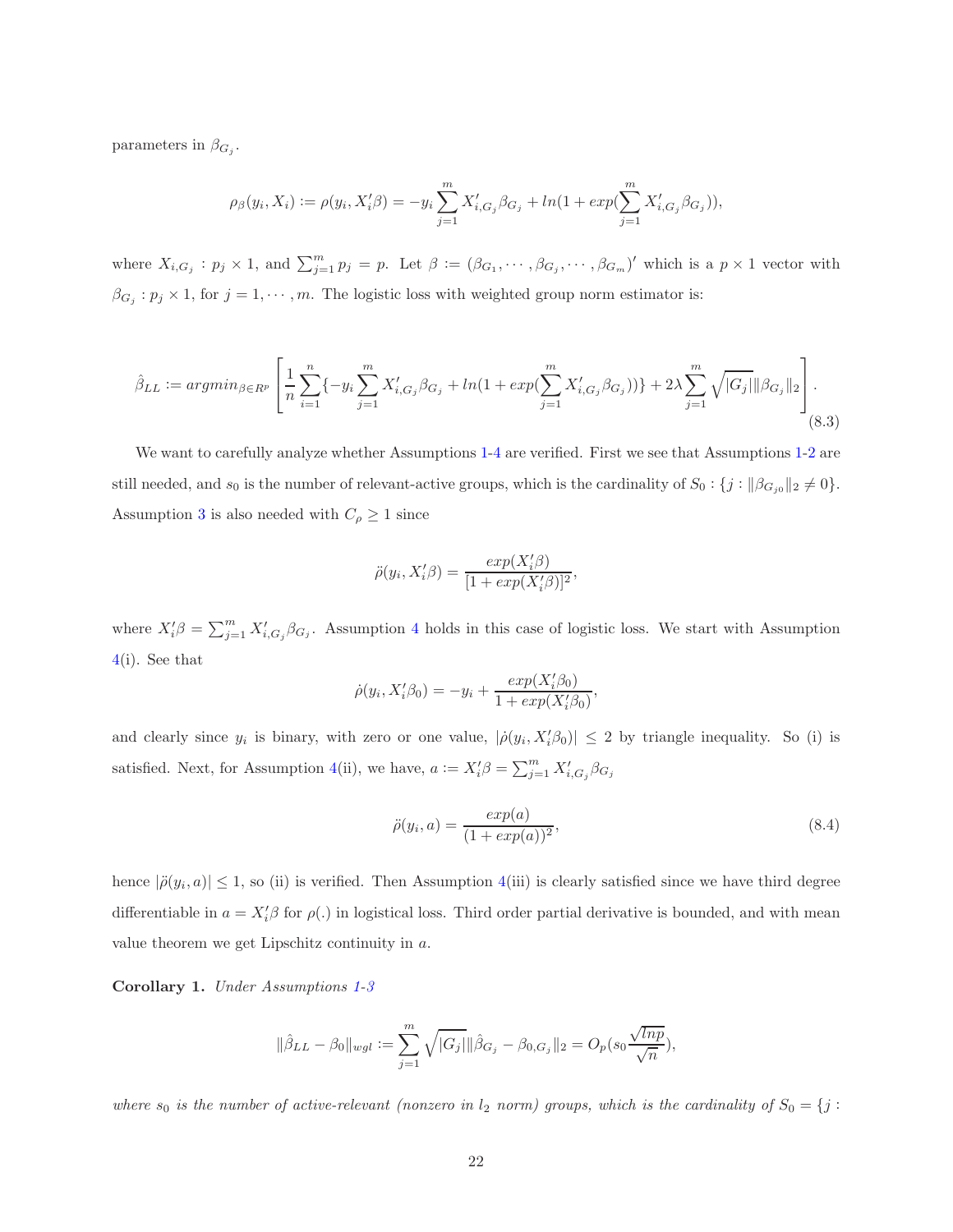$\|\beta_{0,G_j}\|_2 \neq 0\}$ . The result is uniform over  $l_0$  ball  $\mathcal{B}_{l_0}(s_0) = \{|\{j : \|\beta_{0,G_j}\|_2 \neq 0 | \leq s_0\}$ , where  $|.|$  represents the cardinality of an index set.

Remark. Note that we have  $\sqrt{lnp}$ , where p is the dimension of regressors. This rate may be the cost that we incur with our proof. So our general proof technique may have a cost in the rate, albeit a mild one. We now compare our results with the ones we can find in the literature. Note that we cite the two examples using the least-squares loss unlike our GLM loss. Our example and two comparison examples use the group lasso norm. For group norm, under uniformly bounded empirical Gram matrix, with non-normal errors, Theorem 8.1 of Lounici et al. (2011) has

$$
s_0 \frac{\sqrt{(\ln m)^{3/2+\delta}}}{\sqrt{n}},
$$

where  $\delta > 0$  is a positive constant. This result is (8.3) of Lounici et al. (2011) with one task (T=1) there which provides the group structure equivalent to us. So main difference between the rates is comparing  $ln p$ with  $(lnm)^{3/2+\delta}$ , so with large number of groups m, our and their result will be similar or we do better, otherwise when  $m$  is small, the estimation error may be smaller than our result. Mitra and Zhang (2016) on the other hand find the rate

$$
\|\hat{\beta} - \beta_0\|_{wgl} = O_p(\frac{l + s_0 ln m}{n}),
$$

where l is the cardinality of the largest group. This last result is derived under uniformly bounded regressor assumption. So if  $l$  is close to n our rate seems better, otherwise, their rate is very good.

All the other assumptions are not tied to penalties. Now we define the debiased logistic estimator with a weighted group lasso penalty. Formally

<span id="page-22-0"></span>
$$
\hat{b}_{LL} := \hat{\beta}_{LL} - \hat{\Theta} \left[ \frac{1}{n} \sum_{i=1}^{n} X_i \left( -y_i + \frac{exp(X_i' \hat{\beta}_{LL})}{1 + exp(X_i' \hat{\beta}_{LL})} \right) \right]. \tag{8.5}
$$

As mentioned above to get  $\hat{\Theta}$  we follow ([6.4\)](#page-12-1) and the paragraph below that, we can use  $l_1$  norm for nodewise regression. The term, which is summed in the last parenthesis, is the partial derivative of logistic loss with respect to  $\beta$ , and this point is made in [\(3.2\)](#page-7-2). Set sparsity in the precision matrix for all  $j \in S_j^c : \gamma_{\beta_0, S_j^c} = 0$ to simplify the expressions in the corollary below, although weak sparsity is allowed as shown in Theorems above. We provide the limit for a debiased logistic estimator with weighted group norm.As far as we know, this is a new result in the literature.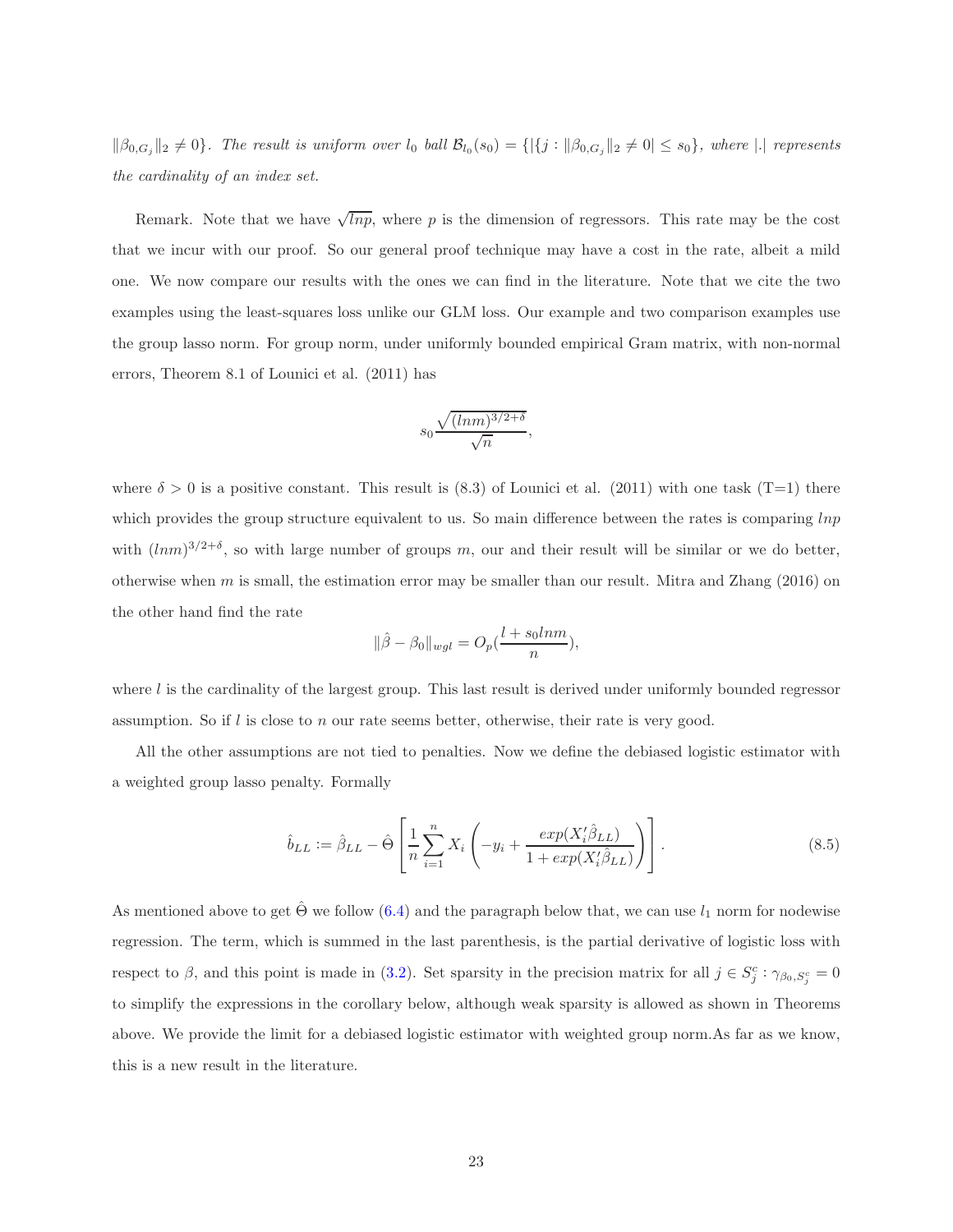**Corollary 2.** Under Assumptions [1](#page-8-0)[-2\(](#page-8-1)i), [3,](#page-9-0) 5-[8,](#page-17-1) uniformly over  $l_0$  ball  $\mathcal{B}_{l_0}(s_0)$ ,

$$
\frac{n^{1/2}\alpha'(\hat{b}_{LL}-\beta_0)}{\hat{V}_{\alpha}} \stackrel{d}{\rightarrow} N(0,1),
$$

where  $\hat{V}_{\alpha}^2 := \alpha' \hat{\Theta} \left[ \frac{1}{n} \sum_{i=1}^n X_i X_i' \right]$  $\left(-y_i+\frac{exp(X_i'\hat{\beta}_{LL})}{(1+exp(X_i'\hat{\beta}_{LL})}\right)$  $\frac{exp(X_i'\hat{\beta}_{LL})}{(1+exp(X_i'\hat{\beta}_{LL}))}\bigg)^2 \left[\hat{\Theta}'\alpha.\right]$ 

# 9 Monte Carlo

In this section, we consider the performance of the debiased weighted group lasso with logistical loss that is described in the previous section. We consider two main setups. They will differ in terms of number of groups. Setup 1 will have 5 groups, and Setup 2 will have 10 groups. In each setup, we want to see the size and power of the test, and coverage of zero and nonzero coefficients. Since the computations are time-consuming, we use 100 iterations for each exercise.

Setup1: There are 5 groups and one intercept, which is not included in the groups (the intercept is not penalized). Let  $p + 1$  represent the total number of parameters fitted. Also, just to give an example, for l th group, the row vector can be represented as:  $\beta'_{0,g_l} = 0'_{p/5}$ , which is all zeros, with dimension of the l th group as  $p/5$ . Given that our parameter set is:

$$
\beta_0:=(\beta_{0,1}=0,\beta_{0,g_1}'=0_2',\beta_{0,g_2}'=0_{p/5+10}',\beta_{0,g_3}'=1_{p/5}',\beta_{0,g_4}'=0_{p/5}',\beta_{0,g_5}'=0_{2*p/5-12}')'.
$$

For each  $i_l = 1, \dots, n_l$ , where  $n_l$  is the observations in l th group. Across  $i_l$ , the data is iid, with  $X_{i_l}$ (which is p is multivariate normal and  $X_{i_l} \sim N(0, \Sigma)$  with  $k, j$  th element in  $\Sigma$ )

$$
\Sigma_{k,j} = \rho^{|k-j|},
$$

with  $\rho = 0.5, 0.75$ . Inside the groups, the regressors are correlated, but outside there is independence. Also each group has the same multivariate normal distribution, but as described independent from other groups.

In setup 2, we deviate from setup 1. Here we just cover the differences between two setups. In this design, we have 10 groups to measure the effect of number of groups in our analysis.

$$
\beta_0: = (\beta_{0,1} = 0, \beta'_{0,g_1} = 0'_2, \beta'_{0,g_2} = 0'_{p/10+10}, \beta'_{0,g_3} = 1'_{p/10}, \beta'_{0,g_4} = 0'_{p/10}, \beta'_{0,g_5} = 0'_{2*p/10-12},
$$
  

$$
\beta'_{0,g_6} = 0'_{p/10}, \beta_{0,g_7} = 0'_{p/10}, \beta'_{0,g_8} = 2'_{p/10}, \beta'_{0,g_9} = 0.5'_{p/10}, \beta'_{0,g_{10}} = 0'_{p/10}'.
$$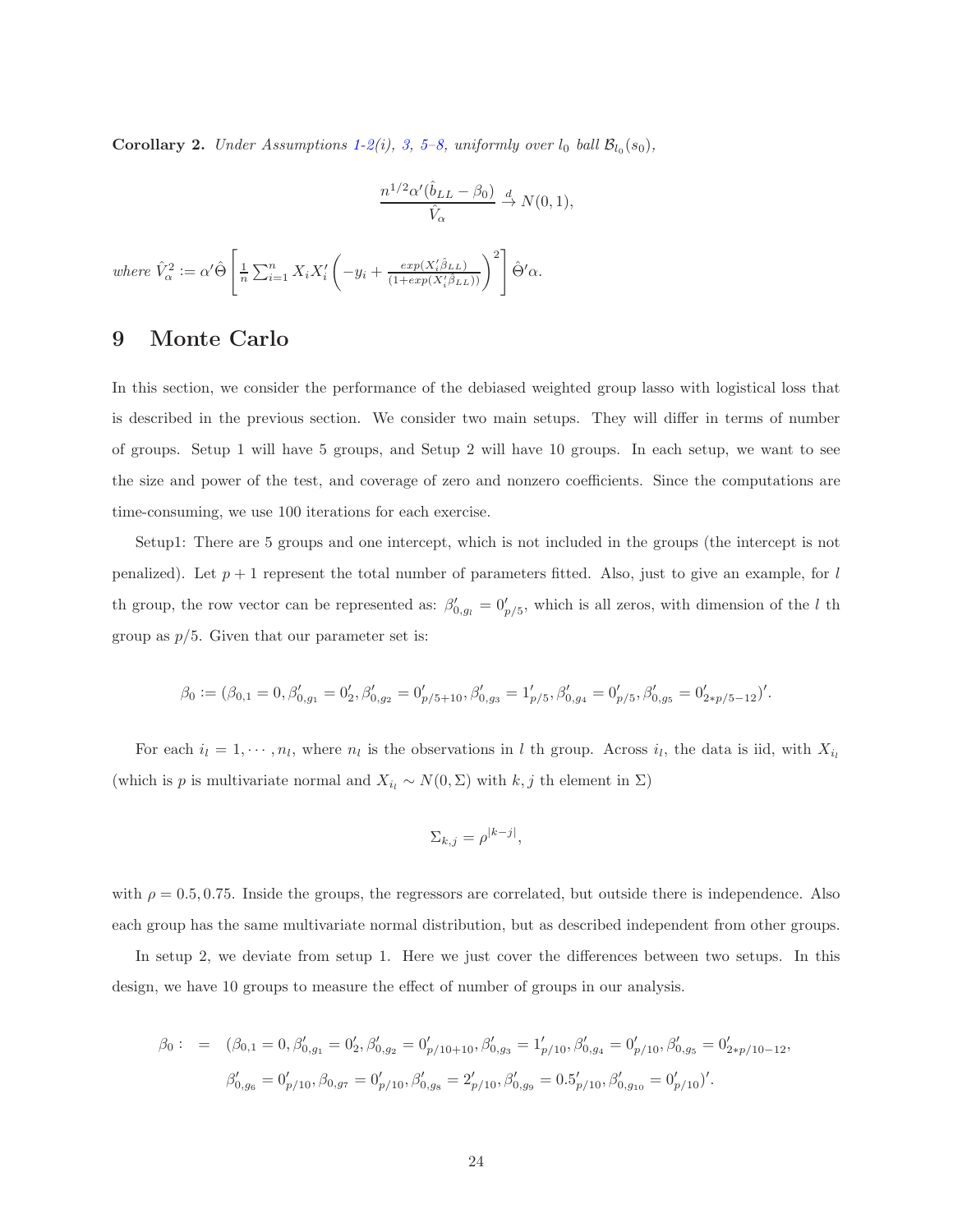Tuning parameter choice is essential, and for the weighted group lasso estimation, we use the procedure outlined by Meier et al. (2008). First, we set up a grid of  $\lambda$  choices, and let  $\lambda_{max}$  represent the  $\lambda$  when used in weighted group lasso (logistical loss), will provide all zero parameter estimates. The "grplasso-R" program by Meier (2020) computes both  $\lambda_{max}$  and the weighted group lasso in the logistical loss. Our grid of  $\lambda$  choices are

$$
\Lambda := \{ \lambda_{max} * 0.3, \lambda_{max} * (0.3)^2, \cdots, \lambda_{max} * (0.3)^{25} \}.
$$

These are 25 possibilities in total. This type of grid is very similar to the one used in p.66 of Meier et al. (2008), and the idea is taken from that paper. For the weighted group lasso estimator with logistical loss, the tuning parameter choice is given by p.66 of Meier et al. (2008). This is similar to a two-fold cross-validation exercise. We give a broad outline of the procedure to choose  $\lambda$  in Section 7 above, and form our estimator in Monte Carlo.

1. From the first half of the data  $(i = 1, \dots, n/2)$  pick coefficient estimates by applying the weighted group lasso in  $(8.3)$  for each  $\lambda \in \Lambda$  above.

2. Use these estimates in the second half of the sample  $i = n/2 + 1, \dots, n$  in the unpenalized logistical loss, (i.e. the term [\(8.3\)](#page-21-0) without the weighted group lasso penalty).

- 3. Pick the  $\lambda$  that provides the minimum in step 2 above. Denote this  $\lambda$  as  $\lambda_o$ .
- 4. Run [\(8.3\)](#page-21-0) with full sample with  $\lambda_o$  and get coefficient estimates  $\beta_{LL}$ .

5. We describe now the nodewise regression to get  $\hat{\Theta}$ . For this purpose we form weighted regressors  $X_{\hat{\beta}_{LL},j} := W_{\hat{\beta}_{LL}} X_j$ , and  $X_{\hat{\beta}_{LL},-j} := W_{\hat{\beta}_{LL}} X_{-j}$  with  $W_{\hat{\beta}_{LL}} := diag(\hat{w}_{\hat{\beta}_{LL},1},\cdots,\hat{w}_{\hat{\beta}_{LL},i},\cdots,\hat{w}_{\hat{\beta}_{LL},n})$  with  $\hat{w}_{\beta_{LL},i} := \sqrt{\ddot{\rho}(y_i, X_i' \hat{\beta}_{LL})}$  where we use [\(8.4\)](#page-21-1).

- 6. Then we run  $(6.4)$  with  $l_1$  penalty, and to choose tuning parameters, we use five-fold cross-validation.
- 7. We can then form  $\hat{\Theta}$  as described in ([6.4\)](#page-12-1) and below that equation.
- 8. Use  $\hat{\beta}_{LL}$ ,  $\hat{\Theta}$  in the formula for the debiased weighted group lasso estimator in ([8.5\)](#page-22-0) and get  $\hat{b}_{LL}$ .
- 9. After getting  $\hat{b}_{LL}$  the test formation and coverage can be seen in Sections 6-7.

We consider four different targets. First, we report the size of the test at 5% with  $h = 2$  restrictions, and we test  $H_0: \beta_2 = 0, \beta_3 = 0, \beta_1$  is the intercept, so we test basically whether group 1 is significant or not. For the power exercise, we test  $H_0: \beta_2 = 0.5, \beta_3 = 0.5$ , which is a mild deviation from the true parameters. We also check the coverage of nonzero and nonzero parameter by checking  $\beta_{0,g3,3} = 1$  which is the third group's third coefficient for the nonzero parameter, and  $\beta_{0,2}=0$  for the zero parameter, which is the first coefficient of group 2.

All else is the same for setup 2, except for the coverage of nonzero parameter exercise, which we check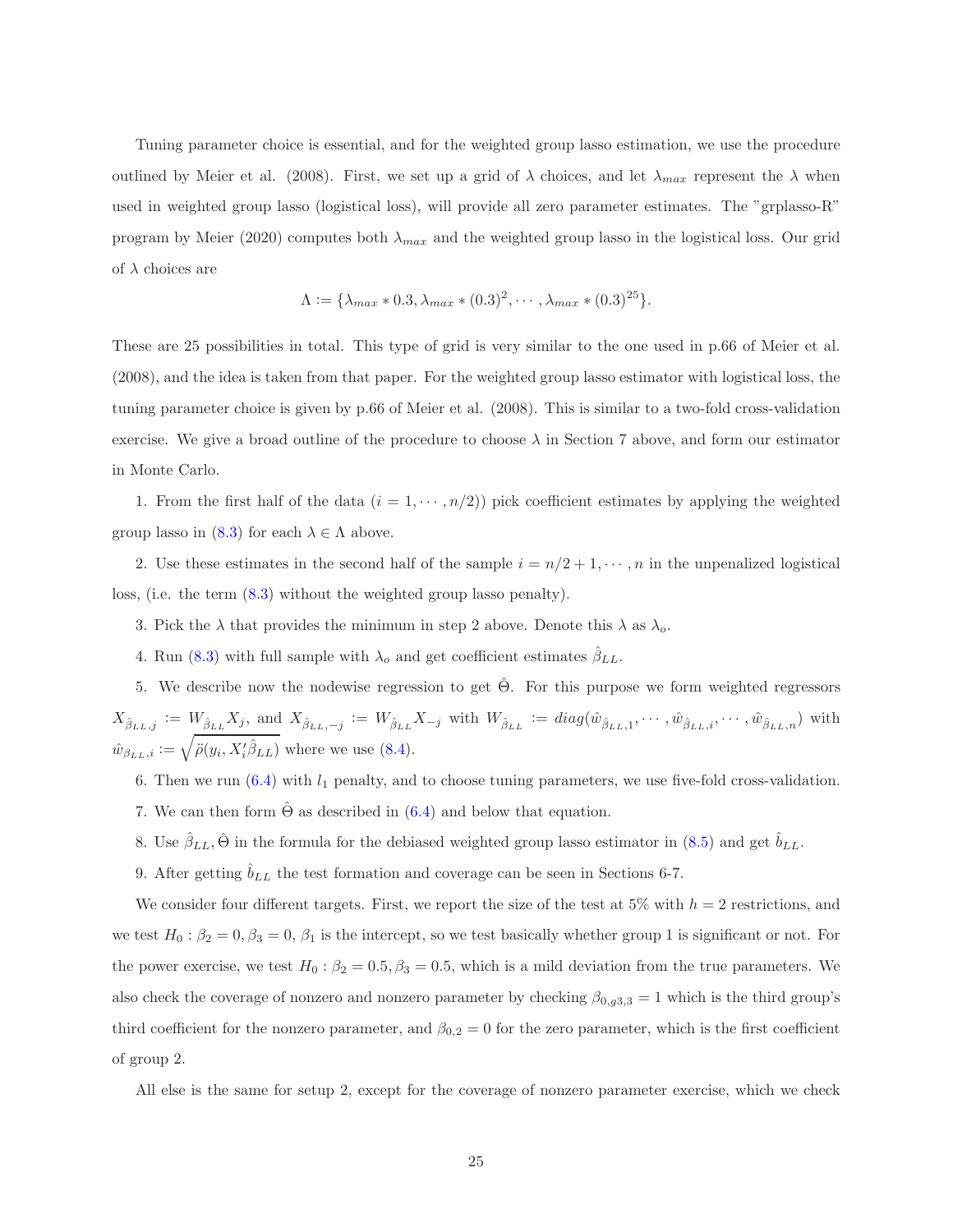$\beta_{0,j} = 1, j = p/10 + 16$ . Tables 1-2 report the results. All cells in tables report percentages.

In both setups, we cover five combinations of sample size with number of parameters:  $(n = 100, p = 100)$  $100, (n = 150, p = 100), (n = 150, p = 200), (n = 300, p = 200), (n = 300, p = 400).$  This type of setup is chosen since it can analyze three issues: 1. at fixed  $n$ , what will be the role of increase in  $p$  on our metrics?, 2. at fixed p what will be the role of increase in n on our metrics? 3. when we increase p, n simultaneously what will be the effect on our metrics?

|                    | $\rho = 0.5$ |       |           |              |      | $\rho = 0.75$ |          |              |  |
|--------------------|--------------|-------|-----------|--------------|------|---------------|----------|--------------|--|
|                    | Size         | Power | Cov. Zero | Cov. Nonzero | Size | Power         | Cov.Zero | Cov. Nonzero |  |
| $n = 100, p = 100$ |              | 76    | 98        | 90           |      | 30            | 100      | 100          |  |
| $n = 150, p = 100$ |              | 97    | 92        | 91           |      | 39            | 100      | 100          |  |
| $n = 150, p = 200$ |              | 99    | 97        | 62           |      | 43            | 100      | 100          |  |
| $n = 300, p = 200$ | 6            | 99    | 98        | 89           |      | 60            | 100      | 100          |  |
| $n = 300, p = 400$ | 3            | 100   | 100       | 45           |      | 70            | 00       | 100          |  |

Table 1: Design 1: Five Groups

Note that all numbers are in percentages. Also Cov.Zero, Cov. Nonzero reflects Coverage (average across iterations) for a zero parameter, and nonzero parameter respectively.

|                    | $\rho = 0.5$ |       |           |              |      | $\rho = 0.75$ |          |              |  |
|--------------------|--------------|-------|-----------|--------------|------|---------------|----------|--------------|--|
|                    | Size         | Power | Cov. Zero | Cov. Nonzero | Size | Power         | Cov.Zero | Cov. Nonzero |  |
| $n = 100, p = 100$ |              | 86    | 95        |              |      | 35            | 100      | 100          |  |
| $n = 150, p = 100$ |              | 85    | 99        | 88           |      | 38            | 100      | 100          |  |
| $n = 150, p = 200$ | 5            | 91    | 97        | 67           |      | 45            | 100      | 100          |  |
| $n = 300, p = 200$ | 6            | 100   | 100       | 76           |      | 59            | 100      | 100          |  |
| $n = 300, p = 400$ |              | 100   | 99        |              |      | 70            | 100      | 100          |  |

Table 2: Design 1: Ten Groups

Note that all numbers are in percentages. Also Cov.Zero, Cov. Nonzero reflects Coverage (average across iterations) for a zero parameter, and nonzero parameter respectively.

Tables show that our test has a very good size across two different group sizes with different correlation structures for regressors. To give an example with five groups in Table 1, with  $p = 400$ ,  $n = 300$ , the size of the tests are 3% and 0% at 5% levels at  $\rho = 0.5, \rho = 0.75$  respectively. We see more varying power results. The test has good power with  $\rho = 0.50$  structure in both Tables 1-2. The power is between 76-100%. However, with  $\rho = 0.75$ , a larger correlation among regressors, we see that the power declines. At  $p = 400$ ,  $n = 300$ , in Table 2, with 10 groups and  $\rho = 0.75$ , the power is 70%; however with  $\rho = 0.5$  in Table 2, the power is at 100%. At 95% ideal coverage level, we see that in Table 1, for zero parameter, the coverage is very good at  $p = 200, n = 150$ , and they are at 97%, and 100% level with  $\rho = 0.5, \rho = 0.75$  respectively. For the nonzero parameter, the coverage is good at  $p = 100$ , but deteriorates at  $p = 400$ .

To answer the questions about increasing sample size-parameter dimension, Tables 1-2 show that when we keep  $n = 300$  and increase the number of parameters p from 200 to 400, the size improves at  $\rho = 0.5$  from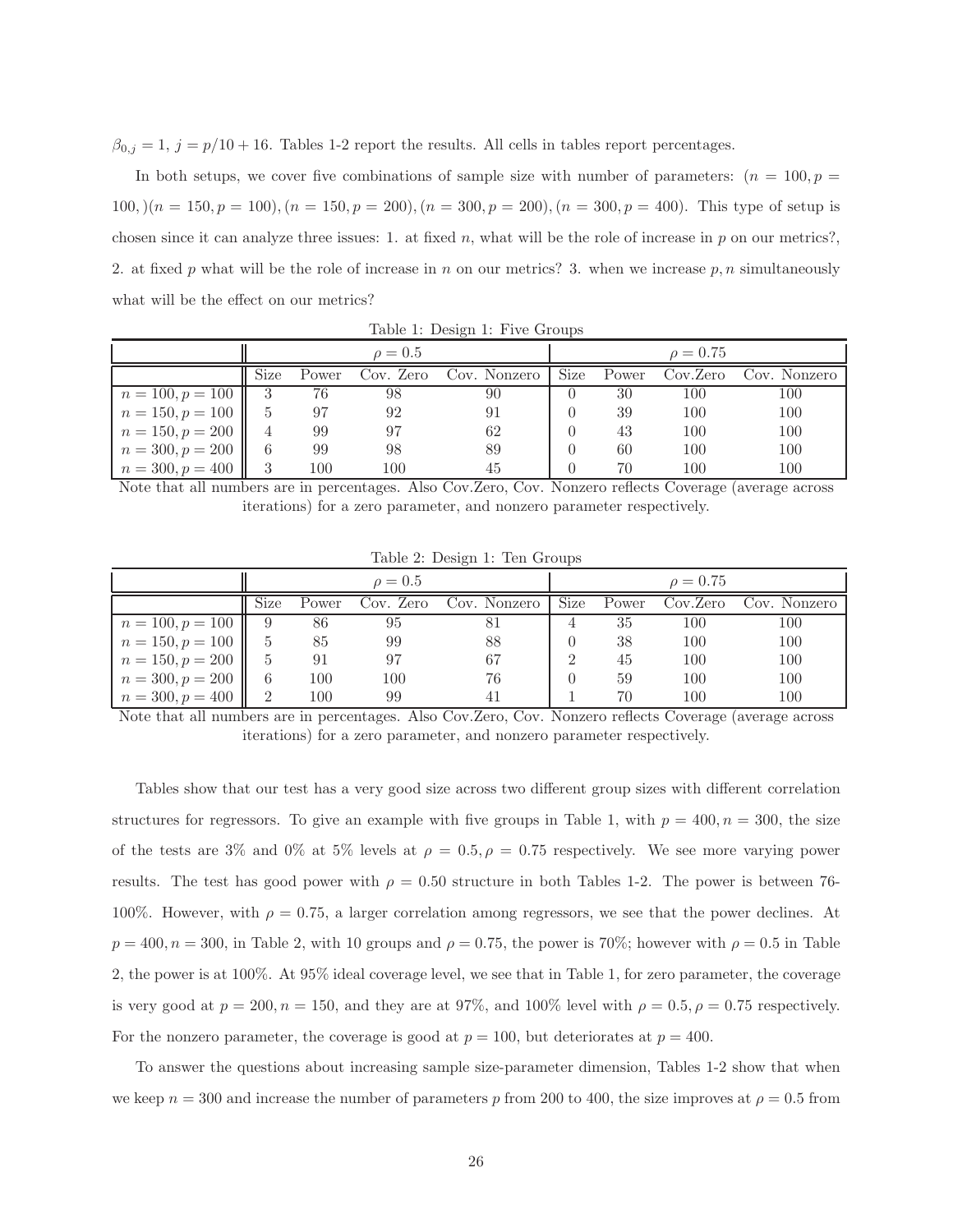$6\%$  to 2-3%, the power is stable at 99-100%, coverage of zero parameter is stable at 98-100%, however, the coverage of nonzero parameter deteriorates from 76-89% to 41-45%. The same type of results is more stable at  $\rho = 0.75$ . Then we also see, if we fix  $p = 200$  and increase n from 150 to 300 in Tables 1-2, at  $\rho = 0.50$ , the size is stable at 4-6%, the power improves from 91-99% to 99-100%, the coverage of zero parameter is stable at 97-100%, and the coverage of the nonzero parameter improves from 62-67% to 76-89%. In the case of  $\rho = 0.75$ , with the same question of increasing n with fixed p, the power improves, and the other metrics are stable. The last question is, what may happen when we jointly increase  $n, p$  from  $n = 150, p = 200$  to  $n = 300, p = 400$ ? The answer is very similar to the first question, for example, at Tables 1-2, with  $\rho = 0.50$ , we see size decline from 4-5% to 2-3%, and the power improves from 91-99% to 99-100%, the coverage of zero parameter increases from 97% to 99-100%, however, the coverage of nonzero parameter declines from 62-67% to 41-45%.

# 10 Conclusion

In this paper, we propose structured penalty functions in generalized linear models. Using a feasible-weighted nodewise regression with the same or weaker penalty norm than the original problem, we estimate the inverse of the second order partial derivative of the loss function. Using this approximate inverse of the secondorder partial-derivative we get a debiased GLM -structured sparsity estimator. We build uniformly valid confidence intervals around the parameters using the debiased estimate. A sub-case of debiased logistical loss with weighted group lasso penalty is analyzed. For future work, M-estimation in sparse structured framework can be considered.

# Appendix

The Appendix has two parts. Part A covers oracle inequality for GLM structured sparsity estimator, and then we have a limit theorem for the debiased version of GLM structured sparsity estimator. Oracle inequality that we provide extends Theorem 7.2 of van de Geer (2016) to the case of random-non sub gaussian dat. We provide proofs for noise reduction, sample effective sparsity-eigenvalue, and a new one-point margin condition that takes into account the sample that is used. The limit theorem extends  $l_1$  norm result, Theorem 3.1-3.3 of van de Geer et al. (2014) to weakly decomposable norms and under weaker assumptions by proving norm bounds rather than assuming them.

Part B covers nodewise regression with structured sparsity for the first time in the literature. We extend the least-squares result Theorem 6.1 of van de Geer (2016) to GLM and extend  $l_1$  norm result of van de Geer et al. (2014) to weakly decomposable norms.

### PART A: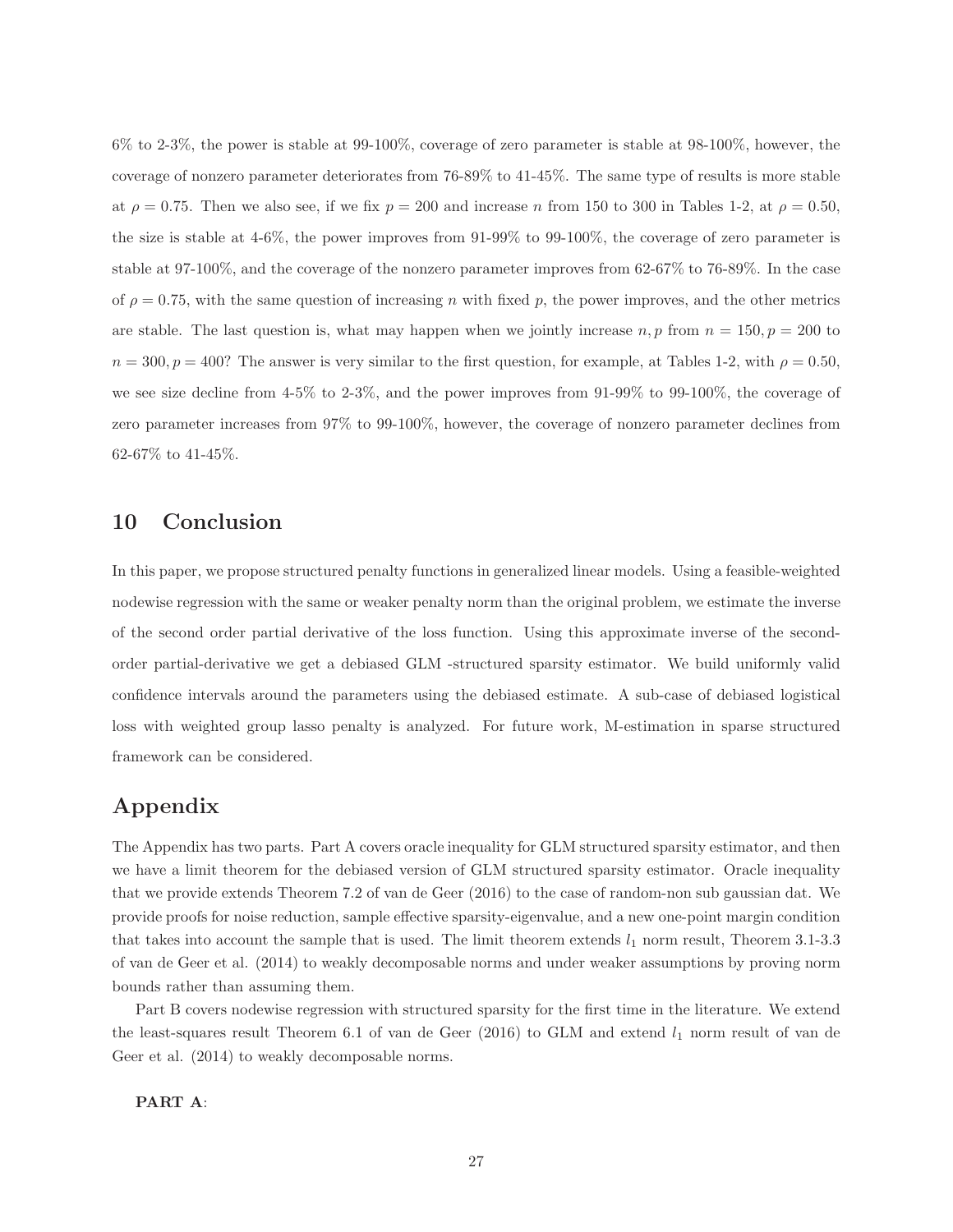Here we start with some of the results that will be repeated in the proofs. Let  $\Omega$  be a norm and its dual is represented as  $\Omega_*$ .

Lemma A.1. Dual Norm Inequality-Generalized Cauchy-Schwartz Inequality. (p.2179, Stucky and van de Geer  $(2018)$ ). For any vectors x, y, we have (i).

$$
|x'y| \le \underline{\Omega}_*(x)\underline{\Omega}(y). \tag{A.1}
$$

(ii). If we have  $\Omega$  norm generated from cones which implies weak decomposability, then as in Lemma 6.9 of van de Geer (2016) or paragraph after Lemma 6.5 of van de Geer (2016)

$$
l_1(x) \le \underline{\Omega}(x). \tag{A.2}
$$

(iii). Using (ii), we can obtain the following from p.79, or Lemma 6.2 of van de Geer (2016).

$$
\underline{\Omega}_*(x) \le l_\infty(x). \tag{A.3}
$$

 $(iv)$ . For a matrix A, and vector x we have

$$
||Ax||_{\infty} \le ||A||_{\infty} ||x||_1.
$$
 (A.4)

So  $(A.1)$  applies to all norms, but  $(A.2)(A.3)$  $(A.2)(A.3)$  applies only to norms that are generated from cones.

### Maximal Inequalities

In this section, we show some extra results. These will help us in proofs but they are already used in other papers, for completeness we provide them here. Define iid random variables across  $i = 1, 2 \cdots, n$ ,  $F_i =$  $(F_{i1},\dots, F_{ij},\dots, F_{id})'$ . Also define  $\sigma_F^2 = nmax_{1 \leq j \leq d} var F_{ij}$ , and  $M_F = \max_{1 \leq i \leq n} \max_{1 \leq j \leq d} |F_{ij} - EF_{ij}|$ . Note that  $\hat{\mu}_j = n^{-1} \sum_{i=1}^n F_{ij}$ , and  $\mu_j = EF_{ij}$ .

Now we have two assumptions that will provide us maximal inequalities. The random variables  $F_i$  are iid random vectors, and our Assumptions A.1-A.2 will be holding through our main Assumptions [1-](#page-8-0)[2](#page-8-1) in the main text.

Assumption A.1. Assume  $F_i$  are iid random vectors across  $i = 1, 2, \cdots, n$  with  $\max_{1 \leq j \leq d} \text{var} F_{ij}$  bounded away from infinity uniformly in n.

Assumption A.2. Assume

$$
\frac{\sqrt{EM_F^2}\sqrt{ln d}}{\sqrt{n}} = O(1).
$$

Note that Assumptions A.1-A.2 can be extended to independent data with slightly more restrictive conditions with a cost of tedious notation.

Maximal inequality we benefit derived from the following one. With Assumption A.1, Lemma E.2(ii) of Chernozhukov et al.. (2017) is: (set  $\eta = 1$ ,  $s = 2$  in their Lemma)

$$
P\left[\max_{1 \le j \le d} |\hat{\mu}_j - \mu_j| \ge 2E \max_{1 \le j \le d} |\hat{\mu}_j - \mu_j| + \frac{t}{n}\right] \le exp(-t^2/3\sigma_F^2) + K_1 \frac{EM_F^2}{t^2},\tag{A.5}
$$

for a constant  $K_1 > 0$ . With Assumptions A.1-A.2 here, Lemma E.1 of Chernozhukov et al.. (2017) provides,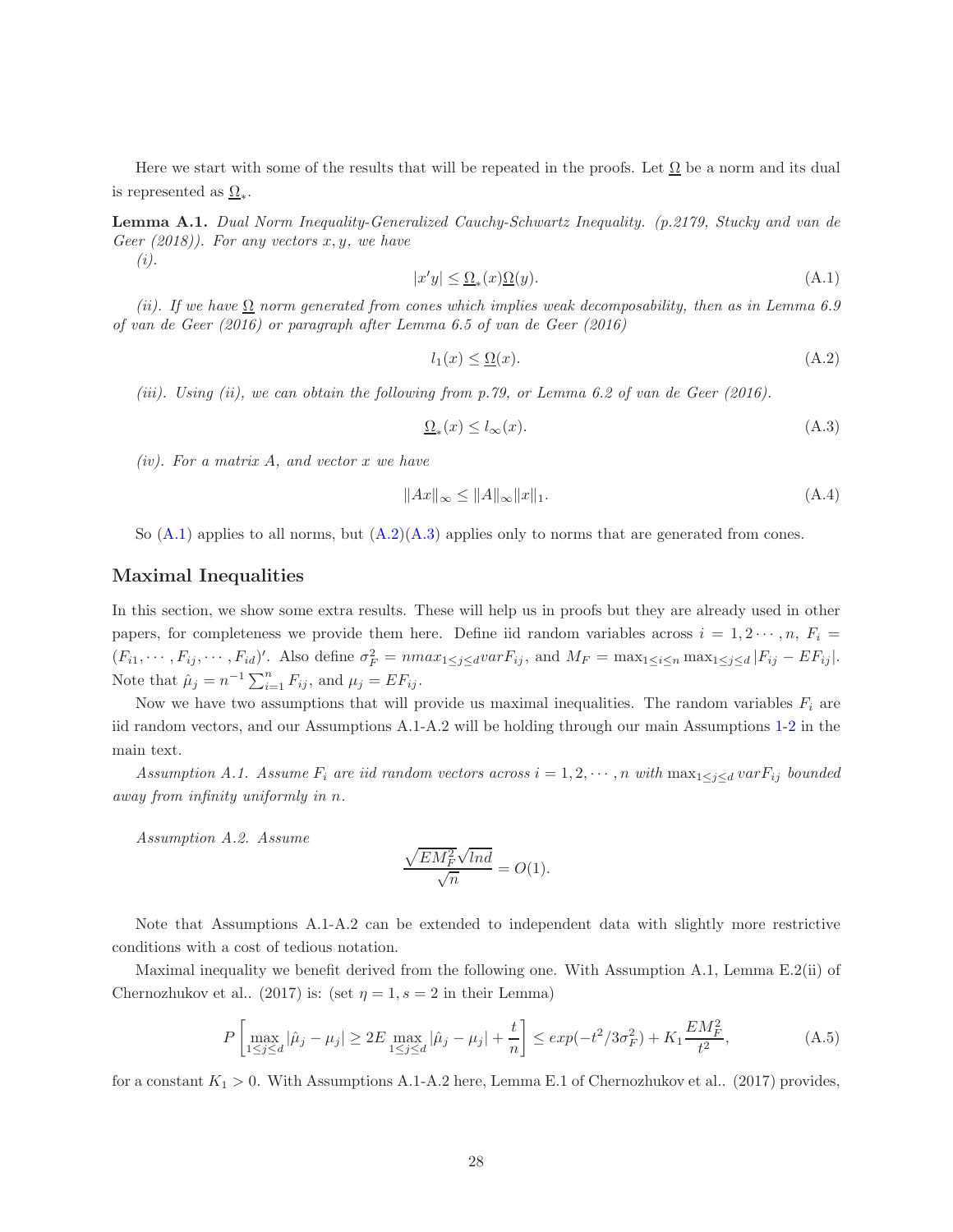with  $K_2 > 0$  a positive constant,

$$
E \max_{1 \le j \le d} |\hat{\mu}_j - \mu_j| \le K_2 \left[ \frac{\sqrt{ln d}}{\sqrt{n}} + \frac{\sqrt{EM_F^2} ln d}{n} \right]
$$

$$
= O\left(\frac{\sqrt{ln d}}{\sqrt{n}}\right).
$$
(A.6)

Define the function  $\kappa_n = \ln d$ . Set  $t = t_n = (n\kappa_n)^{1/2}$  to have  $(A.5)$  as

$$
P\left[\max_{1\leq j\leq d}|\hat{\mu}_j - \mu_j| \geq 2E \max_{1\leq j\leq d}|\hat{\mu}_j - \mu_j| + \frac{\sqrt{\kappa_n}}{\sqrt{n}}\right] \leq exp(-c\kappa_n) + K_1 \frac{EM_F^2}{n\kappa_n} \leq \frac{1}{d^c} + \frac{C}{(Ind)^2},
$$
\n(A.7)

where  $C, c > 0$ , are positive constants. To get the last inequality we use

$$
\frac{EM_F^2}{nln d} = \left[\frac{(EM_F^2)^{1/2}}{n^{1/2}(ln d)^{1/2}}\right]^2
$$
\n
$$
= \left[\frac{\sqrt{EM_F^2}\sqrt{ln d}}{\sqrt{n}}\right]^2 \left(\frac{1}{ln d}\right)^2
$$
\n
$$
\leq \frac{C}{(ln d)^2}, \tag{A.8}
$$

where we use multiplication and division by  $lnd$  to get the second equality, and Assumption A.2 to get the inequality.

Now combine  $(A.6)$  with  $(A.8)$  to have

$$
P\left(\max_{1 \le j \le d} |\hat{\mu}_j - \mu_j| \ge 2K_2[\frac{\sqrt{lnd}}{\sqrt{n}} + \frac{(EM_F^2)^{1/2}lnd}{n}] + \frac{\sqrt{lnd}}{\sqrt{n}}\right) \le \frac{1}{d^c} + \frac{C}{(lnd)^2} = o(1),
$$
\n(A.9)

by Assumptions A1-A.2 and  $d \to \infty$  as  $n \to \infty$ . This shows also that

$$
\max_{1 \le j \le d} |\hat{\mu}_j - \mu_j| = O_p(\sqrt{lnd}/\sqrt{n}).\tag{A.10}
$$

We refer to the results  $(A.6)(A.9)(A.10)$  $(A.6)(A.9)(A.10)$  $(A.6)(A.9)(A.10)$  in this paper for our proofs.

#### Events

We define three events that we use in the proof of upper bound on our norm. The probabilities of these events and specifically the case that they are holding with wpa1 will be shown in the next three lemmata. Note that these events are assumed as known in Theorem 7.2 of van de Geer (2016).

First a sample version of one point margin condition in Chapter 7 of van de Geer (2016), with  $t_1 > 0$  (a positive sequence that converges to zero, and defined in [\(A.18\)](#page-49-0)), and for all  $\tilde{\beta} \in \mathcal{B}_{local}$ , and  $C_p$  is a constant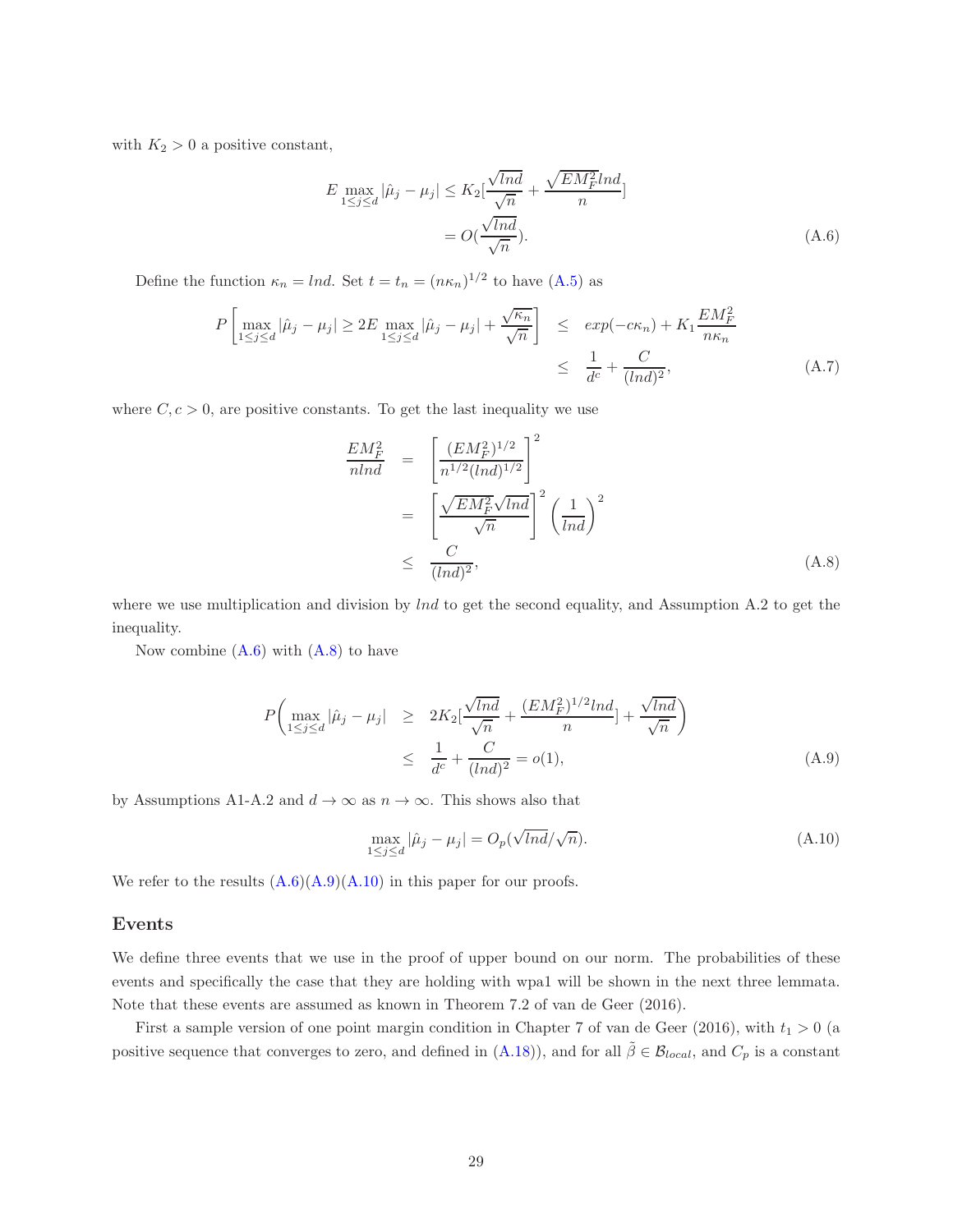that is defined in Assumption [3,](#page-9-0) and for  $M > 0$ 

$$
E_1 := \left\{ R(\tilde{\beta}) - R(\beta_0) \ge \frac{\|X(\tilde{\beta} - \beta_0)\|_n^2}{2C_p^2} - \frac{M^2 t_1}{2C_p^2} \right\}.
$$
 (A.11)

Define the sample effective sparsity as Definition 4.3 in van de Geer (2014)

$$
\hat{\Gamma}^2(L, S) := [min{\{||X\beta_{S} - X\beta_{S_c}||_n^2 : \Omega(\beta_{S}) = 1, \Omega^{S^c}(\beta_{S_c}) \le L\}}]^{-1}.
$$

Then an inequality tying the population to sample effective sparsity condition, for sufficiently large  $n$ ,

$$
E_2 := \{ 2\Gamma^2(2, S_0) \ge \hat{\Gamma}^2(2, S_0) \}. \tag{A.12}
$$

Next, we have the empirical process condition, or noise reduction, with  $\lambda_e > 0$  a positive sequence that is defined in  $(A.40)$  below, for  $M > 0$ , that will be defined in  $(A.41)$ 

$$
E_3 := \{ \sup_{\check{\beta} \in \mathcal{B}: \underline{\Omega}(\check{\beta} - \beta_0) \le M} |[R_n(\check{\beta}) - R(\check{\beta})] - [R_n(\beta_0) - R(\beta_0)]| \le \lambda_e M \}. \tag{A.13}
$$

### Proofs

The following lemma is a one-point margin condition. This condition is used in oracle inequality proofs when the proofs involve population effective sparsity combined with population one-point margin condition. It is not clear this type of condition holds in generalized linear models with structured sparsity estimators. We extend that to sample one-point margin condition since it will be combined with sample effective sparsity condition. We show that it holds for our estimators in the following lemma.  $\mathcal{B}_{local}$  is a convex subset of the collection  $\{\check{\beta} : \underline{\Omega}(\check{\beta} - \beta_0) \leq M\}$ . We define  $\tilde{\beta} \in \mathcal{B}_{local}$ .

**Lemma A.2.** Under Assumptions [1,](#page-8-0)  $2(i)$  $2(i)$ , [3](#page-9-0) for  $M > 0, t_1 > 0$ ,

$$
R(\tilde{\beta}) - R(\beta_0) \ge \frac{\|X(\tilde{\beta} - \beta_0)\|_n^2}{2C_p^2} - \frac{M^2 t_1}{2C_p^2}
$$

with probability at least  $1 - \frac{1}{p^{2c}} - \frac{C}{4(lnp)^2} = 1 - o(1)$ , with c, C are positive constants, and  $t_1 = O(\sqrt{lnp/n})$ .

Remark. We extend the population margin condition to a sample one and show that we need to subtract  $M^2t_1/2C_p^2$  on the right side compared with the population one in Condition 7.6.1 of van de Geer (2016). Also, we prove that indeed this condition holds with probability approaching one for structured sparsity estimators.

**Proof of Lemma [A.2](#page-47-0).** Define  $\Sigma := EX_i X'_i$ , and  $\hat{\Sigma} := n^{-1} \sum_{i=1}^n X_i X'_i$ . First by a second degree Taylor expansion like Lemma 11.1 in van de Geer (2016) simplified through  $\beta_0$  definition [\(2.3\)](#page-4-1)[\(2.4\)](#page-4-2) with the partial derivative  $R(\beta_0) = 0$  and our Assumption [3](#page-9-0)

$$
R(\tilde{\beta}) - R(\beta_0) \ge \frac{(\tilde{\beta} - \beta_0)' \Sigma (\tilde{\beta} - \beta_0)}{2C_p^2}.
$$
\n(A.14)

,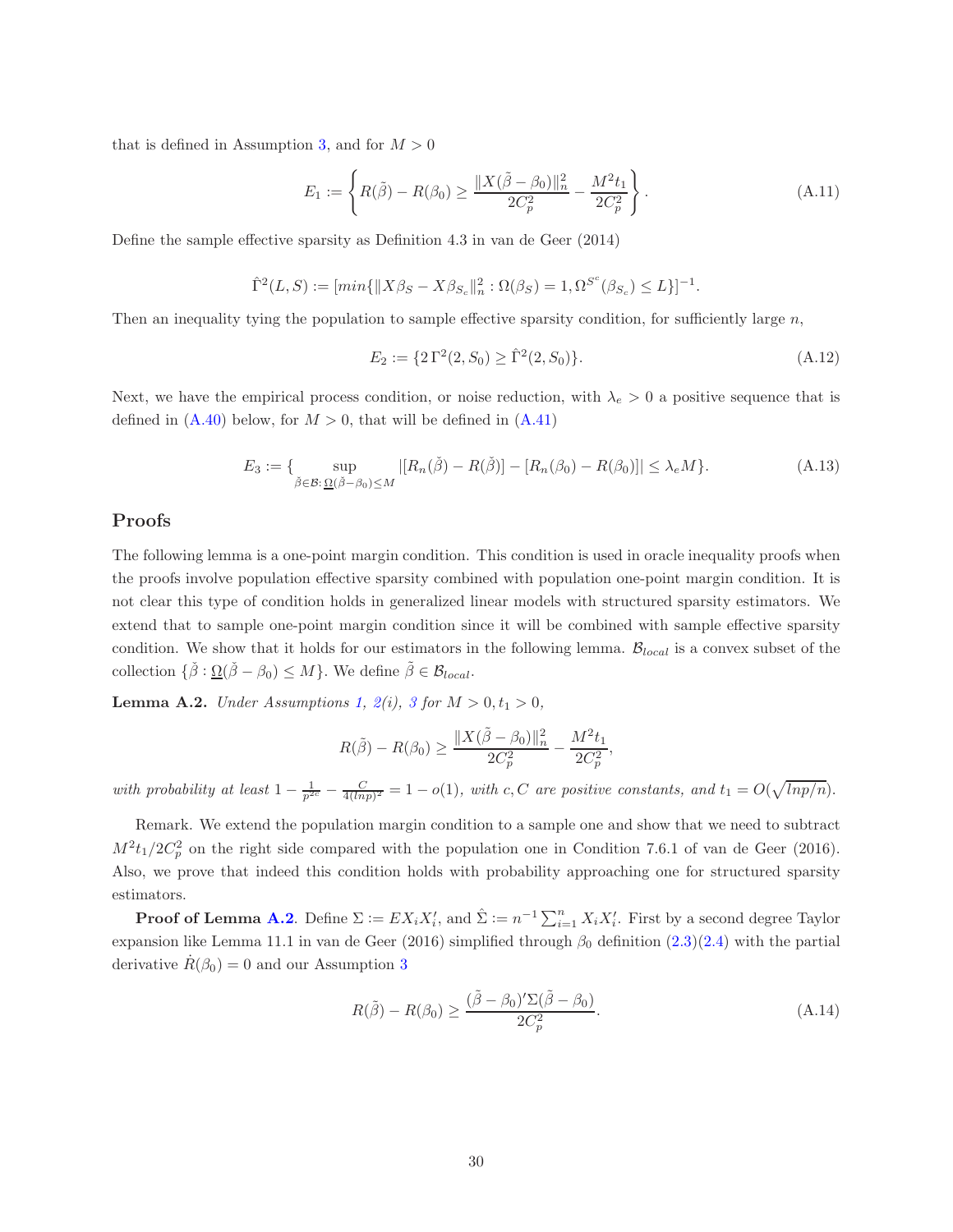Now add and subtract  $\frac{(\tilde{\beta} - \beta_0)' \hat{\Sigma} (\tilde{\beta} - \beta_0)}{2C^2}$  $\frac{12(p-p_0)}{2C_p^2}$  to the right side of  $(A.14)$ 

$$
R(\tilde{\beta}) - R(\beta_0) \ge \frac{\|X(\tilde{\beta} - \beta_0)\|_n^2}{2C_p^2} + \frac{(\tilde{\beta} - \beta_0)'(\Sigma - \hat{\Sigma})(\tilde{\beta} - \beta_0)}{2C_p^2} \ge \frac{\|X(\tilde{\beta} - \beta_0)\|_n^2}{2C_p^2} - \left| \frac{(\tilde{\beta} - \beta_0)'(\Sigma - \hat{\Sigma})(\tilde{\beta} - \beta_0)}{2C_p^2} \right|.
$$
\n(A.15)

Next, we consider the numerator of the last term on the right side of [\(A.15\)](#page-48-1)

$$
\begin{aligned}\n|(\tilde{\beta} - \beta_0)'(\Sigma - \hat{\Sigma})(\tilde{\beta} - \beta_0)| &\leq \Omega(\tilde{\beta} - \beta_0)\Omega_*([\hat{\Sigma} - \Sigma][\tilde{\beta} - \beta_0]) \\
&\leq \Omega(\tilde{\beta} - \beta_0) \|\hat{\Sigma} - \Sigma\| \tilde{\beta} - \beta_0 \|_{\infty} \\
&\leq \Omega(\tilde{\beta} - \beta_0) \|\hat{\Sigma} - \Sigma\|_{\infty} \|\tilde{\beta} - \beta_0 \|_{1} \\
&\leq \frac{[\Omega(\tilde{\beta} - \beta_0)]^2 \|\hat{\Sigma} - \Sigma\|_{\infty}}{\Delta t} \\
&\leq M^2 t_1,\n\end{aligned}
$$
\n(A.16)

where we use Lemma [A.1](#page-46-0) (i) for the first inequality, Lemma A.1 (iii) for the second inequality, Lemma [A.1\(](#page-46-0)iv) for the third inequality, and Lemma [A.1\(](#page-46-0)ii) for the fourth inequality,  $\tilde{\beta} \in \mathcal{B}_{local}$  for the fifth inequality, and  $(A.6)(A.9)(A.10)$  $(A.6)(A.9)(A.10)$  $(A.6)(A.9)(A.10)$  setting  $d = p^2$  there, with finding

$$
\|\hat{\Sigma} - \Sigma\|_{\infty} \le t_1,\tag{A.17}
$$

with

$$
t_1 = 2K\left[\frac{C\sqrt{lnp^2}}{n} + \frac{\sqrt{EM_1^2}lnp^2}{n}\right] + \frac{\sqrt{lnp^2}}{\sqrt{n}}.
$$
\n(A.18)

and probability at least  $1 - \frac{1}{p^{2c}} - \frac{C}{4(lnp)^2} = 1 - o(1)$  under Assumption [1-](#page-8-0)[2\(](#page-8-1)i), and

$$
t_1 = O(\sqrt{\frac{\ln p}{n}}). \tag{A.19}
$$

#### Q.E.D.

Now we tie our sample and population effective sparsity conditions. Define a positive constant  $L > 0$ . Note that the following lemma is new and this result is assumed in Theorem 7.2 of van de Geer (2016), and in section 11.6 of van de Geer (2016).

Lemma A.3. Under Assumptions [1,](#page-8-0) [2](#page-8-1)

$$
\hat{\Gamma}^{-2}(L, S) \ge \Gamma^{-2}(L, S) - (L+1)^2 t_1,
$$
  
with probability at least  $1 - \frac{1}{p^{2c}} - \frac{C}{4(lnp)^2} = 1 - o(1)$ , and  $t_1 = O(\sqrt{lnp/n}) = o(1)$ .

#### Proof of Lemma [A.3](#page-50-1).

The proof has two parts. The first part considers the definition of effective sparsity. The second part relates empirical effective sparsity to the population one.

Part 1.

We start with  $\Omega$  effective sparsity definition in Definition 4.3 of van de Geer (2014). To do that, let S be an allowed set. The definition is, for an allowed set  $S$ 

$$
\hat{\Gamma}^2(L, S) := [min\{\|X\beta_S - X\beta_{S_c}\|_n^2 : \Omega(\beta_S) = 1, \Omega^{S^c}(\beta_{S_c}) \le L\}]^{-1}.
$$
\n(A.20)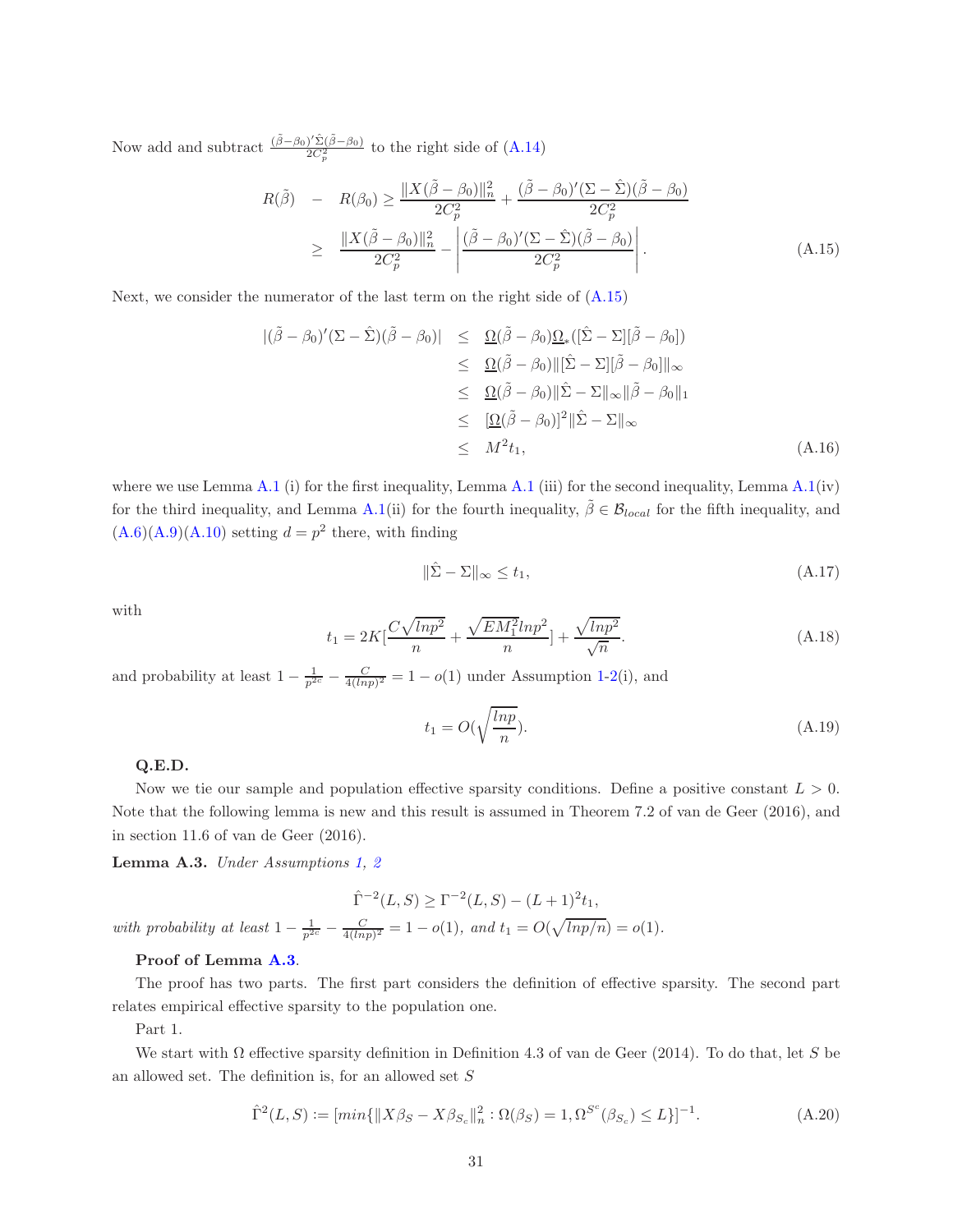Note that Lemma 4.1 of van de Geer  $(2014)$  shows that for an allowed set S

$$
\Omega(\beta_S) \le \hat{\Gamma}(L, S) \|X\beta\|_n,\tag{A.21}
$$

and

$$
\hat{\Gamma}(L, S) = \left[ \min \{ \frac{\|X\beta\|_n}{\Omega(\beta_S)} : \Omega^{S_c}(\beta_{S_c}) \le L\Omega(\beta_S) \} \right]^{-1}.
$$
\n(A.22)

The population version of the same condition is:

$$
\Gamma(L, S) = \left[ \min \{ \frac{\beta' \Sigma \beta}{\Omega(\beta_S)} : \Omega^{S_c}(\beta_{S_c}) \le L\Omega(\beta_S) \} \right]^{-1}.
$$
\n(A.23)

Part 2.

Start with

$$
|\beta'(\hat{\Sigma} - \Sigma)\beta| \leq [\underline{\Omega}(\beta)]^2 |||\hat{\Sigma} - \Sigma||_{\infty},
$$
\n(A.24)

where the proof is exactly as in [\(A.16\)](#page-48-2). Next we want to bound  $\Omega(\beta)$  on the right side of [\(A.24\)](#page-51-0). To that effect start with the cone condition and add  $\Omega(\beta_S)$  to both sides of the cone condition

$$
\underline{\Omega}(\beta) := \Omega(\beta_S) + \Omega^{S_c}(\beta_{S_c}) \le L\Omega(\beta_S) + \Omega(\beta_S) = (L+1)\Omega(\beta_S),\tag{A.25}
$$

where we use the definition of  $\Omega(\beta)$ .

Then use  $(A.25)$  with  $(A.24)$  to have

$$
|\beta'\hat{\Sigma}\beta| \geq |\beta'\Sigma\beta| - |\beta'(\hat{\Sigma} - \Sigma)\beta|
$$
  
\n
$$
\geq |\beta'\Sigma\beta| - (L+1)^2[\Omega(\beta_S)]^2 ||\hat{\Sigma} - \Sigma||_{\infty}
$$
 (A.26)

Divide each side by  $\Omega^2(\beta_S) > 0$ 

$$
\frac{|\beta'\hat{\Sigma}\beta|}{[\Omega(\beta_S)]^2} \ge \frac{|\beta'\Sigma\beta|}{[\Omega(\beta_S)]^2} - (L+1)^2 \|\hat{\Sigma} - \Sigma\|_{\infty}
$$
\n(A.27)

Take into account  $(A.17)(A.18)(A.22)(A.23)$  $(A.17)(A.18)(A.22)(A.23)$  $(A.17)(A.18)(A.22)(A.23)$  $(A.17)(A.18)(A.22)(A.23)$ , and minimize both left and right sides of  $(A.27)$  with respect to  $\beta$ 

$$
\hat{\Gamma}^{-2}(L, S) \ge \Gamma^{-2}(L, S) - (L+1)^2 t_1,
$$
\n(A.28)

with probability at least  $1 - \frac{1}{p^{2c}} - \frac{C}{4(lnp)^2} = 1 - o(1)$  with  $t_1 = o(1)$  under Assumption [1-](#page-8-0)[2.](#page-8-1)Q.E.D. Lemma [A.3](#page-50-1) has implications for the effective sparsity. To see that with probability at least  $1-\frac{1}{p^{2c}}-\frac{C}{4(ln p)^2}$ 

$$
\frac{\Gamma^2(L, S)}{1 - (L+1)^2 t_1 \Gamma^2(L, S)} \ge \hat{\Gamma}^2(L, S),
$$
\n(A.29)

At  $S = S_0$ ,  $L = 2$  we have, with sufficiently large n

$$
9t_1\Gamma^2(2, S_0) \le 1/2,
$$

since  $t_1 \Gamma^2(2, S_0) = o(1)$  and this is due to  $t_1 = o(1)$ ,  $\Gamma^2(2, S_0)$  being finite by Assumption [1.](#page-8-0) So

$$
1 - 9t_1\Gamma^2(2, S_0) \le 1 - 1/2.
$$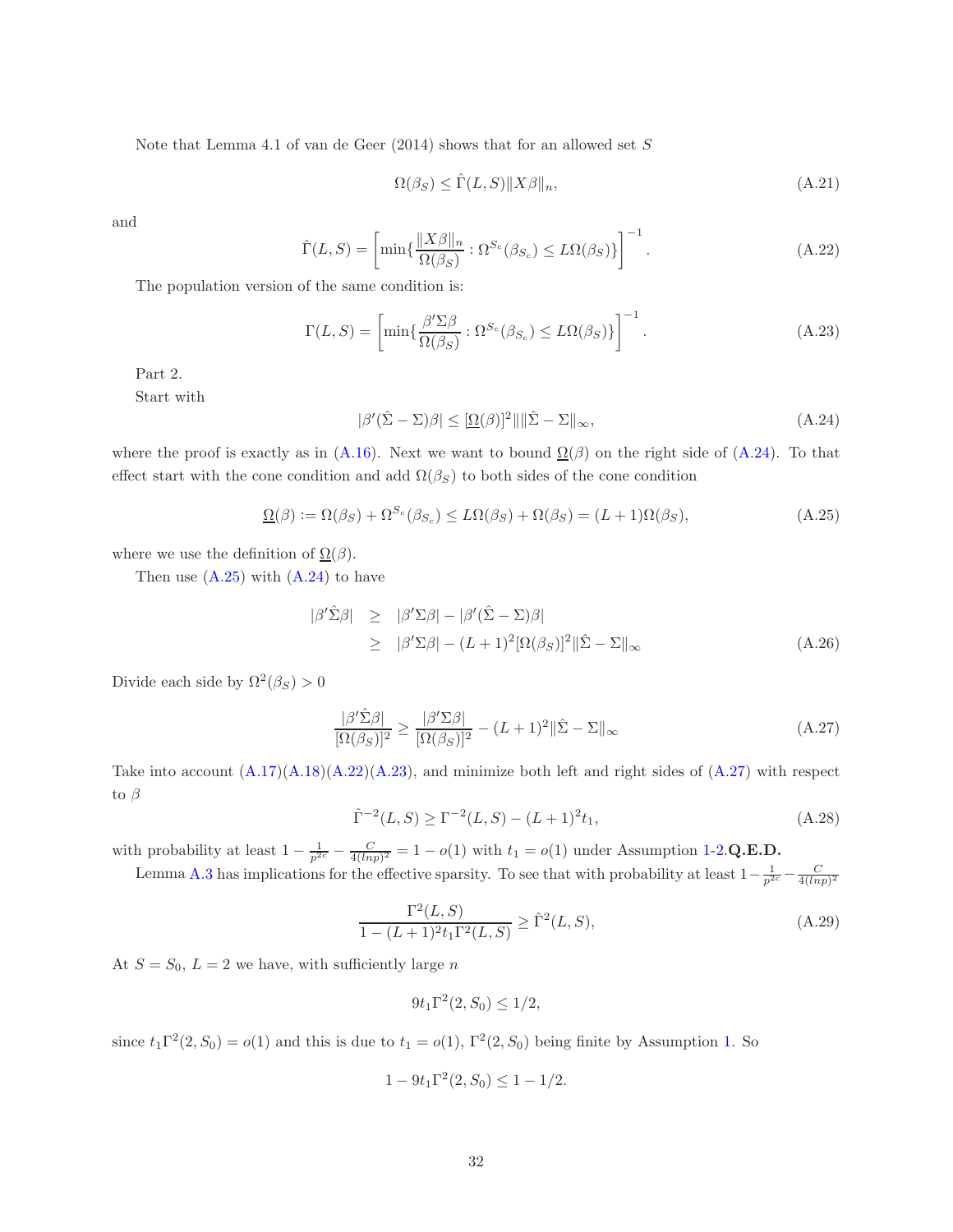Then with probability at least  $1 - \frac{1}{p^{2c}} - \frac{C}{4(lnp)^2}$  with sufficiently large n

$$
E_2 = \{2\Gamma^2(2, S_0) \ge \hat{\Gamma}^2(2, S_0)\}.
$$
\n(A.30)

The following lemma is stated as a condition in Theorem 7.2 of van de Geer (2016). Section 10.5 of van de Geer (2016) provides high level conditions to get that lemma. We show below that this condition can be proven, wpa1, under weaker conditions for Generalized Linear Models.

**Lemma A.4.** Under Assumptions [1,](#page-8-0) [2,](#page-8-1) [4,](#page-9-1) and for a given  $\lambda_e > 0$  which is defined in  $(A.40)$  in the proof below  $(i).$ 

$$
-(i
$$

$$
P\left[\sup_{\check{\beta}\in\mathcal{B}:\,\underline{\Omega}(\check{\beta}-\beta_0)\leq M}\left|[R_n(\check{\beta})-R(\check{\beta})]-[R_n(\beta_0)-R(\beta_0)]\right|\leq \lambda_e M\right]\geq 1-\frac{1}{p^{2c}}-\frac{1}{p^c}-\frac{5C}{4(lnp)^2}=1-o(1),
$$

and  $\lambda_e = O(\sqrt{\ln p/n}).$ 

Remark. In Lemma [A.2,](#page-47-0) we use  $\tilde{\beta} \in \mathcal{B}_{local}$ , and in Lemma A.4 we use  $\tilde{\beta} \in \mathcal{B}$ . Note that  $\mathcal{B}_{local}$  is a convex subset of B.

Proof of Lemma [A.4](#page-50-0). Using the definitions, and Assumption [1,](#page-8-0) data being iid

$$
R_n(\check{\beta}) = \frac{1}{n} \sum_{i=1}^n \rho(y_i, X'_i \check{\beta}), \quad R(\check{\beta}) = E \rho(y_i, X'_i \check{\beta}),
$$

and

$$
R_n(\beta_0) = \frac{1}{n} \sum_{i=1}^n \rho(y_i, X_i'\beta_0), \quad R(\beta_0) = E\rho(y_i, X_i'\beta_0),
$$

Then by second order Taylor series expansion

$$
R_n(\check{\beta}) - R_n(\beta_0) = \frac{1}{n} \sum_{i=1}^n \dot{\rho}(y_i, X_i'\beta_0) X_i'(\check{\beta} - \beta_0)
$$
  
+ 
$$
\frac{1}{2n} \sum_{i=1}^n \ddot{\rho}(y_i, X_i'\bar{\beta})(\check{\beta} - \beta_0)' X_i X_i'(\check{\beta} - \beta_0),
$$
 (A.31)

where  $\bar{\beta} \in (\beta_0, \check{\beta})$ . Also

$$
R(\check{\beta}) - R(\beta_0) = \frac{1}{2} E[\ddot{\rho}(y_i, X'_i \bar{\beta})(\check{\beta} - \beta_0)' X_i X'_i (\check{\beta} - \beta_0)], \tag{A.32}
$$

by iid data, and by  $\beta_0$  definition in [\(2.4\)](#page-4-2) we have  $EX_i\dot{\rho}(y_i, X_i'\beta_0) = 0$ .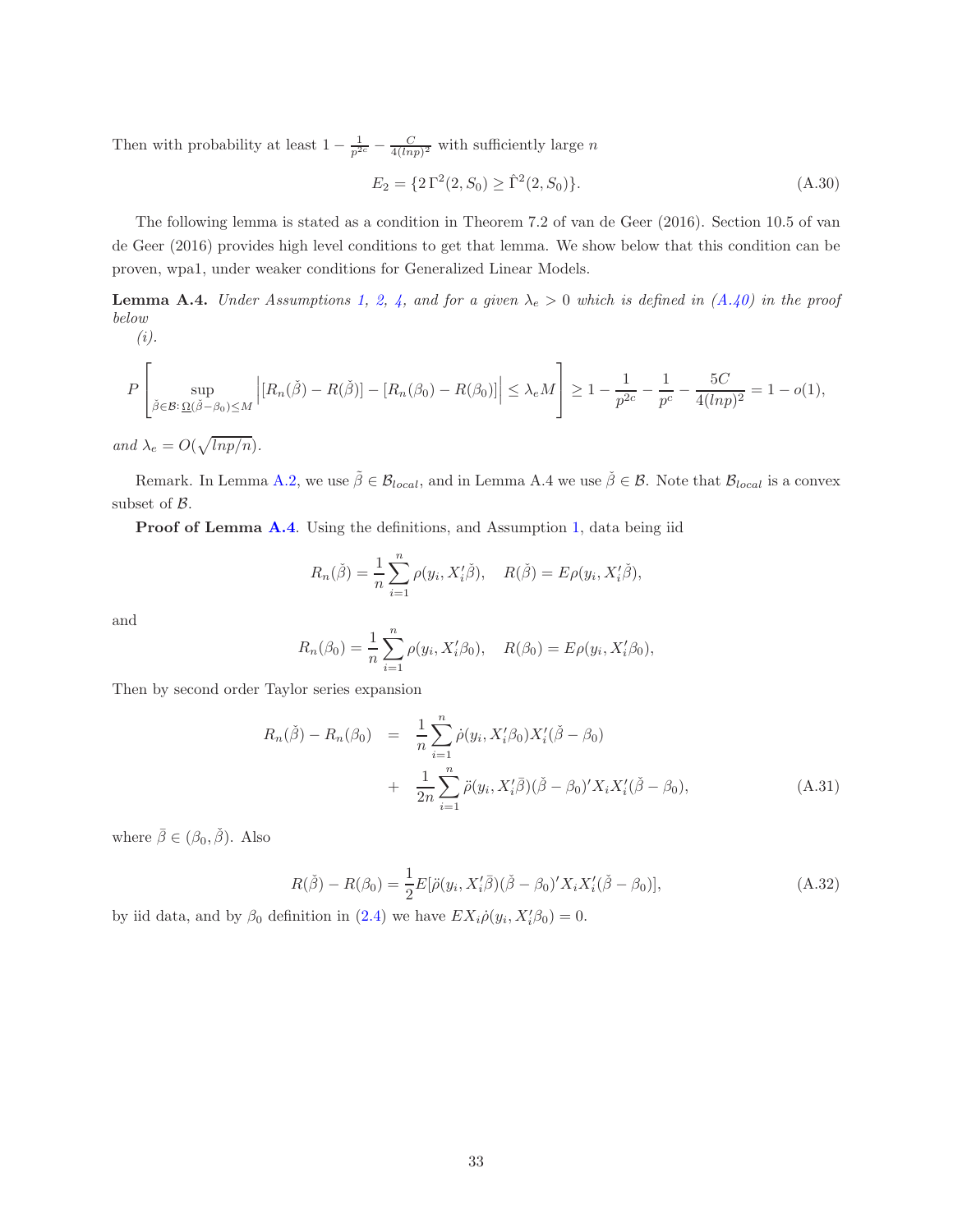Subtract [\(A.32\)](#page-53-0) from [\(A.31\)](#page-53-1)

$$
[R_n(\check{\beta}) - R(\check{\beta})] = [R_n(\beta_0) - R(\beta_0)]
$$
  
\n
$$
= \frac{1}{n} \sum_{i=1}^n \dot{\rho}(y_i, X_i'\beta_0) X_i'(\check{\beta} - \beta_0)
$$
  
\n
$$
+ \frac{1}{2n} (\check{\beta} - \beta_0)' \Big[\frac{1}{n} \sum_{i=1}^n \ddot{\rho}(y_i, X_i'\tilde{\beta}) X_i X_i' \Big](\check{\beta} - \beta_0)
$$
  
\n
$$
- \frac{1}{2n} (\check{\beta} - \beta_0)' \Big[\frac{1}{n} \sum_{i=1}^n E[\ddot{\rho}(y_i, X_i'\tilde{\beta}) X_i X_i'](\check{\beta} - \beta_0).
$$
 (A.33)

Define  $\Xi_i := \dot{\rho}(y_i, X_i'\beta_0)$  then rewrite the first term on the right side of [\(A.33\)](#page-53-2)

$$
\left| \frac{1}{n} \sum_{i=1}^{n} \Xi_{i} X_{i}'(\check{\beta} - \beta_{0}) \right| \leq \underline{\Omega}_{*} (\frac{1}{n} \sum_{i=1}^{n} X_{i} \Xi_{i}) \underline{\Omega} (\check{\beta} - \beta_{0})
$$
  

$$
\leq \|\frac{1}{n} \sum_{i=1}^{n} X_{i} \Xi_{i} \|_{\infty} \underline{\Omega} (\check{\beta} - \beta_{0})
$$
  

$$
\leq \|\frac{1}{n} \sum_{i=1}^{n} X_{i} \Xi_{i} \|_{\infty} M,
$$
 (A.34)

by Lemma  $A.1(i)$  $A.1(i)$ ,  $A.1(iii)$ , and using the statement in the lemma. So combine second and third terms on the right side of [\(A.33\)](#page-53-2)

$$
\frac{1}{2}(\check{\beta} - \beta_0)'[\frac{1}{n}\sum_{i=1}^n[\ddot{\rho}(y_i, X_i'\bar{\beta}) - E\ddot{\rho}(y_i, X_i'\bar{\beta})]X_iX_i'](\check{\beta} - \beta_0) \leq \frac{1}{2}v(\check{\beta} - \beta_0)'(\hat{\Sigma} - \Sigma)(\check{\beta} - \beta_0)
$$
\n
$$
\leq \frac{v}{2}\Omega(\check{\beta} - \beta_0)\Omega_*((\hat{\Sigma} - \Sigma)(\check{\beta} - \beta_0))
$$
\n
$$
\leq \frac{v}{2}\Omega(\check{\beta} - \beta_0)\|(\hat{\Sigma} - \Sigma)(\check{\beta} - \beta_0)\|_{\infty}
$$
\n
$$
\leq \frac{v}{2}\Omega(\check{\beta} - \beta_0)\|\hat{\Sigma} - \Sigma\|_{\infty}\|\check{\beta} - \beta_0\|_1
$$
\n
$$
\leq \frac{v}{2}\Omega(\check{\beta} - \beta_0)\|^2\|\hat{\Sigma} - \Sigma\|_{\infty}
$$
\n
$$
\leq \frac{v}{2}M^2\|\hat{\Sigma} - \Sigma\|_{\infty}, \tag{A.35}
$$

where we use Assumption [4,](#page-9-1) to bound  $\ddot{\rho}(y_i, X'_i\bar{\beta}) - E\ddot{\rho}(y_i, X'_i\bar{\beta})$  uniformly by a positive constant v for the first inequality,

$$
|\ddot{\rho}(y_i, X_i'\bar{\beta}) - E\ddot{\rho}(y_i, X_i'\bar{\beta})| \le 2|\ddot{\rho}(y, X_i'\bar{\beta})| \le v,
$$
\n(A.36)

and for the second inequality we use Lemma  $A.1(i)$  $A.1(i)$ , and for the third inequality we use Lemma  $A.1(iii)$ , and for the fourth inequality we use Lemma [A.1\(](#page-46-0)iv), and for the fifth inequality we use Lemma [A.1\(](#page-46-0)ii), and the last inequality is by the norm bound in the statement of the Lemma. Set  $\lambda_e$  by using  $(A.33)(A.34)(A.35)$  $(A.33)(A.34)(A.35)$  $(A.33)(A.34)(A.35)$ 

$$
M\lambda_e \ge \frac{vM^2}{2} \|\hat{\Sigma} - \Sigma\|_{\infty} + \|\frac{1}{n}\sum_{i=1}^n X_i \Xi_i\|_{\infty} M. \tag{A.37}
$$

We want to show that  $(A.37)$  holds with wpa1. To that end, note that by  $(A.6)$ ,  $(A.9)$ ,  $(A.10)$  under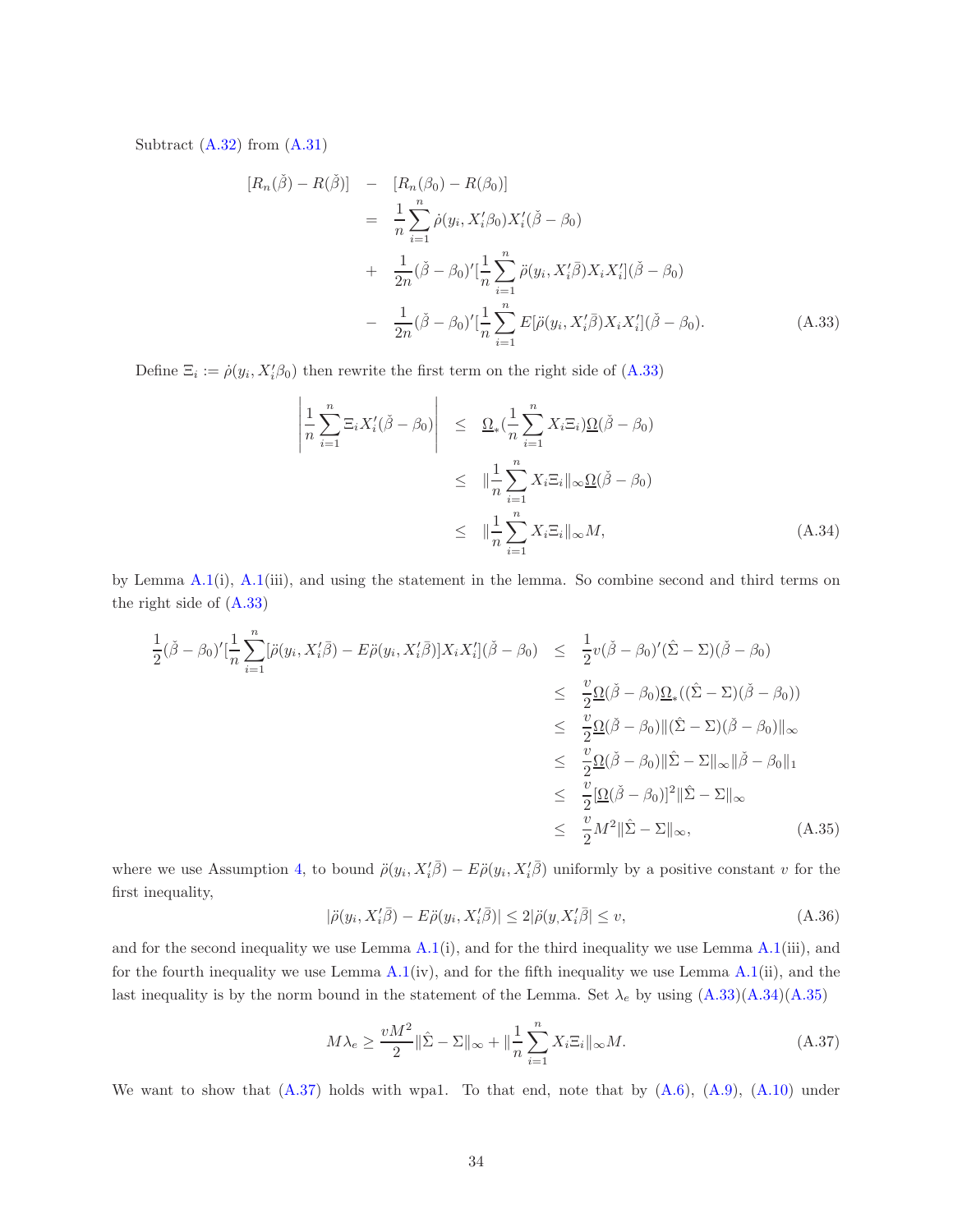Assumptions [1,](#page-8-0) [2,](#page-8-1) and  $\Xi$  being uniformly bounded by Assumption [4](#page-9-1)

$$
P[\|\frac{1}{n}\sum_{i=1}^{n}X_{i}\Xi_{i}\|_{\infty}\leq t_{2}]\geq 1-\frac{1}{p^{c}}-\frac{C}{(ln p)^{2}},\tag{A.38}
$$

where

$$
t_2 = 2K[\sqrt{\ln p/n} + \sqrt{EM_2^2 \ln p/n}] + \sqrt{\ln p/n}.
$$
\n(A.39)

We can now define  $\lambda_e$  as

$$
\lambda_e := t_1 \frac{vM}{2} + t_2,\tag{A.40}
$$

.

Then clearly by  $(A.17)(A.18)$  $(A.17)(A.18)$   $(A.38)$  in  $(A.37)$  to have

$$
P\left[\frac{vM}{2}\|\hat{\Sigma} - \Sigma\|_{\infty} + \|\frac{1}{n}X_i\Xi_i\|_{\infty} \le \lambda_e\right] \ge 1 - \frac{1}{p^{2c}} - \frac{1}{p^c} - \frac{5C}{4(lnp)^2}
$$

Combine  $(A.33)-(A.40)$  $(A.33)-(A.40)$  to have the first result.

To have the asymptotics, we can show  $t_2 = O(\sqrt{lnp/n})$  by Assumptions [1](#page-8-0)[-2,](#page-8-1) and by  $(A.38)(A.39)$  $(A.38)(A.39)$ , and by [\(A.19\)](#page-50-2)  $t_1 = O_p(\sqrt{lnp/n})$ , hence  $\lambda_e = O(\sqrt{lnp/n})$ .

## Q.E.D.

### Proof of Theorem [1](#page-10-0).

We start with a definition of a positive sequence, that will go to zero. Next define M, (multiplied by  $\lambda$ ) with sufficiently large  $n$ 

$$
\lambda M := 8 \left[ \frac{18\lambda^2 C_\rho^2}{8} (\Gamma^2(2, S_0)) \right] + 32\lambda \Omega(\beta_{S_0^c}). \tag{A.41}
$$

(i). The proof is divided into several parts. Our proof follows some of the proof of Theorem 7.2 in van de Geer (2016) but differs in the way that, sample effective sparsity condition is used with one margin condition, and we are interested in a norm bound only here rather than both a norm bound and prediction bound in van de Geer (2016). Also, our proof involves specifically Generalized Linear Models; hence a specific effective sparsity is imposed here with a specific convex conjugate condition-inequality. Using sample conditions compared to population conditions complicates our proof compared with van de Geer (2016), especially in using one-point margin condition. We start by conditioning on the events  $E_1, E_2, E_3$ , and then we relax this at the end of the proof. Note that proof of Theorem 7.2 of van de Geer (2016) works under high-level conditions; specifically it assumes events  $E_1, E_2, E_3$  exist. Our Lemmata [A.2-](#page-47-0)[A.4](#page-50-0) about  $E_1, E_2, E_3$  before our proof here proves them.

Part 1. In this part we define the following  $\tilde{\beta} := d\hat{\beta} + (1 - d)\beta_0$ , where we have

$$
d:=\frac{M}{M+\underline{\Omega}(\hat{\beta}-\beta_0)}.
$$

So

$$
\begin{aligned}\n\Omega(\tilde{\beta} - \beta_0) &= \Omega(d\hat{\beta} + (1 - d)\beta_0 - \beta_0) \\
&= d\Omega(\hat{\beta} - \beta_0) \\
&= \frac{M\Omega(\hat{\beta} - \beta_0)}{M + \Omega(\hat{\beta} - \beta_0)} \leq M,\n\end{aligned} \tag{A.42}
$$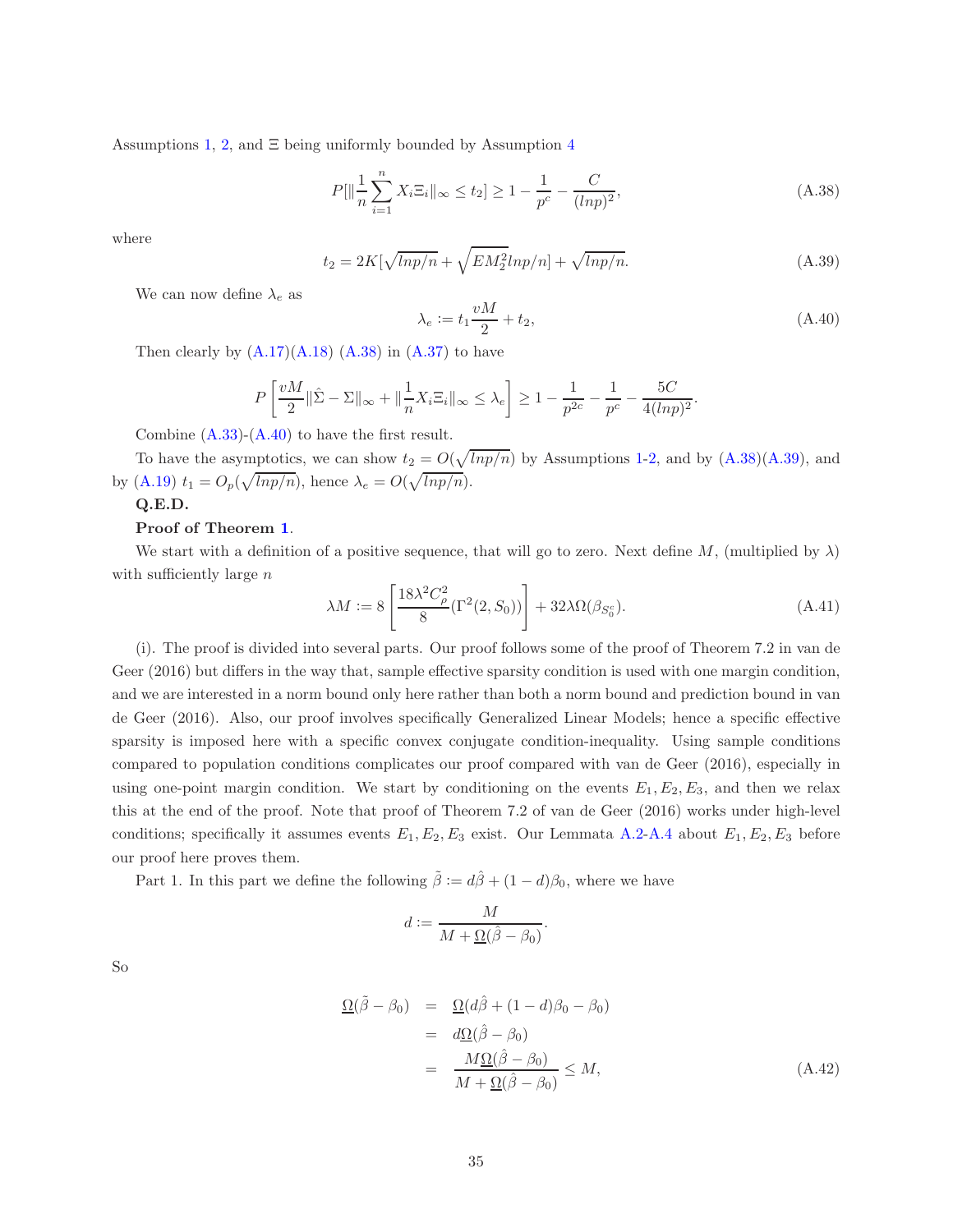So clearly we show that  $\tilde{\beta} \in \mathcal{B}_{local}$  which is a convex subset of  $\beta$ . This helps us in the coming steps, since we need this result so that we can use one point margin condition in Lemma [A.2.](#page-47-0) Note that  $R_n(.) + \lambda \Omega(.)$ is convex and  $\hat{\beta}$  is the minimizer of the sample objective function we get

$$
R_n(\tilde{\beta}) + \lambda \Omega(\tilde{\beta}) \leq dR_n(\hat{\beta}) + d\lambda \Omega(\hat{\beta}) + (1 - d)R_n(\beta_0) + (1 - d)\lambda \Omega(\beta_0)
$$
  
 
$$
\leq R_n(\beta_0) + \lambda \Omega(\beta_0).
$$
 (A.43)

Add to both sides of [\(A.43\)](#page-55-0)  $R(\tilde{\beta}) - R(\beta_0)$  to have

$$
R(\tilde{\beta}) - R(\beta_0) \le -[(R_n(\tilde{\beta}) - R(\tilde{\beta})) - (R_n(\beta_0) - R(\beta_0))] + \lambda \Omega(\beta_0) - \lambda \Omega(\tilde{\beta}). \tag{A.44}
$$

Then since we use the event  $E_3$  in [\(A.13\)](#page-47-4), we can rewrite [\(A.44\)](#page-55-1) as, with  $\tilde{\beta} \in calB_{local} \subset \mathcal{B}$ 

$$
R(\tilde{\beta}) - R(\beta_0) \le \lambda_e M + \lambda \Omega(\beta_0) - \lambda \Omega(\tilde{\beta}).
$$
\n(A.45)

Then we simplify the last two terms on the right side of [\(A.45\)](#page-55-2). Next, by definition 7.6 or 6.1 of van de Geer (2016), with  $\beta_{S_0}$  as an allowed vector, and since weak decomposability holds, Lemma 7.3 of van de Geer (2016) triangle property holds at  $\beta_{S_0}$  (definition 7.4 of van de Geer (2016)).

Then by Lemma 7.2 of van de Geer (2016) provides Corollary 7.1 of van de Geer (2016) which is the following inequality

$$
\Omega(\beta_0)-\Omega(\tilde{\beta})\leq \Omega(\tilde{\beta}_{S_0}-\beta_{S_0})-\Omega^{S_0^c}(\tilde{\beta}_{S_0^c}-\beta_{S_0^c})+2\Omega(\beta_{S_0}^c)
$$

Use this last inequality in  $(A.45)$  to have

$$
R(\tilde{\beta}) - R(\beta_0) \le \lambda_e M + \lambda \Omega(\tilde{\beta}_{S_0} - \beta_{S_0}) - \lambda \Omega^{S_0^c}(\tilde{\beta}_{S_0^c} - \beta_{S_0^c}) + 2\lambda \Omega(\beta_{S_0^c}).
$$
\n(A.46)

This last inequality will be utilized a lot in the subsequent proof and can also be seen in p.115 of van de Geer (2016).

Part 2. This part has two sections, a and b. We provide a norm inequality depending on two conditions. Then in the next part, we merge results under two conditions to get the result.

Part 2a. Part 2a will impose the following condition:

$$
\lambda \Omega(\tilde{\beta}_{S_0} - \beta_{S_0}) \le \lambda_e M + 2\lambda \Omega(\beta_{S_0}^c). \tag{A.47}
$$

Now by [\(A.46\)](#page-55-3) and since  $\beta_0$  minimizes  $R(\beta)$  we have  $R(\tilde{\beta}) - R(\beta_0) \geq 0$ , to have

$$
0 \leq \lambda_e M + \lambda \Omega(\tilde{\beta}_{S_0} - \beta_{S_0}) - \lambda \Omega^{S^c}(\tilde{\beta}_{S_0^c} - \beta_{S_0^c}) + 2\lambda \Omega(\beta_{S_0^c}).
$$
\n(A.48)

Then

$$
\lambda \Omega^{S^c} (\tilde{\beta}_{S_0^c} - \beta_{S_0^c}) \le \lambda_e M + \lambda \Omega (\tilde{\beta}_{S_0} - \beta_{S_0}) + 2\lambda \Omega (\beta_{S_0^c}). \tag{A.49}
$$

Use  $(A.47)$  on the second term on the right side of  $(A.49)$ 

$$
\lambda \Omega^{S^c} (\tilde{\beta}_{S_0^c} - \beta_{S_0^c}) \le \lambda_e M + \lambda_e M + 2\lambda \Omega(\beta_{S_0^c}) + 2\lambda \Omega(\beta_{S_0^c}) = 2\lambda_e M + 4\lambda \Omega(\beta_{S_0^c}). \tag{A.50}
$$

Add  $(A.47)$  to both sides of  $(A.50)$  to have

$$
\lambda[\Omega(\tilde{\beta}_{S_0} - \beta_{S_0}) + \Omega^{S^c}(\tilde{\beta}_{S_0^c} - \beta_{S_0^c})] \le 3\lambda_e M + 6\lambda \Omega(\beta_{S_0^c}).\tag{A.51}
$$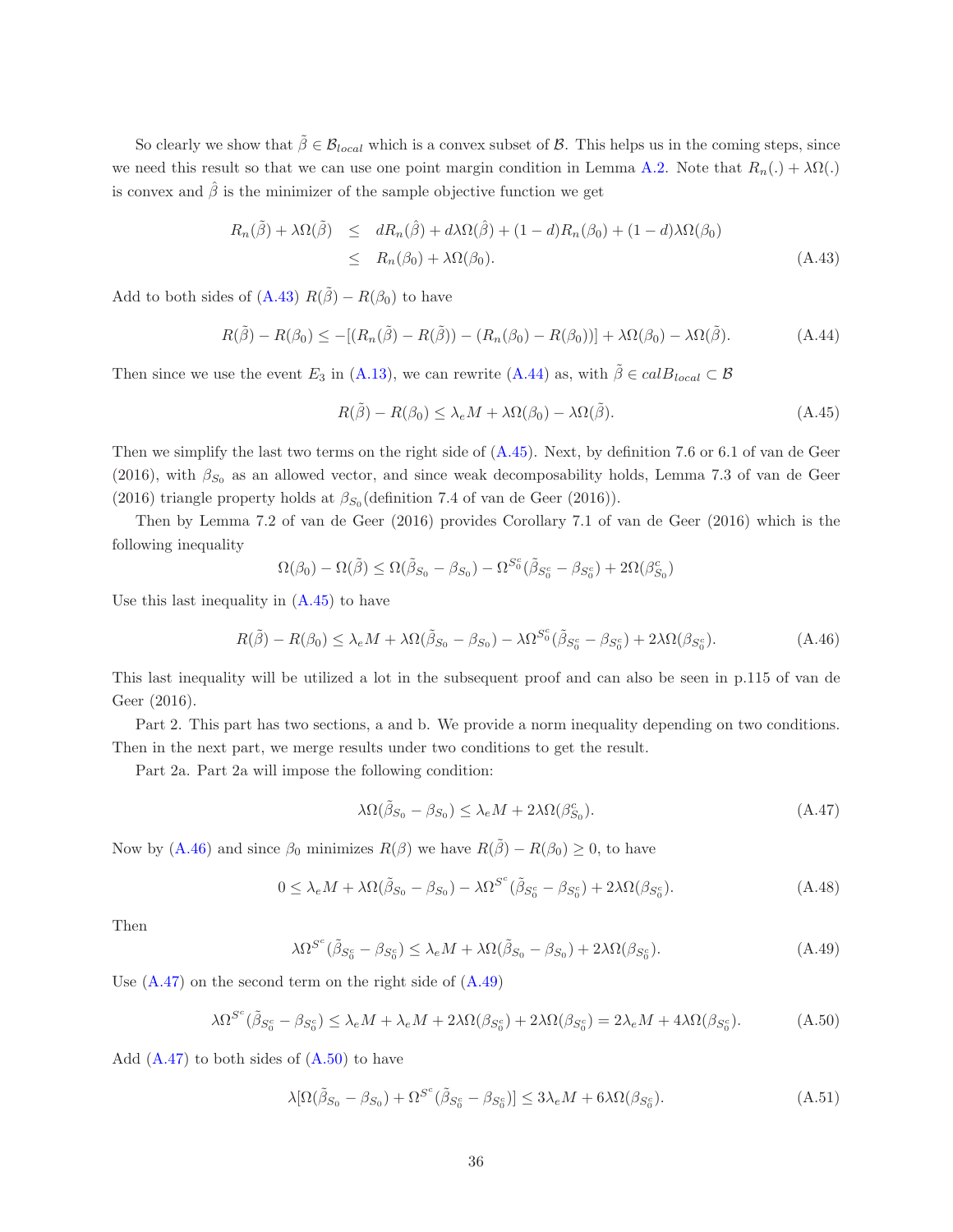Next since  $\underline{\Omega}(\tilde{\beta} - \beta_0) := \Omega(\tilde{\beta}_{S_0} - \beta_{S_0}) + \Omega^{S^c}(\tilde{\beta}_{S_0^c} - \beta_{S_0^c})$ 

$$
\lambda \underline{\Omega}(\tilde{\beta} - \beta_0) \le 3\lambda_e M + 6\lambda \Omega(\beta_{S_0^c}).\tag{A.52}
$$

Now we go back and simplify  $(A.52)$ . We use definition of M in  $(A.41)$ , since it holds regardless of conditions  $(A.47)$ or  $(A.54)$ .

[\(A.52\)](#page-57-0) can be rewritten as, with  $\lambda \ge 16\lambda_e$ ,  $\frac{M}{32} \ge \Omega(\beta_{S_0^c})$  by (??) with sufficiently large n

$$
\lambda \underline{\Omega}(\tilde{\beta} - \beta_0) \le 3\lambda_e M + 6\lambda \Omega(\beta_{S_0^c}) \le \frac{3}{16} M\lambda + \frac{3}{16} M\lambda = \frac{6}{16} M\lambda \le M\lambda/2. \tag{A.53}
$$

This ends part 2a.

Part 2b. This part differs from proof of Theorem 7.2 of van de Geer (2016), and considers sample onepoint margin which introduces additional difficulty. Now we reverse the condition in part 2a and try to get a similar bound as in part 2a. We impose only in this subsection

$$
\lambda \Omega(\tilde{\beta}_{S_0} - \beta_{S_0}) \ge \lambda_e M + 2\lambda \Omega(\beta_{S_0^c}).
$$
\n(A.54)

Now, use [\(A.46\)](#page-55-3), by seeing  $R(\tilde{\beta}) - R(\beta_0) \geq 0$ , and the condition in [\(A.54\)](#page-57-1)

$$
\lambda \Omega^{S^c} (\tilde{\beta}_{S_0^c} - \beta_{S_0^c}) \le 2\lambda \Omega (\tilde{\beta}_{S_0} - \beta_{S_0}). \tag{A.55}
$$

This clearly shows that  $\Omega^{S_0^c}(\tilde{\beta}_{S_0^c} - \beta_{S_0^c}) \leq 2\Omega(\tilde{\beta}_{S_0} - \beta_{S_0})$  and satisfy the cone condition in effective sparsity definition with  $L = 2$ . Then add  $(\frac{\lambda}{2})\Omega(\tilde{\beta}_{S_0} - \beta_{S_0})$  to both sides of [\(A.46\)](#page-55-3) to get

$$
R(\tilde{\beta}) - R(\beta_0) + \lambda \Omega^{S_0^c} (\tilde{\beta}_{S_0^c} - \beta_{S_0^c}) + \frac{\lambda}{2} \Omega(\tilde{\beta}_{S_0} - \beta_{S_0}) \le \frac{3\lambda}{2} \Omega(\tilde{\beta}_{S_0} - \beta_{S_0}) + \lambda_e M + 2\lambda \Omega(\beta_{S_0^c}).
$$
 (A.56)

Since the cone condition is satisfied, we can use the effective sparsity on the first right-side term in [\(A.56\)](#page-57-2) via  $(A.21)(A.22)$  $(A.21)(A.22)$ , and divide and multiply the first term on the right side by  $0 < C_\rho < \infty$ , which is a positive constant that depends on the shape of  $\rho(.)$ 

$$
R(\tilde{\beta}) - R(\beta_0) + \lambda \Omega^{S^c}(\tilde{\beta}_{S_0^c} - \beta_{S_0^c}) + \frac{\lambda}{2} \Omega(\tilde{\beta}_{S_0} - \beta_{S_0}) \le \frac{3\lambda C_\rho}{2} \left[ \frac{\|X(\tilde{\beta} - \beta_0)\|_n}{C_\rho} \right] \hat{\Gamma}(2, S_0) + \lambda_e M + 2\lambda \Omega(\beta_{S_0^c}).
$$
 (A.57)

After that use the convex conjugate condition for generalized linear models  $uv \leq u^2/2 + v^2/2$ , by taking  $u := \|X(\tilde{\beta} - \beta_0)\|_n / C_\rho, v := \frac{3\lambda C_\rho}{2}$  $\frac{C_{\rho}}{2} \hat{\Gamma}(2,S_0)$ 

$$
R(\tilde{\beta}) - R(\beta_0) + \lambda \Omega^{S^c} (\tilde{\beta}_{S_0^c} - \beta_{S_0^c}) + \frac{\lambda}{2} \Omega (\tilde{\beta}_{S_0} - \beta_{S_0}) \le \frac{9\lambda^2 C_\rho^2}{8} [\hat{\Gamma}(2, S_0)]^2 + \left[ \frac{\|X(\tilde{\beta} - \beta_0)\|_n^2}{2C_\rho^2} \right] + \lambda_e M + 2\lambda \Omega(\beta_{S_0^c}).
$$
\n(A.58)

Now we use  $E_1$  on the second right side term in  $(A.58)$ 

$$
R(\tilde{\beta}) - R(\beta_0) + \lambda \Omega^{S^c}(\tilde{\beta}_{S_0^c} - \beta_{S_0^c}) + \frac{\lambda}{2} \Omega(\tilde{\beta}_{S_0} - \beta_{S_0}) \le \frac{9\lambda^2 C_\rho^2}{8} [\hat{\Gamma}(2, S_0)]^2 + \left[ (R(\tilde{\beta}) - R(\beta_0)) + \frac{M^2 t_1}{2C_\rho^2} \right] + \lambda_e M + 2\lambda \Omega(\beta_{S_0^c}).
$$
\n(A.59)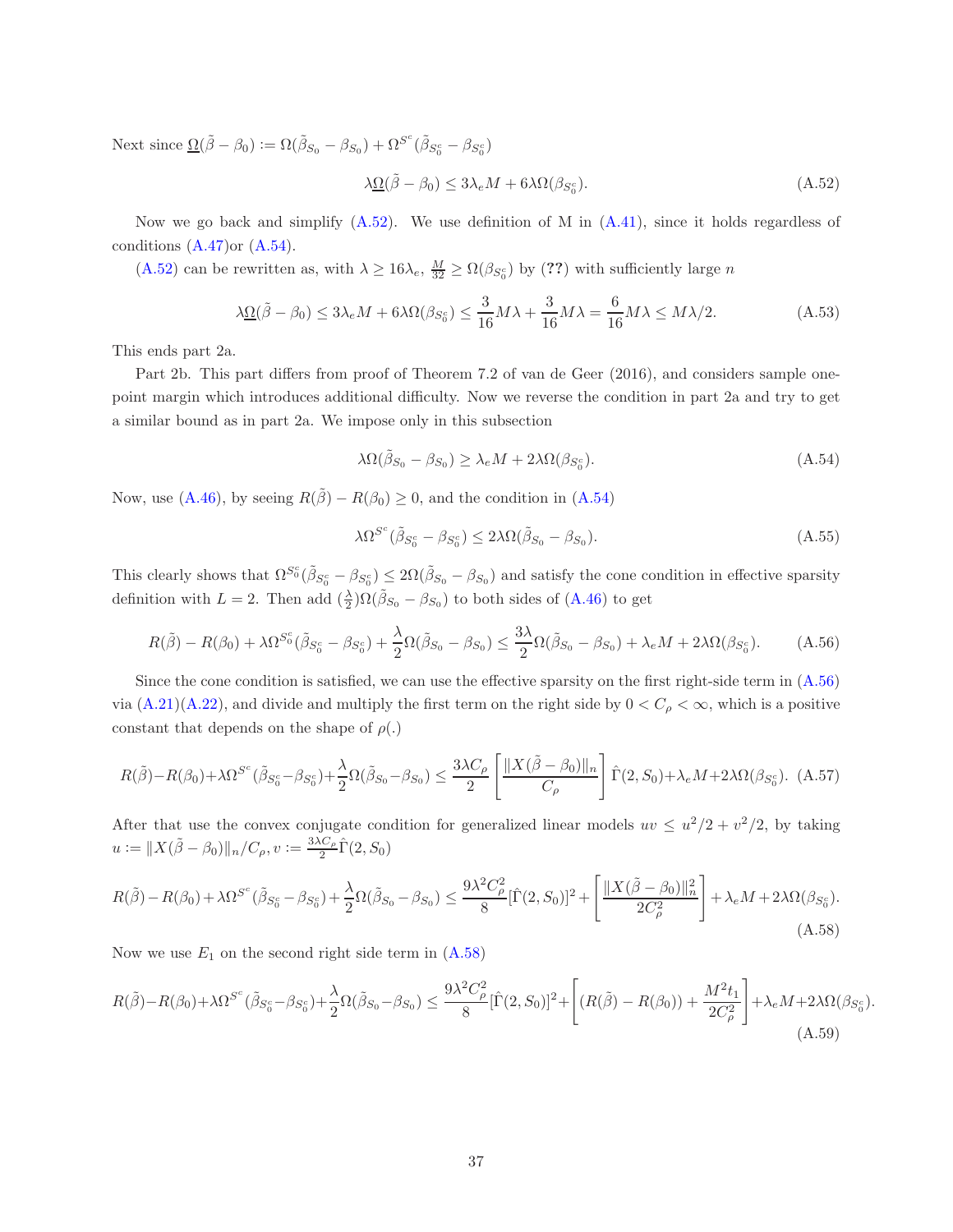Note that cancelling the first term on the left side and second term on the right side provides

$$
\lambda \Omega^{S^c} (\tilde{\beta}_{S_0^c} - \beta_{S_0^c}) + \frac{\lambda}{2} \Omega (\tilde{\beta}_{S_0} - \beta_{S_0}) \le \frac{9\lambda^2 C_\rho^2}{8} [\hat{\Gamma}(2, S_0)]^2 + \left[ \frac{M^2 t_1}{2C_\rho^2} \right] + \lambda_e M + 2\lambda \Omega (\beta_{S_0^c}). \tag{A.60}
$$

Then use  $E_2$  for the link between effective sparsity in sample and in population to have, by  $(A.29)$ 

$$
\lambda \Omega^{S^c}(\tilde{\beta}_{S_0^c} - \beta_{S_0^c}) + \frac{\lambda}{2} \Omega(\tilde{\beta}_{S_0} - \beta_{S_0}) \le \frac{9\lambda^2 C_\rho^2}{8} \left[ \frac{\Gamma^2(2, S_0)}{1 - 9t_1 \Gamma^2(2, S_0)} \right] + \left[ \frac{M^2 t_1}{2C_\rho^2} \right] + \lambda_e M + 2\lambda \Omega(\beta_{S_0^c}). \tag{A.61}
$$

After this inequality note that by Assumptions [3-](#page-9-0) [4,](#page-9-1) we have  $v \ge 1/C_\rho^2$  via  $(A.36)$  and by definition  $t_2 \ge 0$ , so we have

$$
\lambda_e \ge \frac{Mt_1}{2C_\rho^2},\tag{A.62}
$$

by  $\lambda_e$  definition in [\(A.40\)](#page-54-0). Note that with sufficiently large n since  $t_1 = o(1)$ , and  $\Gamma^2(2, S_0)$  is a constant we have

$$
9t_1\Gamma^2(2, S_0) \le 1/2. \tag{A.63}
$$

Using [\(A.41\)](#page-54-1) for the first and fourth term on the right side of [\(A.61\)](#page-58-0) and the inequality [\(A.62\)](#page-58-1) for  $\lambda_e$  in the second right side term in  $(A.61)$ , and dividing the first term by 2, with sufficiently large n

$$
\frac{\lambda}{2}\Omega^{S^c}(\tilde{\beta}_{S_0^c} - \beta_{S_0^c}) + \frac{\lambda}{2}\Omega(\tilde{\beta}_{S_0} - \beta_{S_0}) \le \frac{\lambda M}{8} + 2\lambda_e M. \tag{A.64}
$$

Then use  $\lambda \ge 16\lambda_e$  on the right side of [\(A.64\)](#page-58-2) to have

$$
\frac{\lambda}{2} \Omega(\tilde{\beta} - \beta_0) \le \lambda M/4,\tag{A.65}
$$

by definition of  $\Omega(\tilde{\beta} - \beta_0)$ . By simple algebra in [\(A.65\)](#page-59-0) we get

$$
\underline{\Omega}(\tilde{\beta} - \beta_0) \le M/2. \tag{A.66}
$$

So under condition  $(A.54)$  we have  $(A.66)$ .

Part 3. Here we merge two cases in part 2. See that under both conditions [\(A.47\)](#page-55-4) and [\(A.54\)](#page-57-1) via  $(A.53)(A.66)$  $(A.53)(A.66)$ 

$$
\Omega(\tilde{\beta}-\beta_0)\leq M/2.
$$

By [\(A.42\)](#page-54-5)

$$
\underline{\Omega}(\hat{\beta}-\beta_0) = \frac{\underline{\Omega}(\tilde{\beta}-\beta_0)}{d} = \frac{\underline{\Omega}(\tilde{\beta}-\beta_0)}{M}[M+\underline{\Omega}(\hat{\beta}-\beta_0)],
$$

Arrange the last expression to have

$$
\underline{\Omega}(\hat{\beta}-\beta_0)=\frac{\underline{\Omega}(\tilde{\beta}-\beta_0)}{1-\underline{\Omega}(\tilde{\beta}-\beta_0)/M}\leq \frac{M/2}{1-(M/2)/M}=M.
$$

Proof follows by event definitions,  $E_1, E_2, E_3$  and Lemma [A.2,](#page-47-0) [A.3,](#page-50-1) [A.4](#page-50-0) under Assumptions [1-](#page-8-0)[4.](#page-9-1)

(ii). To get asymptotics set  $\lambda = 16\lambda_e = O(\sqrt{\frac{lnp}{n}})$  by Lemma [A.4.](#page-50-0)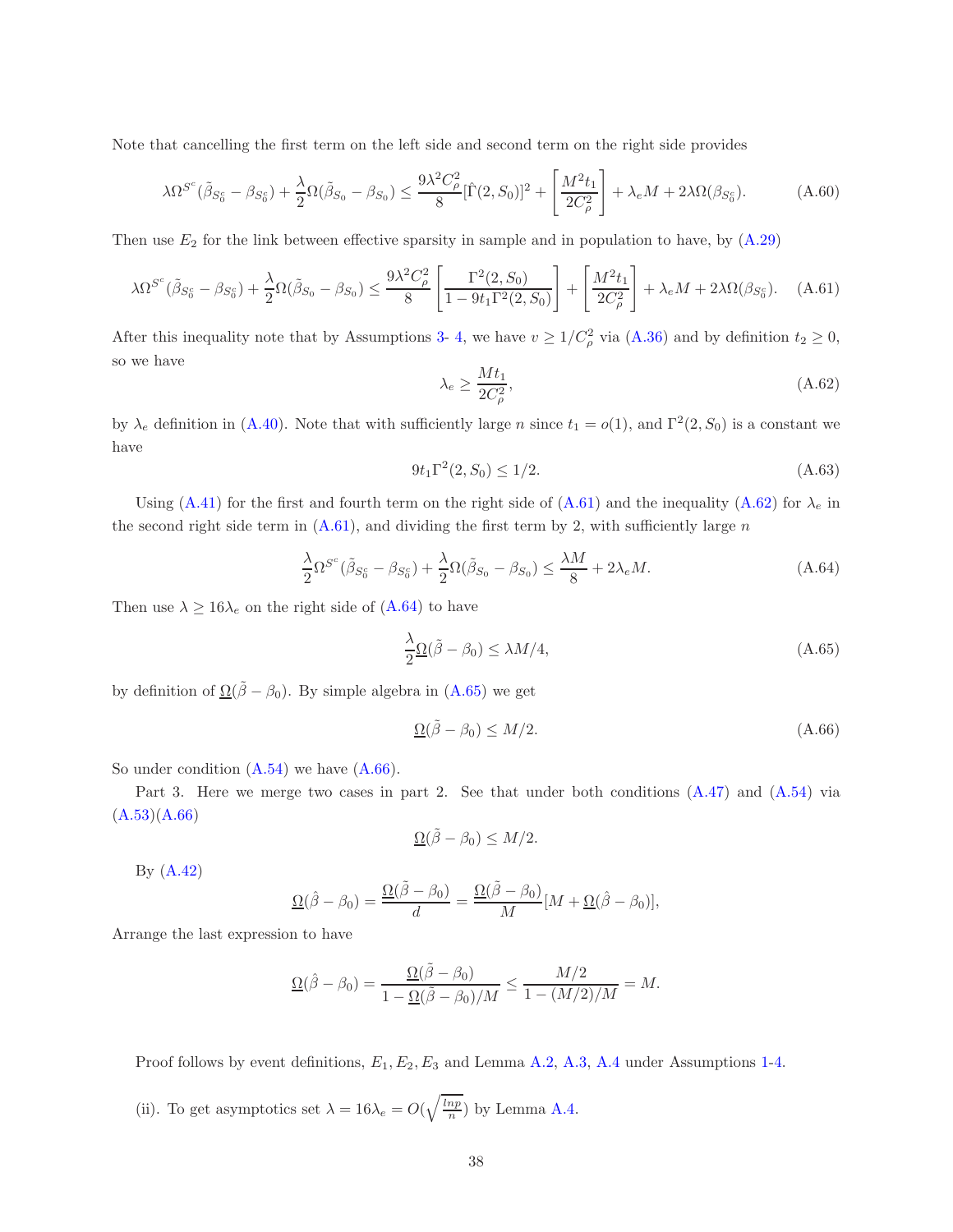Note that both results in (i)-(ii) are uniform over  $\mathcal{B}_{l_0}(s_0)$  follows by noticing that right hand side of equations [\(A.41\)](#page-54-1)-[\(A.66\)](#page-60-0) only depend on  $\beta_0$  through  $s_0$ ,  $S_0$ .

### Q.E.D.

**Proof of Theorem [2](#page-18-0).** We want to simplify the numerator of the test statistic. We start with our formula for desparsified structured sparsity estimator.

$$
\alpha'(\hat{b} - \beta_0) = \alpha'(\hat{\beta} - \beta_0) - \alpha' \hat{\Theta}[\frac{1}{n} \sum_{i=1}^n \dot{\rho}(y_i, X_i'\hat{\beta})X_i]
$$
  
=  $\alpha'(\hat{\beta} - \beta_0) - \alpha' \hat{\Theta}[\frac{1}{n} \sum_{i=1}^n \dot{\rho}(y_i, X_i'\beta_0)X_i + \frac{1}{n} \sum_{i=1}^n \ddot{\rho}(y_i, \tilde{a}_i)X_iX_i'(\hat{\beta} - \beta_0)],$ 

where  $\tilde{a}_i \in (X_i'\beta_0, X_i'\hat{\beta})$  and we use the mean value theorem.

 $\alpha'$ 

Add and subtract from the above  $\hat{\Theta}[n^{-1}\sum_{i=1}^{n}\ddot{\rho}(y_i, X_i'\hat{\beta})X_iX_i'(\hat{\beta}-\beta_0)]$ 

$$
(\hat{b} - \beta_0) = -\alpha' \hat{\Theta} \left[ \frac{1}{n} \sum_{i=1}^n \dot{\rho}(y_i, X_i' \beta_0) X_i \right]
$$
  

$$
- \alpha' \left( \hat{\Theta} \frac{1}{n} \sum_{i=1}^n \ddot{\rho}(y_i, X_i' \hat{\beta}) X_i X_i' - I_p \right) (\hat{\beta} - \beta_0)
$$
  

$$
- \alpha' \hat{\Theta} \left[ \frac{1}{n} \sum_{i=1}^n [\ddot{\rho}(y_i, \tilde{a}_i) - \ddot{\rho}(y_i, X_i' \hat{\beta})] X_i X_i' \right] (\hat{\beta} - \beta_0).
$$

Now we form our test statistic in a way that it reflects these three terms on the right side above. To that effect define

$$
\hat{V}_{\alpha}^{2} := \alpha' \hat{\Theta} \left[\frac{1}{n} \sum_{i=1}^{n} \dot{\rho}(y_i, X_i' \hat{\beta})^2 X_i X_i' \right] \hat{\Theta}' \alpha \tag{A.67}
$$

and

$$
V_{\alpha}^{2} := \alpha' \Theta \left[ EX_{i} X_{i}' \dot{\rho} (y_{i}, X_{i}' \beta_{0})^{2} \right] \Theta \alpha.
$$
\n(A.68)

Furthermore define

$$
tt_1 := \frac{-\alpha' \hat{\Theta}[\frac{1}{n^{1/2}} \sum_{i=1}^n \dot{\rho}(y_i, X_i'\beta_0) X_i]}{\hat{V}_{\alpha}}.
$$

$$
tt_2 := -\frac{n^{1/2} \alpha' \left(\hat{\Theta}^{\frac{n}{2}} \frac{\sum_{i=1}^n \ddot{\rho}(y_i, X_i'\hat{\beta}) X_i X_i'}{n} - I_p\right) (\hat{\beta} - \beta_0)}{\hat{V}_{\alpha}}.
$$

$$
tt_3 := -\frac{n^{1/2} \alpha' \hat{\Theta}[\frac{1}{n} \sum_{i=1}^n [\ddot{\rho}(y_i, \tilde{a}_i) - \ddot{\rho}(y_i, X_i'\hat{\beta})] X_i X_i'] (\hat{\beta} - \beta_0)}{\hat{V}_{\alpha}}.
$$

Clearly our test statistic is

$$
\frac{n^{1/2}\alpha'(\hat{b} - \beta_0)}{\hat{V}_\alpha^2} = tt_1 + tt_2 + tt_3.
$$

Our proof consists of several steps. We will show  $tt_1 \stackrel{d}{\to} N(0,1)$ ,  $tt_2 = o_p(1)$ ,  $tt_3 = o_p(1)$ . So the proof will follow two steps to prove these three claims.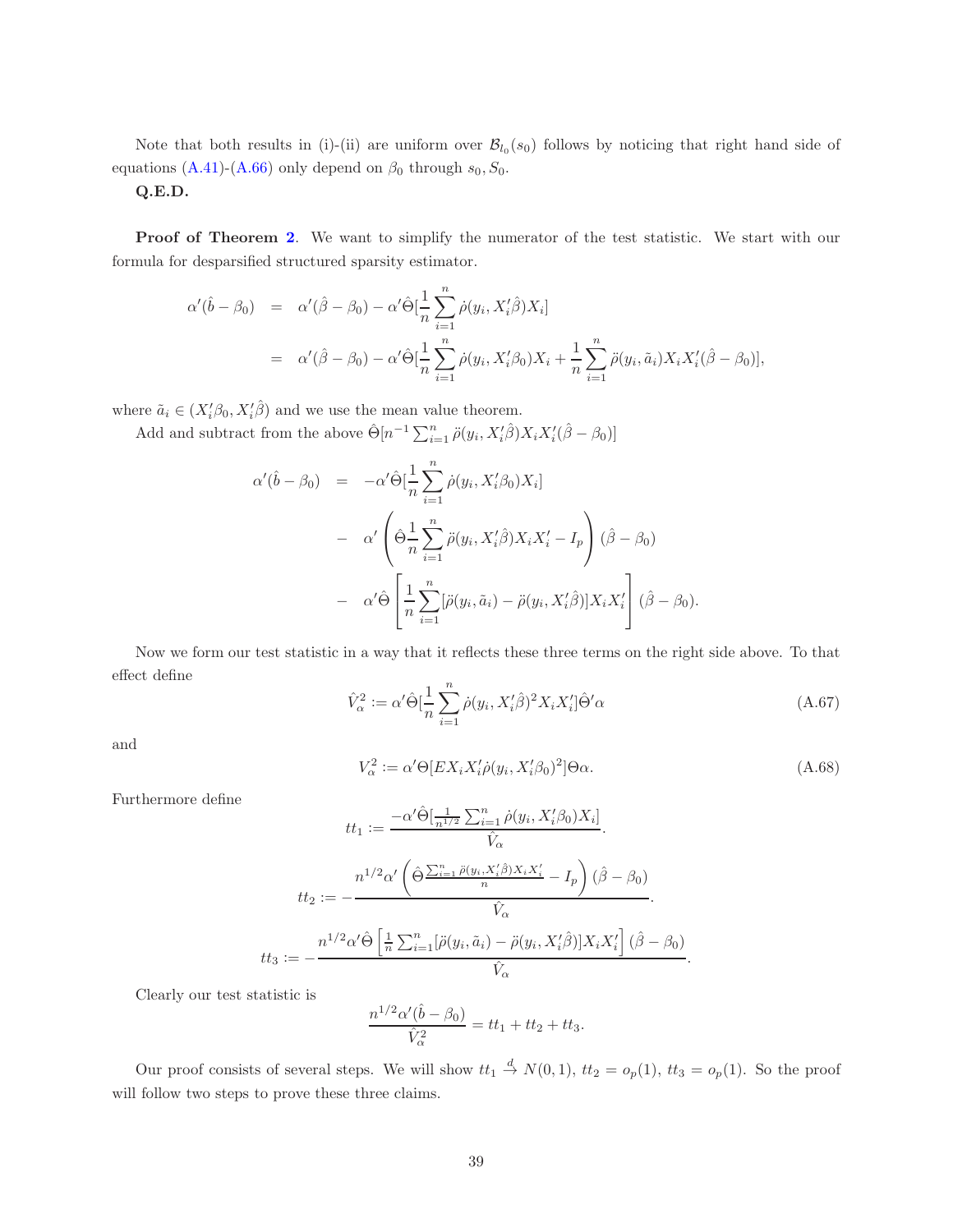**Step 1.** We consider  $tt_1$ . To start we define the following infeasible test statistic.

$$
tt_1' := \frac{-\alpha' \Theta \sum_{i=1}^n \dot{\rho}(y_i, X_i' \beta_0)/n^{1/2}}{V_{\alpha}}.
$$

Step 1 has two sub parts, First we show that  $tt'_1$  $\stackrel{d}{\to} N(0, 1)$ , then  $tt_1 - tt'_1 = o_p(1)$ .

Step 1a. We want to show  $tt'_1$  $\stackrel{d}{\rightarrow} N(0,1)$  here. First note that  $EX_i\dot{\rho}(y_i,X_i'\beta_0) = 0$  since  $\beta_0$  is the minimizer of the population objective function and the objective function is differentiable. So

$$
E \frac{\alpha' \Theta[\sum_{i=1}^{n} \dot{\rho}(y_i, X_i' \beta_0) X_i]/n^{1/2}}{V_{\alpha}} = 0.
$$

Next using  $V_\alpha^2$  definition [\(A.68\)](#page-60-1) in the denominator and independence

$$
E\left[\frac{\alpha'\Theta\sum_{i=1}^n \dot{\rho}(y_i, X_i'\beta_0)X_i/n^{1/2}}{\sqrt{\alpha'\Theta[EX_iX_i'\dot{\rho}(y_i, X_i'\beta_0)^2]\Theta'\alpha}}\right]^2 = 1.
$$

Before the next condition we need the following results, since  $\|\alpha\| = 1$ , by [\(3.3\)](#page-8-2), and Θ being symmetric

$$
\|\alpha'\Theta\|_1 = \|\Theta\alpha\|_1 = \|\sum_{j\in\mathcal{H}} \Theta_j\alpha_j\|_1 \le \sum_{j\in\mathcal{H}} |\alpha_j| \|\Theta_j\|_1 = O(\sqrt{h\bar{s}}),
$$
\n(A.69)

where we use

<span id="page-39-1"></span>
$$
\|\Theta_j\|_1 = \|\frac{\gamma_{\beta_0,j}}{\tau_j^2}\|_1 = O(\sqrt{\overline{s}}),\tag{A.70}
$$

by  $(6.1)(6.2)$  $(6.1)(6.2)$ , Assumption [1,](#page-8-0) [4\(](#page-9-1)ii) with Lemma B.6, and exactly the same analysis in  $(B.48)-(B.55)$  of Caner and Kock (2018).

Note that nonzero entries of  $\alpha' \Theta$  contained in  $\overline{S} := \cup_{j \in \mathcal{H}} S_j$  which has cardinality at most  $h\overline{s} \wedge p$ . Then see that by Assumption [1,](#page-8-0) [4](#page-9-1) with [\(A.69\)](#page-60-2)

$$
E|\alpha'\Theta X_i\dot{\rho}(y_i, X_i'\beta_0)/n^{1/2}|^{r_x/2} \leq E[||\alpha'\Theta||_1^{r_x/2} \max_{l\in \overline{S}} |X_{i,l}\dot{\rho}(y_i, X_i'\beta_0)/n^{1/2}|^{r_x/2}]
$$
  

$$
\leq O(\frac{(h\overline{s})^{r_x/4}}{n^{r_x/4}})(h\overline{s}\wedge p) \max_{l\in \overline{S}} E|X_{i,l}\ddot{\rho}(y_i, X_i'\beta_0)|^{r_x/2}
$$
  

$$
= O(\frac{(h\overline{s})^{(r_x/4)+1}\wedge (h\overline{s})^{r_x/4}p}{n^{r_x/4}}).
$$

Next

$$
\sum_{i=1}^{n} E|\alpha' \Theta X_i \dot{\rho}(y_i, X_i' \beta_0)/n^{1/2}|^{r_x/2} = O(\frac{(h\bar{s})^{(r_x/4)+1} \wedge (h\bar{s})^{r_x/4}p}{n^{r_x/4-1}}) = o(1),
$$

by Assumption [7.](#page-17-0) Then see that by using  $\Theta := \sum_{\beta_0}^{-1}$  definition

<span id="page-39-0"></span>
$$
V_{\alpha}^{2} = (\alpha' \Theta E X_{i} X_{i}' \dot{\rho}(y_{i}, X_{i}' \beta_{0})^{2} \Theta \alpha)
$$
  
\n
$$
\geq Eigmin(E X_{i} X_{i}' \dot{\rho}(y_{i}, X_{i}' \beta_{0})^{2}) ||\Theta' \alpha||_{2}^{2}
$$
  
\n
$$
\geq Eigmin(E X_{i} X_{i}' \dot{\rho}(y_{i}, X_{i}' \beta_{0})^{2}) Eigmin^{2}(\Theta)
$$
  
\n
$$
= Eigmin(E X_{i} X_{i}' \dot{\rho}(y_{i}, X_{i}' \beta_{0})^{2}) [Eigmax^{2}(\Sigma_{\beta_{0}})]^{-1}
$$
  
\n
$$
\geq c/C^{2} > 0,
$$
 (A.71)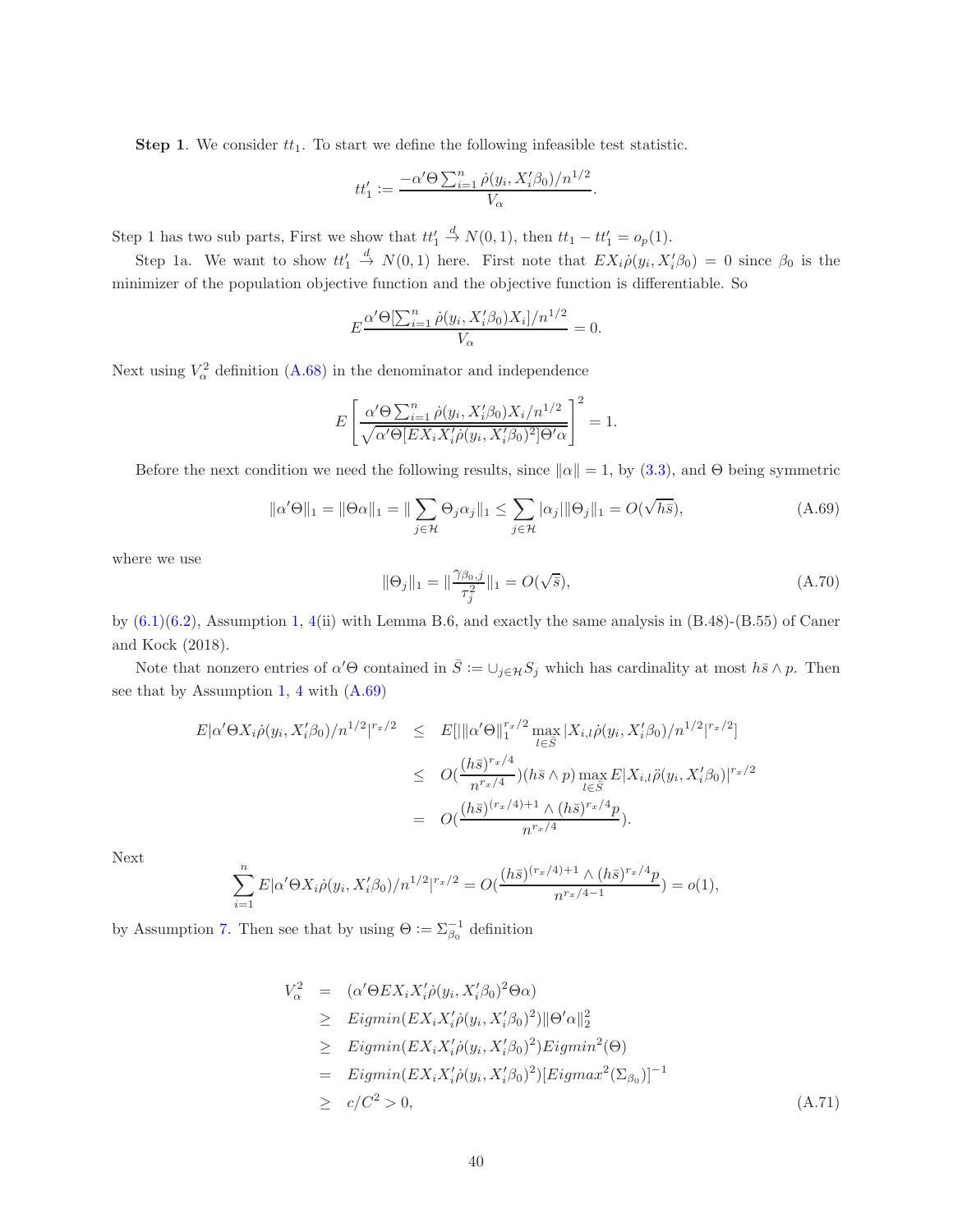by Assumption [8,](#page-17-1) and  $\|\alpha\|_2 = 1$ . So since Lyapounov condition is satisfied CLT holds and

$$
tt'_1 \stackrel{d}{\to} N(0,1).
$$

Step 1b. We want to show that  $tt_1 - tt'_1 = o_p(1)$ . To do that, we want to show that the denominators of both are asymptotically equivalent, then show numerators are asymptotically equivalent, since  $V^2_{\alpha}$  is bounded away from 0 as in [\(A.71\)](#page-39-0) as shown in Step 1a, this will suffice to prove two tests are asymptotically equivalent.

Specifically we want to prove first

<span id="page-40-0"></span>
$$
|\hat{V}_{\alpha}^2 - V_{\alpha}^2| = o_p(1). \tag{A.72}
$$

To prove [\(A.72\)](#page-40-0) we need the following three results and triangle inequality, with [\(A.67\)](#page-60-3)-[\(A.68\)](#page-60-1)

<span id="page-40-3"></span>
$$
\left|\alpha'\hat{\Theta}\left[\frac{1}{n}\sum_{i=1}^{n}X_{i}X_{i}'\dot{\rho}(y_{i},X_{i}'\hat{\beta})^{2}\right]\hat{\Theta}'\alpha-\alpha'\hat{\Theta}\left[\frac{1}{n}\sum_{i=1}^{n}X_{i}X_{i}'\dot{\rho}(y_{i},X_{i}'\beta_{0})^{2}\right]\hat{\Theta}'\alpha\right|=o_{p}(1).
$$
 (A.73)

<span id="page-40-5"></span>
$$
\left| \alpha' \hat{\Theta} \left[ \frac{1}{n} \sum_{i=1}^{n} X_i X_i' \hat{\rho}(y_i, X_i' \beta_0)^2 \right] \hat{\Theta}' \alpha - \alpha' \hat{\Theta} \left[ E X_i X_i' \hat{\rho}(y_i, X_i' \beta_0)^2 \right] \hat{\Theta}' \alpha \right| = o_p(1).
$$
 (A.74)

<span id="page-40-6"></span>
$$
\left| \alpha' \hat{\Theta} \left[ E X_i X_i' \dot{\rho} (y_i, X_i' \beta_0)^2 \right] \hat{\Theta}' \alpha - \alpha' \Theta \left[ E X_i X_i' \dot{\rho} (y_i, X_i' \beta_0)^2 \right] \Theta \alpha \right| = o_p(1).
$$
 (A.75)

Before starting our proofs we need the following result:

<span id="page-40-2"></span>
$$
\|\alpha'\hat{\Theta}\|_1 = \|\hat{\Theta}'\alpha\|_1 = \|\sum_{j\in\mathcal{H}} \hat{\Theta}_j\alpha_j\|_1 \leq (\sum_{j\in\mathcal{H}}|\alpha_j|) \max_{j\in\mathcal{H}} \|\hat{\Theta}_j\|_1,
$$
\n(A.76)

where we use  $\alpha$  definition in the second equality.

<span id="page-40-1"></span>
$$
\max_{j \in \mathcal{H}} \|\hat{\Theta}_j\|_1 \leq \max_{j \in \mathcal{H}} \|\hat{\Theta}_j - \Theta_j\|_1 + \max_{j \in \mathcal{H}} \|\Theta_j\|_1
$$
  
\n
$$
\leq \max_{j \in \mathcal{H}} \underline{\Omega}(\hat{\Theta}_j - \Theta_j) + \max_{j \in \mathcal{H}} \|\Theta_j\|_1
$$
  
\n
$$
= o_p(1) + O(\bar{s}^{1/2}) = O_p(\bar{s}^{1/2}), \qquad (A.77)
$$

where we use triangle inequality for the first inequality, and the Lemma [A.1\(](#page-46-0)ii) for the second inequality, and for the rates we use Lemma [1,](#page-16-1) and  $(A.70)$ . So by  $(A.77)(3.3)$  $(A.77)(3.3)$  in  $(A.76)$ 

<span id="page-40-4"></span>
$$
\|\hat{\Theta}\alpha\|_1 = O_p(\sqrt{h\bar{s}}). \tag{A.78}
$$

To make the proofs easier to understand, we define

$$
\hat{A}_n := \left[ \frac{1}{n} \sum_{i=1}^n X_i X_i' \dot{\rho}(y_i, X_i' \hat{\beta})^2 \right]
$$
\n(A.79)

$$
A_n := \left[ \frac{1}{n} \sum_{i=1}^n X_i X_i' \dot{\rho}(y_i, X_i' \beta_0)^2 \right]
$$
 (A.80)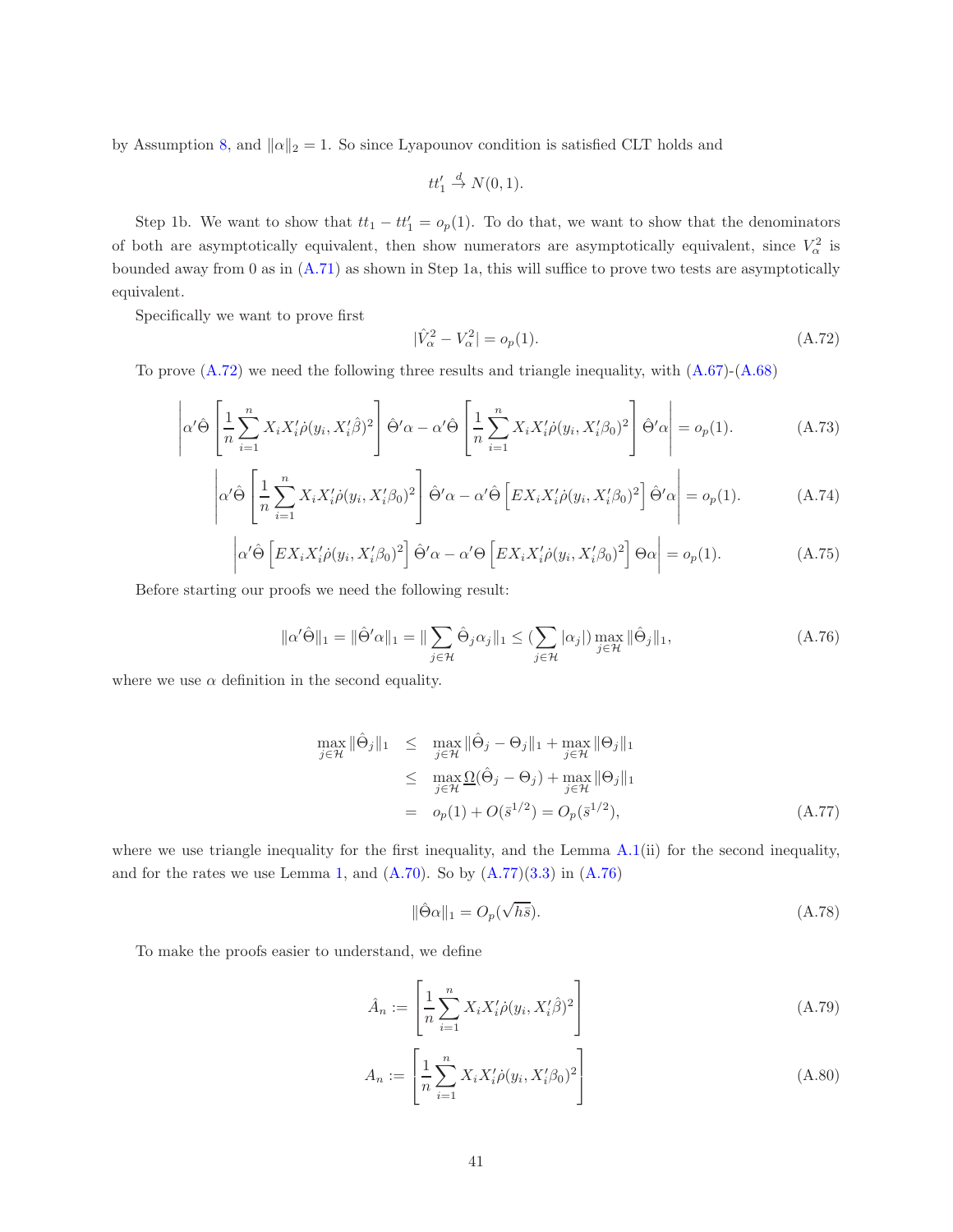$$
A := EX_i X_i' \dot{\rho}(y_i, X_i' \beta_0)^2. \tag{A.81}
$$

Now consider [\(A.73\)](#page-40-3).

<span id="page-41-2"></span>
$$
\left| \alpha' \hat{\Theta} (\hat{A}_n - A_n) \hat{\Theta}' \alpha \right| \leq \max_{1 \leq j \leq p} \| \alpha' \hat{\Theta} \|_1 \| [\frac{1}{n} \sum_{i=1}^n X_i X_i' (\dot{\rho}(y_i, X_i' \hat{\beta})^2 - \dot{\rho}(y_i, X_i' \beta_0)^2)] \hat{\Theta}' \alpha \|_{\infty}
$$
  

$$
\leq \| \alpha' \hat{\Theta} \|_1 ]^2 \| \frac{1}{n} \sum_{i=1}^n X_i X_i' (\dot{\rho}(y_i, X_i' \hat{\beta})^2 - \dot{\rho}(y_i, X_i' \beta_0)^2) \|_{\infty},
$$
(A.82)

where we use Holders inequality for the first one, and then Lemma [A.2\(](#page-47-0)iv). Now analyze the second term on the right side above, to simplify further see that, as in p.1198 of van de Geer et al. (2014)

$$
\dot{\rho}(y_i, X_i'\hat{\beta})^2 - \dot{\rho}(y_i, X_i'\beta_0)^2 = u_i X_i'(\hat{\beta} - \beta_0),\tag{A.83}
$$

where we use mean value theorem, with  $u_i := 2\ddot{\rho}(y_i, \tilde{a}_i), \tilde{a}_i \in (X_i' \beta_0, X_i' \hat{\beta})$  and we use Assumption [4](#page-9-1) to have  $\max_i |u_i| = O(1)$ . Now

$$
\|\hat{A}_n - A_n\|_{\infty} \leq \max_i |u_i| \|\frac{1}{n} X_i X_i' X_i' (\hat{\beta} - \beta_0) \|_{\infty} = O(1) \|\frac{1}{n} X_i X_i' X_i' (\hat{\beta} - \beta_0) \|_{\infty}.
$$

Next, by Cauchy-Schwartz inequality

$$
\max_{1 \leq k,l \leq p} \left| \frac{1}{n} \sum_{i=1}^{n} X_{i,k} X_{i,l} X_i'(\hat{\beta} - \beta_0) \right| \leq \sqrt{\max_{1 \leq k,l \leq p} \frac{1}{n} \sum_{i=1}^{n} X_{i,k}^2 X_{i,l}^2} \| X(\hat{\beta} - \beta_0) \|_n
$$

To get the rate above we use

<span id="page-41-0"></span>
$$
\max_{1 \le k \le p} \max_{1 \le l \le p} |\frac{1}{n} \sum_{i=1}^{n} X_{ik}^2 X_{il}^2 - EX_{ik}^2 X_{il}^2| = O_p(\sqrt{\frac{ln p}{n}}),
$$
\n(A.84)

by seeing  $ln p^2 = 2ln p$ , and using  $(A.9)(A.10)$  $(A.9)(A.10)$ . To use  $(A.9)(A.10)$  we need Assumption [7\(](#page-17-0)i)-Cauchy-Schwartz inequality and that  $\max_{1 \leq k \leq p} E|X_{ik}|^{r_x} \leq C < \infty$ , with  $r_x > 8$ . Using this moment condition and Cauchy-Schwartz inequality together we also get

<span id="page-41-1"></span>
$$
\max_{1 \le k \le p} \max_{1 \le l \le p} E|X_{ik}^2 X_{il}^2| \le C < \infty.
$$
\n(A.85)

Then combine  $(A.84)(A.85)$  $(A.84)(A.85)$  to have

$$
\max_{1 \le k \le p} \max_{1 \le l \le p} \frac{1}{n} \sum_{i=1}^n X_{ik}^2 X_{il}^2 = O_p(1).
$$

Next we use  $(B.6)$  with  $\lambda$  rate, and  $(B.6)$  does not depend on Central Limit Theorem proofs here. Then combine all above to have

<span id="page-41-3"></span>
$$
\|\hat{A}_n - A_n\|_{\infty} = O_p(s_0 \sqrt{\frac{\ln p}{n}}). \tag{A.86}
$$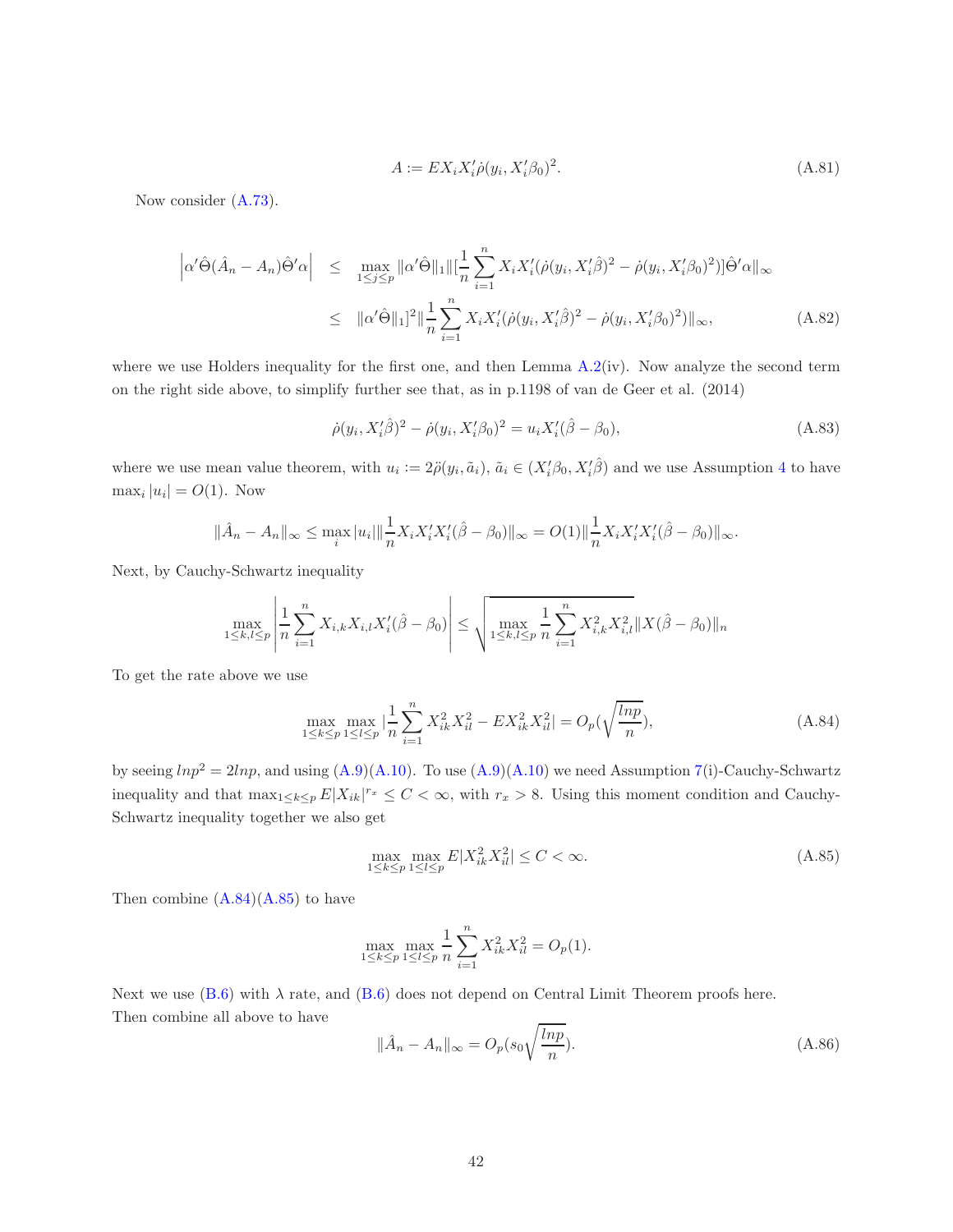Now, use  $\hat{A}_n$ ,  $A_n$  definition in [\(A.82\)](#page-41-2) with [\(A.78\)](#page-40-4)[\(A.86\)](#page-41-3)

<span id="page-42-3"></span>
$$
\left| \alpha' \hat{\Theta} (\hat{A}_n - A_n) \hat{\Theta}' \alpha \right| = O_p(h \bar{s} s_0 \sqrt{\frac{\ln p}{n}}) = o_p(1), \tag{A.87}
$$

where we use Assumption [7.](#page-17-0) Now consider [\(A.74\)](#page-40-5).

<span id="page-42-2"></span>
$$
|\alpha' \hat{\Theta}(A_n - A)\hat{\Theta}'\alpha| \le ||\hat{\Theta}'\alpha||_1^2 ||A_n - A||_{\infty},
$$
\n(A.88)

as in [\(A.82\)](#page-41-2). We see that by Assumption [4,](#page-9-1)  $\max_{a_0 \in X'_i \beta_0} \sup_{y_i} |\dot{\rho}(y_i, X'_i \beta_0)| = O(1)$  uniformly over  $\mathcal{B}_{l_0}(s_0)$ , and by  $(A.17)-(A.19)$  $(A.17)-(A.19)$ 

<span id="page-42-1"></span>
$$
||A_n - A||_{\infty} = O_p(\sqrt{\frac{\ln p}{n}}). \tag{A.89}
$$

Now use  $(A.89)$  and  $(A.78)$  in  $(A.88)$  to have

<span id="page-42-4"></span>
$$
|\alpha'\hat{\Theta}(A_n - A)\hat{\Theta}'\alpha| = O_p(h\bar{s}\sqrt{\frac{lnp}{n}}) = o_p(1).
$$
 (A.90)

where we use Assumption [7\(](#page-17-0)iii). Now we consider  $(A.75)$  term above. We use Lemma  $A.1(ii)(iv)$  $A.1(ii)(iv)$ , Lemma [B.7,](#page-60-4) Lemma [B.8](#page-60-5) with  $v := \Theta' \alpha$ ,  $\hat{v} := \hat{\Theta}' \alpha$  to get the inequality in [\(A.91\)](#page-42-0)

<span id="page-42-0"></span>
$$
|\alpha' \hat{\Theta} A \hat{\Theta}' \alpha - \alpha' \Theta A \Theta' \alpha| \leq \left[ (\max_{j \in \mathcal{H}} \Omega(\hat{\Theta}_j - \Theta_j)) \sum_{j \in \mathcal{H}} |\alpha_j| \right]^2 ||A||_{\infty}
$$
  
+ 
$$
2||A||_{\infty} ||\Theta' \alpha||_1 [\max_{j \in \mathcal{H}} \Omega(\hat{\Theta}_j - \Theta_j)
$$
  
= 
$$
\left[ O_p \left( g_n \bar{s}^{1/2} \sqrt{\frac{\ln p}{n}} \max(\bar{s}, H_n^2 s_0^2) \right) \right]^2 O(h)O(1)
$$
  
+ 
$$
O(1)O(h^{1/2} \bar{s}^{1/2}) O_p(g_n \bar{s}^{1/2} \sqrt{\frac{\ln p}{n}} \max(\bar{s}, H_n^2 s_0^2))
$$
  
= 
$$
O_p \left( (h^{1/2} \bar{s} g_n \sqrt{\frac{\ln p}{n}} \max(\bar{s}, H_n^2 s_0^2)) \right) = o_p(1), \quad (A.91)
$$

where the rate is derived by Lemma [1,](#page-16-1) [\(3.3\)](#page-8-2),  $||A||_{\infty} = O(1)$  by uniformly bounded first order partial derivative by Assumption [4,](#page-9-1) and Assumption [1](#page-8-0) on bounds on covariates,  $\|\Theta'\alpha\|_1 = O(\sqrt{h\bar{s}})$  by the proof in  $(A.77)(A.78)$  $(A.77)(A.78)$ , and by Assumption [7](#page-17-0) to get asymptotically negligible result. Combine  $(A.87)(A.90)(A.91)$  $(A.87)(A.90)(A.91)$  $(A.87)(A.90)(A.91)$ to have the desired result [\(A.72\)](#page-40-0). See that uniformity over  $l_0$  ball  $\mathcal{B}_{l_0}(s_0)$  result follows by observing on  $(A.87)(A.91)$  $(A.87)(A.91)$  results depend on  $\beta_0$  through  $s_0$  only.

Now we want to show that the numerators of  $tt_1$ ,  $tt'_1$  are asymptotically equivalent, uniformly over  $j = 1, \dots, p$ . Namely we want to prove

$$
\frac{\alpha'(\hat{\Theta} - \Theta)' \sum_{i=1}^n \dot{\rho}(y_i, X_i'\beta_0)X_i}{n^{1/2}} = o_p(1).
$$

To show that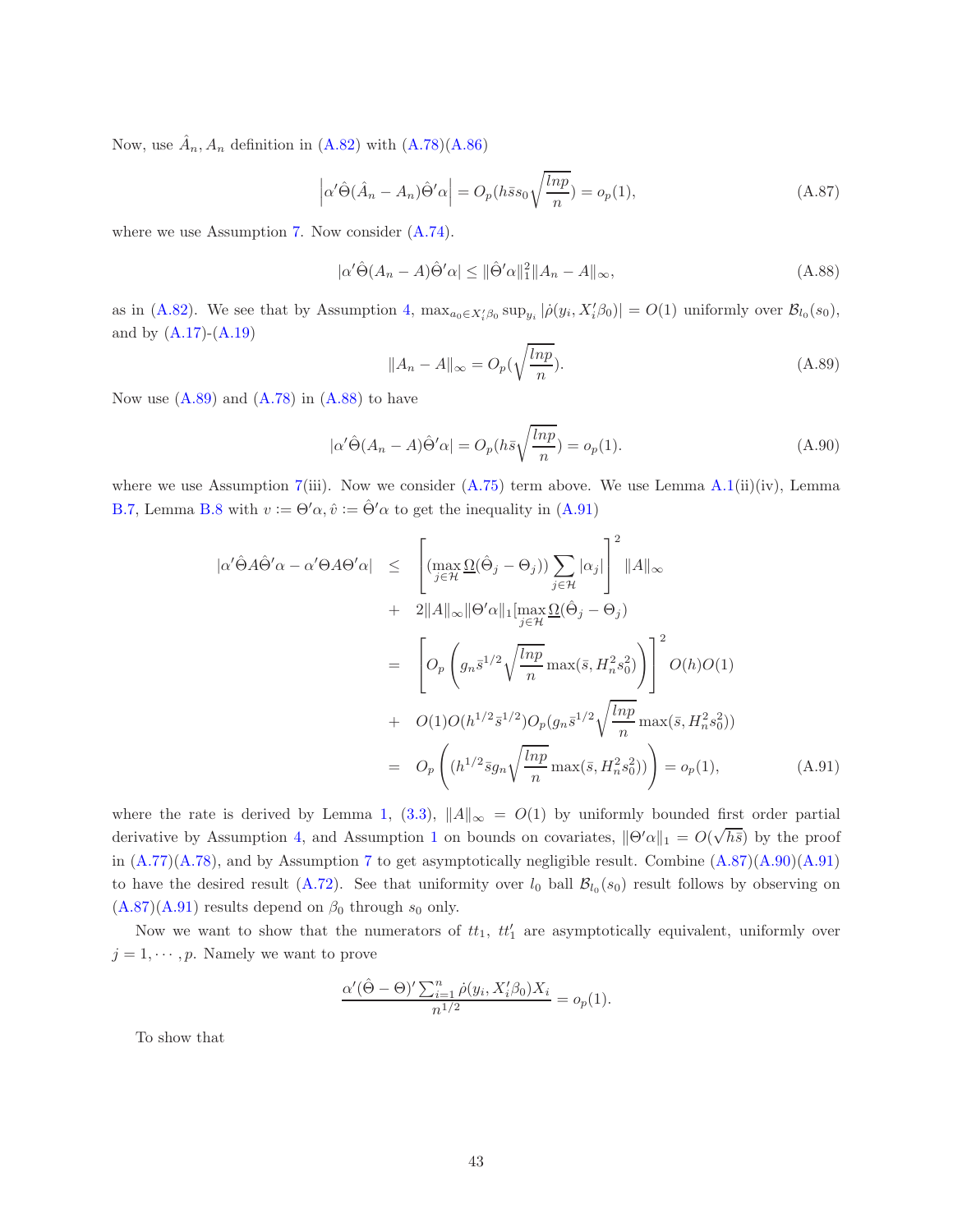$$
\left| \frac{n^{1/2} \alpha'(\hat{\Theta} - \Theta) \sum_{i=1}^{n} \dot{\rho}(y_i, X_i' \beta_0) X_i}{n} \right| \leq \| \alpha' \underline{\Omega}(\hat{\Theta} - \Theta) \|_1
$$
  
 
$$
\times n^{1/2} \| n^{-1} \sum_{i=1}^{n} \dot{\rho}(y_i, X_i' \beta_0) X_i \|_{\infty}
$$
  
 
$$
\leq \left[ \max_{j \in \mathcal{H}} \underline{\Omega}(\hat{\Theta}_j - \Theta_j) \right] \left[ \sum_{j \in \mathcal{H}} |\alpha_j| \right]
$$
  
 
$$
\times n^{1/2} \| n^{-1} \sum_{i=1}^{n} \dot{\rho}(y_i, X_i' \beta_0) X_i \|_{\infty}, \tag{A.92}
$$

where we use Holders inequality and Lemma [B.8](#page-60-5) to get the result. Note that since  $E\dot{\rho}(y_i, X_i'\beta_0) = 0$  due to  $\beta_0$  definition,

$$
\|\frac{1}{n}\sum_{i=1}^n \dot{\rho}(y_i, X_i'\beta_0)X_i\|_{\infty} = O_p(\sqrt{\frac{\ln p}{n}}),
$$

by  $(A.6)(A.9)(A.10)$  $(A.6)(A.9)(A.10)$  $(A.6)(A.9)(A.10)$  via Assumptions [1,](#page-8-0) [2,](#page-8-1) and [4](#page-9-1) which is  $\rho(y_i, X_i'\beta_0)$  being uniformly bounded. Combine this with Lemma [1,](#page-16-1) and  $(3.3)$ 

<span id="page-43-0"></span>
$$
\left| \frac{n^{1/2} \alpha'(\hat{\Theta} - \Theta) \sum_{i=1}^n \dot{\rho}(y_i, X_i' \beta_0) X_i}{n} \right| = O_p(h^{1/2} g_n \bar{s}^{1/2} \frac{\ln p}{n^{1/2}} \max(\bar{s}, H_n^2 s_0^2)) = o_p(1), \tag{A.93}
$$

by Assumption [7.](#page-17-0) See that [\(A.93\)](#page-43-0) is result is uniform over  $l_0$  ball  $\mathcal{B}_{l_0}(s_0)$  since the result depends on  $\beta_0$ through  $s_0$  only.

**Step 2.** We want to show that  $tt_2 = o_p(1)$ , and  $tt_3 = o_p(1)$ . The denominators of these tests are the same as  $tt_1$  in Step 1. They converge to  $V_\alpha^2$ , and  $V_\alpha^2$  is bounded away from zero. So the denominators of  $tt_2, tt_3$  are bounded away from zero wpa1. We need to show that numerators of  $tt_2, tt_3$  converge to zero in probability. We start with the numerator of  $tt_2$ . We can write that as

$$
n^{1/2} \left| \left[ \alpha'[\hat{\Theta} \hat{\Sigma}_{\hat{\beta}} - I_p) \right] (\hat{\beta} - \beta_0) \right| \leq \max_{j \in \mathcal{H}} |n^{1/2}(\hat{\Theta}'_j \hat{\Sigma}_{\hat{\beta}} - e'_j)(\hat{\beta} - \beta_0)| \sum_{j \in \mathcal{H}} |\alpha_j|,
$$

by using  $\hat{\Sigma}_{\hat{\beta}} := \frac{X_{\hat{\beta}}X'_{\hat{\beta}}}{n} = \frac{\sum_{i=1}^{n} \tilde{\rho}(y_i, X_i'\hat{\beta})X_iX_i'}{n}$ , and  $e_j$  is a  $p \times 1$  vector of zeroes except j th term which is one. Now

$$
\max_{j \in \mathcal{H}} |n^{1/2} (\hat{\Theta}'_j \hat{\Sigma}_{\hat{\beta}} - e'_j)(\hat{\beta} - \beta_0)| \leq n^{1/2} \max_{j \in \mathcal{H}} \Omega_*(\hat{\Theta}'_j \hat{\Sigma}_{\hat{\beta}} - e'_j) \Omega(\hat{\beta} - \beta_0)
$$
  

$$
\leq (\max_{j \in \mathcal{H}} \frac{\lambda_{nw}}{\hat{\tau}_j^2}) n^{1/2} \Omega(\hat{\beta} - \beta_0)
$$
  

$$
= n^{1/2} O_p(\sqrt{\frac{\ln p h}{n}}) O_p(s_0 \sqrt{\frac{\ln p}{n}})
$$
  

$$
= O_p(\frac{s_0 \ln p}{n^{1/2}}) = o_p(1),
$$

where we use Lemma  $A.1(i)$  $A.1(i)$  for the first inequality, and  $(6.7)$  for the second inequality, and for the rates use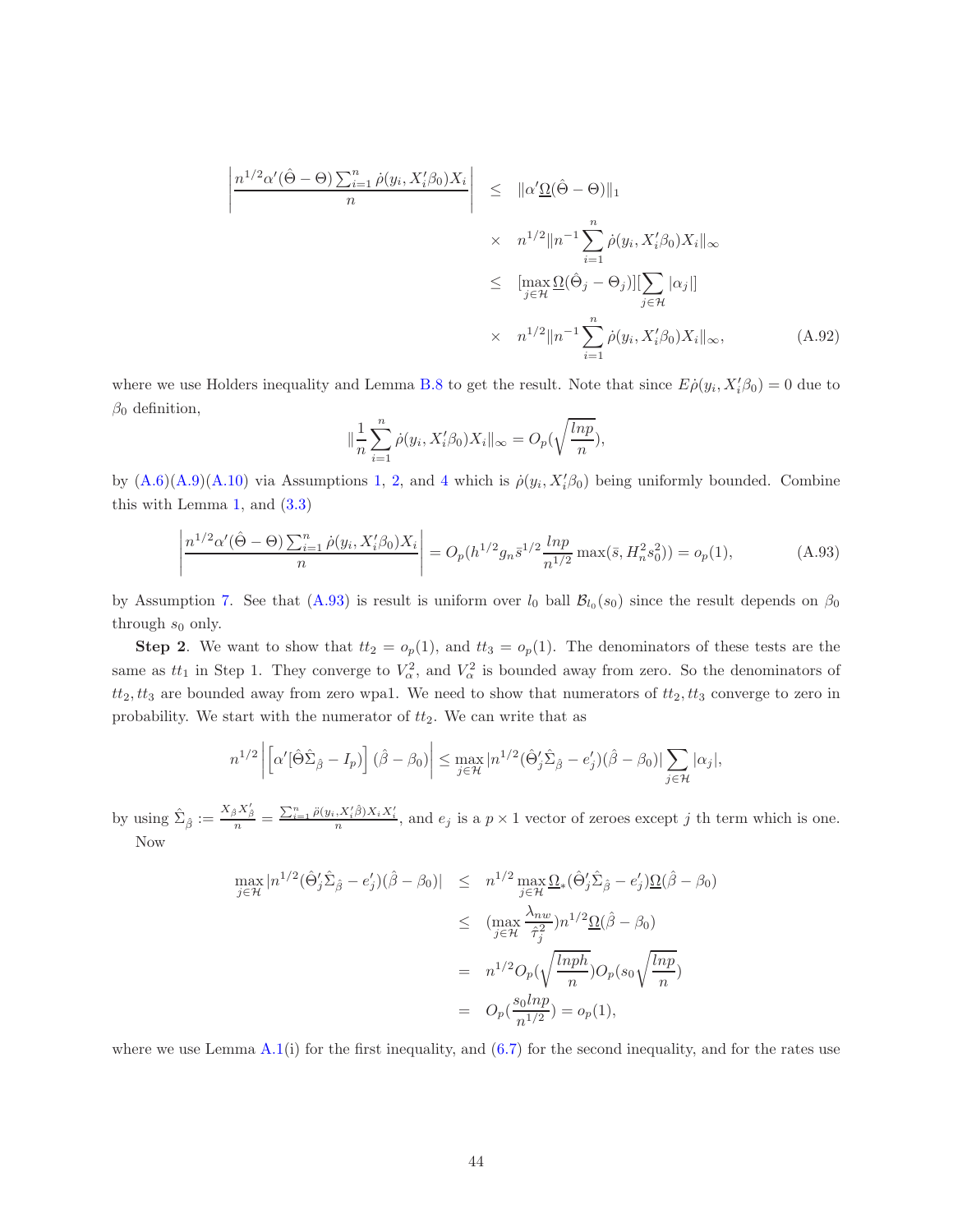Lemma [B.3,](#page-50-1) Lemma [B.6](#page-56-2) and Theorem [1](#page-10-0)

<span id="page-44-0"></span>
$$
\lambda_{nw} = O(\sqrt{\frac{\ln ph}{n}}) = O(\sqrt{\frac{\ln p}{n}}),\tag{A.94}
$$

by  $h < p$ , we have  $lnph = lnp + lnh < 2lnp$ , and by Assumption [7.](#page-17-0) By [\(3.3\)](#page-8-2)

$$
n^{1/2}\left|\left[\alpha'[\hat{\Theta}\hat{\Sigma}_{\hat{\beta}}-I_p)\right](\hat{\beta}-\beta_0)\right|=O_p(\frac{h^{1/2}s_0lnp}{n^{1/2}})=o_p(1),
$$

by Assumption [7.](#page-17-0) So we show that the numerator of  $tt_2 = o_p(1)$ . Clearly by the last result  $tt_2$  numerator is asymptotically negligible is uniform over  $\mathcal{B}_{l_0}(s_0)$ . This can be seen by seeing that the last result rate depends on  $\beta_0$  only through  $s_0$ .

Now we analyze the numerator of  $tt_3$ .

<span id="page-44-1"></span>
$$
n^{1/2} \times |\alpha'\hat{\Theta}[\frac{1}{n}\sum_{i=1}^{n}(\ddot{\rho}(y_i, \tilde{a}_i) - \ddot{\rho}(y_i, X_i'\hat{\beta}))X_iX_i'(\hat{\beta} - \beta_0)]| \leq n^{1/2}||\alpha'\hat{\Theta}||_1
$$
  
\n
$$
\times ||n^{-1}\sum_{i=1}^{n}(\ddot{\rho}(y_i, \tilde{a}_i) - \ddot{\rho}(y_i, X_i'\hat{\beta}))X_iX_i'(\hat{\beta} - \beta_0)]||_{\infty}
$$
  
\n
$$
\leq n^{1/2}||\alpha'\hat{\Theta}||_1
$$
  
\n
$$
\times ||n^{-1}\sum_{i=1}^{n}(\ddot{\rho}(y_i, \tilde{a}_i) - \ddot{\rho}(y_i, X_i'\hat{\beta}))X_iX_i'||_{\infty}||\hat{\beta} - \beta_0||_1
$$
  
\n
$$
\leq n^{1/2}||\alpha'\hat{\Theta}||_1
$$
  
\n
$$
\times ||n^{-1}\sum_{i=1}^{n}(\ddot{\rho}(y_i, \tilde{a}_i) - \ddot{\rho}(y_i, X_i'\hat{\beta}))X_iX_i'||_{\infty}\Omega(\hat{\beta} - \beta_0), \qquad (A.95)
$$

where we use Holders inequality for the first and second inequality, and Lemma [A.1\(](#page-46-0)ii) for the third inequality. In [\(A.95\)](#page-44-1) we consider the middle term on the right side.

<span id="page-44-2"></span>
$$
\|n^{-1} \sum_{i=1}^{n} (\ddot{\rho}(y_i, \tilde{a}_i) - \ddot{\rho}(y_i, X'_i \hat{\beta})) X_i X'_i \|_{\infty} \leq \|n^{-1} \sum_{i=1}^{n} X_i X'_i \|_{\infty} \max_{1 \leq i \leq n} |\ddot{\rho}(y_i, \tilde{a}_i) - \ddot{\rho}(y_i, X'_i \hat{\beta})|
$$
  
\n
$$
\leq \|n^{-1} \sum_{i=1}^{n} X_i X'_i \|_{\infty} \max_{1 \leq i \leq n} |X_i(\hat{\beta} - \beta_0)|
$$
  
\n
$$
\leq \|n^{-1} \sum_{i=1}^{n} X_i X'_i \|_{\infty} \max_{1 \leq i \leq n} \Omega_*(X_i) \Omega(\hat{\beta} - \beta_0)
$$
  
\n
$$
\leq \|n^{-1} \sum_{i=1}^{n} X_i X'_i \|_{\infty} \max_{1 \leq i \leq n} \|X_i\|_{\infty} \Omega(\hat{\beta} - \beta_0), \qquad (A.96)
$$

where we use Lipschitz condition for second order partial derivatives-Assumption [4](#page-9-1) for the second inequality, Lemma  $A.2(i)$  $A.2(i)$  for the third inequality, and Lemma  $A.2(iii)$  for the last inequality. Incorporate  $(A.96)$  into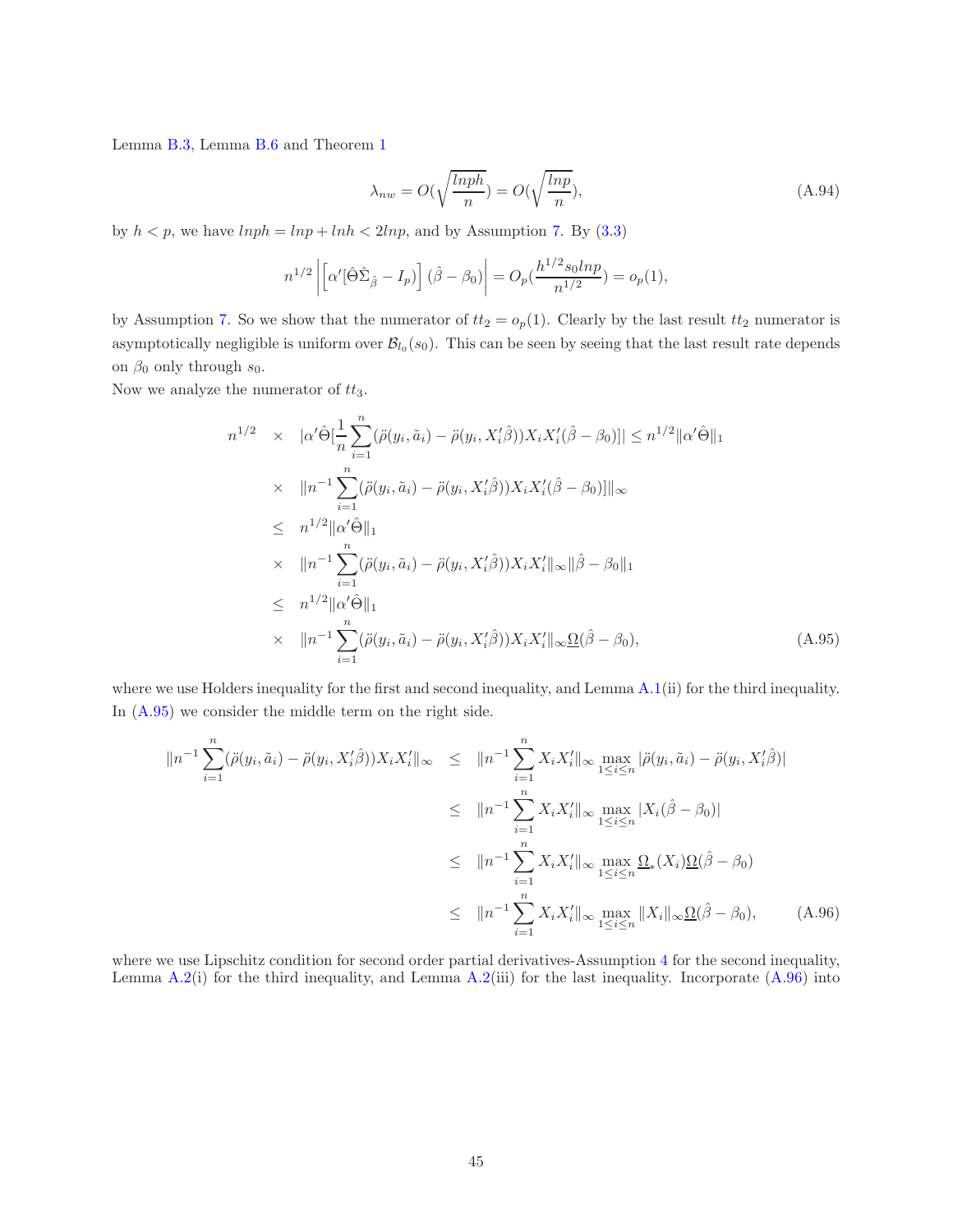<span id="page-45-0"></span>
$$
(A.95)
$$
\n
$$
n^{1/2} |\alpha' \hat{\Theta}| \frac{1}{n} \sum_{i=1}^{n} (\ddot{\rho}(y_i, \tilde{a}_i) - \ddot{\rho}(y_i, X'_i \hat{\beta})) X_i X'_i (\hat{\beta} - \beta_0)] | \leq n^{1/2} ||\alpha' \hat{\Theta}||_1 ||n^{-1} \sum_{i=1}^{n} X_i X'_i ||_{\infty} \max_{1 \leq i \leq n} ||X_i||_{\infty} [\Omega(\hat{\beta} - \beta_0)]^2
$$
\n
$$
= n^{1/2} O_p(h^{1/2} \bar{s}^{1/2}) O_p(1) O_p(K_n) O_p(s_0^2 \frac{\ln p}{n})
$$
\n
$$
= O_p(h^{1/2} \bar{s}^{1/2} K_n s_0^2 \frac{\ln p}{n^{1/2}}) = o_p(1), \qquad (A.97)
$$

where the rate is by  $(A.69)$ ,  $(A.17)(A.18)$  $(A.17)(A.18)$ , by Markov's inequality-Lemma A.3 of Caner and Kock (2018), and by  $(5.3)$ . The asymptotic negligibility is by Assumption [7.](#page-17-0) Note that by  $(A.97)$  numerator of  $tt_3$  being asymptotically negligible is uniform over  $l_0$  ball  $\mathcal{B}_{l_0}(s_0)$ . Q.E.D.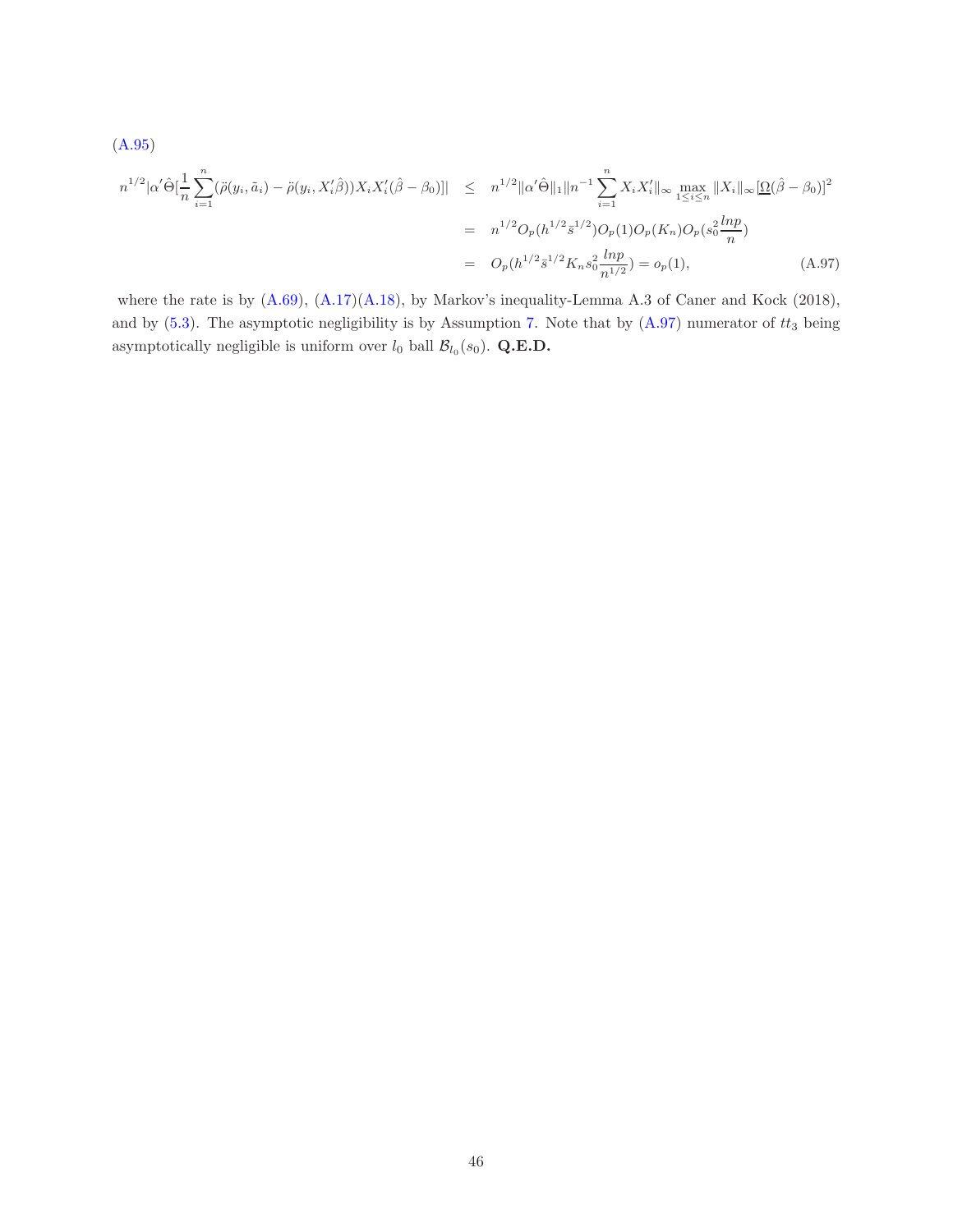#### Part B: Nodewise Regression Proofs:

We define the following events in the next four Lemmata that will help us in nodewise regression proofs.

$$
E_4 := \{ ||X(\hat{\beta} - \beta_0)||_{n}^2 \max_{j \in \mathcal{H}} ||\eta_{\beta_0,j}||_{\infty}^2 \leq C H_n^2 s_0^2 \lambda^2 (1 + t_1) \},\
$$

with  $t_1$  is defined as in  $(A.18)(A.19)$  $(A.18)(A.19)$ . Let  $N_1 > 0$  be a sufficiently large positive constant.  $H_n$  is defined in Assumption [5.](#page-14-2)

<span id="page-46-0"></span>**Lemma B.[1](#page-8-0).** Under Assumptions 1[-5,](#page-14-2) E<sub>4</sub> holds with probability at least  $1 - \frac{3}{p^{2c}} - \frac{1}{p^c} - \frac{7C}{4(lnp)^2} - \frac{C}{N_1} = 1 - o(1)$ . So, since  $t_1 = o(1)$ , uniformly over  $\mathcal{B}_{l_0}(s_0)$ 

<span id="page-46-1"></span>
$$
\max_{j \in \mathcal{H}} \| X(\hat{\beta} - \beta_0) \|_n^2 \| \eta_{\beta_0, j} \|_\infty^2 = O_p(H_n^2 s_0^2 \lambda^2).
$$
 (B.1)

### Proof of Lemma [B.1](#page-46-0).

First by Assumption [5](#page-14-2) we have

<span id="page-46-2"></span>
$$
\max_{j \in \mathcal{H}} \|\eta_{\beta_0,j}\|_{\infty}^2 = O_p(H_n^2). \tag{B.2}
$$

To see this by Markov's inequality and by Lemma A.3 of Caner and Kock (2018)

<span id="page-46-3"></span>
$$
P[\max_{1 \le i \le n} \max_{j \in \mathcal{H}} |\eta_{\beta_0, j, i}| > t] \le \frac{Chn}{t^{r/2}} = \frac{C}{N_1},
$$
\n(B.3)

with  $t = N_1 h^{2/r} n^{2/r}$ , and by  $H_n := O(h^{2/r} n^{2/r})$ . Then

$$
||X(\hat{\beta} - \beta_0)||_n^2 = (\hat{\beta} - \beta_0)'(\hat{\Sigma} - \Sigma)(\hat{\beta} - \beta_0)
$$
  
+ 
$$
(\hat{\beta} - \beta_0)' \Sigma(\hat{\beta} - \beta_0).
$$

Analyze the first term on the right side above, by using  $(A.16)(A.17)$  $(A.16)(A.17)$ ,  $(5.3)$ , with C being a positive constant

<span id="page-46-6"></span>
$$
\begin{aligned} |(\hat{\beta} - \beta_0)'(\hat{\Sigma} - \Sigma)(\hat{\beta} - \beta_0)| &\leq \quad & [\underline{\Omega}(\hat{\beta} - \beta_0)]^2 \|\hat{\Sigma} - \Sigma\|_{\infty} \\ &\leq \quad & C\lambda^2 s_0^2 t_1, \end{aligned} \tag{B.4}
$$

with probability at least  $1 - \frac{3}{p^{2c}} - \frac{1}{p^c} - \frac{7C}{4(lnp)^2}$ , since  $\|\hat{\Sigma} - \Sigma\|_{\infty}$  proof is a subset of the proof of  $\underline{\Omega}(\hat{\beta} - \beta_0)$ . Next by [\(A.16\)](#page-48-2), Theorem [1-](#page-10-0)Remark 2 by [\(5.3\)](#page-11-1), Assumption [1](#page-8-0) with Cauchy-Schwartz inequality

<span id="page-46-4"></span>
$$
(\hat{\beta} - \beta_0)' \Sigma (\hat{\beta} - \beta_0) \leq [\Omega(\hat{\beta} - \beta_0)]^2 ||\Sigma||_{\infty} \leq C\lambda^2 s_0^2,
$$
\n(B.5)

with probability at least  $1 - \frac{3}{p^{2c}} - \frac{1}{p^c} - \frac{7C}{4(lnp)^2}$ . Combine [\(B.4\)](#page-46-6)[\(B.5\)](#page-46-4) to have the result.

Note that we have  $t_1 = O(\sqrt{lnp/n}) = o(1)$  established in Appendix before this result in [\(A.18\)](#page-49-0), Assump-tion [2.](#page-8-1) So the term with  $t_1$  converges to zero faster, hence

<span id="page-46-5"></span>
$$
||X(\hat{\beta} - \beta_0)||_n^2 = O_p(s_0^2 \lambda^2).
$$
 (B.6)

By  $(B.2)$ , the result at  $(B.1)$  is obtained. The tail probability in  $E_4$  is obtained by adding  $(B.3)$ , and the probability attached to [\(B.4\)](#page-46-6). [\(B.4\)](#page-46-6) probability implies [\(B.5\)](#page-46-4). Uniformity can be seen since the end result depends on  $\beta_0$  only through  $s_0$ . Q.E.D.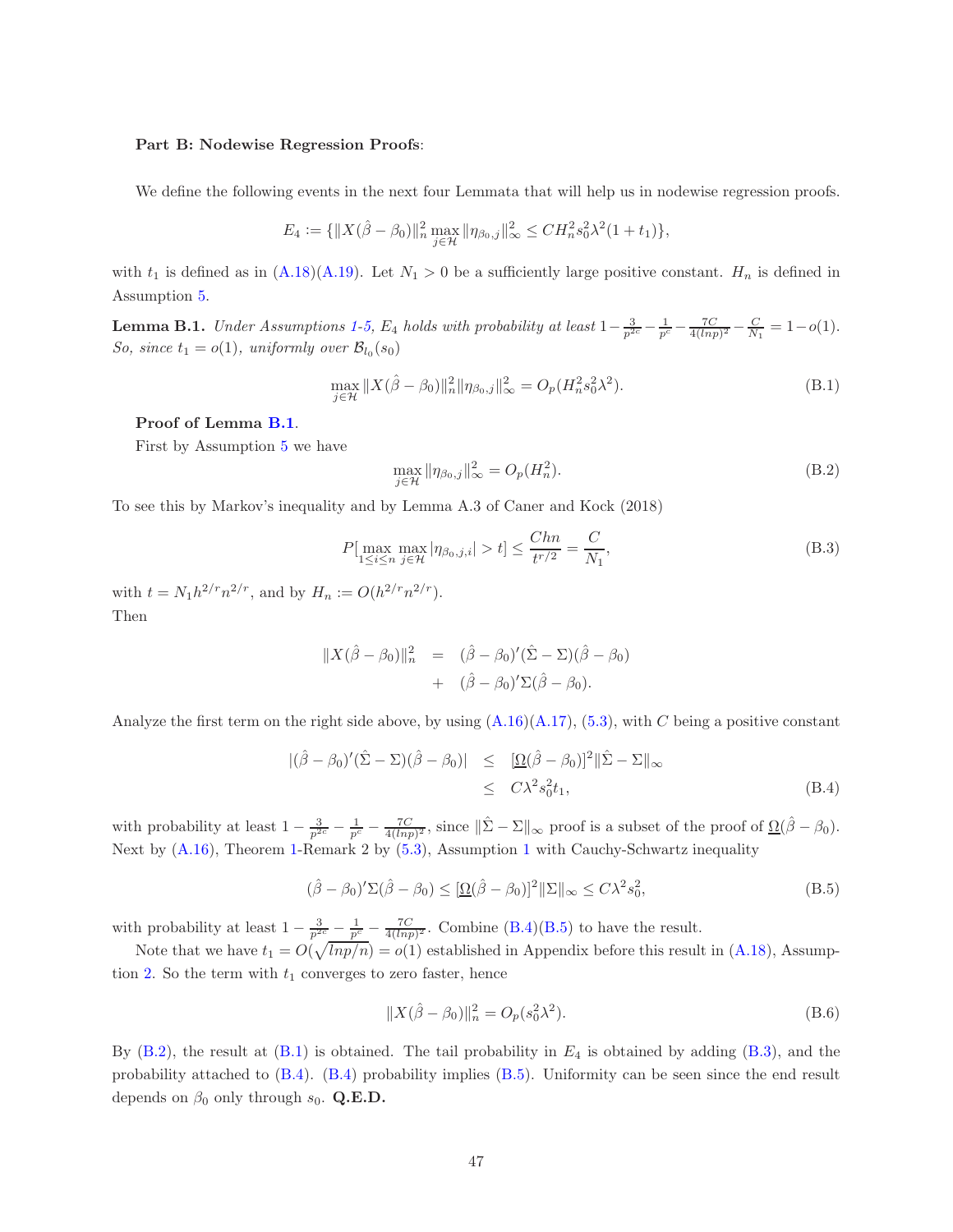The empirical version of the compatibility condition is:

$$
\hat{\phi}^2(L, S_j) := \min\{|S_j| \|X_{\hat{\beta}, -j} \gamma_{\beta_0, S_j} - X_{\hat{\beta}, -j} \gamma_{\beta_0, S_j^c} \|_n^2 : \Omega(\gamma_{\beta_0, S_j}) = 1, \Omega^{S^c}(\gamma_{\beta_0, S_j^c}) \le L\}.
$$
 (B.7)

<span id="page-47-0"></span>**Lemma B.[2](#page-8-1).** With Assumptions [1](#page-8-0) with  $r_x > 8$ , 2[-5](#page-14-2)[,6\(](#page-15-0)ii), with probability approaching at least  $1 - \frac{8}{p^{2c}}$  $\frac{2}{p^c} - \frac{2C}{N_1} - \frac{15C}{4(lnp)^2}$  for each  $j = 1, \dots, p$ , for sufficiently large n,

$$
E_{5,j} = \left\{ \hat{\phi}^2(L, S_j) \ge \phi^2(L, S_j)/2 \right\}.
$$

Note that the statement holds with probability approaching one, when  $n \to \infty$ , and since  $N_1 > 0$  is a large constant. The results are uniform over  $l_0$  ball  $\mathcal{B}_{l_0}(s_0)$ .

**Proof of Lemma [B.2](#page-47-0).** First we start with definitions, set  $\hat{\Sigma}_{\hat{\beta},-j} := X'_{\hat{\beta},-j} X_{\hat{\beta},-j}/n$ ,  $\hat{\Sigma}_{\hat{\beta}} := X'_{\hat{\beta}} X_{\hat{\beta}}/n$ . Then their population counterparts are defined:  $\Sigma_{\hat{\beta},-j} := E[X'_{\hat{\beta},-j}X_{\hat{\beta},-j}/n], \Sigma_{\hat{\beta}} := E[X'_{\hat{\beta}}X_{\hat{\beta}}/n].$  Define also  $\Sigma_{\beta_0} := EX'_{\beta_0} X_{\beta_0}/n$ , and  $\Sigma_{\beta_0,-j} : EX'_{\beta_0,-j} X_{\beta_0,-j}/n$  where  $X_{\beta_0,-j} : n \times p-1$  matrix where its a subset of  $X_{\beta_0}: n \times p$  matrix (where  $X_{\beta_0,-j}$  is j th column of  $X_{\beta_0}$  is deleted). Use the analysis in [\(A.27\)](#page-52-0),

<span id="page-47-1"></span>
$$
\frac{|\gamma'_{\beta_0,j}\hat{\Sigma}_{\hat{\beta},-j}\gamma_{\beta_0,j}|}{[\Omega(\gamma_{\beta_0,S_j})]^2} \ge \frac{|\gamma'_{\beta_0,j}\Sigma_{\beta_0,-j}\gamma_{\beta_0,j}|}{[\Omega(\gamma_{\beta_0,S_j})]^2} - (L+1)^2 \|\hat{\Sigma}_{\hat{\beta},-j} - \Sigma_{\beta_0,-j}\|_{\infty}.
$$
 (B.8)

The key is bounding the second term on the right side of [\(B.8\)](#page-47-1)

<span id="page-47-2"></span>
$$
\|\hat{\Sigma}_{\hat{\beta},-j} - \Sigma_{\beta_0,-j}\|_{\infty} \leq \|\hat{\Sigma}_{\hat{\beta}} - \Sigma_{\beta_0}\|_{\infty} \leq \|\hat{\Sigma}_{\hat{\beta}} - \Sigma_{\hat{\beta}}\|_{\infty} + \|\Sigma_{\hat{\beta}} - \Sigma_{\beta_0}\|_{\infty}.
$$
\n(B.9)

First consider by definition of  $\hat{\Sigma}_{\hat{\beta}}, \Sigma_{\hat{\beta}}$ 

<span id="page-47-3"></span>
$$
\|\hat{\Sigma}_{\hat{\beta}} - \Sigma_{\hat{\beta}}\|_{\infty} := \|\frac{1}{n} \sum_{i=1}^{n} (X_i X_i' - E X_i X_i') w_{\hat{\beta},i}^2\|_{\infty} \leq \|\frac{1}{n} \sum_{i=1}^{n} (X_i X_i' - E X_i X_i')\|_{\infty} [\max_{1 \le i \le n} w_{\hat{\beta},i}^2].
$$
\n(B.10)

Next by the definition of the estimated weight  $w_{\hat{\beta},i} := \sqrt{\ddot{\rho}(y_i, X_i'\hat{\beta})}$ , with probability  $1 - 3/p^{2c} - 1/p^c$  $C/N_1 - 7C/4(lnp)^2$ 

$$
\max_{1 \le i \le n} w_{\hat{\beta},i}^2 \le C < \infty,\tag{B.11}
$$

by Assumption [4,](#page-9-1) Lemma  $A.1(i)$  $A.1(i)$ , and Theorem [1](#page-10-0) (in detail the proof can be seen by  $(B.14)$  below and simple triangle inequality). So with probability at least  $1 - 4/p^{2c} - 1/p^c - C/N_1 - 8C/4(lnp)^2$ 

<span id="page-47-5"></span>
$$
\|\hat{\Sigma}_{\hat{\beta}} - \Sigma_{\hat{\beta}}\|_{\infty} \le Ct_1,
$$
\n(B.12)

as in  $(A.17)(A.18)$  $(A.17)(A.18)$ . In  $(B.9)$  consider the second term on the right side, by definition

<span id="page-47-4"></span>
$$
\|\Sigma_{\hat{\beta}} - \Sigma_{\beta_0}\|_{\infty} := \|\frac{1}{n} \sum_{i=1}^n EX_i X_i'(w_{\hat{\beta},i}^2 - w_{\beta_0,i}^2)\|_{\infty}
$$
  
\n
$$
\leq \|\frac{1}{n} \sum_{i=1}^n EX_i X_i'\|_{\infty} [\max_{1 \leq i \leq n} (w_{\hat{\beta},i}^2 - w_{\beta_0,i}^2)].
$$
\n(B.13)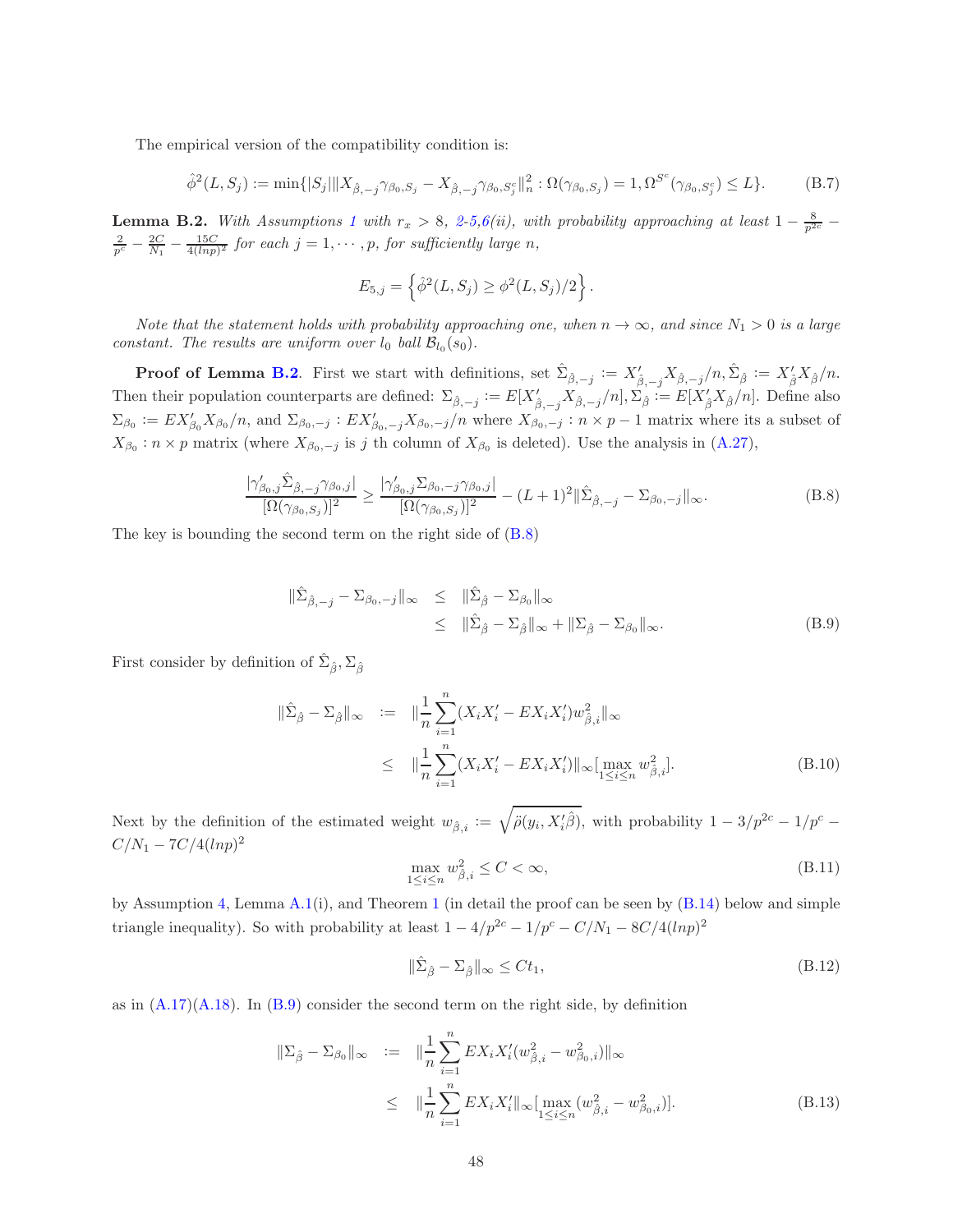In [\(B.13\)](#page-47-4) take the second term on the right side

<span id="page-48-0"></span>
$$
\max_{1 \le i \le n} (w_{\beta,i}^2 - w_{\beta_0,i}^2) \le \max_{1 \le i \le n} |X_i'(\hat{\beta} - \beta_0)|
$$
  
\n
$$
\le \left[ \max_{1 \le i \le n} \Omega_*(X_i) \right] [\Omega(\hat{\beta} - \beta_0)]
$$
  
\n
$$
\le \left[ \max_{1 \le i \le n} \|X_i\|_{\infty} \right] [\Omega(\hat{\beta} - \beta_0)]
$$
  
\n
$$
\le K_n(\frac{9\lambda s_0}{\phi^2(2, S_0) - 9t_1 s_0}), \quad (B.14)
$$

where we use Assumption  $4(iii)$  $4(iii)$ , Lipschitz continuity of the weights, and Theorem 1 for the second inequality, and Lemma [A.1\(](#page-46-0)i) for the third inequality, Lemma [A.1\(](#page-46-0)iii) for the fourth inequality, and Lemma A.3 in Caner and Kock (20[1](#page-10-0)8) and Theorem 1 for the last inequality with probability at least  $1 - \frac{3}{p^{2c}} - \frac{1}{p^c} - \frac{C}{N_1} - \frac{7C}{4(lnp)^2}$ , where  $N_1$  is a sufficiently large positive constant. Combining all the results  $(B.12)(B.14)$  $(B.12)(B.14)$ 

<span id="page-48-1"></span>
$$
\frac{|\gamma'_{\beta_0,j}\hat{\Sigma}_{\hat{\beta},-j}\gamma_{\beta_0,j}|}{\Omega(\gamma_{\beta_0,S_j})^2} \ge \frac{|\gamma'_{\beta_0,j}\Sigma_{\beta_0,-j}\gamma_{\beta_0,j}|}{\Omega(\gamma_{\beta_0,S_j})^2} - (L+1)^2 \left[ Ct_1 + \frac{9CK_n\lambda s_0}{\phi^2(2,S_0) - 9t_1s_0} \right],
$$
\n(B.15)

holding with probability at least  $1 - \frac{8}{p^2c} - \frac{7}{p^c} - \frac{2C}{N_1} - \frac{15C}{4(lnp)^2}$ . Then multiply each side of the inequality with cardinality  $|S_i|$ , and then take a minimum of each side to have, and note that the equivalence of the compatibility definition just before this Lemma and [\(B.15\)](#page-48-1) based formula from Lemma 4.1 of van de Geer (2014)

<span id="page-48-2"></span>
$$
\hat{\phi}^2(L, S_j) = \{ \min_{\gamma_{\beta_0, j}} \frac{|\gamma'_{\beta_0, j}\hat{\Sigma}_{\hat{\beta}, -j}\gamma_{\beta_0, j}|}{\Omega(\gamma_{\beta_0, S_j})^2} : subject to \quad \Omega^{S^c}(\gamma_{\beta_0, S_j^c}) \le L\Omega(\gamma_{\beta_0, S_j}) \}.
$$
\n(B.16)

and

$$
\phi^{2}(L, S_{j}) = \{\min_{\gamma_{\beta_{0},j}} \frac{|\gamma'_{\beta_{0},j}\Sigma_{\beta_{0},-j}\gamma_{\beta_{0},j}|}{\Omega(\gamma_{\beta_{0},S_{j}})^{2}} : subject\ to\ \ \Omega^{S^{c}}(\gamma_{\beta_{0},S_{j}^{c}}) \leq L\Omega(\gamma_{\beta_{0},S_{j}})\}.
$$

to have

$$
\hat{\phi}^{2}(L, S_{j}) \geq \phi^{2}(L, S_{j}) - (L+1)^{2}|S_{j}| \left[ Ct_{1} + \frac{9CK_{n}\lambda s_{0}}{\phi^{2}(2, S_{0}) - 9t_{1}s_{0}} \right].
$$

Now we simplify the expression above. We want to show that, for  $j = 1, \dots, p$ 

$$
(L+1)^{2} s_{j} [Ct_{1} + \frac{9CK_{n}\lambda s_{0}}{\phi^{2}(2, S_{0}) - 9t_{1}s_{0}}] \leq \phi^{2}(L, S_{j})/2.
$$

Note that for each  $j = 1, \dots, p \phi^2(L, S_j) \ge c > 0$  by Assumption [5.](#page-14-2) First start with the denominator term  $t_1s_0 = o(1)$  by Assumption [2\(](#page-8-1)ii), with  $t_1 = O(\sqrt{lnp/n})$ . So with sufficiently large n

<span id="page-48-3"></span>
$$
\phi^{2}(2, S_{0}) - 9t_{1}s_{0} = \phi^{2}(2, S_{0}) - o(1) \ge c - o(1) > 0,
$$
\n(B.17)

by Assumption 1 with explanation in [\(5.2\)](#page-11-2) showing that effective sparsity is tied to the inverse of the compatibility constant. Then in the numerator by Assumption [6\(](#page-15-0)ii), since  $|S_j| = s_j \leq \bar{s}, \ \bar{s}s_0K_n\sqrt{lnp/n} =$  $o(1)$ , also in the same way  $\bar{s}t_1 = o(1)$ . Then combining all above

$$
(L+1)^{2}\bar{s}[Ct_{1} + \frac{9CK_{n}\lambda s_{0}}{\phi^{2}(2, S_{0}) - 9t_{1}s_{0}}] = o(1) \leq \phi^{2}(L, S_{j})/2.
$$

Uniformity over  $l_0$  ball  $\mathcal{B}_{l_0}(s_0)$  is clear since we use Assumption [5.](#page-14-2) To see this point more clearly, the first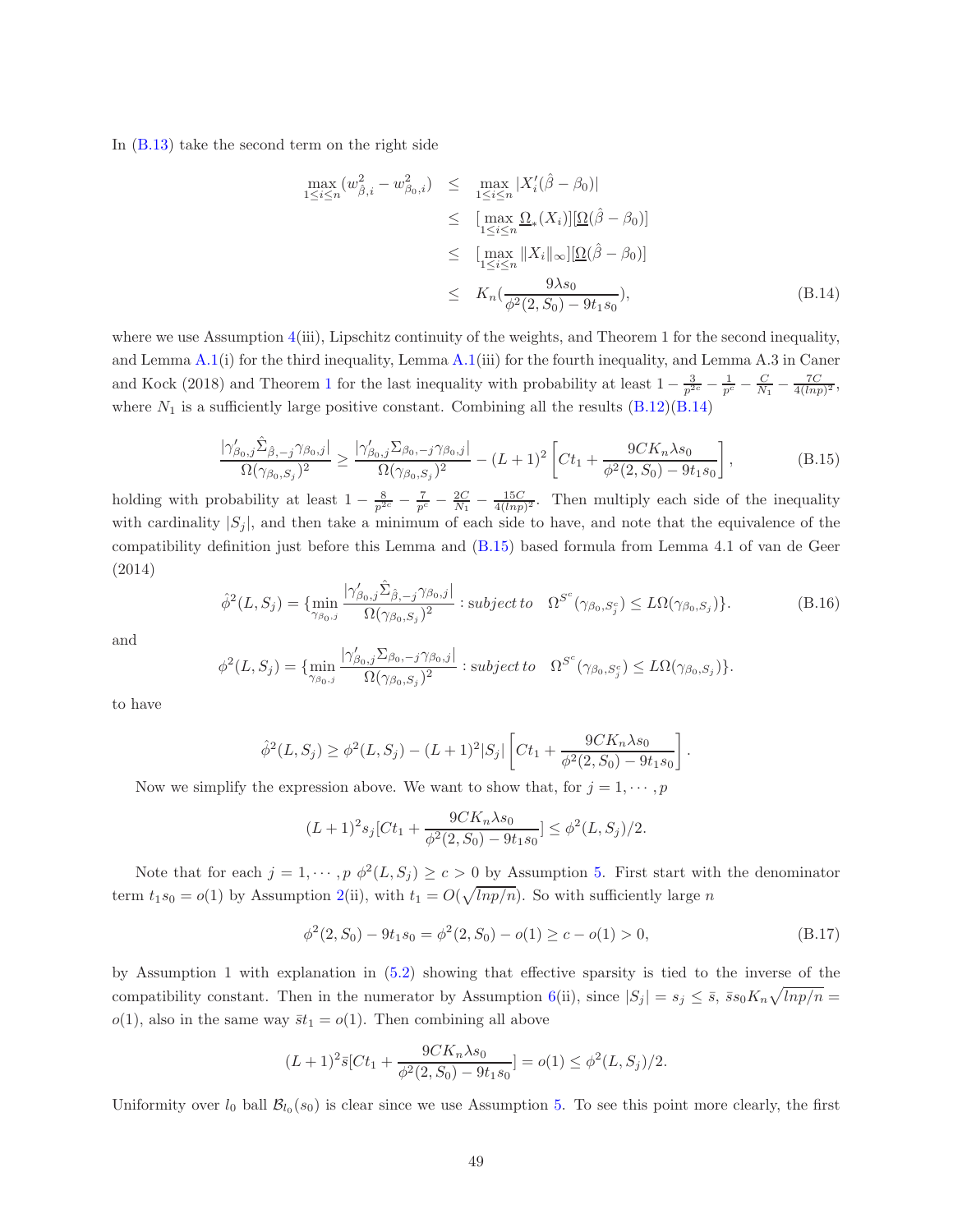term on the right side of  $(B.15)$  is uniform over  $l_0$  ball  $\mathcal{B}_{l_0}(s_0)$  by Assumption [5\(](#page-14-2)i), then the second term on the right side of [\(B.15\)](#page-48-1) depends on  $\beta_0$  only through  $s_0$ . Q.E.D.

Define  $E_5 := \{ \cap_{j \in H} E_{5,j} \}$ . By [\(B.9\)](#page-47-2)-[\(B.15\)](#page-48-1),

$$
\left\{\|\hat{\Sigma}_{\hat{\beta},-j}-\Sigma_{\beta_0,-j}\|_{\infty}\leq \left[ Ct_1+\frac{K_n\lambda s_0}{\phi^2(2,S_0)-9t_1s_0}\right]\right\}\subseteq E_{5,j}.
$$

By [\(B.9\)](#page-47-2), and then  $(B.13)(B.14) \|\hat{\Sigma}_{\hat{\beta},-j} - \Sigma_{\beta_0,-j}\|_{\infty} \le \|\hat{\Sigma}_{\hat{\beta}} - \Sigma_{\beta_0}\|_{\infty}$  $(B.13)(B.14) \|\hat{\Sigma}_{\hat{\beta},-j} - \Sigma_{\beta_0,-j}\|_{\infty} \le \|\hat{\Sigma}_{\hat{\beta}} - \Sigma_{\beta_0}\|_{\infty}$  $(B.13)(B.14) \|\hat{\Sigma}_{\hat{\beta},-j} - \Sigma_{\beta_0,-j}\|_{\infty} \le \|\hat{\Sigma}_{\hat{\beta}} - \Sigma_{\beta_0}\|_{\infty}$ , so

$$
\left\{ \|\hat{\Sigma}_{\hat{\beta}} - \Sigma_{\beta_0}\|_{\infty} \le \left[ Ct_1 + \frac{K_n \lambda s_0}{\phi^2(2, S_0) - 9t_1 s_0} \right] \right\} \subseteq E_{5,j}.
$$

So

$$
\left\{ \|\hat{\Sigma}_{\hat{\beta}} - \Sigma_{\beta_0}\|_{\infty} \le \left[ Ct_1 + \frac{K_n \lambda s_0}{\phi^2(2, S_0) - 9t_1 s_0} \right] \right\} \subseteq \cap_{j \in \mathcal{H}} E_{5,j} := E_5.
$$

This implies

<span id="page-49-0"></span>
$$
P(\lbrace E_5 \rbrace)^c := P(\lbrace \cap_{j \in \mathcal{H}} E_{5,j} \rbrace^c)
$$
  
\n
$$
\leq P\left[ \|\hat{\Sigma}_{\hat{\beta}} - \Sigma_{\beta_0}\|_{\infty} \leq \left[ Ct_1 + \frac{K_n \lambda s_0}{\phi^2(2, S_0) - 9t_1 s_0} \right] \right]
$$
  
\n
$$
\leq \frac{8}{p^{2c}} + \frac{2C}{p^c} + \frac{15C}{N_1} + \frac{15C}{4(lnp)^2}
$$
  
\n
$$
\to 0.
$$
 (B.18)

Now we want to prove that following events hold with probability approaching one. To that effect, note that  $X_{\beta_0,j}$  is  $W_{\beta_0}X_j$ , where  $W_{\beta_0}$  is a diagonal matrix described in the main text,  $X_j$  is the j th column of the X matrix,  $j = 1, 2, \dots, p$ . Also define  $X_{\beta_0,-j}$  which is  $n \times p - 1$  matrix, which is  $X_{\beta_0}$  without j th column. See that  $|S_j| \cup |S_j^c| = p - 1$ .

Note that  $X_{\beta_0,S_j}$  and  $X_{\beta_0,S_j^c}$  are the regressors of  $X_{\beta_0,-j}$  that correspond to allowed set  $S_j$  (see Definition [2\)](#page-4-3) and its complement  $S_j^c$  respectively. In other words, we can write  $X_{\beta_0,S_j} \cup X_{\beta_0,S_j^c} = X_{\beta_0,-j}$ . We start with a condition that provides our results. Since  $S_j$ ,  $S_j^c$  is a subset of  $\{1, 2, \dots, p-1\}$ ,

$$
\max_{j\in\mathcal{H}}\|X'_{\beta_0,S_j}\eta_{\beta_0,j}/n\|_{\infty} \le \max_{j\in\mathcal{H}}\|X'_{\beta_0,-j}\eta_{\beta_0,j}/n\|_{\infty} \le \lambda_1.
$$
  

$$
\max_{j\in\mathcal{H}}\|X'_{\beta_0,S_j}\eta_{\beta_0,j}/n\|_{\infty} \le \max_{j\in\mathcal{H}}\|X'_{\beta_0,-j}\eta_{\beta_0,j}/n\|_{\infty} \le \lambda_2.
$$

So if we prove that with wpa1

$$
\max_{j\in\mathcal{H}}\|X'_{\beta_0,-j}\eta_{\beta_0,j}/n\|_{\infty}\leq\lambda_1,
$$

and similarly with wpa1

$$
\max_{j\in\mathcal{H}}\|X'_{\beta_0,-j}\eta_{\beta_0,j}/n\|_{\infty}\leq\lambda_2,
$$

will imply that prove our events below hold with wpa1.

Events are:

$$
E_6 := \{ \max_{j \in \mathcal{H}} \|X'_{\beta_0, S_j} \eta_{\beta_0, j}/n\|_{\infty} \leq \lambda_1 \},
$$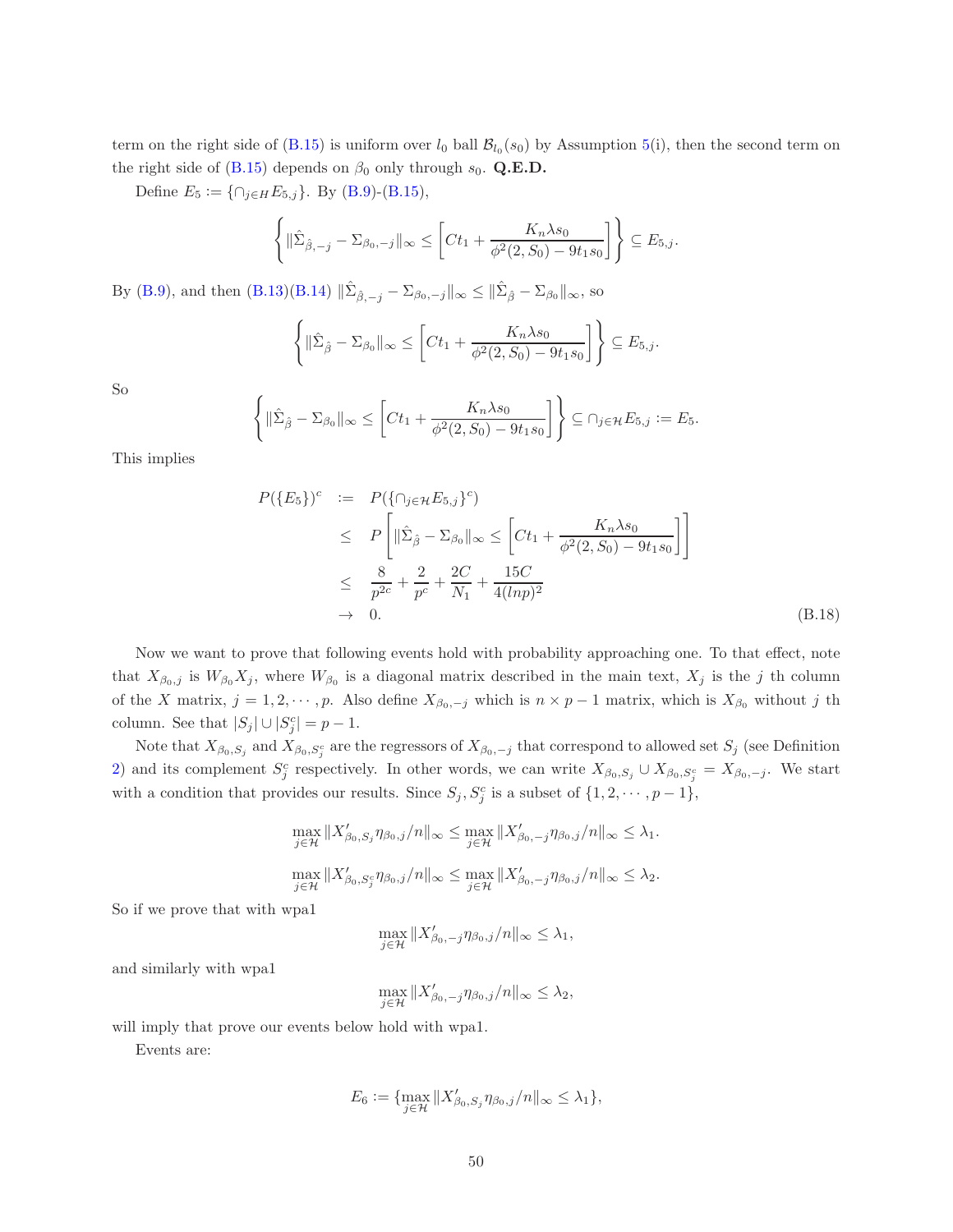$$
E_7 := \{ \max_{j \in \mathcal{H}} \|X'_{\beta_0, S_j^c} \eta_{\beta_0, j}/n\|_{\infty} \leq \lambda_2 \}.
$$

Without losing any generality in our asymptotic results set  $\lambda_{nw} := 2\lambda_2, \lambda_1 := \lambda_2$ . Specifically define for  $l = 1, 2$ 

<span id="page-50-2"></span>
$$
\lambda_l := 2K[\sqrt{\frac{lnph}{n}} + \frac{\sqrt{EM_3^2}lnph}{n}] + \sqrt{\frac{lnph}{n}}.\tag{B.19}
$$

<span id="page-50-1"></span>**Lemma B.3.** Under Assumptions [1](#page-8-0)[,2,](#page-8-1) [4](#page-9-1)[,5](#page-14-2) we have the events  $E_6$ ,  $E_7$  each of them holding with probability at least  $1 - \frac{1}{(ph)^c} - \frac{C}{(lnph)^2} = 1 - o(1)$ , and  $\lambda_l = O(\sqrt{\frac{lnph}{n}}) = O(\sqrt{\frac{lnp}{n}})$ , as well as  $\lambda_{nw} = O(\sqrt{\frac{lnp}{n}})$  since  $h < p$ .

**Proof of Lemma [B.3](#page-50-1).** We start with for each  $i = 1, \dots, n$  $i = 1, \dots, n$  $i = 1, \dots, n$  using iid nature of data in Assumption 1, and zero mean of  $EX'_{\beta_0,j}\eta_{\beta_0,j}=0$  by [\(6.2\)](#page-12-2) (since we use nodewise regression which can be proved though matrix partition/inversion formulas as in Caner and Kock (2018)). Denote  $X_{\beta_0,-j,k}$  as the *i*th row and k th column element of  $X_{\beta_0,-j}$  matrix which is of  $n \times p-1$  dimension, and  $\eta_{\beta_0,j,i}$  as the i th element of the  $n \times 1$  vector  $\eta_{\beta_0,j}$ , for each  $j \in \mathcal{H}$ 

$$
\max_{1 \le k \le p-1} E[X_{\beta_0, -j, ik} \eta_{\beta_0, ij}]^2 \le \left[ \max_{1 \le j \le p-1} E|X_{\beta_0, -j, ik}|^4 \right]^{1/2} [E[|\eta_{\beta_0, j, i}|^4]]^{1/2}
$$
  

$$
\le C \left[ \max_{1 \le k \le p-1} E|X_{\beta_0, -j, ik}|^4 \right]^{1/2} \le C < \infty,
$$

where we use Cauchy-Schwartz inequality for the first inequality, and then Assumption [5](#page-14-2) for the second inequality and then Assumption [1](#page-8-0) and [4\(](#page-9-1)ii) (weights  $w_{\beta_0,i}$  being uniformly bounded away from infinity) for the last inequality. Now we can apply  $(A.6)(A.9)(A.10)$  $(A.6)(A.9)(A.10)$  $(A.6)(A.9)(A.10)$  to get the result with  $\lambda_1$  definition, same for the  $\lambda_2$ result since they are the same number, and conditions before lemma provides the result. Last result is by [\(A.94\)](#page-44-0).Q.E.D.

We define

$$
E_8 := \sup_{\beta \in \mathcal{B}_{l_0}(s_0)} \max_{1 \le i \le n} \left| \frac{\ddot{\rho}(y_i, X_i'\beta_0)}{\ddot{\rho}(y_i, X_i'\hat{\beta})} \right| \le 1.
$$
 (B.20)

.

Next Lemma is used in the proof of nodewise regression oracle inequality.

<span id="page-50-0"></span>**Lemma B.4.** Under Assumptions [1](#page-8-0)[-4,](#page-9-1) and  $6(ii)$  $6(ii)$ , with sufficiently large n

$$
P(E_8) \ge 1 - 3/p^{2c} - 1/p^c - C/N_1 - 7C/4(lnp)^2.
$$

Proof of Lemma [B.4](#page-50-0).

$$
\max_{1 \leq i \leq n} \left| \frac{\ddot{\rho}(y_i, X_i'\beta_0)}{\ddot{\rho}(y_i, X_i'\hat{\beta})} \right| \leq \max_{1 \leq i \leq n} \left| \frac{\ddot{\rho}(y_i, X_i'\beta_0)}{\ddot{\rho}(y_i, X_i'\beta_0) - |\ddot{\rho}(y_i, X_i'\hat{\beta}) - \ddot{\rho}(y_i, X_i'\beta_0)|} \right|
$$

Then by [\(B.14\)](#page-48-0), via Lipschitz continuity in Assumption [4\(](#page-9-1)iii), with Lemma [A.1](#page-46-0)

$$
|\ddot{\rho}(y_i, X_i'\hat{\beta}) - \ddot{\rho}(y_i, X_i'\beta_0)| \le \frac{9K_n\lambda s_0}{\phi^2(2, S_0) - 9t_1s_0},
$$

with probability at least  $1 - 3/p^{2c} - 1/p^c - C/N_1 - 7C/4(lnp)^2$ . With sufficiently large n, with [\(B.17\)](#page-48-3) and Assumption  $6(ii)$  $6(ii)$ 

$$
\frac{9K_n\lambda s_0}{\phi^2(2, S_0) - 9t_1s_0} \to 0.
$$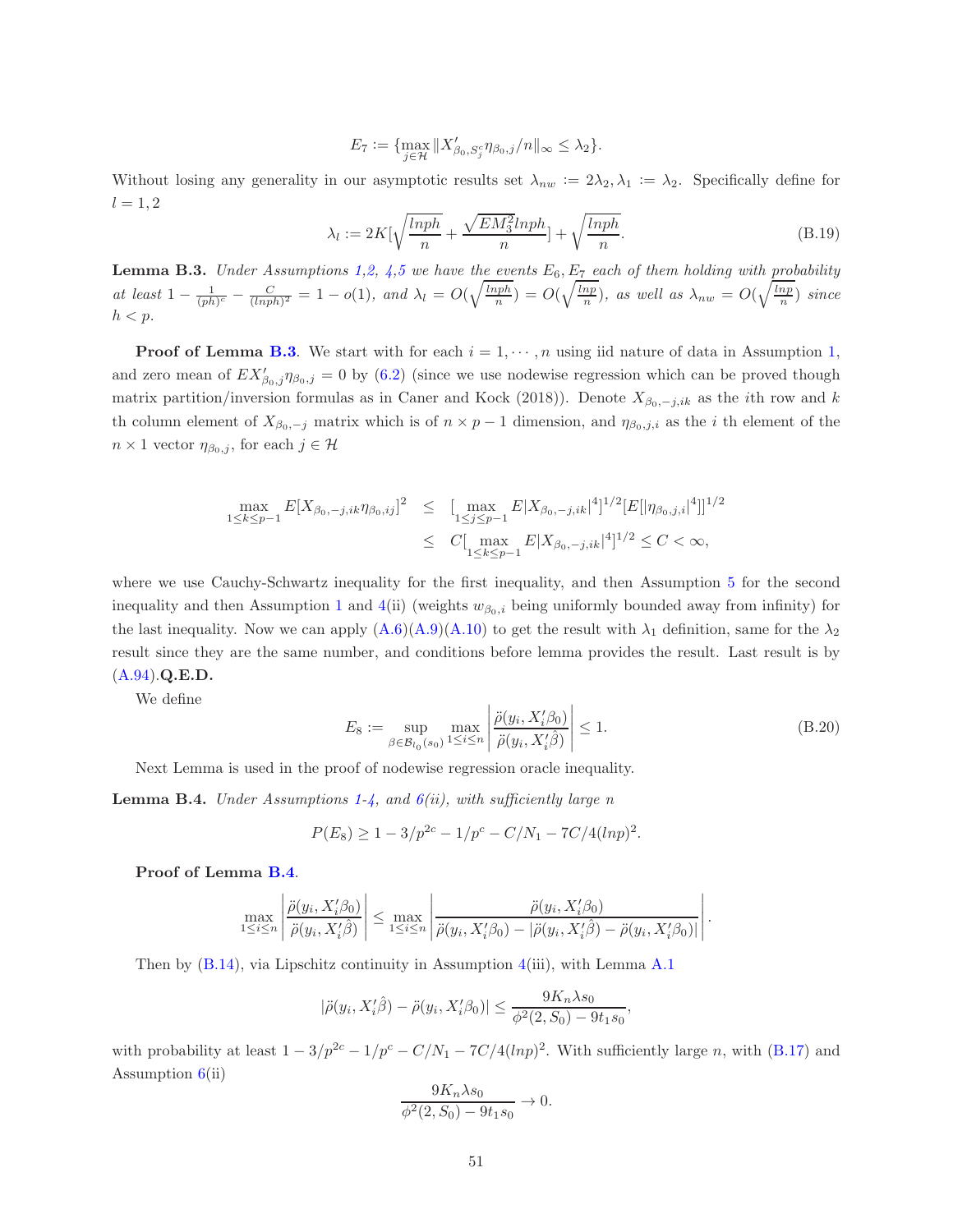We have the desired result uniformly over  $\mathcal{B}_{l_0}(s_0)$  by combining the last three equations. Q.E.D.

We provide two inequalities here before the following lemma. The first is called the triangle property, and the second one is related to compatibility condition. They are independently provided. Compatibility condition is provided by van de Geer (2014). Note that our norm,  $\Omega(.)$  is decomposable by definition in [\(2.6\)](#page-6-1), and hence weakly decomposable (since it is generated from cones: Section 6.9, van de Geer (2016)). Then by definition of the decomposable norm in section 2 which is in  $(2.6)$ :

<span id="page-51-4"></span>
$$
\underline{\Omega}(\gamma_{\beta_0,j}) := \Omega(\gamma_{\beta_0,S_j}) + \Omega^{S^c}(\gamma_{\beta_0,S_j^c}).
$$
\n(B.21)

The same definition above holds for  $\hat{\gamma}_{\hat{\beta},j}$  as well.

<span id="page-51-2"></span>
$$
\underline{\Omega}(\hat{\gamma}_{\hat{\beta}_j}) := \Omega(\hat{\gamma}_{\hat{\beta},S_j}) + \Omega^{S^c}(\hat{\gamma}_{\hat{\beta},S_j^c}),\tag{B.22}
$$

Hence  $S_j$  is an allowed set. Then we have

<span id="page-51-3"></span>
$$
\underline{\Omega}(\gamma_{\beta_0,j}) - \underline{\Omega}(\hat{\gamma}_{\hat{\beta},j}) \leq \Omega(\hat{\gamma}_{\hat{\beta},S_j} - \gamma_{\beta_0,S_j}) + \Omega^{S^c}(\gamma_{\beta_0,S_j^c}) - \Omega^{S^c}(\hat{\gamma}_{\hat{\beta}_{S_j^c}}). \tag{B.23}
$$

To get  $(B.23)$  above, subtract  $(B.22)$  from  $(B.21)$ 

$$
\begin{array}{lcl} \underline{\Omega}(\gamma_{\beta_0,j})-\underline{\Omega}(\hat{\gamma}_{\hat{\beta},j}) & = & \Omega(\gamma_{\beta_0,S_j})-\Omega(\hat{\gamma}_{\hat{\beta},S_j}) \\ & & + & \Omega^{S^c}(\gamma_{\beta_0,S^c_j})-\Omega^{S^c}(\hat{\gamma}_{\hat{\beta},S^c_j}) \\ & \leq & \Omega(\hat{\gamma}_{\hat{\beta},S_j}-\gamma_{\beta_0,S_j})+\Omega^{S^c}(\gamma_{\beta_0,S^c_j})-\Omega^{S^c}(\hat{\gamma}_{\hat{\beta},S^c_j}), \end{array}
$$

by reverse triangle inequality to get the inequality above. This is  $\Omega$  (a decomposable norm) version of triangle property in section 6.4 of van de Geer (2016). Our triangle property [\(B.23\)](#page-51-3), is new and we use a weaker norm  $\Omega$  on the left side, rather than  $\Omega$  which exists in van de Geer (2016). This new result is necessary for proof of the next lemma, existing triangle property results are not helpful due to their usage of stronger norm  $Ω$ .

Next we provide an inequality related to compatibility condition. Lemma 4.1 of van de Geer (2014), simply modifying the proof for compatibility condition, shows that if the following cone condition holds (see [\(B.16\)](#page-48-2))

<span id="page-51-0"></span>
$$
\Omega^{S_j^c}(\hat{\gamma}_{\hat{\beta},S_j^c} - \gamma_{\beta_0,S_j^c}) \le L\Omega(\hat{\gamma}_{\hat{\beta},S_j} - \gamma_{\beta_0,S_j}).\tag{B.24}
$$

then the following inequality holds:

<span id="page-51-1"></span>
$$
\Omega(\hat{\gamma}_{\hat{\beta},S_j} - \gamma_{\beta_0,S_j}) \le \sqrt{|S_j|} \frac{\|X_{\hat{\beta},-j}(\hat{\gamma}_{\hat{\beta},j} - \gamma_{\beta_0,j})\|_n}{\hat{\phi}_{\Omega}(L, S_j)}.
$$
\n(B.25)

We provide one of the main results in our paper. This next result may be useful in other contexts as well.

<span id="page-51-5"></span>**Lemma B.5.** (i). For each  $j \in \mathcal{H}$ , under Assumptions [1](#page-8-0) with  $r_x > 8$  and [2-](#page-8-1)[5,](#page-14-2) [6\(](#page-15-0)ii)

$$
\underline{\Omega}(\hat{\gamma}_{\hat{\beta},j} - \gamma_{\beta_0,j}) \le \frac{16\lambda_{nw} |S_j|}{\phi_{\Omega}^2(L, S_j)} + 32\Omega^{S^c}(\gamma_{\beta_0, S_j^c}) + 8CH_n^2 \frac{\lambda^2}{\lambda_{nw}} s_0^2 (1 + t_1),
$$

with probability at least  $1 - \frac{14}{p^{2c}} - \frac{4}{p^c} - \frac{4C}{N_1} - \frac{C}{\ln (ph)^2} - \frac{29C}{4(lnp)^2} - \frac{1}{(ph)^c} = 1 - o(1)$ .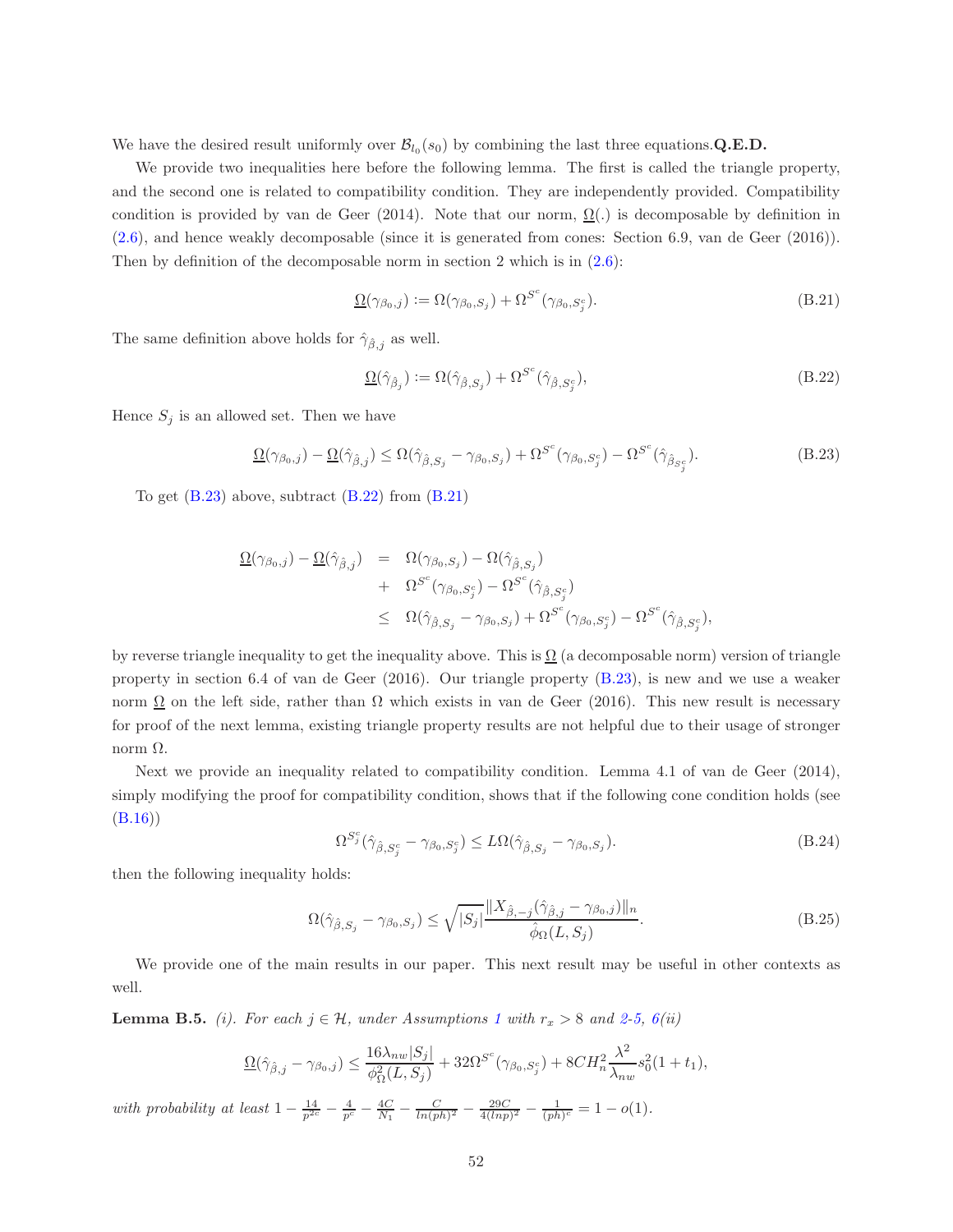(ii). Adding Assumption  $6(i)$  $6(i)$  to Assumptions above in (i) and with partial sparsity condition  $\sup_{\beta_0 \in \mathcal{B}_{l_0}(s_0)} \max_{j \in \mathcal{H}} \Omega^{S^c}(\gamma_{\beta_0, S^c_j}) = o(d_n) = o(1)$ , we have

$$
\max_{j \in \mathcal{H}} \underline{\Omega}(\hat{\gamma}_{\hat{\beta},j} - \gamma_{\beta_0,j}) = O_p\left(\sqrt{\frac{\ln p}{n}} \max(\bar{s}, H_n^2 s_0^2)\right) = o_p(1).
$$

The result in (ii) is uniform over  $l_0$  ball  $\mathcal{B}_{l_0}(s_0)$ . The rate  $d_n$  is defined in [\(6.9\)](#page-16-2).

#### Proof of Lemma [B.5](#page-51-5).

(i). We start the proof under Events  $E_4, E_5, E_6, E_7, E_8$  then at the very end of proof of (i) here, we relax these using Lemmata [B.1-](#page-46-0)[B.4](#page-50-0) above.

The proof will be in two parts. Our proof extends Theorem 6.1 of van de Geer (2016) considerably. Theorem 6.1 of van de Geer (2016) has linear least-squares loss with a strong  $\Omega$  norm. Our proof uses GLM loss with weaker  $\Omega$ . To do so, we benefit from triangle property for  $\Omega$  above, in [\(B.23\)](#page-51-3). Also, we prove all high-level conditions in our lemma rather than assuming them.

Part 1. Given  $(6.4)$  we can use Lemma 6.1 of van de Geer  $(2016)$ , two-point inequality, which is derived from a simple algebraic minimization

<span id="page-52-2"></span>
$$
(\gamma_{\beta_0,j} - \hat{\gamma}_{\hat{\beta},j})' X'_{\hat{\beta},-j} (X_{\hat{\beta},j} - X_{\hat{\beta},-j} \hat{\gamma}_{\hat{\beta},j})/n \le \lambda_{nw} \underline{\Omega}(\gamma_{\beta_0,j}) - \lambda_{nw} \underline{\Omega}(\hat{\gamma}_{\hat{\beta},j}).
$$
\n(B.26)

We need to simplify  $(B.26)$  so that we can use in the following proofs. Impose  $(6.3)$  in  $(B.26)$ 

<span id="page-52-0"></span>
$$
\frac{(\hat{\gamma}_{\hat{\beta},j} - \gamma_{\beta_0,j})'X'_{\hat{\beta},-j}X_{\hat{\beta},-j}(\hat{\gamma}_{\hat{\beta},j} - \gamma_{\beta_0,j})}{n} \le \frac{(W_{\hat{\beta}}W_{\beta_0}^{-1}\eta_{\beta_0,j})'X_{\hat{\beta},-j}(\hat{\gamma}_{\hat{\beta},j} - \gamma_{\beta_0,j})}{n} + \lambda_{nw}\underline{\Omega}(\gamma_{\beta_0,j}) - \lambda_{nw}\underline{\Omega}(\hat{\gamma}_{\hat{\beta},j}).
$$
\n(B.27)

We add and subtract  $(\eta'_{\beta_0,j}X_{\beta_0,-j}/n)(\hat{\gamma}_{\hat{\beta},j}-\gamma_{\beta_0,j})$  from the right side of [\(B.27\)](#page-52-0) above

<span id="page-52-3"></span>
$$
\frac{(\hat{\gamma}_{\hat{\beta},j} - \gamma_{\beta_0,j})'X'_{\hat{\beta},-j}X_{\hat{\beta},-j}(\hat{\gamma}_{\hat{\beta},j} - \gamma_{\beta_0,j})}{n} \leq \frac{\{[W_{\hat{\beta}}W_{\beta_0}^{-1}\eta_{\beta_0,j}]'X_{\hat{\beta},-j} - (\eta'_{\beta_0,j}X_{\beta_0,j})\}(\hat{\gamma}_{\hat{\beta},j} - \gamma_{\beta_0,j})}{n} + \frac{(\eta'_{\beta_0,j}X_{\beta_0,j})(\hat{\gamma}_{\hat{\beta},j} - \gamma_{\beta_0,j})}{n} + [\lambda_{nw}\underline{\Omega}(\gamma_{\beta_0,j}) - \lambda_{nw}\underline{\Omega}(\hat{\gamma}_{\hat{\beta},j})].
$$
\n(B.28)

Then apply Cauchy-Schwartz inequality to the first term on the right side of [\(B.28\)](#page-52-3), and using the definition  $X_{\hat{\beta}, -j} := W_{\hat{\beta}} W_{\beta_0}^{-1} X_{\beta_0, -j}$  we have

<span id="page-52-1"></span>
$$
\frac{\{[W_{\hat{\beta}}W_{\beta_0}^{-1}\eta_{\beta_0,j}]'X_{\hat{\beta},-j} - (\eta'_{\beta_0,j}X_{\beta_0,j})\}(\hat{\gamma}_{\hat{\beta},j} - \gamma_{\beta_0,j})}{n} \leq [\|(W_{\hat{\beta}}^2W_{\beta_0}^{-2} - I_n)\eta_{\beta_0,j}\|_n \|X_{\beta_0,-j}(\hat{\gamma}_{\hat{\beta},j} - \gamma_{\beta_0,j}\|_n].
$$
\n(B.29)

Consider

$$
\begin{split} \|(W_{\hat{\beta}}^{2}W_{\beta_{0}}^{-2}-I_{n})\eta_{\beta_{0},j}\|_{n}^{2} &\leq \frac{1}{n}\sum_{i=1}^{n}\left(\frac{\hat{w}_{i,\hat{\beta}}^{2}-w_{i,\beta_{0}}^{2}}{w_{i,\beta_{0}}^{2}}\right)^{2}\max_{j\in\mathcal{H}}\|\eta_{\beta_{0},j}\|_{\infty}^{2} \\ &\leq \|X(\hat{\beta}-\beta_{0})\|_{n}^{2}\max_{j\in\mathcal{H}}\|\eta_{\beta_{0},j}\|_{\infty}^{2} \\ &\leq CH_{n}^{2}\lambda^{2}s_{0}^{2}(1+t_{1}), \end{split} \tag{B.30}
$$

where we use Assumption [4,](#page-9-1) Lipschitz condition in the second inequality, and the rest is the event definition,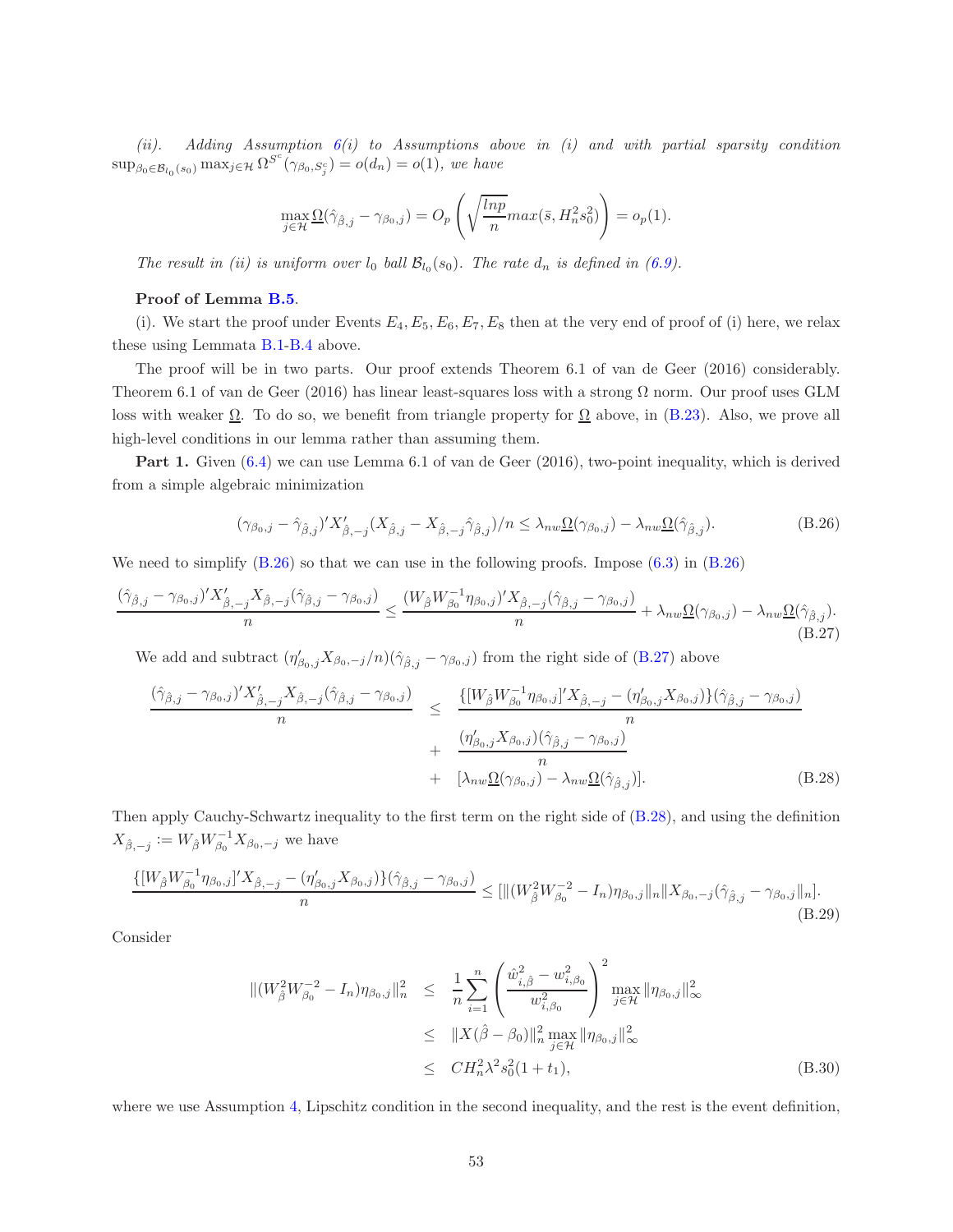$E_4 = {\max_{j \in \mathcal{H}}(||X(\hat{\beta} - \beta_0)||_n^2) ||\eta_{\beta_0,j}||_\infty^2 \leq C H_n^2 s_0^2 \lambda^2 (1 + t_1)}$ . Set  $a = ||X_{\beta_0,-j}(\hat{\gamma}_{\hat{\beta},j} - \gamma_{\beta_0,j})||_n$ , and  $b =$  $\|(\hat{W}_{\hat{\beta}}^2 W_{\beta_0}^{-2} - I_n)\eta_{\beta_0,j}\|_n$ . Then by  $ab \leq a^2/2 + b^2/2$  with [\(B.29\)](#page-52-1)

<span id="page-53-1"></span>
$$
\begin{split} \|(W^2_{\hat{\beta}}W^{-2}_{\beta_0}-I_n)\eta_{\beta_0,j}\|_n &\times \|X_{\beta_0,-j}(\hat{\gamma}_{\hat{\beta},j}-\gamma_{\beta_0,j})\|_n \\ &\leq \|(W^2_{\hat{\beta}}W^{-2}_{\beta_0}-I_n)\eta_{\beta_0,j}\|_n^2/2 + \|X_{\beta_0,-j}(\hat{\gamma}_{\hat{\beta},j}-\gamma_{\beta_0,j}\|_n^2/2. \end{split} \tag{B.31}
$$

Use [\(B.29\)](#page-52-1)-[\(B.31\)](#page-53-1) in [\(B.28\)](#page-52-3)

<span id="page-53-0"></span>
$$
||X_{\hat{\beta},-j}(\hat{\gamma}_{\hat{\beta},j} - \gamma_{\beta_0,j})||_n^2 \leq \frac{CH_n^2 \lambda_0^2 s_0^2 (1+t_1)}{2} + \frac{||X_{\beta_0,-j}(\hat{\gamma}_{\hat{\beta},j} - \gamma_{\beta_0,j})||_n^2}{2} + \frac{(\frac{\eta_{\beta_0,j}^{\prime} X_{\beta_0,-j}}{n})(\hat{\gamma}_{\hat{\beta},j} - \gamma_{\beta_0,j})}{n} + \lambda_{nw} \underline{\Omega}(\gamma_{\beta_0,j}) - \lambda_{nw} \underline{\Omega}(\hat{\gamma}_{\hat{\beta},j}).
$$
\n(B.32)

Then under event  $E_8$  since  $||X_{\beta_0,-j}(\hat{\gamma}_{\hat{\beta},j} - \gamma_{\beta_0,j})||_n^2 \leq ||X_{\hat{\beta},j}(\hat{\gamma}_{\hat{\beta},j} - \gamma_{\beta_0,j})||_n^2$ , by definition of squared weights, and  $X_{\beta_0,-j} := W_{\beta_0} W_{\hat{\beta}}^{-1} X_{\hat{\beta},-j}$ 

<span id="page-53-2"></span>
$$
\frac{1}{2}||X_{\hat{\beta},-j}(\hat{\gamma}_{\hat{\beta},j}-\gamma_{\beta_0,j})||_n^2 + \lambda_{nw}\underline{\Omega}(\hat{\gamma}_{\hat{\beta},j}) \leq (\frac{\eta'_{\beta_0,j}X_{\beta_0,-j}}{n})(\hat{\gamma}_{\hat{\beta},j}-\gamma_{\beta_0,j}) + \lambda_{nw}\underline{\Omega}(\gamma_{\beta_0,j}) + \frac{CH_n^2\lambda^2s_0^2(1+t_1)}{2}.
$$
\n(B.33)

Part 2. This part extends the proof of Theorem 6.1 in van de Geer (2016) and fills in some blanks in that proof. First, we extend that proof to GLM from least-squares, and then we allow for a different norm-decomposable one-  $\Omega$ . The rates at the end of the proof are different for GLM than least-squares loss. In other words, there is a fundamental difference of our result compared with least squares loss.

We provide two conditions, and we show the bound under these two and then merge the conditions and bounds. We start with a trivial one.

Part 2a. Assume that

<span id="page-53-3"></span>
$$
\frac{\lambda_{nw}\Omega(\hat{\gamma}_{\hat{\beta},j}-\gamma_{\beta_0,j})}{8} + \|X_{\hat{\beta},-j}(\hat{\gamma}_{\hat{\beta},j}-\gamma_{\beta_0,j})\|_{n}^{2} \leq CH_{n}^{2}\lambda^{2}s_{0}^{2}(1+t_{1}) + 4\lambda_{nw}\Omega^{S^{c}}(\gamma_{\beta_0,S_{j}^{c}}). \tag{B.34}
$$

This provides the following upper bound:

<span id="page-53-4"></span>
$$
\underline{\Omega}(\hat{\gamma}_{\hat{\beta},j} - \gamma_{\beta_0,j}) \le 8CH_n^2 \frac{\lambda^2}{\lambda_{nw}} s_0^2 (1+t_1) + 32\Omega^{S^c}(\gamma_{\beta_0,S_j^c}).\tag{B.35}
$$

Part 2b. Now assume that we are under

<span id="page-53-5"></span>
$$
\frac{\lambda_{nw}\Omega(\hat{\gamma}_{\hat{\beta},j}-\gamma_{\beta_0,j})}{8} + \|X_{\hat{\beta},-j}(\hat{\gamma}_{\hat{\beta},j}-\gamma_{\beta_0,j})\|_{n}^{2} \geq CH_{n}^{2}\lambda^{2}s_{0}^{2}(1+t_{1}) + 4\lambda_{nw}\Omega^{S^{c}}(\gamma_{\beta_0,S_{j}^{c}}). \tag{B.36}
$$

Decompose  $X_{\beta_0,-j} := (X_{\beta_0,S_j}, X_{\beta_0,S_j^c})$  (where we do not put  $-j$  index of these two terms,  $X_{\beta_0,S_j}, X_{\beta_0,S_j^c}$ not to complicate the notation), similarly  $\hat{\gamma}_{\hat{\beta},j} := (\hat{\gamma}_{\hat{\beta},S_j}, \hat{\gamma}_{\hat{\beta},S_j^c}), \gamma_{\beta_0,j} := (\gamma_{\beta_0,S_j}, \gamma_{\beta_0,S_j^c}).$  Now we go back to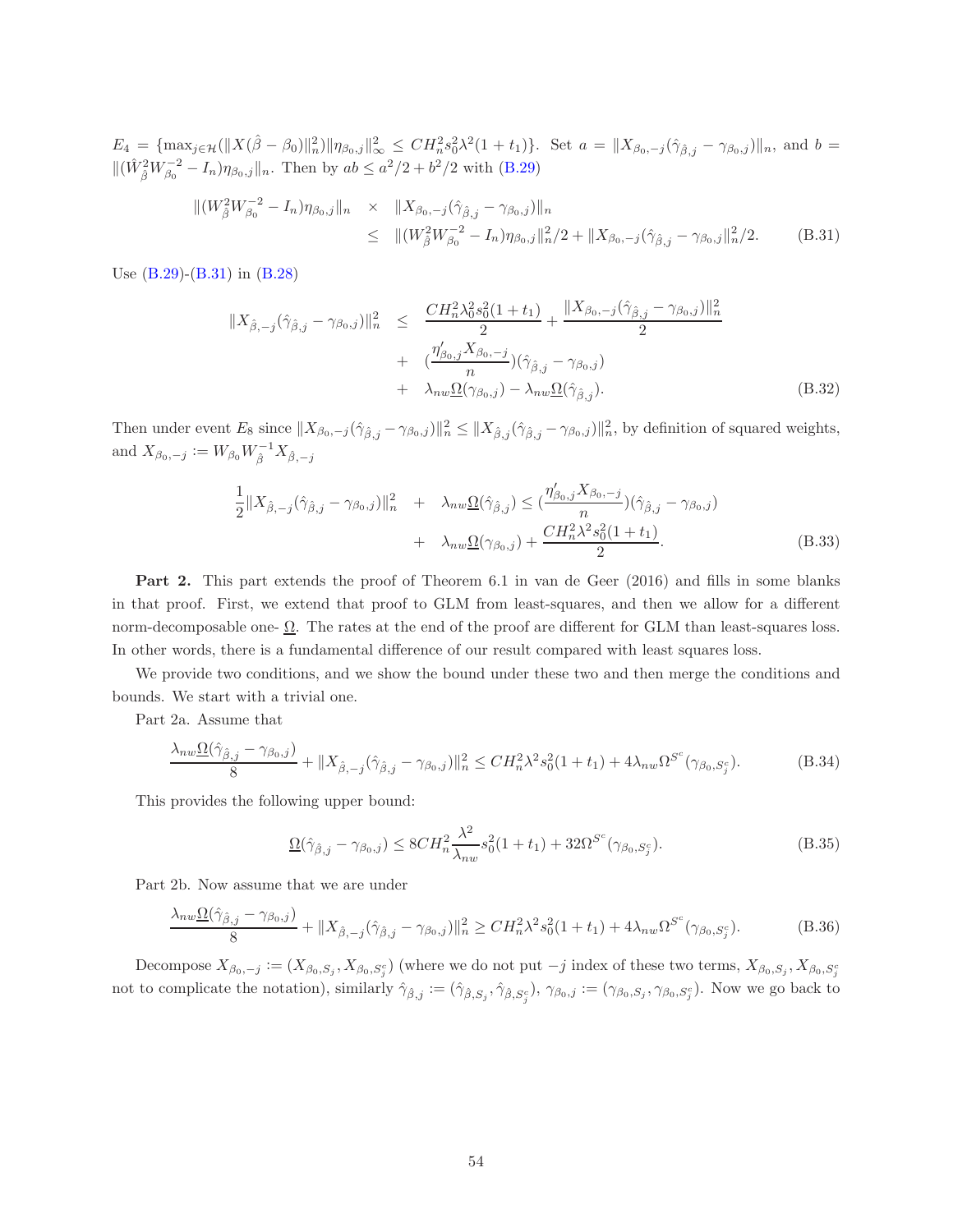[\(B.33\)](#page-53-2) and consider the first term on the right-side. Let  $\Omega^{S^c}_*$  be the dual norm of  $\Omega^{S^c}$ .

<span id="page-54-2"></span>
$$
\begin{split}\n\left| (\hat{\gamma}_{\hat{\beta},j} - \gamma_{\beta_{0},j})' X'_{\beta_{0},-j} \eta_{\beta_{0},j}/n \right| &= \left| (\hat{\gamma}_{\hat{\beta},S_{j}} - \gamma_{\beta_{0},S_{j}})' X'_{\beta_{0},S_{j}} \eta_{\beta_{0},j} + (\hat{\gamma}_{\hat{\beta},S_{j}^{c}} - \gamma_{\beta_{0},S_{j}^{c}})' X'_{\beta_{0},S_{j}^{c}} \eta_{\beta_{0},j} \right| / n \\
&\leq \Omega(\hat{\gamma}_{\hat{\beta},S_{j}} - \gamma_{\beta_{0},S_{j}}) \Omega_{*} (X'_{\beta_{0},S_{j}} \eta_{\beta_{0},j}/n) \\
&\quad + \Omega^{S^{c}}(\hat{\gamma}_{\hat{\beta},S_{j}} - \gamma_{\beta_{0},S_{j}}) \Omega_{*}^{S^{c}}(X'_{\beta_{0},S_{j}^{c}} \eta_{\beta_{0},j}/n) \\
&\leq \Omega(\hat{\gamma}_{\hat{\beta},S_{j}} - \gamma_{\beta_{0},S_{j}}) \| X'_{\beta_{0},S_{j}} \eta_{\beta_{0},j}/n \|_{\infty} \\
&\quad + \Omega^{S^{c}}(\hat{\gamma}_{\hat{\beta},S_{j}^{c}} - \gamma_{\beta_{0},S_{j}^{c}}) \| X'_{\beta_{0},S_{j}^{c}} \eta_{\beta_{0},j}/n \|_{\infty} \\
&\leq \Omega(\hat{\gamma}_{\hat{\beta},S_{j}} - \gamma_{\beta_{0},S_{j}}) (\lambda_{nw}/2) + \Omega^{S^{c}}(\hat{\gamma}_{\hat{\beta},S_{j}^{c}} - \gamma_{\beta_{0},S_{j}^{c}}) (\lambda_{nw}/2), \qquad (B.37)\n\end{split}
$$

where we use Lemma  $A.1(i)$  $A.1(i)$  and triangle inequality for the first inequality, and then Lemma  $A.1(iii)$  for the second inequality, and the last inequality is by our events  $E_6, E_7$ . Now apply [\(B.37\)](#page-54-2) in [\(B.33\)](#page-53-2)

<span id="page-54-3"></span>
$$
\frac{\|X_{\hat{\beta},-j}(\hat{\gamma}_{\hat{\beta},j}-\gamma_{\beta_0,j})\|_n^2}{2} \leq \frac{\lambda_{nw}}{2} \Omega(\hat{\gamma}_{\hat{\beta},S_j}-\gamma_{\beta_0,S_j}) + \frac{\lambda_{nw}}{2} \Omega^{S^c}(\hat{\gamma}_{\hat{\beta},S_j^c}-\gamma_{\beta_0,S_j^c}) + \lambda_{nw}\underline{\Omega}(\gamma_{\beta_0,j}) - \lambda_{nw}\underline{\Omega}(\hat{\gamma}_{\hat{\beta},j}) + \frac{CH_n^2 \lambda^2 s_0^2 (1+t_1)}{2}.
$$
\n(B.38)

Next, by a definition of  $\Omega(.)$  in [\(B.21\)](#page-51-4), we can rewrite the third term on the right side of [\(B.38\)](#page-54-3) to get the first inequality below, and then apply triangle inequality for the second term on the right side of [\(B.38\)](#page-54-3) to get the second inequality below

<span id="page-54-4"></span>
$$
\frac{\|X_{\hat{\beta},-j}(\hat{\gamma}_{\hat{\beta},j}-\gamma_{\beta_0,j})\|_n^2}{2} \leq \frac{\lambda_{nw}}{2} \Omega(\hat{\gamma}_{\hat{\beta},S_j}-\gamma_{\beta_0,S_j}) + \frac{\lambda_{nw}}{2} \Omega^{S^c}(\hat{\gamma}_{\hat{\beta},S_j^c}-\gamma_{\beta_0,S_j^c}) \n+ \lambda_{nw}\Omega(\gamma_{\beta_0,S_j}) + \lambda_{nw}\Omega^{S^c}(\gamma_{\beta_0,S_j^c}) \n- \lambda_{nw}\underline{\Omega}(\hat{\gamma}_{\hat{\beta},j}) + \frac{CH_n^2\lambda^2s_0^2(1+t_1)}{2} \n\leq \frac{\lambda_{nw}}{2} \Omega(\hat{\gamma}_{\hat{\beta},S_j}-\gamma_{\beta_0,S_j}) + \frac{\lambda_{nw}}{2} \Omega^{S^c}(\hat{\gamma}_{\hat{\beta},S_j^c}) + \frac{3\lambda_{nw}}{2} \Omega^{S^c}(\gamma_{\beta_0,S_j^c}) \n+ \left[\lambda_{nw}\Omega(\gamma_{\beta_0,S_j}) - \lambda_{nw}\underline{\Omega}(\hat{\gamma}_{\hat{\beta},j})\right] + \frac{CH_n^2\lambda^2s_0^2(1+t_1)}{2}.
$$
\n(B.39)

Start with the square bracketed terms on the right-side of [\(B.39\)](#page-54-4). Add and subtract  $\lambda_{nw} \Omega^{S^c}(\gamma_{\beta_0,S^c_j})$ 

<span id="page-54-0"></span>
$$
\lambda_{nw} \Omega(\gamma_{\beta_0, S_j}) - \lambda_{nw} \underline{\Omega}(\hat{\gamma}_{\hat{\beta}, j}) = [\lambda_{nw} \underline{\Omega}(\gamma_{\beta_0, j}) - \lambda_{nw} \underline{\Omega}(\hat{\gamma}_{\hat{\beta}, j})] - \lambda_{nw} \Omega^{S^c}(\gamma_{\beta_0, S^c_j}),
$$
(B.40)

where we also use the definition  $\underline{\Omega}(\gamma_{\beta_0,j}) := \Omega(\gamma_{\beta_0,S_j}) + \Omega^{S^c}(\gamma_{\beta_0,S_j^c})$ . Now apply triangle property which is [\(B.23\)](#page-51-3) for the square bracketed term in [\(B.40\)](#page-54-0) above

<span id="page-54-1"></span>
$$
\lambda_{nw}\underline{\Omega}(\gamma_{\beta_0,j}) - \lambda_{nw}\underline{\Omega}(\hat{\gamma}_{\hat{\beta},j}) \leq \lambda_{nw}\Omega(\hat{\gamma}_{\hat{\beta},S_j} - \gamma_{\beta_0,S_j}) + \lambda_{nw}\Omega^{S^c}(\gamma_{\beta_0,S_j^c}) - \lambda_{nw}\Omega^{S^c}(\hat{\gamma}_{\hat{\beta},S_j^c}).
$$
\n(B.41)

Now apply [\(B.41\)](#page-54-1) to square bracketed term on the right side of [\(B.40\)](#page-54-0)

<span id="page-54-5"></span>
$$
\lambda_{nw}\Omega(\gamma_{\beta_0,S_j}) - \lambda_{nw}\underline{\Omega}(\hat{\gamma}_{\hat{\beta},j}) \leq \lambda_{nw}\Omega(\hat{\gamma}_{\hat{\beta},S_j} - \gamma_{\beta_0,S_j}) - \lambda_{nw}\Omega^{S^c}(\hat{\gamma}_{\hat{\beta},S_j^c}).
$$
\n(B.42)

Now use [\(B.42\)](#page-54-5) in the square bracketed term on the right side of [\(B.39\)](#page-54-4) and add and subtract  $\lambda_{nw} \Omega^{S^c}(\gamma_{\beta_0, S^c_j})$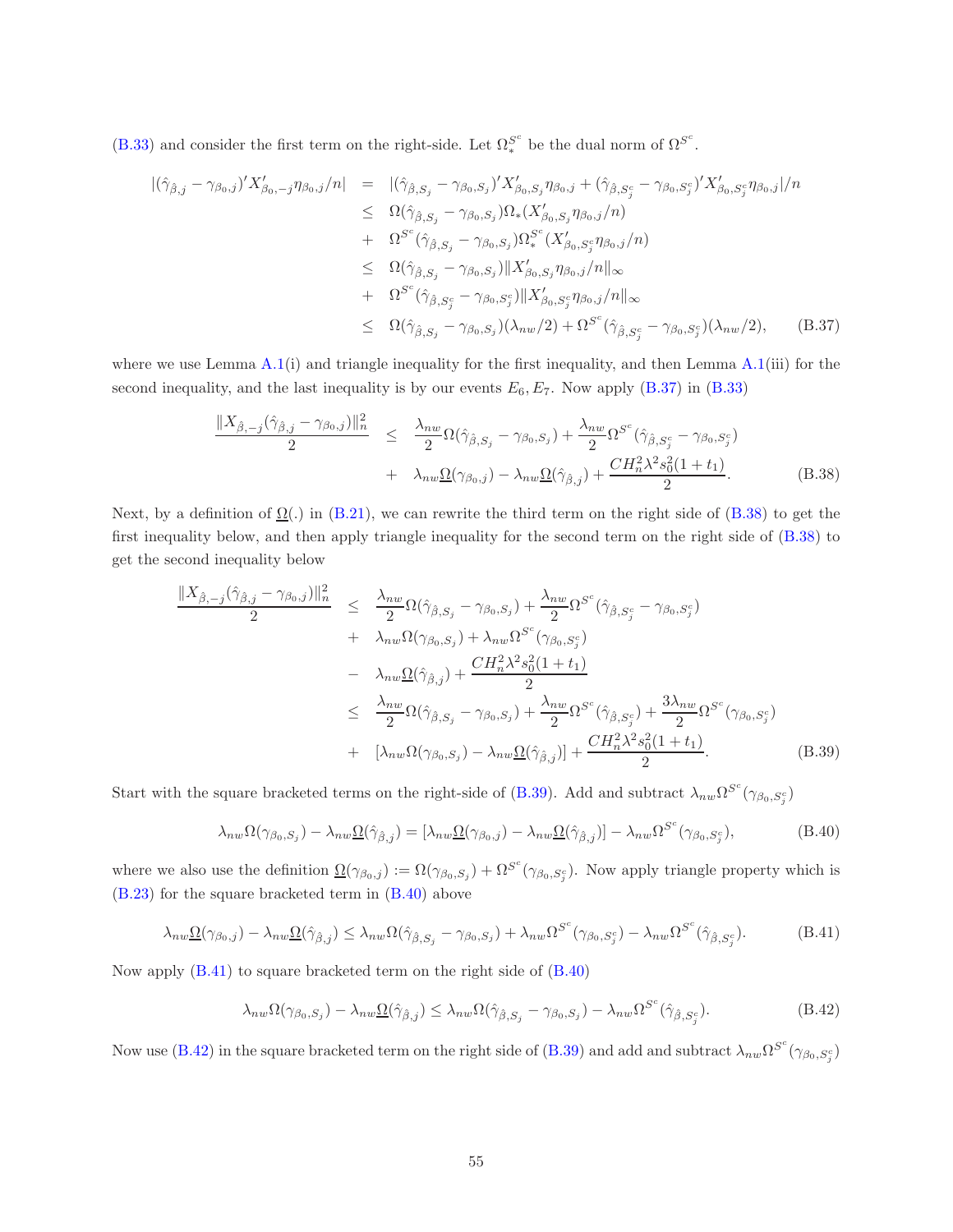to get the equality below

<span id="page-55-0"></span>
$$
\frac{\|X_{\hat{\beta},-j}(\hat{\gamma}_{\hat{\beta},j}-\gamma_{\beta_{0},j})\|_{n}^{2}}{2} \leq \frac{3\lambda_{nw}}{2}\Omega(\hat{\gamma}_{\hat{\beta},S_{j}}-\gamma_{\beta_{0},S_{j}})\n+ \frac{\lambda_{nw}}{2}\Omega^{S^{c}}(\hat{\gamma}_{\hat{\beta},S_{j}^{c}})+\frac{3\lambda_{nw}}{2}\Omega^{S^{c}}(\gamma_{\beta_{0},S_{j}^{c}})\n- \lambda_{nw}\Omega^{S^{c}}(\hat{\gamma}_{\hat{\beta},S_{j}^{c}})+\frac{CH_{n}^{2}\lambda^{2}s_{0}^{2}(1+t_{1})}{2}\n= \frac{3\lambda_{nw}}{2}\Omega(\hat{\gamma}_{\hat{\beta},S_{j}}-\gamma_{\beta_{0},S_{j}})+\frac{3\lambda_{nw}}{2}\Omega^{S^{c}}(\gamma_{\beta_{0},S_{j}^{c}})\n- \frac{\lambda_{nw}}{2}\Omega^{S^{c}}(\hat{\gamma}_{\hat{\beta},S_{j}^{c}})+\frac{\lambda_{nw}}{2}\Omega^{S^{c}}(\gamma_{\beta_{0},S_{j}^{c}})]+\frac{\lambda_{nw}}{2}\Omega^{S^{c}}(\gamma_{\beta_{0},S_{j}^{c}})\n+ \frac{CH_{n}^{2}\lambda^{2}s_{0}^{2}+(1+t_{1})}{2}.
$$
\n(B.43)

Apply triangle inequality to the third term (square bracketed term) on the right side of [\(B.43\)](#page-55-0) and simplifying

<span id="page-55-1"></span>
$$
\frac{\|X_{\hat{\beta},-j}(\hat{\gamma}_{\hat{\beta},j}-\gamma_{\beta_0,j})\|_n^2}{2} \leq \frac{3\lambda_{nw}}{2} \Omega(\hat{\gamma}_{\hat{\beta},S_j}-\gamma_{\beta_0,S_j}) + 2\lambda_{nw} \Omega^{S^c}(\gamma_{\beta_0,S_j^c})
$$

$$
- \frac{\lambda_{nw}}{2} \Omega^{S^c}(\hat{\gamma}_{\hat{\beta},S_j^c}-\gamma_{\beta_0,S_j^c}) + \left[\frac{CH_n^2 \lambda^2 s_0^2 (1+t_1)}{2}\right].
$$
(B.44)

This extends (6.9) of van de Geer (2016), up to constants, but with added square bracketed term on the last right side term above due to GLM rather than least squares. Now multiply both sides of [\(B.44\)](#page-55-1) above by 2 and use on the left side of [\(B.36\)](#page-53-5), and via simple cancellation of terms on the left and the right below in inequality [\(B.45\)](#page-55-2)

<span id="page-55-2"></span>
$$
\frac{\lambda_{nw}\Omega(\hat{\gamma}_{\hat{\beta},j}-\gamma_{\beta_0,j})}{8}+3\lambda_{nw}\Omega(\hat{\gamma}_{\hat{\beta},S_j}-\gamma_{\beta_0,S_j})-\lambda_{nw}\Omega^{S^c}(\hat{\gamma}_{\hat{\beta},S^c_j}-\gamma_{\beta_0,S^c_j})\geq 0.
$$
 (B.45)

Use the definition of the norm

<span id="page-55-3"></span>
$$
\underline{\Omega}(\hat{\gamma}_{\hat{\beta},j} - \gamma_{\beta_0,j}) := \Omega(\hat{\gamma}_{\hat{\beta},S_j} - \gamma_{\beta_0,S_j}) + \Omega^{S^c}(\hat{\gamma}_{\hat{\beta},S_j^c} - \gamma_{\beta_0,S_j^c}),
$$
\n(B.46)

which implies by [\(B.45\)](#page-55-2)

<span id="page-55-4"></span>
$$
\frac{25\lambda_{nw}}{8} \Omega(\hat{\gamma}_{\hat{\beta},S_j} - \gamma_{\beta_0,S_j}) \ge \frac{7\lambda_{nw}}{8} \Omega^{S_j^c}(\hat{\gamma}_{\hat{\beta},S_j^c} - \gamma_{\beta_0,S_j^c}).\tag{B.47}
$$

This clearly shows that cone condition,  $(B.24)$ , is satisfied in compatibility condition, with  $L = 25/7$ . Next consider [\(B.44\)](#page-55-1) first by adding  $\frac{\lambda_{nw}}{2} \Omega(\hat{\gamma}_{\hat{\beta},S_j} - \gamma_{\beta_0,S_j})$  to both sides for the first inequality below and use the compatibility condition in [\(B.25\)](#page-51-1), and the inequality  $ab \le a^2/4 + b^2$ , with  $a := \|X_{\hat{\beta},-j}(\hat{\gamma}_{\hat{\beta},j} - \gamma_{\beta_0,j})\|_n$ ,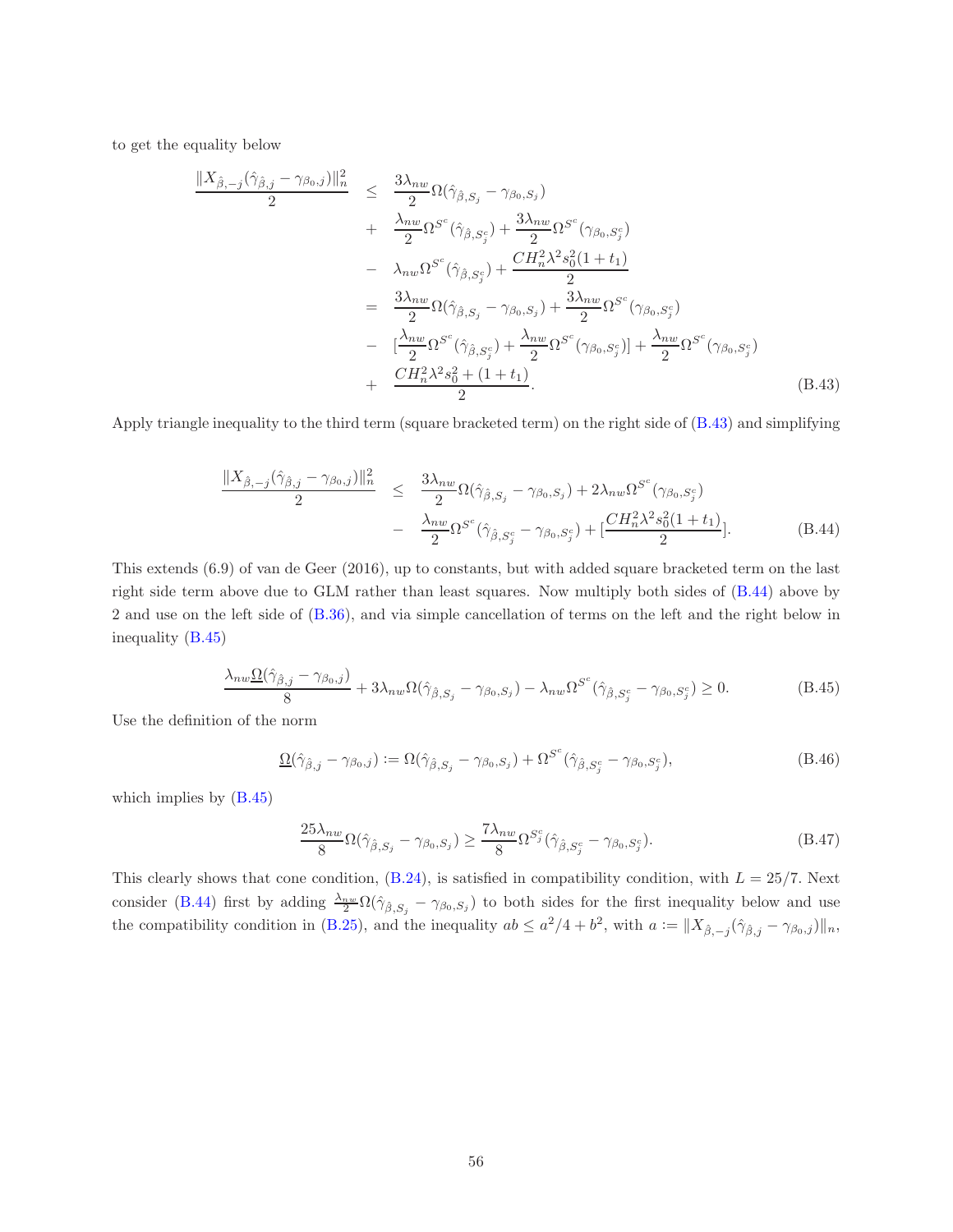$b := 2\lambda_{nw}\sqrt{|S_j|}/\hat{\phi}(L, S_j)$  for the second and third inequalities below

<span id="page-56-3"></span>
$$
\|X_{\hat{\beta},-j}(\hat{\gamma}_{\hat{\beta},j}-\gamma_{\beta_{0},j})\|_{n}^{2}/2 + \frac{\lambda_{nw}}{2}\Omega^{S^{c}}(\hat{\gamma}_{\hat{\beta}_{S_{j}^{c}}}-\gamma_{\beta_{0},S_{j}^{c}})+\frac{\lambda_{nw}}{2}\Omega(\hat{\gamma}_{\hat{\beta},S_{j}}-\gamma_{\beta_{0},S_{j})\n\leq 2\lambda_{nw}\Omega(\hat{\gamma}_{\hat{\beta},S_{j}}-\gamma_{\beta_{0},S_{j}})\n+ 2\lambda_{nw}\Omega^{S^{c}}(\gamma_{\beta_{0},S_{j}^{c}})+\frac{CH_{n}^{2}\lambda^{2}s_{0}^{2}(1+t_{1})}{2}\n\leq 2\lambda_{nw}\sqrt{|S_{j}|}\frac{\|X_{\hat{\beta},-j}(\hat{\gamma}_{\hat{\beta},j}-\gamma_{\beta_{0},j})\|_{n}}{\hat{\phi}(L,S_{j})}\n+ 2\lambda_{nw}\Omega^{S^{c}}(\gamma_{\beta_{0},S_{j}^{c}})+\frac{CH_{n}^{2}\lambda^{2}s_{0}^{2}(1+t_{1})}{2}\n\leq \frac{4\lambda_{nw}^{2}|S_{j}|}{\hat{\phi}^{2}(L,S_{j})}+\frac{\|X_{\hat{\beta},-j}(\hat{\gamma}_{\hat{\beta},j}-\gamma_{\beta_{0},j})\|_{n}^{2}}{4}\n+ 2\lambda_{nw}\Omega^{S^{c}}(\gamma_{\beta_{0},S_{j}^{c}})+\frac{CH_{n}^{2}\lambda^{2}s_{0}^{2}(1+t_{1})}{2}.
$$
\n(B.48)

Now form the norm bound by observing that on the left side of [\(B.48\)](#page-56-3) the second and third items add up to  $\frac{\lambda}{2} \Omega(\hat{\gamma}_{\hat{\beta},j} - \gamma_{\beta_0,j})$  by [\(B.46\)](#page-55-3), and multiply each side by  $2/\lambda_{nw}$ , and also the first term on the left side of [\(B.48\)](#page-56-3) is larger than the second term on the right side of [\(B.48\)](#page-56-3), so bound is preserved without them,

<span id="page-56-0"></span>
$$
\underline{\Omega}(\hat{\gamma}_{\hat{\beta},j} - \gamma_{\beta_0,j}) \le \frac{8\lambda_{nw}|S_j|}{\hat{\phi}_{\Omega}^2(L, S_j)} + 4\Omega^{S^c}(\gamma_{\beta_0, S_j^c}) + CH_n^2 \frac{\lambda^2}{\lambda_{nw}} s_0^2 (1 + t_1).
$$
\n(B.49)

[\(B.49\)](#page-56-0) provides the upper bound for the condition in part 2b here, [\(B.36\)](#page-53-5). Now combine the upper bounds in parts 2a and part 2b, by taking max of those in  $(B.35)(B.49)$  $(B.35)(B.49)$  we have

<span id="page-56-1"></span>
$$
\underline{\Omega}(\hat{\gamma}_{\hat{\beta},j} - \gamma_{\beta_0,j}) \le \frac{8\lambda_{nw}|S_j|}{\hat{\phi}_{\Omega}^2(L, S_j)} + 32\Omega^{S^c}(\gamma_{\beta_0, S_j^c}) + 8CH_n^2 \frac{\lambda^2}{\lambda_{nw}} s_0^2(1+t_1). \tag{B.50}
$$

Next add Lemmata [B.1-](#page-46-0)[B.4,](#page-50-0) and [\(B.18\)](#page-49-0) to have the desired result in (i).

(ii). Given the condition  $\sup_{\beta \in \mathcal{B}_{l_o}(s_0)} \max_{j \in \mathcal{H}} \Omega(\gamma_{\beta_0, S_j^c}) = o(d_n) = o(1)$  and adding Assumption [6\(](#page-15-0)i) we have the desired result. Note that Assumption  $6(i)$  $6(i)$ -(ii) are stronger than Assumption [2\(](#page-8-1)ii). See that by Lemma [B.3\(](#page-50-1)ii) we have  $\lambda_{nw} = O_p(\sqrt{\frac{lnp}{n}})$ . Also, we see that the asymptotic result is uniform over the  $l_0$  ball  $\mathcal{B}_{l_0}(s_0)$ , since the asymptotic upper bound depends on  $\beta_0$  through  $s_0$ . This condition is partial sparsity since we impose this only on the  $h$  rows that we are interested in, not all rows of the precision matrix.  $Q.E.D.$ 

<span id="page-56-2"></span>**Lemma B.6.** Under Assumptions [1-](#page-8-0)[2\(](#page-8-1)i), [3-](#page-9-0)[5,](#page-14-2) [6\(](#page-15-0)i)-(ii), and  $\sup_{\beta_0 \in \mathcal{B}_{l_0}(s_0)} \max_{j \in \mathcal{H}} \Omega^{S^c}(\gamma_{\beta_0,S_j^c}) = o(d_n)$  $o(1)$ , we have

$$
\max_{j \in \mathcal{H}} |\hat{\tau}_j^2 - \tau_j^2| = O_p(\sqrt{\overline{s}} \sqrt{\frac{\ln p}{n}} \max(\overline{s}, H_n^2 s_0^2)) = o_p(1).
$$

and  $\min_{1 \leq j \leq p} \tau_j^2 \geq c > 0$ , and  $\max_{1 \leq j \leq p} \tau_j^2 \leq C < \infty$ , for universal positive constants, c, C. This result is uniform over  $l_0$  ball  $\mathcal{B}_{l_0}(s_0)$ .

**Proof of Lemma [B.6](#page-56-2).** Start with definitions, for each  $j = 1, \dots, p$ ,

<span id="page-56-4"></span>
$$
\hat{\tau}_j^2 := X'_{\hat{\beta},j}(X_{\hat{\beta},j} - X_{\hat{\beta},-j}\hat{\gamma}_{\hat{\beta},j})/n.
$$
\n(B.51)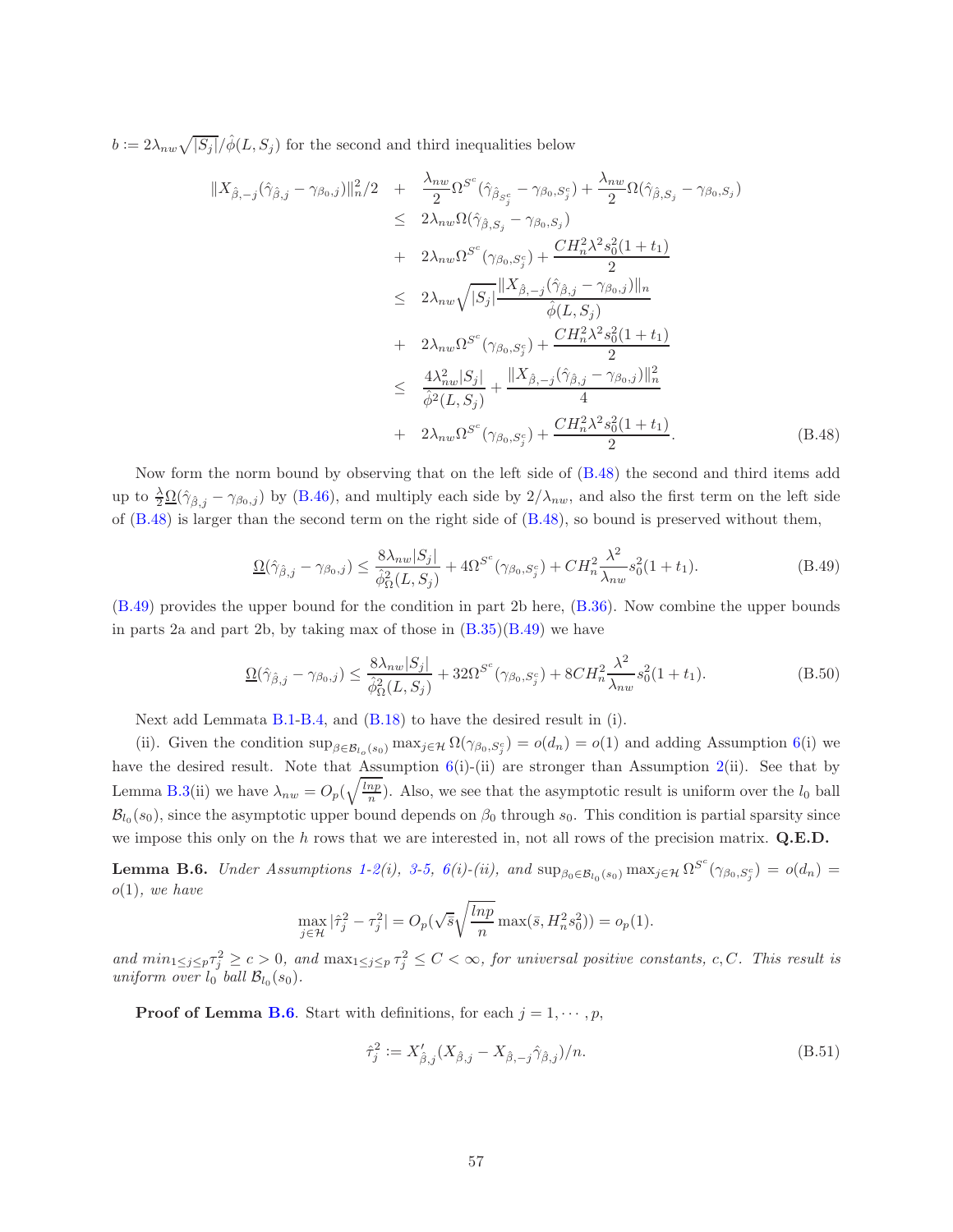and its population version, for  $i = 1, \dots, n$ ,  $\eta_{\beta_0, j,i}$  represents the i th element of  $n \times 1$  vector  $\eta_{\beta_0, j}$ .

<span id="page-57-0"></span>
$$
\tau_j^2 := E \eta_{\beta_0, j, i}^2. \tag{B.52}
$$

We also use the transformation

<span id="page-57-4"></span>
$$
X_{\hat{\beta},-j} = W_{\hat{\beta}} W_{\beta_0}^{-1} X_{\beta_0,-j},
$$
\n(B.53)

with similar equation holding for  $X_{\hat{\beta},j}$ , and with [\(6.1\)](#page-12-0)

<span id="page-57-1"></span>
$$
X_{\hat{\beta},j} = W_{\hat{\beta}} W_{\beta_0}^{-1} X_{\beta_0,j} = W_{\hat{\beta}} W_{\beta_0}^{-1} (X_{\beta_0,-j} \gamma_{\beta_0,j} + \eta_{\beta_0,j}). \tag{B.54}
$$

Use definition of  $\hat{\tau}_j^2$ 

<span id="page-57-5"></span>
$$
\begin{split} \hat{\tau}_j^2 - \tau_j^2 &= X'_{\beta_0,j} (X_{\beta_0,j} - X_{\beta_0,-j} \hat{\gamma}_{\hat{\beta},j})/n - \tau_j^2 \\ &+ X'_{\beta_0,j} (W_{\hat{\beta}}^2 W_{\beta_0}^{-2} - I_n) (X_{\beta_0,j} - X_{\beta_0,-j} \hat{\gamma}_{\hat{\beta},j})/n. \end{split} \tag{B.55}
$$

To get the right side of [\(B.55\)](#page-57-5) above, we impose [\(B.53\)](#page-57-4)-[\(B.54\)](#page-57-1)(first equality) in  $X_{\hat{\beta},j}$  in [\(B.51\)](#page-56-4) then add and subtract  $X'_{\beta_0,j}(X_{\beta_0,j}-X_{\beta_0,-j}\hat{\gamma}_{\hat{\beta},j})/n$ .

Analyze the first term above by  $(6.1)(B.54)$  $(6.1)(B.54)$ 

<span id="page-57-2"></span>
$$
X'_{\beta_{0,j}}(X_{\beta_{0,j}} - X_{\beta_{0,-j}}\hat{\gamma}_{\hat{\beta},j})/n - \tau_j^2 = X'_{\beta_{0,j}}(\eta_{\beta_{0,j}} - X'_{\beta_{0,-j}}(\hat{\gamma}_{\hat{\beta},j} - \gamma_{\beta_{0,j}}))/n - \tau_j^2
$$
  
\n
$$
= X'_{\beta_{0j}}\eta_{\beta_{0,j}}/n - (X'_{\beta_{0,j}}X_{\beta_{0,-j}}/n)(\hat{\gamma}_{\hat{\beta},j} - \gamma_{\beta_{0,j}}) - \tau_j^2
$$
  
\n
$$
= \frac{\gamma_{\beta_{0,j}}X'_{\beta_{0,-j}}\eta_{\beta_{0,j}}}{n} + \left[\frac{\eta'_{\beta_{0,j}}\eta_{\beta_{0,j}}}{n} - \tau_j^2\right]
$$
  
\n
$$
- \frac{X'_{\beta_{0,j}}X_{\beta_{0,-j}}}{n}(\hat{\gamma}_{\hat{\beta},j} - \gamma_{\beta_{0,j}}).
$$
 (B.56)

By Assumptions [1](#page-8-0)[,5](#page-14-2) we have via  $(A.6)(A.9)(A.10)$  $(A.6)(A.9)(A.10)$  $(A.6)(A.9)(A.10)$ 

<span id="page-57-7"></span>
$$
\max_{j \in \mathcal{H}} \left[ \frac{\eta'_{\beta_{0,j}} \eta_{\beta_{0,j}}}{n} - \tau_j^2 \right] = O_p(\sqrt{\frac{\ln h}{n}}). \tag{B.57}
$$

Then by p.159 and (B.48) of Caner and Kock (2018) via Assumption [5,](#page-14-2)  $\max_{j\in\mathcal{H}} \|\gamma_{\beta_0,j}\|_1 = O(\bar{s}^{1/2})$ , and Lemma [B.3](#page-50-1) here

<span id="page-57-3"></span>
$$
\max_{j \in \mathcal{H}} |\frac{\gamma_{\beta_{0,j}} X'_{\beta_{0,-j}} \eta_{\beta_{0,j}}}{n}| \le \max_{j \in \mathcal{H}} \|\gamma_{\beta_{0,j}}\|_1 \max_{j \in \mathcal{H}} \|\frac{X'_{\beta_{0,-j}} \eta_{\beta_{0,j}}}{n}\|_{\infty} = O(\sqrt{\bar{s}})O_p(\sqrt{\frac{lnp}{n}}). \tag{B.58}
$$

Next, using the expression of  $X_{\beta_0,j}$  in [\(6.1\)](#page-12-0) in the third term on the right side of [\(B.56\)](#page-57-2)

<span id="page-57-6"></span>
$$
\frac{X'_{\beta_{0,j}} X_{\beta_{0,-j}}}{n} (\hat{\gamma}_{\hat{\beta},j} - \gamma_{\beta_{0},j}) \leq \max_{j \in \mathcal{H}} |\gamma'_{\beta_{0,j}} \frac{X'_{\beta_{0,-j}} X_{\beta_{0,-j}}}{n} (\hat{\gamma}_{\hat{\beta},j} - \gamma_{\beta_{0},j})| \n+ \max_{j \in \mathcal{H}} |\frac{\eta'_{\beta_{0,j}} X'_{\beta_{0,-j}}}{n} (\hat{\gamma}_{\hat{\beta},j} - \gamma_{\beta_{0},j})|.
$$
\n(B.59)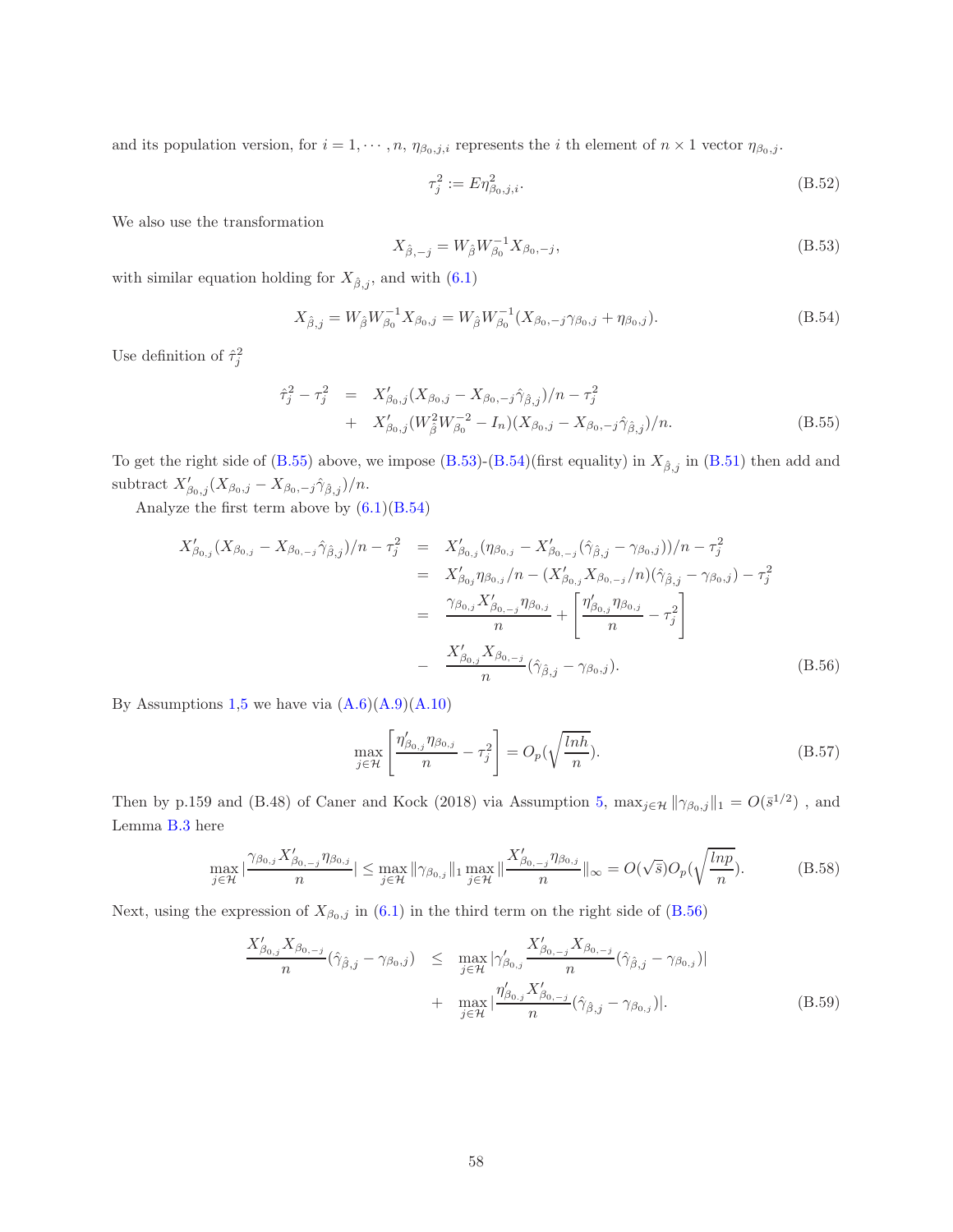In [\(B.59\)](#page-57-6) above analyze

<span id="page-58-3"></span>
$$
\max_{j \in \mathcal{H}} |\gamma'_{\beta_{0,j}} \frac{X'_{\beta_{0,-j}} X_{\beta_{0,-j}}}{n} (\hat{\gamma}_{\hat{\beta},j} - \gamma_{\beta_{0,j}})| \leq \max_{j \in \mathcal{H}} ||\gamma_{\beta_{0,j}}||_1 \max_{j \in \mathcal{H}} \frac{X'_{\beta_{0,-j}} X_{\beta_{0,-j}}}{n} (\hat{\gamma}_{\hat{\beta},j} - \gamma_{\beta_{0,j}})||_{\infty} \leq \max_{j \in \mathcal{H}} ||\gamma_{\beta_{0,j}}||_1 \max_{j \in \mathcal{H}} \frac{X'_{\beta_{0,-j}} X_{\beta_{0,-j}}}{n} ||_{\infty} \max_{j \in \mathcal{H}} ||(\hat{\gamma}_{\hat{\beta},j} - \gamma_{\beta_{0,j}})||_1 \leq \max_{j \in \mathcal{H}} ||\gamma_{\beta_{0,j}}||_1 \max_{j \in \mathcal{H}} \left[ \frac{X'_{\beta_{0,-j}} X_{\beta_{0,-j}}}{n} ||_{\infty} \right] \max_{j \in \mathcal{H}} \Omega((\hat{\gamma}_{\hat{\beta},j} - \gamma_{\beta_{0,j}})) \n= O(\sqrt{\overline{s}})O_p(1)O_p(\sqrt{\frac{lnp}{n}} max(\overline{s}, H_n^2 s_0^2)),
$$
\n(B.60)

by Holders inequality for the first inequality above, then again the inequality Lemma [A.1\(](#page-46-0)iv) for the second inequality, and Lemma [A.1\(](#page-46-0)ii) for the third inequality, and the rates are from (B.48) of Caner and Kock  $(2018)$  $(2018)$  $(2018)$ , and by uniformly bounded weights and Assumptions [1,](#page-8-0)2 to use  $(A.6)(A.9)(A.10)$  $(A.6)(A.9)(A.10)$  $(A.6)(A.9)(A.10)$  and Lemma [B.5\(](#page-51-5)ii). In [\(B.59\)](#page-57-6) we consider

<span id="page-58-0"></span>
$$
\max_{j \in \mathcal{H}} |\frac{\eta'_{\beta_{0,j}} X'_{\beta_{0,-j}}}{n} (\hat{\gamma}_{\hat{\beta},j} - \gamma_{\beta_{0,j}})| \leq \max_{j \in \mathcal{H}} \Omega^* (\frac{\eta'_{\beta_{0,j}} X'_{\beta_{0,-j}}}{n}) \max_{j \in \mathcal{H}} \Omega(\hat{\gamma}_{\hat{\beta},j} - \gamma_{\beta_{0,j}})
$$
  

$$
\leq \max_{j \in \mathcal{H}} ||(\frac{\eta'_{\beta_{0,j}} X'_{\beta_{0,-j}}}{n} ||_{\infty} \max_{j \in \mathcal{H}} \Omega(\hat{\gamma}_{\hat{\beta},j} - \gamma_{\beta_{0,j}}))
$$
  

$$
= O_p(\sqrt{\frac{\ln p}{n}})O_p(\sqrt{\frac{\ln p}{n}} \max(\bar{s}, H_n^2 s_0^2)),
$$
 (B.61)

where we use dual norm inequality in Lemma  $A(1(i))$  for the first inequality, and then Lemma  $A(1(iii))$  for the second inequality and the rates are by Lemma [B.3](#page-50-1) and Lemma [B.5.](#page-51-5) Combine [\(B.57\)](#page-57-7)-[\(B.61\)](#page-58-0) in [\(B.56\)](#page-57-2) and by the slowest rate in  $(B.60)$ , and Assumption  $6(i)$  $6(i)$ 

<span id="page-58-1"></span>
$$
X'_{\beta_{0,j}}(X_{\beta_{0,j}} - X_{\beta_{0,-j}}\hat{\gamma}_{\hat{\beta},j})/n - \tau_j^2 = O_p(\sqrt{\bar{s}}\sqrt{\frac{\ln p}{n}}\max(\bar{s}, H_n^2 s_0^2)).
$$
\n(B.62)

We now consider the second term on the right side of  $(B.55)$ . To do that we need the following results, first for vectors of  $n$  dimension,  $x, y$ , and a diagonal matrix of  $A$ 

<span id="page-58-4"></span>
$$
|x'Ay| \le ||x||_{\infty} ||Ay||_1 = ||x||_{\infty} \sum_{i=1}^{n} |A_{ii}y_i| \le ||x||_{\infty} \left[ \sum_{i=1}^{n} |A_{ii}| \right] ||y||_{\infty}.
$$
 (B.63)

Then see that by [\(6.1\)](#page-12-0)

$$
X_{\beta_0,j} - X_{\beta_0,-j} \hat{\gamma}_{\hat{\beta},j} = \eta_{\beta_0,j} - X_{\beta_0,j} (\hat{\gamma}_{\hat{\beta},j} - \gamma_{\beta_0,j}).
$$

Next

<span id="page-58-2"></span>
$$
\max_{j \in \mathcal{H}} \|\eta_{\beta_0,j} - X'_{\beta_0,j}(\hat{\gamma}_{\hat{\beta},j} - \gamma_{\beta_0,j})\|_{\infty} \leq \max_{j \in \mathcal{H}} \|\eta_{\beta_0,j}\|_{\infty} + \max_{j \in \mathcal{H}} \|X'_{\beta_0,-j}(\hat{\gamma}_{\hat{\beta},j} - \gamma_{\beta_0,j})\|_{\infty} \leq \max_{j \in \mathcal{H}} \|\eta_{\beta_0,j}\|_{\infty} + \max_{j \in \mathcal{H}} \Omega_*(X_{\beta_0,-j}) \max_{j \in \mathcal{H}} \Omega(\hat{\gamma}_{\hat{\beta},j} - \gamma_{\beta_0,j}) \leq \max_{j \in \mathcal{H}} \|\eta_{\beta_0,j}\|_{\infty} + \max_{j \in \mathcal{H}} \|X_{\beta_0,-j}\|_{\infty} \max_{j \in \mathcal{H}} \Omega(\hat{\gamma}_{\hat{\beta},j} - \gamma_{\beta_0,j}) \n= O_p(H_n) + O_p(H_n) o_p(1) = O_p(H_n),
$$
\n(B.64)

where we use triangle inequality for the first inequality, and dual norm inequality in Lemma [A.1](#page-46-0) (i) for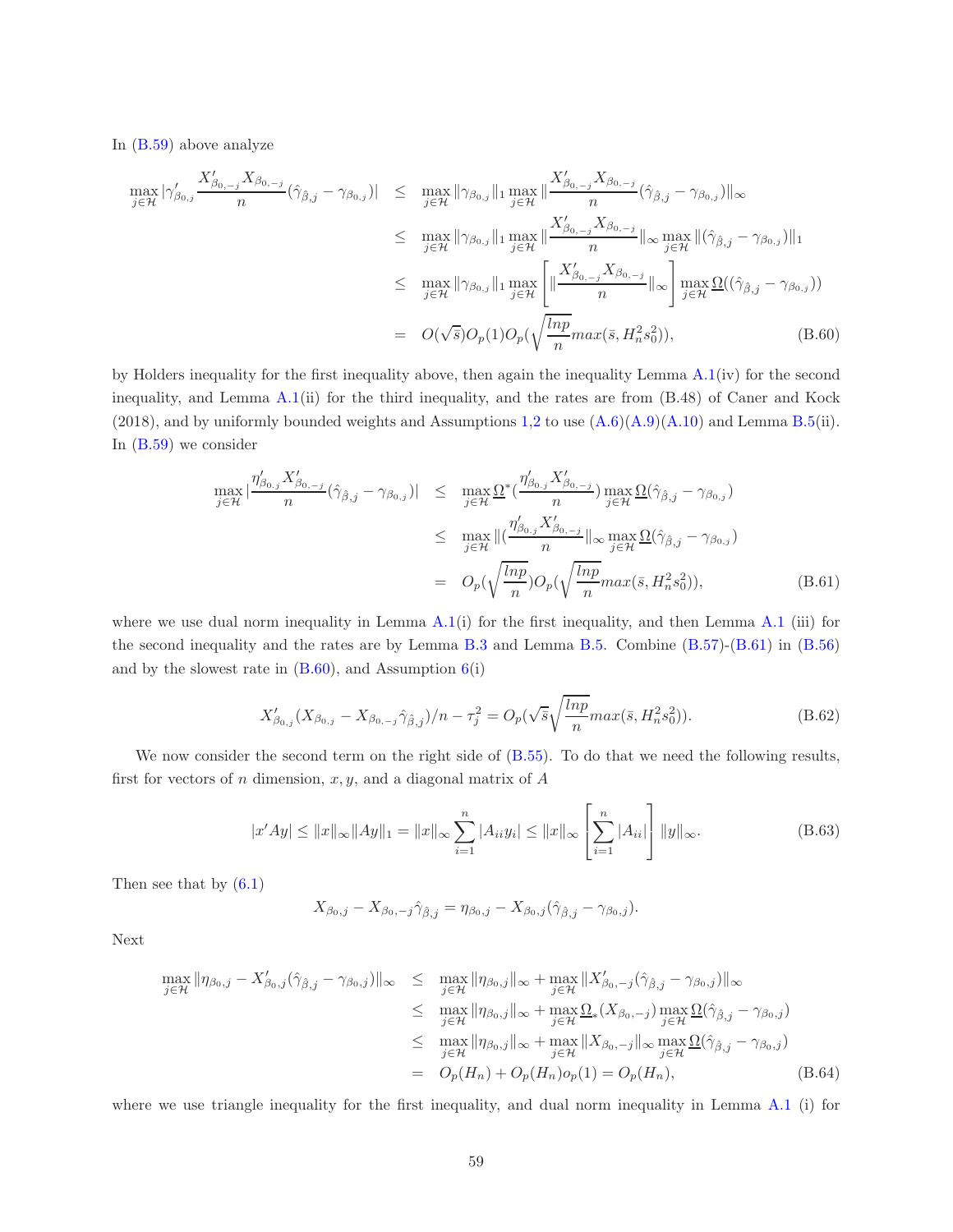the second inequality, and Lemma  $A.1(iii)$  $A.1(iii)$  for the last inequality, and the rates are obtained by  $(B.2)$ , and Markov's inequality-Lemma A.3 Caner and Kock (2018), with Assumptions [1,](#page-8-0) [4](#page-9-1) with weights bounded away from zero and infinity, Lemma [B.5.](#page-51-5) Now we analyze the second term on the right side of [\(B.55\)](#page-57-5).

<span id="page-59-0"></span>
$$
\frac{X'_{\beta_{0},j}(W_{\beta}^{2}W_{\beta_{0}}^{-2}-I_{n})(X_{\beta_{0},j}-X_{\beta_{0},-j}\hat{\gamma}_{\beta,j})}{n} \leq \max_{j\in\mathcal{H}}\|X_{\beta_{0},j}\|_{\infty} \left[\frac{1}{n}\sum_{i=1}^{n}\frac{|w_{\beta,i}^{2}-w_{\beta_{0},i}^{2}|}{w_{\beta_{0},i}^{2}}\right] \times \left[\max_{j\in\mathcal{H}}\|\eta_{\beta_{0},j}\|_{\infty}+\max_{1\leq j\leq p}\|X_{\beta_{0},-j}\|_{\infty}\max_{j\in\mathcal{H}}\Omega(\hat{\gamma}_{\beta,j}-\gamma_{\beta_{0},j})\right] \leq \max_{j\in\mathcal{H}}\|X_{\beta_{0},j}\|_{\infty}\frac{C_{p}^{2}\|X(\hat{\beta}-\beta_{0})\|_{n}}{n^{1/2}} \times \left[\max_{j\in\mathcal{H}}\|\eta_{\beta_{0},j}\|_{\infty}+\max_{j\in\mathcal{H}}\|X_{\beta_{0},-j}\|_{\infty}\max_{j\in\mathcal{H}}\Omega(\hat{\gamma}_{\beta,j}-\gamma_{\beta_{0},j})\right] = O_{p}(H_{n})O_{p}(s_{0}\sqrt{\frac{lnp}{n}}\frac{1}{\sqrt{n}})O_{p}(H_{n}),
$$
\n(B.65)

where we use  $(B.63)$  for the first inequality and  $(B.64)$  for the second inequality with  $(3.1)$ , and by Assumption  $4(iii)$  $4(iii)$ 

$$
|w_{\hat{\beta},i}^2 - w_{\beta_0,i}^2| \le |X_i'(\hat{\beta} - \beta_0)|.
$$

Then by Assumption [3,](#page-9-0) and  $(3.1)$  at  $\beta_0$ 

$$
\frac{1}{w_{\beta_0,i}^2} = \frac{1}{\ddot{\rho}(y_i, X_i'\beta_0)} \le C_p^2.
$$

So

$$
\frac{1}{n}\sum_{i=1}^n \frac{|w_{\hat{\beta},i}^2 - w_{\beta_0,i}^2|}{w_{\beta_0,i}^2} \leq \frac{C_p^2}{n^{1/2}} \|X(\hat{\beta} - \beta_0)\|_n.
$$

Next the rates in [\(B.65\)](#page-59-0) are by Assumption [1](#page-8-0) with Markov's inequality, Lemma A.3 of Caner and Kock  $(2018)$ , and we use  $(B.6)$  and  $(B.64)$ . Comparing the rates in  $(B.62)$  with  $(B.65)$  clearly slowest is  $(B.62)$ , and also we have  $\tau_j^2 \leq C < \infty$  by  $\tau_j^2$  definition and Assumption [5.](#page-14-2) Also the minimum eigenvalue condition in Assumption [5](#page-14-2) with  $\tau_j^2$  definition provides that  $\min_{1 \leq j \leq p} \tau_j^2 \geq c > 0$ . To see this last point, by p.157 of Caner and Kock (2018) we can have, for all  $j=1,\cdots,p$ 

$$
\tau_j^2 = \frac{1}{\sum_{\beta_0, j, j}} \ge \inf_{\beta_0 \in \mathcal{B}_{l_0}(s_0)} 1/Eigmax(\Sigma_{\beta_0}) = \inf_{\beta_0 \in \mathcal{B}_{l_0}(s_0)} Eigmin(\Sigma_{\beta_0}) \ge c > 0.
$$

Uniformity follows through since the bounds depend on  $\beta_0$  through  $s_0$ .

#### Q.E.D.

**Proof of Lemma [1](#page-16-1).** Note that  $\hat{C}_j$  is a  $p \times 1$  vector with 1 in j th cell, and  $-\hat{\gamma}_{\hat{\beta},j}$  as the remaining  $p-1$ part. For the population quantities  $C_j$  ( $p \times 1$  vector) is defined as 1 in j th cell, and the rest of the vector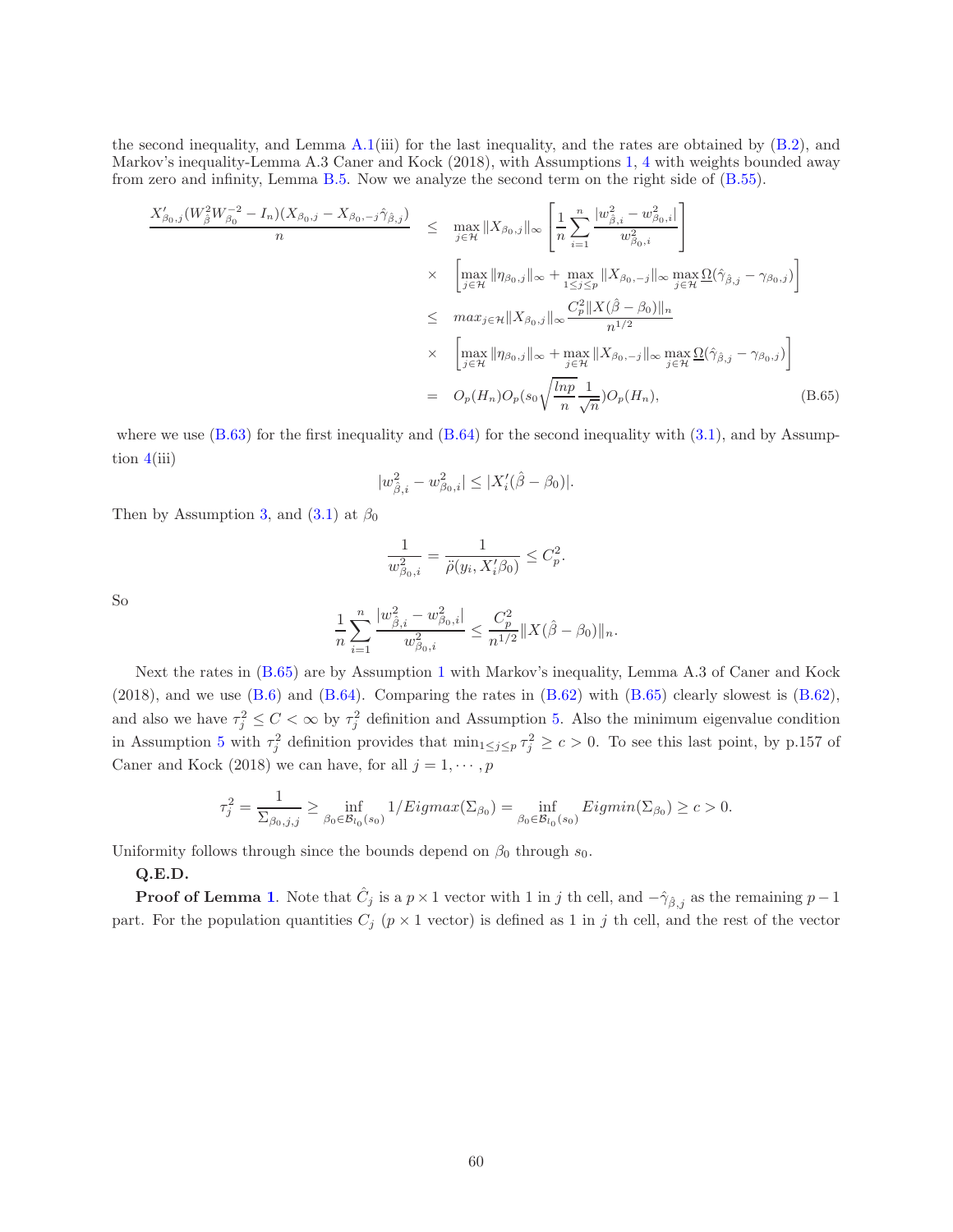is  $-\gamma_{\beta_0,j}$ . Now

<span id="page-60-0"></span>
$$
\max_{j \in \mathcal{H}} \Omega(\hat{\Theta}_{j} - \Theta_{j}) \leq \max_{j \in \mathcal{H}} \Omega(\frac{1}{\hat{\tau}_{j}^{2}} - \frac{1}{\tau_{j}^{2}}) + \max_{j \in \mathcal{H}} \Omega(\frac{\hat{\gamma}_{\hat{\beta},j}}{\hat{\tau}_{j}^{2}} - \frac{\gamma_{\beta_{0},j}}{\tau_{j}^{2}})
$$
\n
$$
\leq \max_{j \in \mathcal{H}} \left| \frac{1}{\hat{\tau}_{j}^{2}} - \frac{1}{\tau_{j}^{2}} \right| + \max_{j \in \mathcal{H}} \Omega(\frac{\hat{\gamma}_{\hat{\beta},j} - \gamma_{\beta_{0},j}}{\hat{\tau}_{j}^{2}})
$$
\n
$$
+ \max_{j \in \mathcal{H}} \Omega(\frac{\gamma_{\beta_{0},j}}{\hat{\tau}_{j}^{2}} - \frac{\gamma_{\beta_{0},j}}{\tau_{j}^{2}})
$$
\n
$$
\leq \max_{j \in \mathcal{H}} \left| \frac{1}{\hat{\tau}_{j}^{2}} - \frac{1}{\tau_{j}^{2}} \right| + \max_{j \in \mathcal{H}} \left| \frac{1}{\hat{\tau}_{j}^{2}} \right| \max_{j \in \mathcal{H}} \Omega(\hat{\gamma}_{\hat{\beta},j} - \gamma_{\beta_{0},j})
$$
\n
$$
+ \max_{j \in \mathcal{H}} \left| \frac{1}{\hat{\tau}_{j}^{2}} - \frac{1}{\tau_{j}^{2}} \right| \max_{j \in \mathcal{H}} \Omega(\gamma_{\beta_{0},j}). \tag{B.66}
$$

Consider the following in [\(B.66\)](#page-60-0)

<span id="page-60-3"></span>
$$
\max_{j \in \mathcal{H}} \left| \frac{1}{\hat{\tau}_j^2} - \frac{1}{\tau_j^2} \right| = \max_{j \in \mathcal{H}} \left| \frac{\hat{\tau}_j^2 - \tau_j^2}{\hat{\tau}_j^2 \tau_j^2} \right|
$$
  
=  $O_p(\sqrt{\overline{s}} \max(\bar{s}, H_n^2 s_0^2) \sqrt{\frac{\ln p}{n}}),$  (B.67)

where we use Lemma [B.6.](#page-56-2) Then in  $(B.66)$  consider

<span id="page-60-1"></span>
$$
\max_{j\in\mathcal{H}}\left|\frac{1}{\hat{\tau}_j^2}\right| \max_{1\leq j\leq p} \Omega(\hat{\gamma}_{\hat{\beta},j} - \gamma_{\beta_0,j}) = O_p(1)O_p(\max(\bar{s}, H_n^2 s_0^2))\sqrt{\frac{\ln p}{n}}),\tag{B.68}
$$

by Lemma [B.5](#page-51-5) and Lemma [B.6](#page-56-2) Last, in [\(B.66\)](#page-60-0)

<span id="page-60-2"></span>
$$
\max_{j\in\mathcal{H}}\left|\frac{1}{\hat{\tau}_j^2} - \frac{1}{\tau_j^2}\right| \max_{j\in\mathcal{H}} \Omega(\gamma_{\beta_0,j}) = O_p(\sqrt{\bar{s}}\max(\bar{s}, H_n^2 s_0^2)) \sqrt{\frac{\ln p}{n}}) O(g_n),\tag{B.69}
$$

where we use Lemma [B.6](#page-56-2) above and Assumption [6\(](#page-15-0)iii),  $\max_{j\in\mathcal{H}} \underline{\Omega}(\gamma_{\beta_0,j}) = O(g_n)$ . Function  $g_n$  is known and depends on the norm. For the case of  $\Omega = l_1($ , we have  $g_n = \bar{s}^{1/2}$ . This last rate is the slowest rate in [\(B.66\)](#page-60-0) terms. Note that also the result is uniform over  $l_0$  ball  $\mathcal{B}_{l_0}(s_0)$  since the upper bound depends on  $\beta_0$ only through  $s_0$ . Q.E.D.

We use a lemma in van de Geer et al. (2014), a simple application of Holder's inequality. Let  $\hat{v} \in R^p, v \in$  $R^p$  and A is symmetric  $p \times p$  matrix.

#### <span id="page-60-4"></span>Lemma B.7.

$$
|\hat{v}'A\hat{v} - v'Av| \le |||(\hat{v} - v)||_1|^2 ||A||_{\infty} + 2||Av||_{\infty} ||(\hat{v} - v)||_1.
$$

Next lemma will be helpful in central limit theorem type results.

### <span id="page-60-5"></span>Lemma B.8.

$$
\|\hat{\Theta}'\alpha - \Theta'\alpha\|_1 \leq \left[\max_{j\in\mathcal{H}} \underline{\Omega}(\hat{\Theta}_j - \Theta_j)\right] \left[\sum_{j\in\mathcal{H}} |\alpha_j|\right].
$$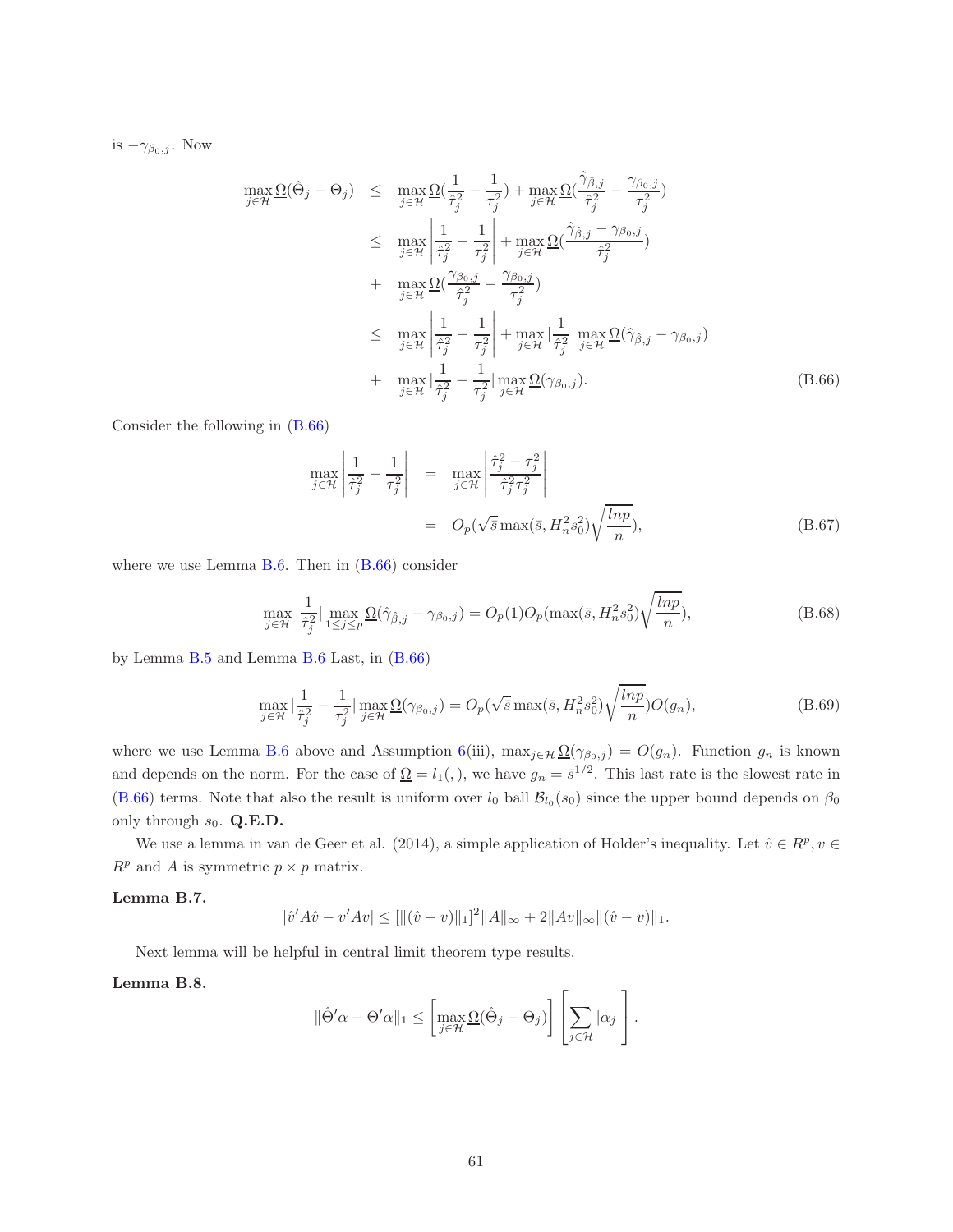**Proof of Lemma [B.8](#page-60-5).** By using  $\alpha$  definition

$$
\begin{array}{rcl} \|(\hat{\Theta}' - \Theta')\alpha\|_1 & = & \| \sum_{j \in \mathcal{H}} (\hat{\Theta}_j - \Theta_j)\alpha_j \|_1 \\ & \leq & \sum_{j \in \mathcal{H}} \|\hat{\Theta}_j - \Theta_j\|_1 |\alpha_j| \\ & \leq & \lim_{j \in \mathcal{H}} \|\hat{\Theta}_j - \Theta_j\|_1 \| \sum_{j \in \mathcal{H}} |\alpha_j| \|_1 \\ & \leq & \lim_{j \in \mathcal{H}} \underline{\Omega}(\hat{\Theta}_j - \Theta_j) \| \sum_{j \in \mathcal{H}} |\alpha_j|, \end{array}
$$

last inequality is by Lemma  $A.1(ii) \cdot Q.E.D.$  $A.1(ii) \cdot Q.E.D.$ 

## References:

Belloni, A., Chernozhukov, V., Hansen, C. 2014. Inference on treatment effects after selection amongst high dimensional controls. Review of Economic Studies, 81, 608-650.

Belloni, A., Chernozhukov, V., Wei, Y. 2017. Post-selection inference for generalized linear models with many controls. Journal of Business and Economic Statistics, 34, 606-619.

Belloni, A., Chernozhukov, V., Hansen, C, Newey, W. 2017. Simultaneous confidence intervals for high dimensional linear models with many endogenous variables. arXiv:1712.08102.

Caner, M., Kock, A.B. 2018. Asymptotically honest confidence regions for high dimensional parameters by the desparsified conservative lasso. Journal of Econometrics, 203, 143-168.

Caner, M. Kock, A.B. 2019. High dimensional linear GMM. arXiv. 1811.08779.v2.

Chernozhukov, V. Chetverikov, D. Kato, K. 2017. Central limit theorems and bootstrap in high dimensions. Annals of Probability, 45, 2309-2352.

Chernozhukov, V., Goldman, M., Semenova, V., Taddy, M. 2018. Orthogonal machine learning for demand estimation: High dimensional causal inference in dynamic panels. arXiv:1712.099988.

Chiang, H., Sasaki, Y. 2019. Causal inference by quantile regression kink design. Journal of Econometrics, 210, 405-433.

Jankova, J., van de Geer, S. 2016. Confidence regions for high-dimensional generalized linear models under sparsity. arXiv:1610.01353v1.

Kock, A.B. 2016. Oracle Inequalities, Variable Selection and Uniform Inference in High-Dimensional Correlated Random Effects Panel Data Models. Journal of Econometrics, 195, 71-85.

Kock, A.B., Tang, H. 2019. Inference in high dimensional dynamic panels. Econometric Theory, 35, 295-359.

Lounici, K., Pontil, M. van de Geer, S., Tsybakov, A. 2011. Oracle inequalities and optimal inference under group sparsity. Annals of Statistics, 39, 2164-2204.

Meier, L., van de Geer, S., Buhlmann, P. 2008. The group lasso for logistic regression. Journal of Royal Statistical Society Series B, 70, 53-71.

Meier, L. 2020. Fitting User-Specified Models with Group Lasso Penalty. "grplasso-R". website: https://cran.r-project.org/web/packages/grplasso/grplasso.pdf

Mitra, R., Zhang, C.H. 2016. The benefit of group sparsity in group inference with de-biased scaled group lasso. Electronic Journal of Statistics, 10, 1829-1873.